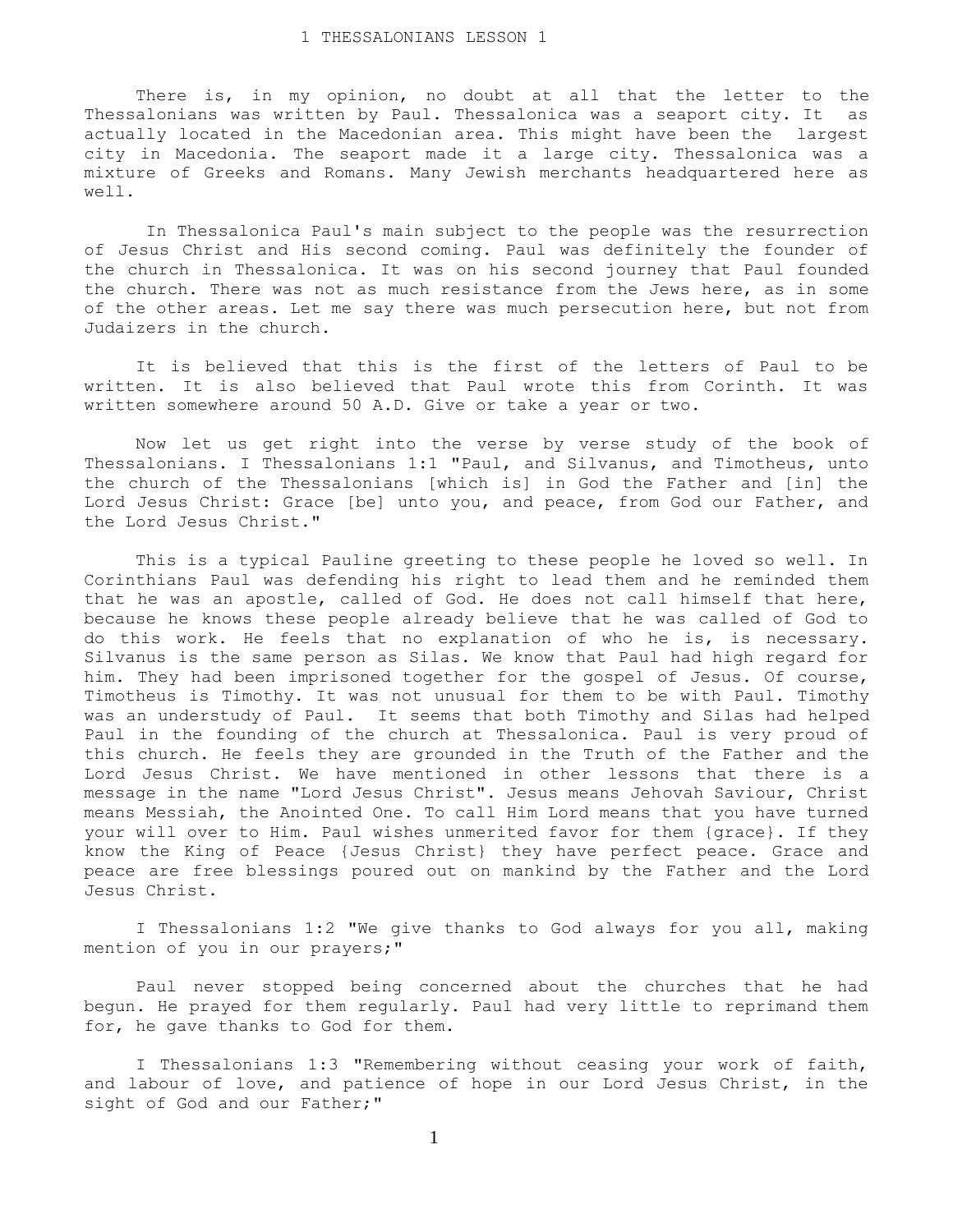It appears from the praise that Paul has for the church at Thessalonica that he is very pleased with their faithfulness to Christianity. We see the main things that are important in the faithful Christian in, faith, hope and love. I Corinthians 13:13 "And now abideth faith, hope, charity, these three; but the greatest of these [is] charity." Charity, here is agape, which means God's kind of love. These three, faith, hope and love sum up a Christian. We have faith in Jesus, love His people as he would, and have hope of our resurrection in Him.

I Thessalonians 1:4 "Knowing, brethren beloved, your election of God."

 Because of the faith, love, and hope in the previous verse, God has predestined us to the election of sonship in Him. We had to activate our will and have the faith, love and hope. He elected us to be His because of our decision. Paul says here, there is no question about it, you belong to God.

 I Thessalonians 1:5 "For our gospel came not unto you in word only, but also in power, and in the Holy Ghost, and in much assurance; as ye know what manner of men we were among you for your sake."

 Paul was not a man of just words, but of deeds as well. His deeds proved to all that he truly believed the words he brought to them. Paul's power to heal, his power to preach, and his power to endure persecution came from the power of the Holy Ghost within him. Paul is assured that he does not have to explain who he is or what he stands for to these people. They believe in the work of Paul. The "we" in this indicates that Timothy and Silas are known of them, also.

 I Thessalonians 1:6 "And ye became followers of us, and of the Lord, having received the word in much affliction, with joy of the Holy Ghost:"

 Paul, does not mean that these people became Paulites. They were Christians. They followed Paul because he showed them the way to follow Christ. We know from the book of Acts that Paul was so persecuted here, by the Jews, that Paul had to depart. This was not Jews, in the church. They were Jews who did not believe in Christ. They were not Judaizers. It is so strange that the greatest growth in the church is in time of persecution. The joy, they experienced, then, was not experienced because of things that happened around them, but the opposite. This joy was from within, in spite of the persecutions around them.

 I Thessalonians 1:7 "So that ye were ensamples to all that believe in Macedonia and Achaia."

 This is just saying that this church was doing so well that the other churches could look to them as an example of how the church was to function.

 I Thessalonians 1:8 "For from you sounded out the word of the Lord not only in Macedonia and Achaia, but also in every place your faith to God-ward is spread abroad; so that we need not to speak any thing."

 Paul, is saying here, that their good works speak for them wherever it is known of them. It seems that the gospel had spread from this city to other cities. We do not know whether people off the shipsin the harbor came to church and carried the good news of their faithin God to other areas or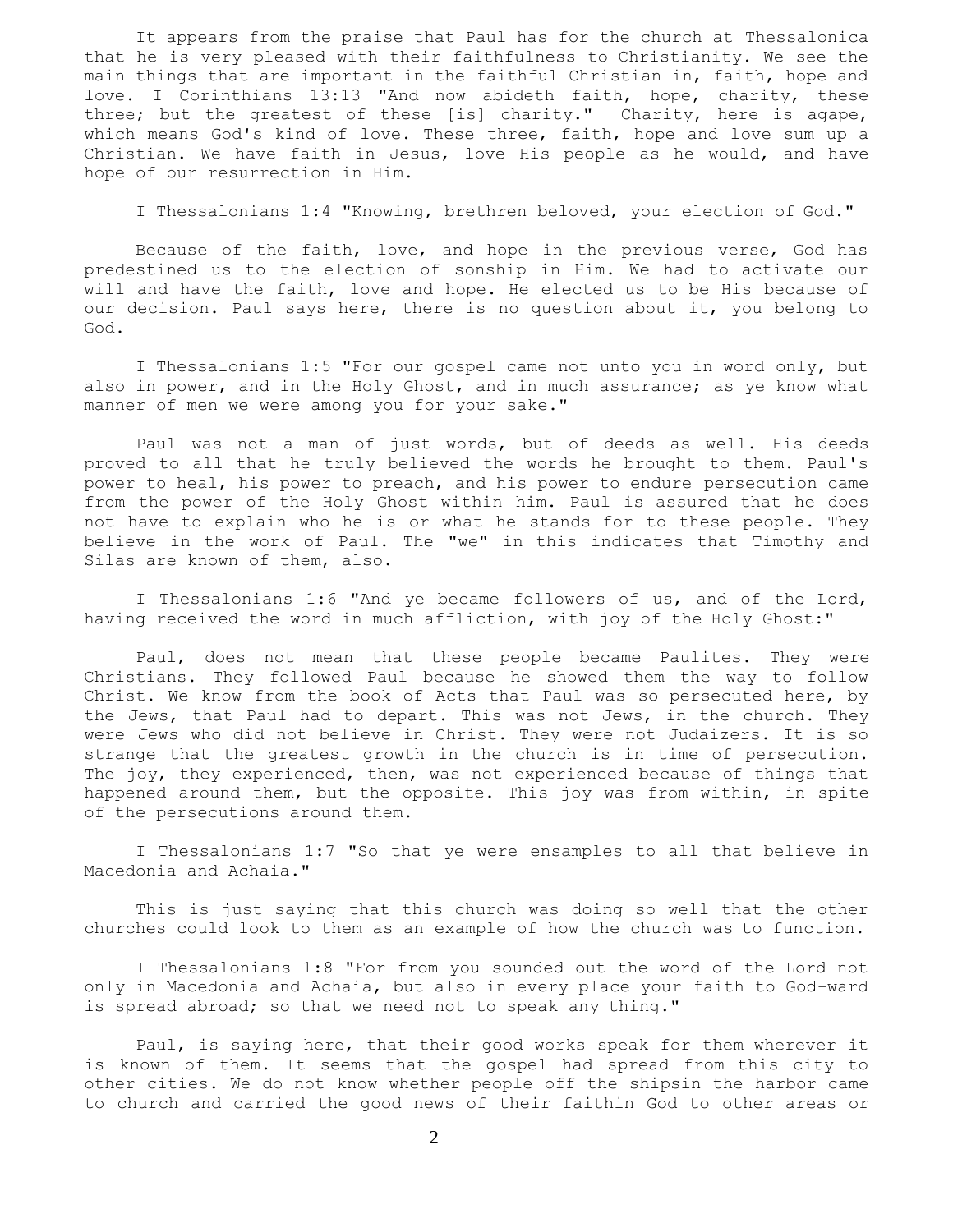whether they actually sent ministers forthwith the gospel of Jesus Christ. We do know that the verse above speaks of a spreading of the Word of God by these Thessalonians to other places, some quite far away. Paul, is just saying, it is a well known fact of how you are spreading the true Word of God. He, also, says, it was not necessary for him to carry the good news about them. The good news of their faith and work in God had spoken for itself.

 I Thessalonians 1:9 "For they themselves shew of us what manner of entering in we had unto you, and how ye turned to God from idols to serve the living and true God;"

 Not only does Paul not have to tell the other churches about Thessalonica, but the people in the other churches are telling Paul. This had been a society of idol worshippers, but when the Truth was presented to them, they had turned from idol worship, to the worship of the One True God. We had spoken earlier in this lesson how Paul had been empowered by the Holy Ghost. It seems that this church at Thessalonica had been filled with this same power. These people were bearing fruit for Jesus, because they were filled with the Holy Spirit and power. They were living and ministering to others through the power of the Holy Ghost.

 I Thessalonians 1:10 "And to wait for his Son from heaven, whom he raised from the dead, [even] Jesus, which delivered us from the wrath to come."

 Paul felt that the coming of the Lord was very near. Of course it was for him, because none of us live much beyond one hundred years old. It is near for each of us, whether we are part of those physical dead who rise first, or whether we are those living who will be changed in the twinkling of an eye. We shall rise, because He arose. Our hope is of the resurrection in Him {Jesus}. Notice, we are delivered from the wrath to come, not the tribulation to come. The wrath of God occurs the last three and one half years of the great tribulation period. When the wrath of God falls on this earth at the end of the Gentile age, we Christians will be standing around the throne of God in heaven. Revelation 7:14 "And I said unto him, Sir, thou knowest. And he said to me, These are they which came out of great tribulation, and have washed their robes, and made them white in the blood of the Lamb." The tribulation was going on and we are taken out of it. The wrath falls on the unbelievers. Ephesians 5:6 "Let no man deceive you with vain words: for because of these things cometh the wrath of God upon the children of disobedience." Noah was not delivered from the flood, he was delivered in the flood. We are not delivered from tribulation, but in the tribulation. We are saved completely from the wrath of God. Romans 5:9 "Much more then, being now justified by his blood, we shall be saved from wrath through him." The Son from heaven, of course, is Jesus Christ our Lord. Notice, that Paul brings up the fact that Jesus was raised from the dead. This letter is about the hope of the resurrection that Christians have because Jesus arose, and also the second coming of Christ. Jesus is the Resurrection and the Life.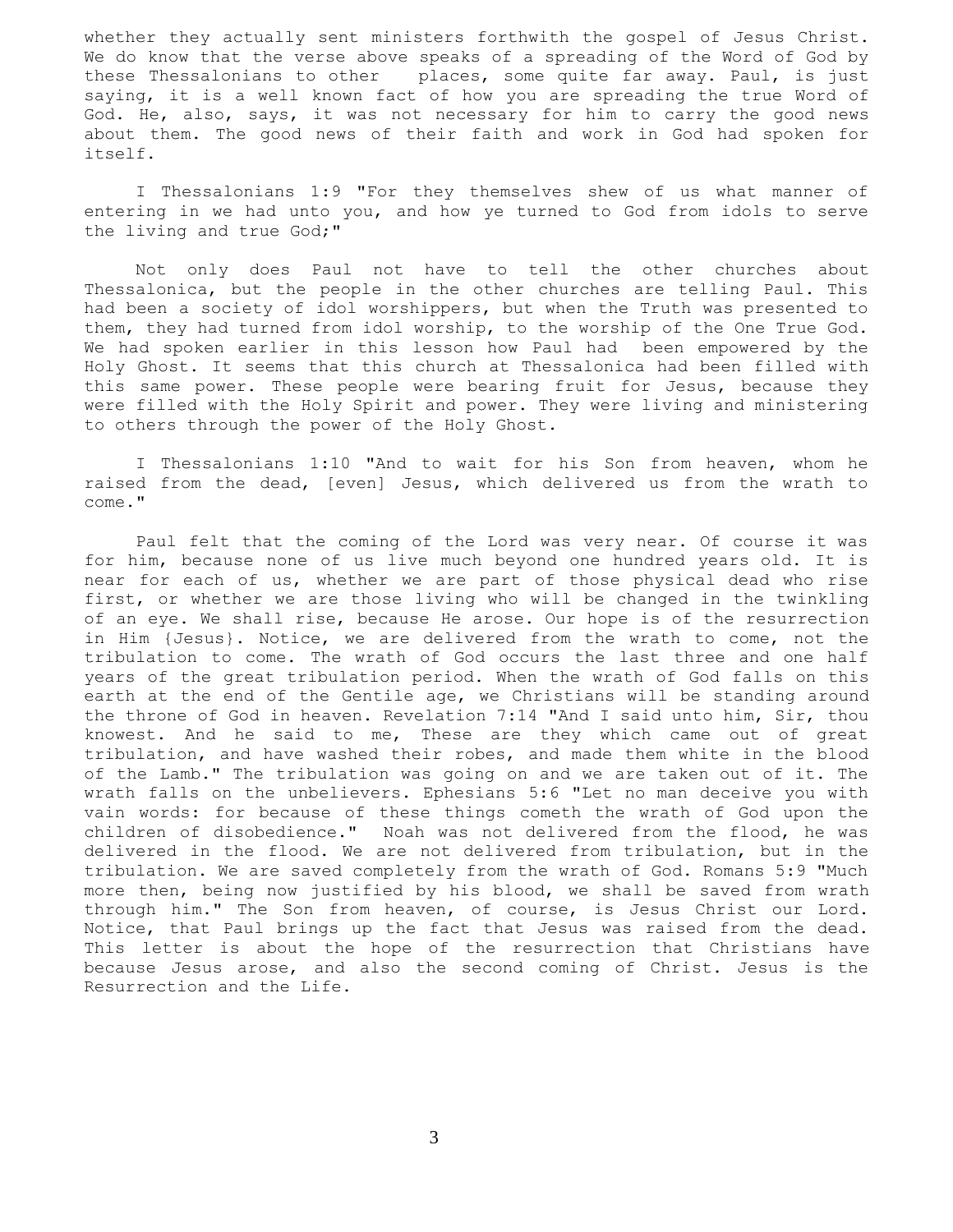1 Thessalonians 1 Questions

1. Who wrote this letter? 2. Where was Thessalonica located? 3. What nationality was it made up of? 4. What was Paul's main subject in this letter? 5. When had Paul founded this church? 6. Was this an earlier letter or later letter of Paul's to the churches? 7. Where was Paul when he wrote this letter? 8. When was it believed that the letter was written? 9. Who was the other 2 with Paul that Paul mentions in the first verse? 10. Why did Paul not mention in this letter that he was called of God to be an apostle? 11. What is another name that we know Silvanus by? 12. Which one of these men was an understudy to Paul? 13. What are some of the reasons Paul is proud of this church? 14. What message is in the name, "Lord Jesus Christ"? 15. Grace and peace are blessings poured out on mankind by the Father and the Lord Jesus Christ. 16. What kind of prayers did Paul pray for them? 17. What are three very important things to be found in a Christian? 18. Because of the \_\_\_\_\_, \_\_\_\_\_\_\_, and \_\_\_\_\_\_\_ God has predestinated them to election of sonship in Him. 19. Paul was not a man of just words, but what? 20. Where did Paul's power to heal, to preach, and to endure persecution come from? 21. These people were not Paulites, but \_\_\_\_\_ 22. What type of joy is spoken of in verse 6? 23. Who were they ensamples to? 24. What spoke for these Thessalonians and made it unnecessary for Paul to speak for them? 25. This had been a society of  $\overline{\phantom{a}}$ 26. They turned from the idols to the 27. What empowered them to minister to others? 28. How do we know we will arise? 29. We are delivered from the to come. 30. Quote Revelation chapter 7 verse 14. 31. Who does the wrath of God come on? 32. Noah was not delivered \_\_\_\_ the flood, but \_\_\_ the flood. 33. What justifies us? 34. \_\_\_\_\_\_\_ is the Resurrection and the Life.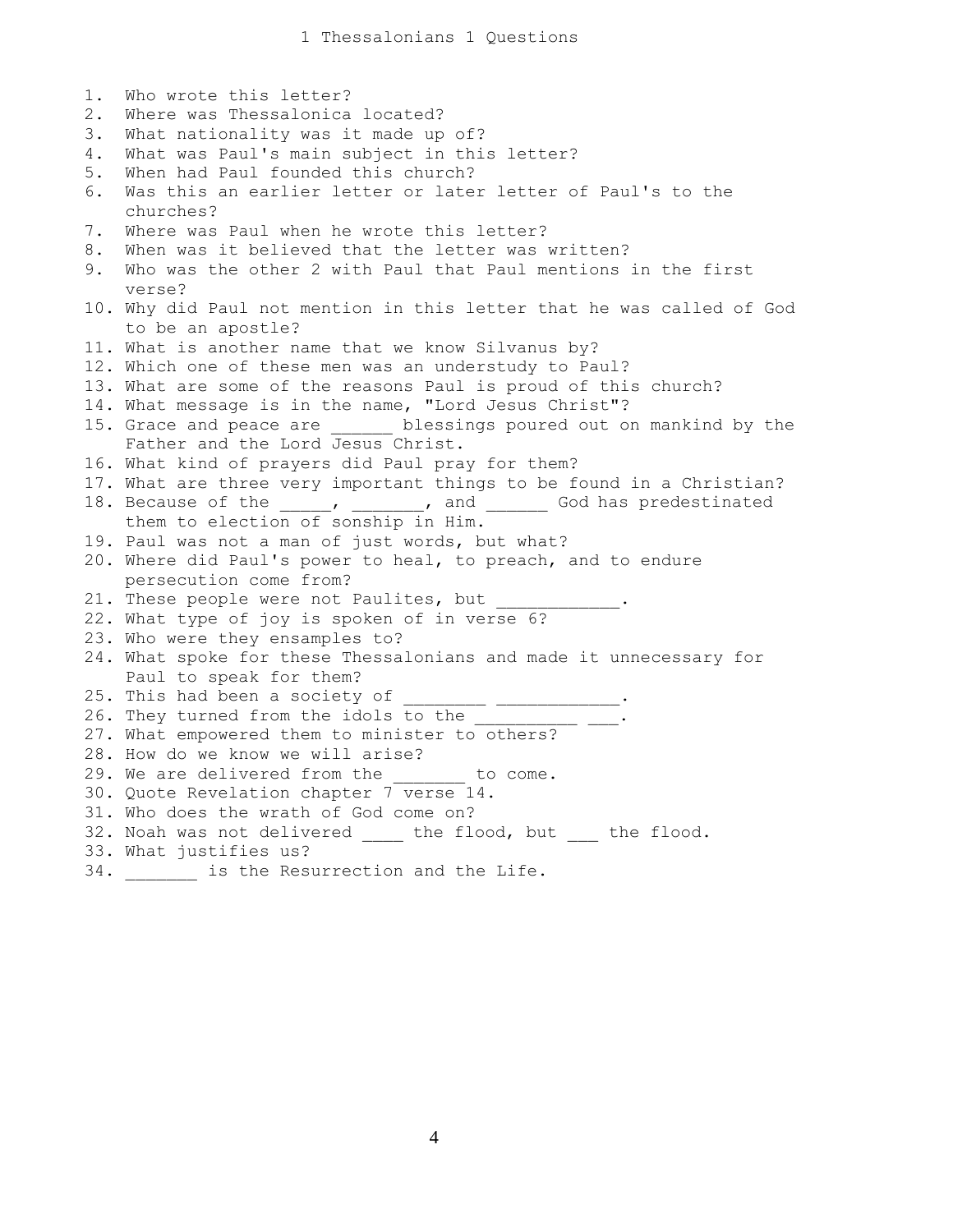We will begin this lesson in I Thessalonians 2:1 "For yourselves, brethren, know our entrance in unto you, that it was not in vain:"

 Paul is speaking to the Thessalonians themselves in this verse above. Paul says, you know that the message we brought was Truth and you received it unto yourself. It was empowered by the Spirit of God and now you received it so fully that you are empowered with that same Spirit to minister. Paul had asked nothing from them in return for bringing the gospel to them. His reward was in knowing that they received the True Word of God an were transformed into servants of the Most High God.

 I Thessalonians 2:2 "But even after that we had suffered before, and were shamefully entreated, as ye know, at Philippi, we were bold in our God to speak unto you the gospel of God with much contention."

 Paul never allowed a little persecution to keep him from bringing the gospel message to all who would receive it. Contention, in this verse means conflict or fight. Everywhere Paul went, there seemed to be conflict. Most of his problems came from the Jews. He had been a Pharisee of the Pharisees, before he came in close contact with the Light of the world on the road to Damascus. It seemed the conflict at Philippi had been so great that he had left there and come to Thessalonica. He did not stop preaching because of the conflict, he just moved locations. Paul counted it a pleasure to be able to suffer for Christ and the gospel message. The message that Paul had brought to Thessalonica was not made milder by the conflict, but if anything was even bolder and more sure. Paul's boldness seemed to increase with every persecution.

 I Thessalonians 2:3 "For our exhortation [was] not of deceit, nor of uncleanness, nor in guile:"

 Paul was not a man of untruths. He spoke the message of God, exactly the way the Lord had given it to him. He did not alter the message to please man. Guile, in this verse would possibly mean trick. Paul had not tried to trick anyone. He knew the Jews were caught up in the outward cleanness of a man. He explains that he was not an unclean man. Paul's message was straightforward. He never varied to the right or the left. He spoke Truth.

 I Thessalonians 2:4 "But as we were allowed of God to be put in trust with the gospel, even so we speak; not as pleasing men, but God, which trieth our hearts."

 I love the word "allowed" in the verse above. Paul counted it a privilege to be trusted with the gospel message. We should count it a privilege to be allowed to work for God ourselves. Paul spoke as an oracle of God. Paul did not choose what he would say. He turned his tongue over to God and spoke the words as the Spirit gave him utterance. Most ministers today have this all turned around. They are preaching what the people want to hear. The Bible calls that preaching to itching ears. II Timothy 4:3 "For the time will come when they will not endure sound doctrine; but after their own lusts shall they heap to themselves teachers, having itching ears;" This verse in Timothy is speaking of ministers called of men to preach, not called of God.

5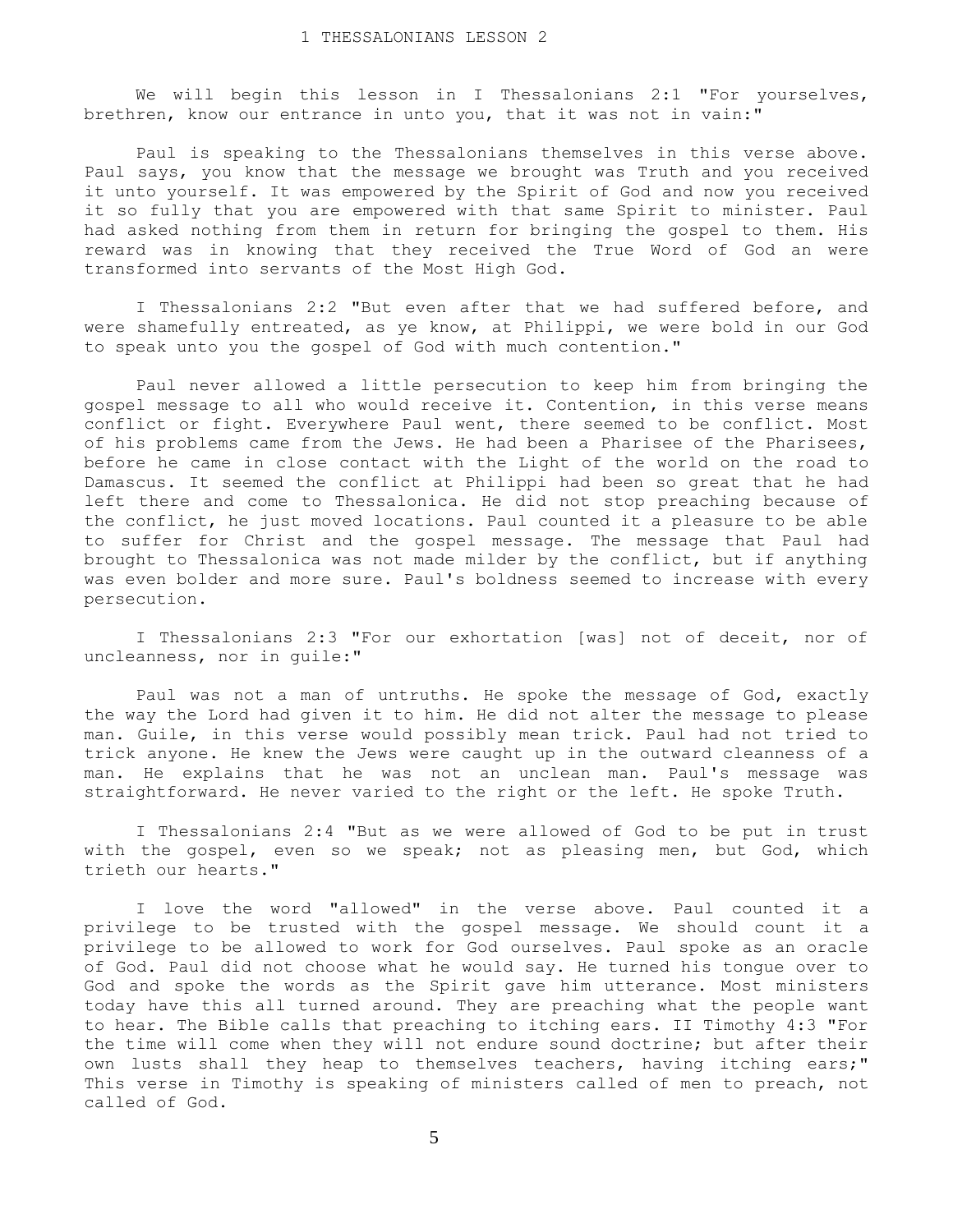Paul was called of God to carry the message God chose to the people. The people did not always want to hear what the Spirit of God speaking through Paul had to say. It many times stepped on their toes. The Spirit brought out sins in them that they thought no one knew about. God knew. Paul had no desire to please men. His desire was to bring the message God wanted the people to have as accurately as he could. Paul's desire was to please God, not man. If it brought persecution, so be it. God looks on the heart, and judges righteously. He looks on the heart of the minister, and the people he is ministering to. Let me mention, one more time, the gospel is {good news}.

 I Thessalonians 2:5 "For neither at any time used we flattering words, as ye know, nor a cloak of covetousness; God [is] witness:"

 Paul was not trying to get anything from them. He did not covet anything that belonged to them. When someone flatters you, they are usually setting you up to get something from you. Paul had none of these desires. He was compelled within himself to bring the Truth of the gospel to all who would receive it. Some believe that Paul was trying to make up for the times when he himself had persecuted the Christians. I really believe that Paul loved God so much that he wanted everyone to know and love God as he did. He was truly grateful that God had loved him enough to turn him around on the right path. I believe that Paul loved God even when he was persecuting Christians. He even thought he was doing that for God. His eyes of his understanding had not been opened where he could see Jesus for who He really is. Paul knew that even if the people did not understand what he was trying to do, God did. He really had to answer to no man but God.

 I Thessalonians 2:6 "Nor of men sought we glory, neither of you, nor [yet] of others, when we might have been burdensome, as the apostles of Christ."

 We already mentioned in the book on Philippians that Paul would not accept any gifts from any of the churches except the church at Philippi. Paul preached the gospel to them with no strings attached. He did not even ask for an offering from them. We see in this that Paul was not seeking to be thought of as the great apostle. He included Timothy and Silas in this letter right at the beginning. Paul was not looking to be honored by these people. He knew his reward would be in heaven. He did not ask them to think of him as the number one apostle.

 I Thessalonians 2:7 "But we were gentle among you, even as a nurse cherisheth her children:"

 Paul had made himself as one of them. He had not elevated himself up above the people. His message to them, had been a message of the love of God. He was tenderly teaching them as a parent would his own child.

I Thessalonians 2:8 "So being affectionately desirous of you, we were willing to have imparted unto you, not the gospel of God only, but also our own souls, because ye were dear unto us."

 In this, Paul was bringing them the good news of the gospel of Christ, but wanted them to feel the love that he had for them as well. Paul had such great love for them that he would have been willing to face most any hardship to bring them this message that would bring Life to them. He is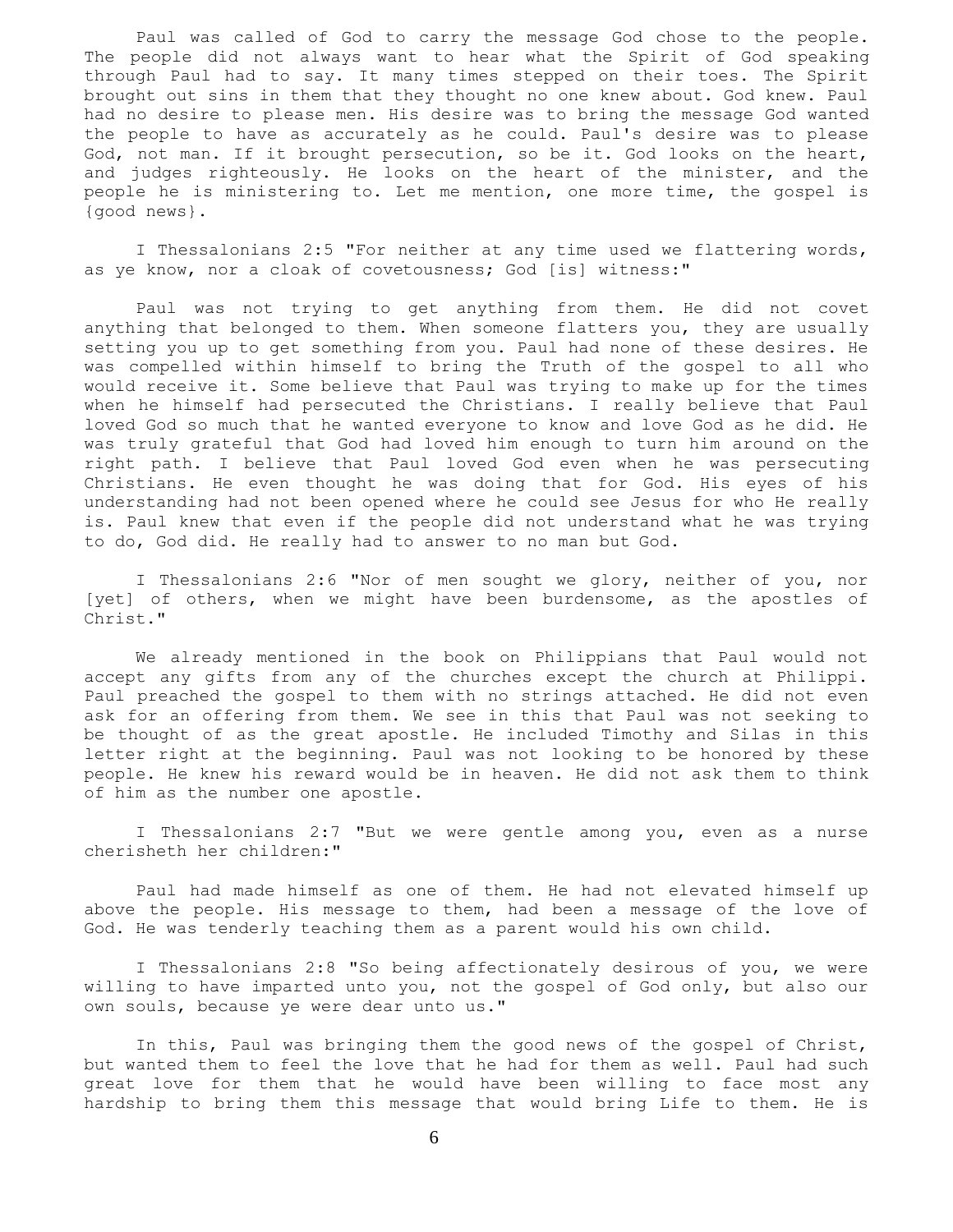also saying that he preached from his heart. He was not trying to scare them out of hell, but love them into heaven.

 I Thessalonians 2:9 "For ye remember, brethren, our labour and travail: for labouring night and day, because we would not be chargeable unto any of you, we preached unto you the gospel of God."

 The best way to explain this is with another Scripture. Romans 10:14 "How then shall they call on him in whom they have not believed? and how shall they believe in him of whom they have not heard? and how shall they hear without a preacher?" I Corinthians 1:21 "For after that in the wisdom of God the world by wisdom knew not God, it pleased God by the foolishness of preaching to save them that believe." Paul did not stop when the sun went down. He preached into the night when necessary. He also prayed for the people he preached to. The call of God is not an 8 hour a day job. The called of God are on call 24 hours a day, 365 days a year, for the rest of their life. Paul is saying that he will not be held responsible by God for not telling them the good news of the gospel. He told them all. He will have a clear conscience when he stands before God.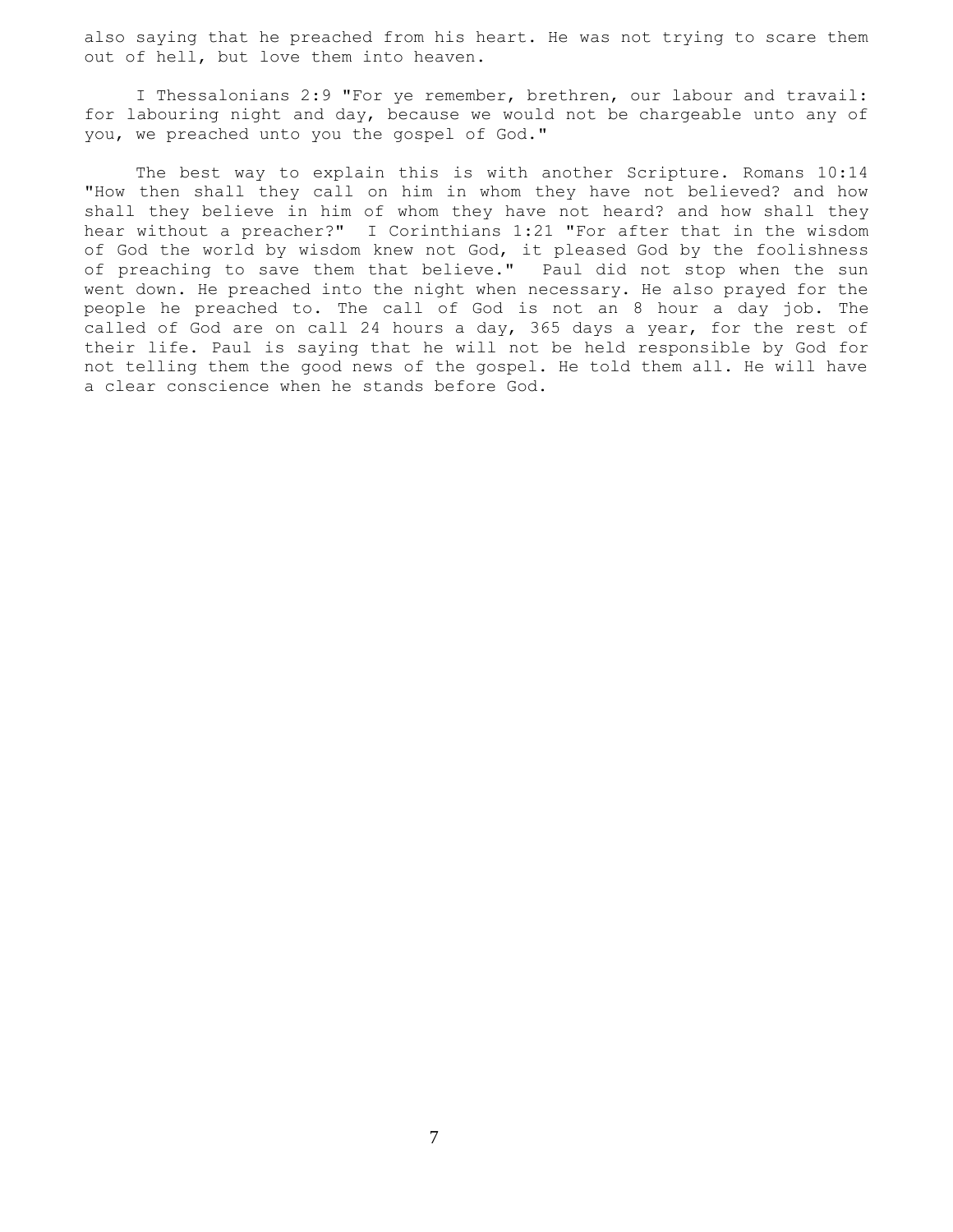1. What is Paul saying to them in verse 1? 2. What was the power in the message brought? 3. What was the only reward Paul wanted and got? 4. Where had Paul suffered persecution just before he cam to Thessalonica? 5. Did the persecution Paul faced alter the strength of his message? 6. What does "contention", in verse 2, mean? 7. Where did most of Paul's problems come from? 8. What had caused Paul to change from being a Pharisee? 9. He did not stop preaching because of the conflict he just  $\overline{\phantom{a}}$  ,  $\overline{\phantom{a}}$  ,  $\overline{\phantom{a}}$  ,  $\overline{\phantom{a}}$  ,  $\overline{\phantom{a}}$  ,  $\overline{\phantom{a}}$  ,  $\overline{\phantom{a}}$  ,  $\overline{\phantom{a}}$  ,  $\overline{\phantom{a}}$  ,  $\overline{\phantom{a}}$  ,  $\overline{\phantom{a}}$  ,  $\overline{\phantom{a}}$  ,  $\overline{\phantom{a}}$  ,  $\overline{\phantom{a}}$  ,  $\overline{\phantom{a}}$  ,  $\overline{\phantom{a}}$ 10. For our exhortation was not of \_\_\_\_\_\_\_, nor of \_\_\_\_\_\_\_\_, nor  $\verb"in"$ 11. What did "guile", in verse 3, mean? 12. The Jews were caught up in the \_\_\_\_\_\_\_\_\_\_\_ cleanness of man> 13. What word in verse 4 did the author say she loved? 14. Paul counted it a \_\_\_\_\_\_\_\_\_ to be entrusted with the gospel message. 15. What did Paul speak to the people? 16. The Bible calls it preaching to \_\_\_\_\_\_\_\_\_\_\_\_ \_\_\_\_\_\_ when we preach what the people want to hear. 17. Quote 2 Timothy chapter 4 verse 3. 18. Why did the people sometimes take offence at what Paul preached? 19. What does gospel mean? 20. God was witness that Paul had not done what in his ministering? 21. When someone flatters you, what do they do it? 22. What was Paul truly grateful to God for? 23. Who did Paul have to answer to? 24. Who was the only church Paul would allow to help him financially? 25. What does Paul compare the gentleness of his message to them to in verse 7? 26. What did Paul want them to feel besides the love of God in the gospel message? 27. Why did Paul want to do this? 28. He was not trying to scare them out of , but to love them into \_\_\_\_\_\_\_\_\_. 29. Quote Romans chapter 10 verse 14. 30. It pleased God to save them that believe by the foolishness of  $\mathcal{L}=\mathcal{L}=\mathcal{L}=\mathcal{L}=\mathcal{L}=\mathcal{L}=\mathcal{L}$ 

31. Why would Paul feel no guilt when he stands before God?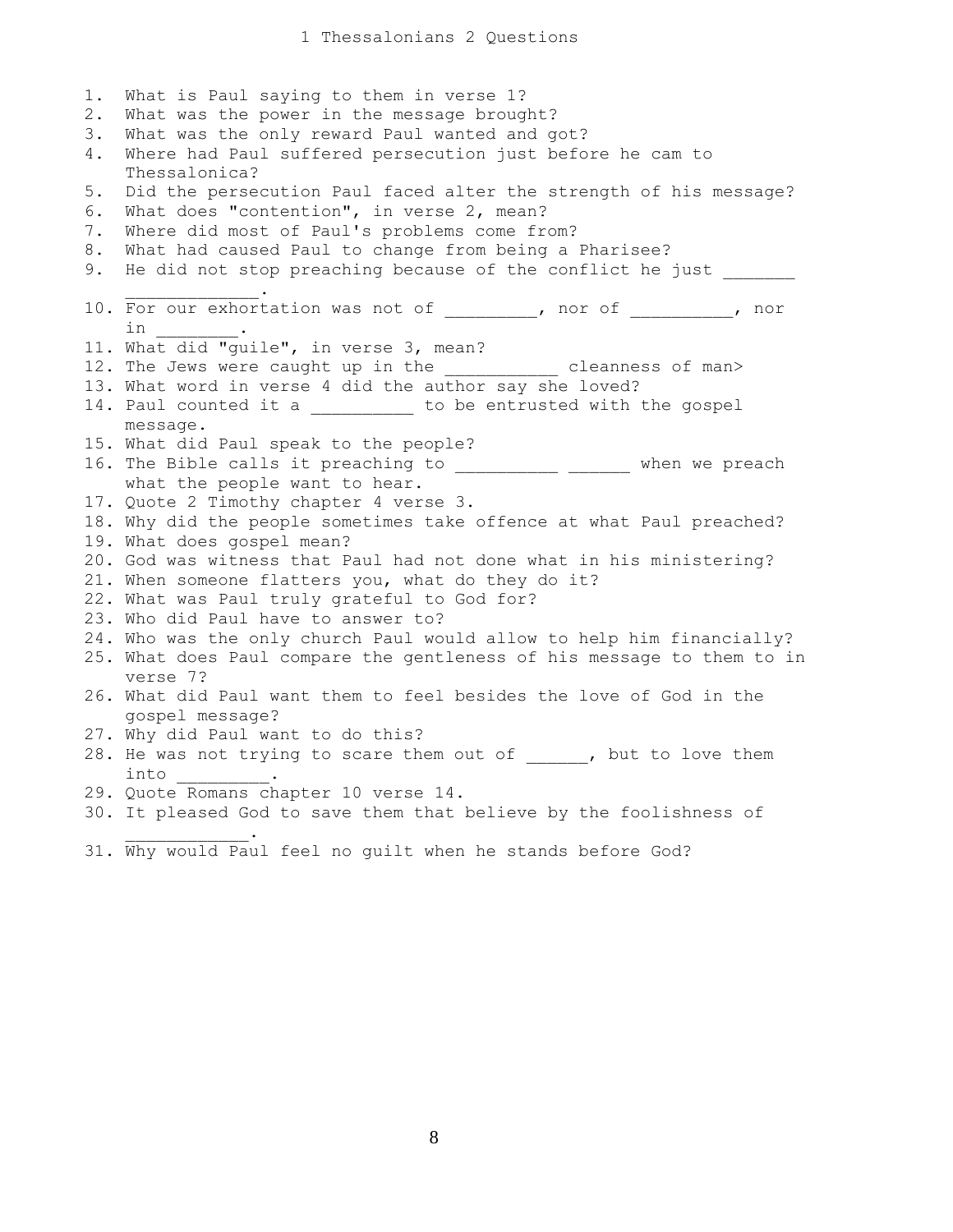We will begin this lesson in I Thessalonians 2:10 "Ye [are] witnesses, and God [also], how holily and justly and unblameably we behaved ourselves among you that believe:"

 Paul is saying in this that he and those who travelled with him, were a living example of what they preached. He is also telling them that they were eye witnesses of this. He is saying, as God is my witness, we behaved properly to you. Paul, and those ministering with him, were a testimony of the goodness of God. They were, in fact, a walking sermon. I had rather see a sermon, than hear one any day. Paul was a representative of God to these people.

 I Thessalonians 2:11 "As ye know how we exhorted and comforted and charged every one of you, as a father [doth] his children,"

The three key words in this are exhorted, comforted, and charged. These three show the progress of a Christian. Exhort in the verse above is a calling into the brotherhood of Christianity by the preaching of Paul. They were then comforted and empowered to minister by the Holy Spirit {Comforter} and the next step would be charged {given the great commission to go into all the world and preach the gospel}. These are the steps that Paul had brought them through as a loving parent would do. The parent prepares the child and then the child goes out to continue this in his children. In this case it is speaking of spiritual children.

 I Thessalonians 2:12 "That ye would walk worthy of God, who hath called you unto his kingdom and glory."

 This is one statement that is being overlooked today among Christians. The preachers are not emphasizing enough that after you receive your salvation {free gift} you must walk in that salvation. If we are truly sons of God, we should behave as our Father would have us to. Pick up your cross daily, is what Jesus said, and then He said, follow me. The only way that we can walk worthy of God is to step in the footprints Jesus laid for us to walk in. God called you, you must answer.

 I Thessalonians 2:13 "For this cause also thank we God without ceasing, because, when ye received the word of God which ye heard of us, ye received [it] not [as] the word of men, but as it is in truth, the word of God, which effectually worketh also in you that believe."

 Paul is like a proud father who is bragging on his children. Paul was proud that God had called them to His kingdom, but he was even more proud that they realized that his message was not his own, but was the message God had sent him with. The Word of God is the One we call Jesus. It is also the Bible. For thousands of years men have tried to prove that the Bible was just like any other book. They cannot do it. The Bible stands alone in the fact that it is alive. It is just as current today as it was two thousand years ago. It is our instruction for living victorious lives. It was the instruction for our great grandparents living victorious lives as well. It is ageless. The Bible is inspired {God breathed}. When I look into the Bible, I see the face of Jesus. All other books, besides the Bible, are of men. The Bible is of God.

9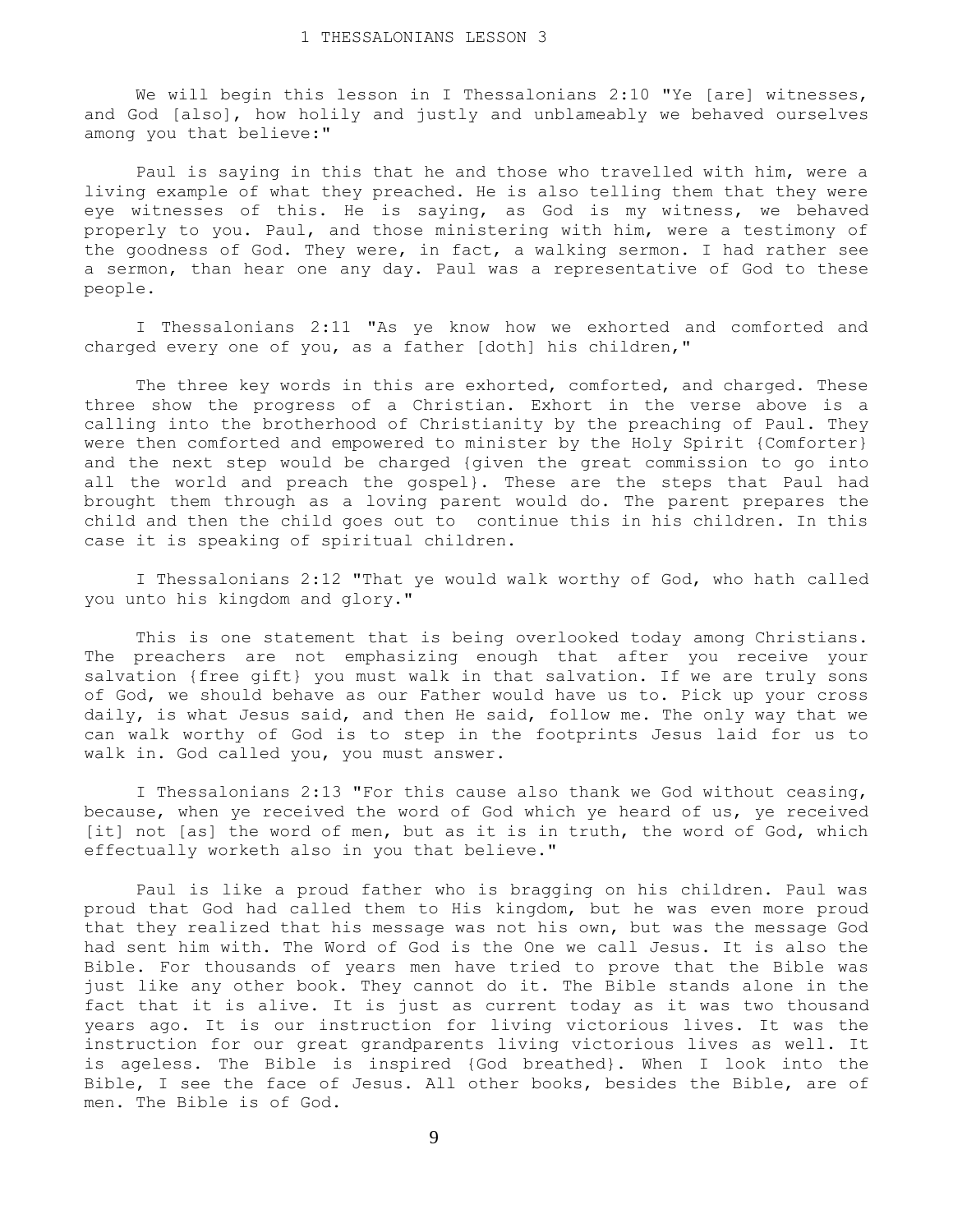I Thessalonians 2:14 "For ye, brethren, became followers of the churches of God which in Judaea are in Christ Jesus: for ye also have suffered like things of your own countrymen, even as they [have] of the Jews:"

 To proclaim you were a Christian brought great persecution. In Judaea the persecution of the Christians came from the Jews. Here in Thessalonica it came from all those who did not believe. The church at Thessalonica was a Gentile church. We had mentioned earlier that their persecution had not come from Judaizers in the church, but from the unbelievers from without.

 I Thessalonians 2:15 "Who both killed the Lord Jesus, and their own prophets, and have persecuted us; and they please not God, and are contrary to all men:"

 Paul is placing the blame for the crucifixion of Jesus on the Jews. here. Look, in Jesus' own words, He says the Jews killed the prophets. Matthew 23:31 "Wherefore ye be witnesses unto yourselves, that ye are the children of them which killed the prophets." It was the Jews who cried out for Jesus to be crucified. It was the Romans who carried it out. Really, though, you and I nailed Him to the cross. Paul speaks as one who knows. He had been a Jew. The Jew thought himself to be better than all other people. It outraged them that salvation was offered to the Gentile.

 I Thessalonians 2:16 "Forbidding us to speak to the Gentiles that they might be saved, to fill up their sins alway: for the wrath is come upon them to the uttermost."

 The big problem with the Jews who had accepted Jesus as their Saviour, was that they wanted to remain a Jew, as well as being a Christian. They wanted all Gentiles who came to Christ to first fulfill the custom of Jewesh circumcision. Paul, Peter, and James and many of the other disciples had gotten together and agreed that this was not part of being a Christian. God had turned to the Gentiles because the Jews as a whole, had rejected Christ as their Messiah, the Saviour of the world. When Paul speaks of we in the verse above, he is speaking of him being a Pharisee. He had been taught from his youth that Gentiles were unclean. Jesus opened his eyes and let him see the truth. To reject the Son of God is a serious thing. Ephesians 5:6 "Let no man deceive you with vain words: for because of these things cometh the wrath of God upon the children of disobedience."

 I Thessalonians 2:17 "But we, brethren, being taken from you for a short time in presence, not in heart, endeavoured the more abundantly to see your face with great desire."

 We remember that Paul was in Corinth when he wrote this letter to the Thessalonians. He loved these people and desired to be with him. They were his friends, but Paul thought of them as his children in the Lord Jesus Christ. He was their founding father , and he thought of them as his spiritual children.

I Thessalonians 2:18 "Wherefore we would have come unto you, even I Paul, once and again; but Satan hindered us."

 Paul wanted to come back to minister to them and to visit with them. It would have been like going home, because they had so eagerly accepted Paul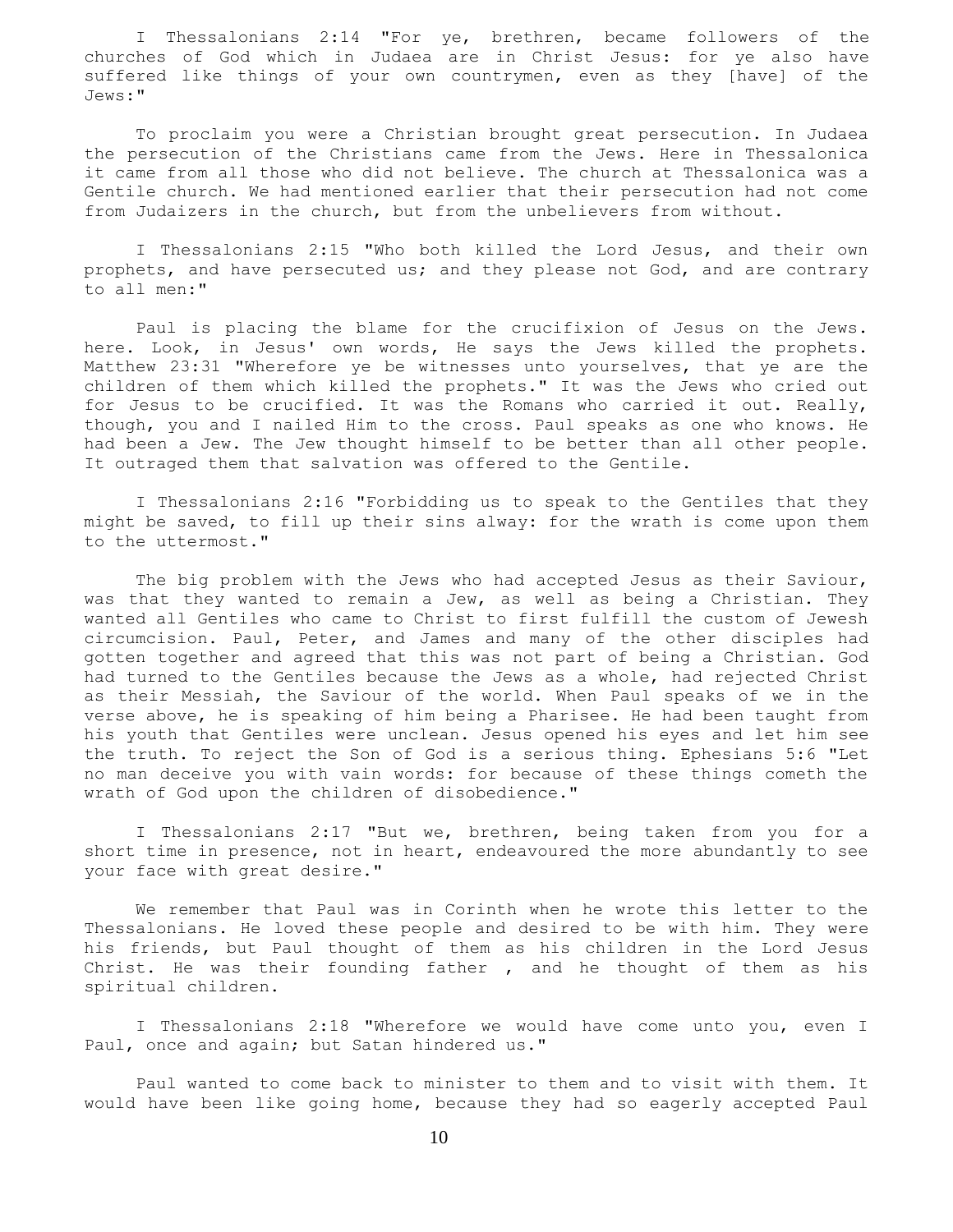and his teaching here. Satan is the author of all lies and the source of all hindrance to the gospel. Paul's own personal desire was to go to see them, but sometimes our desire is not the desire of the Lord. Satan could not have prevented Paul from going back there any time he wanted to unless God gave Satan permission to do this. Unknowing to Satan, he sometimes plays right into the hands of God. God uses for good what Satan intended for evil. God perhaps had plans for Paul to go to another church at this time. If you are a Christian, Satan has to get God's permission to attack you. Our problems come to make us strong and to show us how badly we need God.

 I Thessalonians 2:19 "For what [is] our hope, or joy, or crown of rejoicing? [Are] not even ye in the presence of our Lord Jesus Christ at his coming?"

 Paul's greatest reward would not be on this earth, but in heaven. He would feel a special joy when those whom he ministered to are able to stand before the Lord and be counted among the believers. Paul would have many stars in his crown for all those he led to the Lord down through the ages. Paul's hope, the same as ours was hope of the resurrection. His joy would be very great because of all those he would be responsible for making the resurrection.

I Thessalonians 2:20 "For ye are our glory and joy."

 A spiritual parent is very much like a physical parent, in the fact that they have more joy over their children doing well than they do when they do well themselves. Paul could depend on these Thessalonians staying firm in their belief until the end. They truly would be his glory and his joy.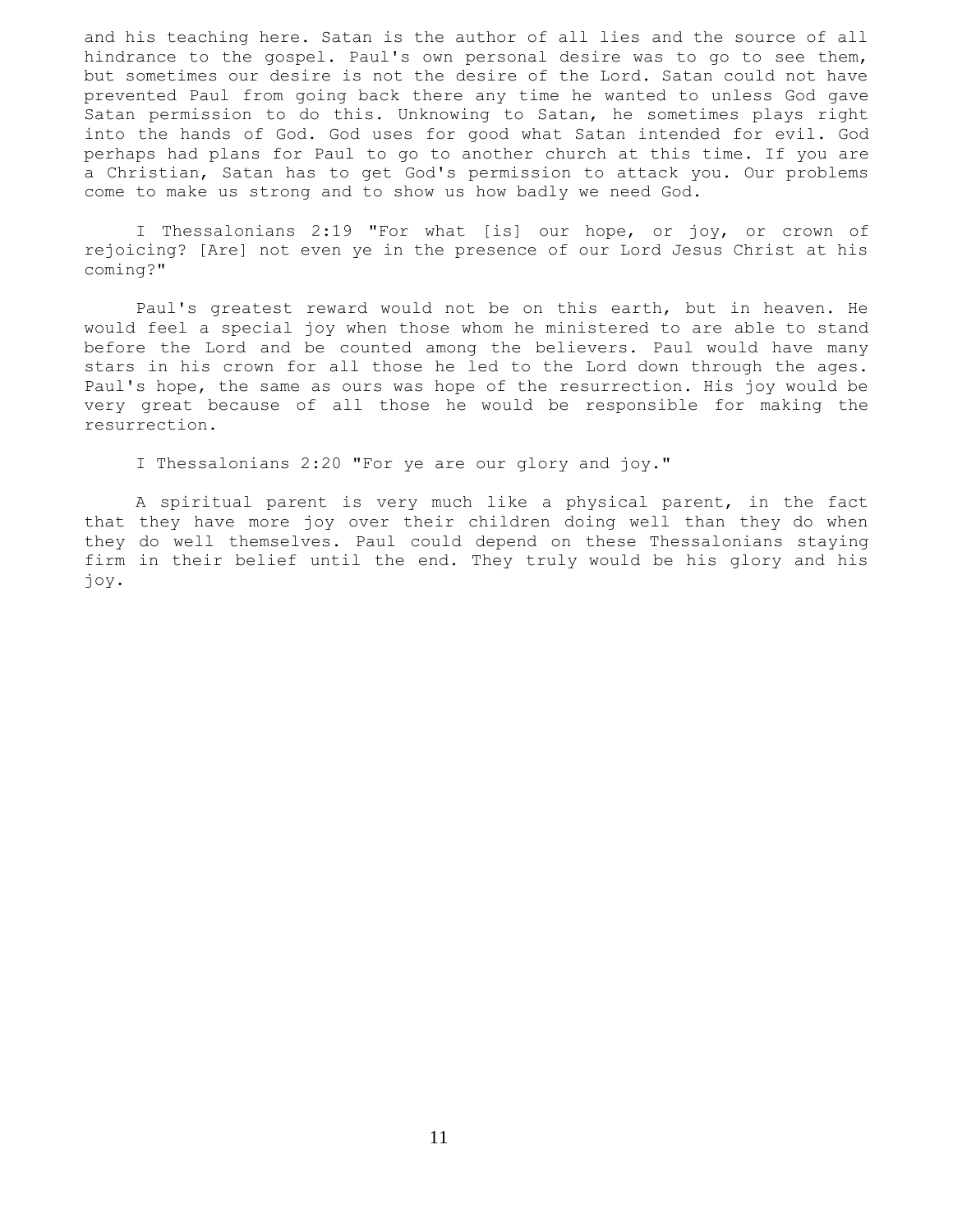## 1 Thessalonians 3 Questions

1. How had Paul behaved himself in front of these Thessalonians? 2. What was Paul saying in this description of his behavior? 3. Who was the witness that Paul had lived this way among them? 4. What are the three key words in verse 11? 5. What do they show? 6. What is exhort speaking of in verse 11? 7. Tell of the steps Paul had brought them through. 8. What does "walk worthy of God" mean? 9. Pick up your cross 10. What did Paul thank God for without ceasing about these Thessalonians? 11. What is the Word? 12. What sets the Bible aside from other writings? 13. What does inspired mean? 14. Who had the Christians in Judaea suffered by? 15. Who is verse 15 speaking of that killed the Lord Jesus? 16. Who were the Jews forbidden to speak to? 17. What was generally wrong with the Jews who had accepted Christ? 18. Quote Ephesians chapter 5 verse 6. 19. Why did Paul desire to see them again? 20. Who did Paul say had hindered him? 21. Who is the author of all lies? 22. Why do Christians have problems? 23. Quote 1 Thessalonians chapter 2 verse 20.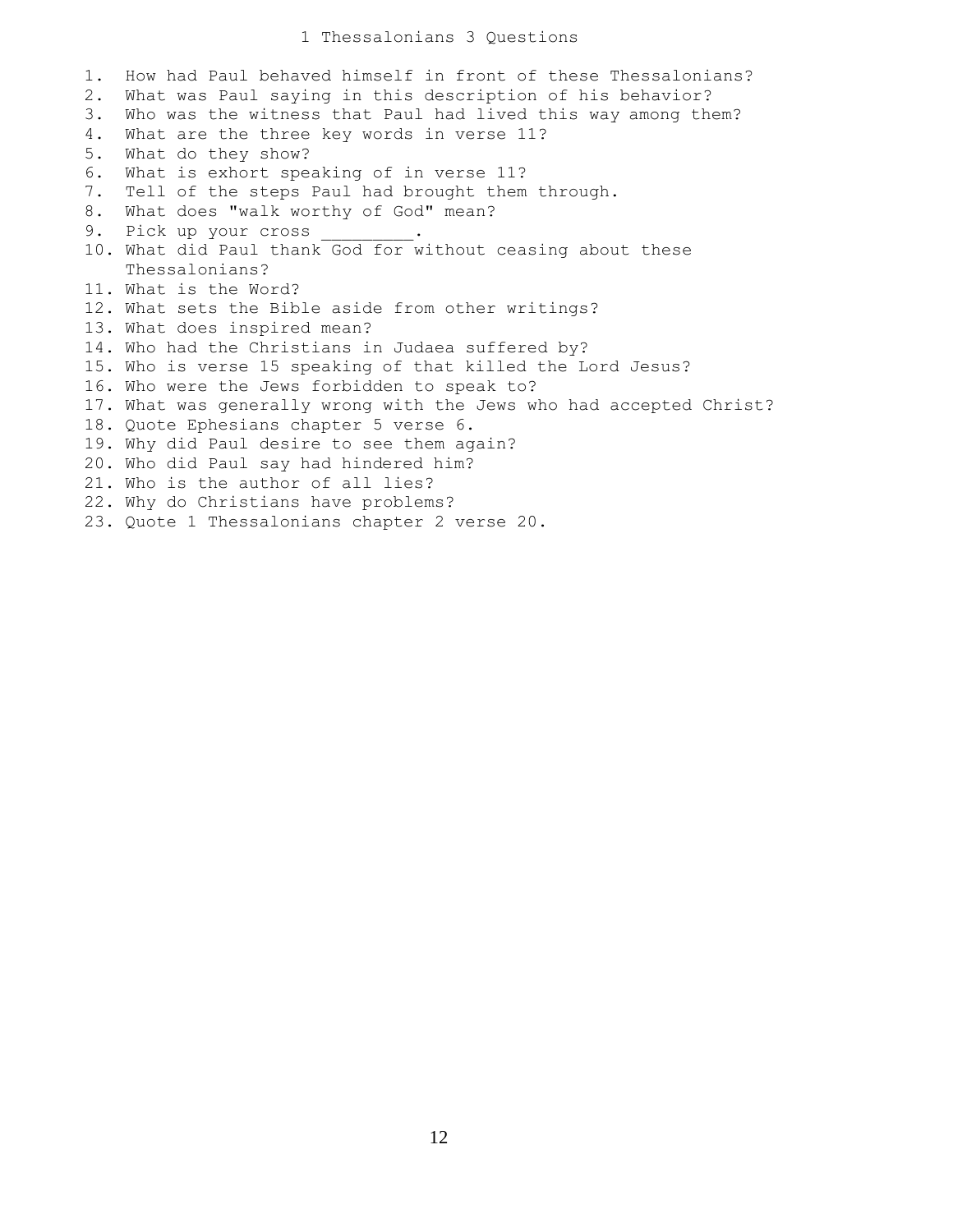We will begin this lesson in I Thessalonians 3:1 "Wherefore when we could no longer forbear, we thought it good to be left at Athens alone;"

 It seems from this, Paul has taken a short visit to Athens. Possibly, Paul is speaking of Timothy, when he speaks of "we" here. It was Paul's desire to visit Thessalonica again, but it would not be right now.

 I Thessalonians 3:2 "And sent Timotheus, our brother, and minister of God, and our fellowlabourer in the gospel of Christ, to establish you, and to comfort you concerning your faith:"

 Paul's desire was to lead these Thessalonians into all truth. The very next best thing to being there himself, would be to send Timothy. We have discussed before, that a Christian never stands still. If the Christian is not growing in the Lord, he will be losing ground. This is the very purpose of Timothy going. He will get them off of the milk and honey of Christianity and get them to the meat of Christianity. There is a growth in the Lord that comes from feeding on His Words every day. There is, also, a growth that comes from facing problems and overcoming them with the Word of God. Paul is highly recommending Timothy to them. He will build them up in their most holy faith.

 I Thessalonians 3:3 "That no man should be moved by these afflictions: for yourselves know that we are appointed thereunto."

 The word "afflictions" is the same as tribulations. Let's look at what Jesus had to say about the Christians having tribulation. John 16:33 "These things I have spoken unto you, that in me ye might have peace. In the world ye shall have tribulation: but be of good cheer; I have overcome the world." You might say, why do we have tribulation? Romans 5:3 "And not only [so], but we glory in tribulations also: knowing that tribulation worketh patience;" Romans 5:4 "And patience, experience; and experience, hope:" Romans 5:5 "And hope maketh not ashamed; because the love of God is shed abroad in our hearts by the Holy Ghost which is given unto us." You can easily see the reason for tribulation, is to make us strong in the Lord. We must realize that we are nothing in and of ourself. We realize that our strength is in Christ our Lord. Jesus, our leader, was afflicted, and we will be, too, if we are His.

 I Thessalonians 3:4 "For verily, when we were with you, we told you before that we should suffer tribulation; even as it came to pass, and ye know."

 The life of a Christian is not without problems {regardless of what some tell you}. It is a life of self sacrifice. Many ministers today are promising things to their converts that are not realistic. We must learn to live victoriously in the midst of the problems. It rains on the just and on the unjust, but Christians have someone to go to in their time of trouble. We have Jesus to help us. Romans 8:35 " Who shall separate us from the love of Christ? [shall] tribulation, or distress, or persecution, or famine, or nakedness, or peril, or sword?" Romans 8:38 "For I am persuaded, that neither death, nor life, nor angels, nor principalities, nor powers, nor things present, nor things to come," Romans 8:39 "Nor height, nor depth, nor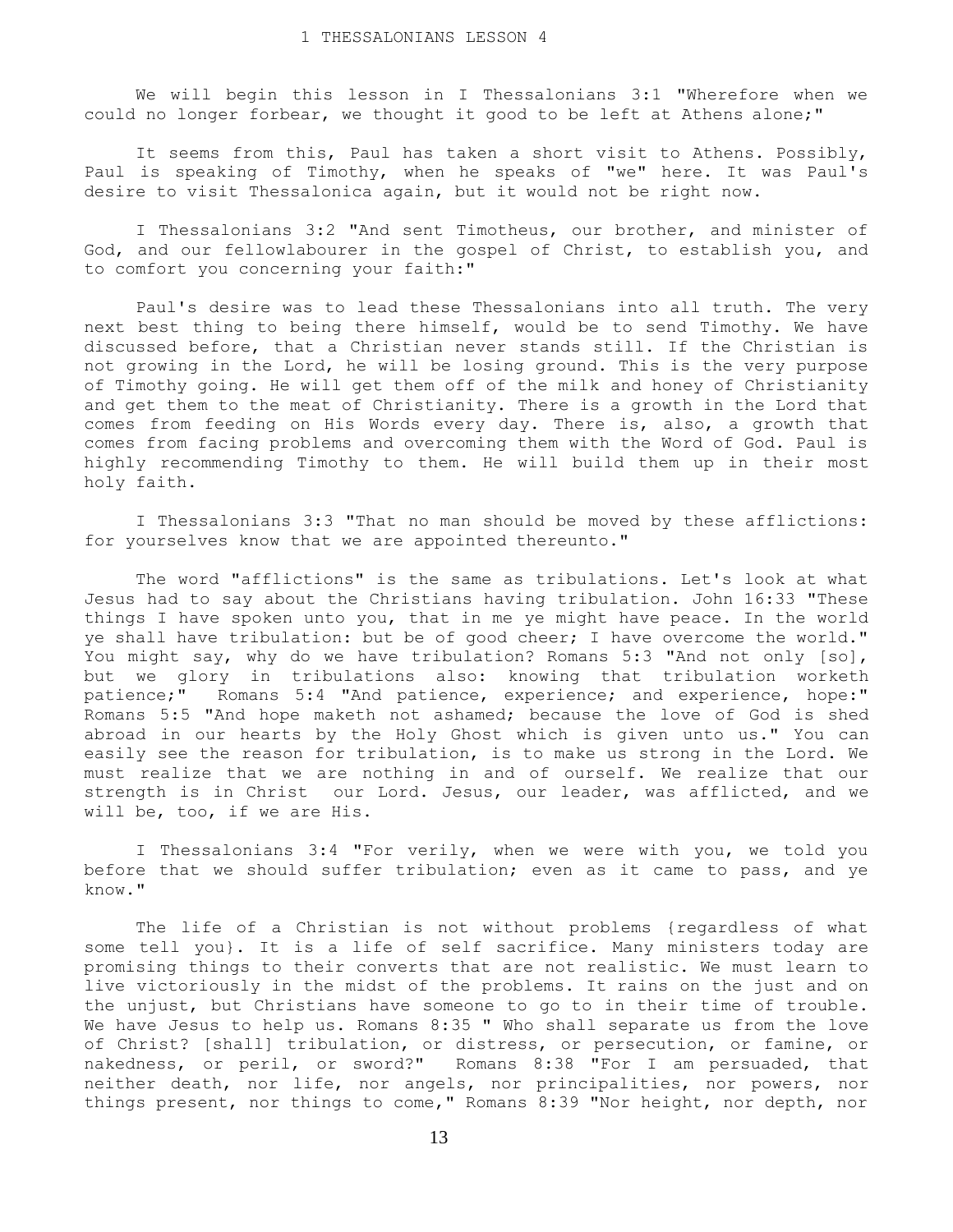any other creature, shall be able to separate us from the love of God, which is in Christ Jesus our Lord."

 I Thessalonians 3:5 "For this cause, when I could no longer forbear, I sent to know your faith, lest by some means the tempter have tempted you, and our labour be in vain."

 Paul is aware that they have faced great tribulation, and he is not fully persuaded that they were able to handle the crisis. He is sending Timothy to check, and see if they stayed faithful. Paul knows exactly how the devil works. He will bring so great a temptation in our weakest area that many will fall. He just can not wait to find out if they had withstood or not. He is praying that they stood, because he had given them a strong enough foothold in the Word that they would not fall. If they fall, he feels his effort was in vain.

 I Thessalonians 3:6 "But now when Timotheus came from you unto us, and brought us good tidings of your faith and charity, and that ye have good remembrance of us always, desiring greatly to see us, as we also [to see] you:"

 By the time Paul wrote this, he had already heard from Timothy that they had withstood the great temptation. He is delighted that they held strong in their faith and charity. Paul was pleased that they wanted him to come back and minister to them. He reminds them that he desires to come and see them as much as they want him to come.

 I Thessalonians 3:7 "Therefore, brethren, we were comforted over you in all our affliction and distress by your faith:"

 Paul was very pleased that his spiritual children had been strong in the faith. It seems Paul's afflictions and distress never stopped. Jesus had told Paul, He would show him what great things he would suffer. One of the highest callings we can have, is to suffer for Christ. Just to know that their faith had been so strong encouraged Paul.

I Thessalonians 3:8 "For now we live, if ye stand fast in the Lord."

We see from this, Paul has had new life breathed into his weary soul, because these his converts have kept the faith. When one Christian stands fast in the Lord, it gives the others courage to stand.

 I Thessalonians 3:9 "For what thanks can we render to God again for you, for all the joy wherewith we joy for your sakes before our God;"

 Paul is so grateful of their stand for Christ, he has nothing to pray for them, but praise to God. Again, this is like a parent thanking God for a child who has been obedient to God. What a joy comes in knowing someone you led to the Lord has this much strength and stamina in God. Paul's joy is in his heart.

 I Thessalonians 3:10 "Night and day praying exceedingly that we might see your face, and might perfect that which is lacking in your faith?"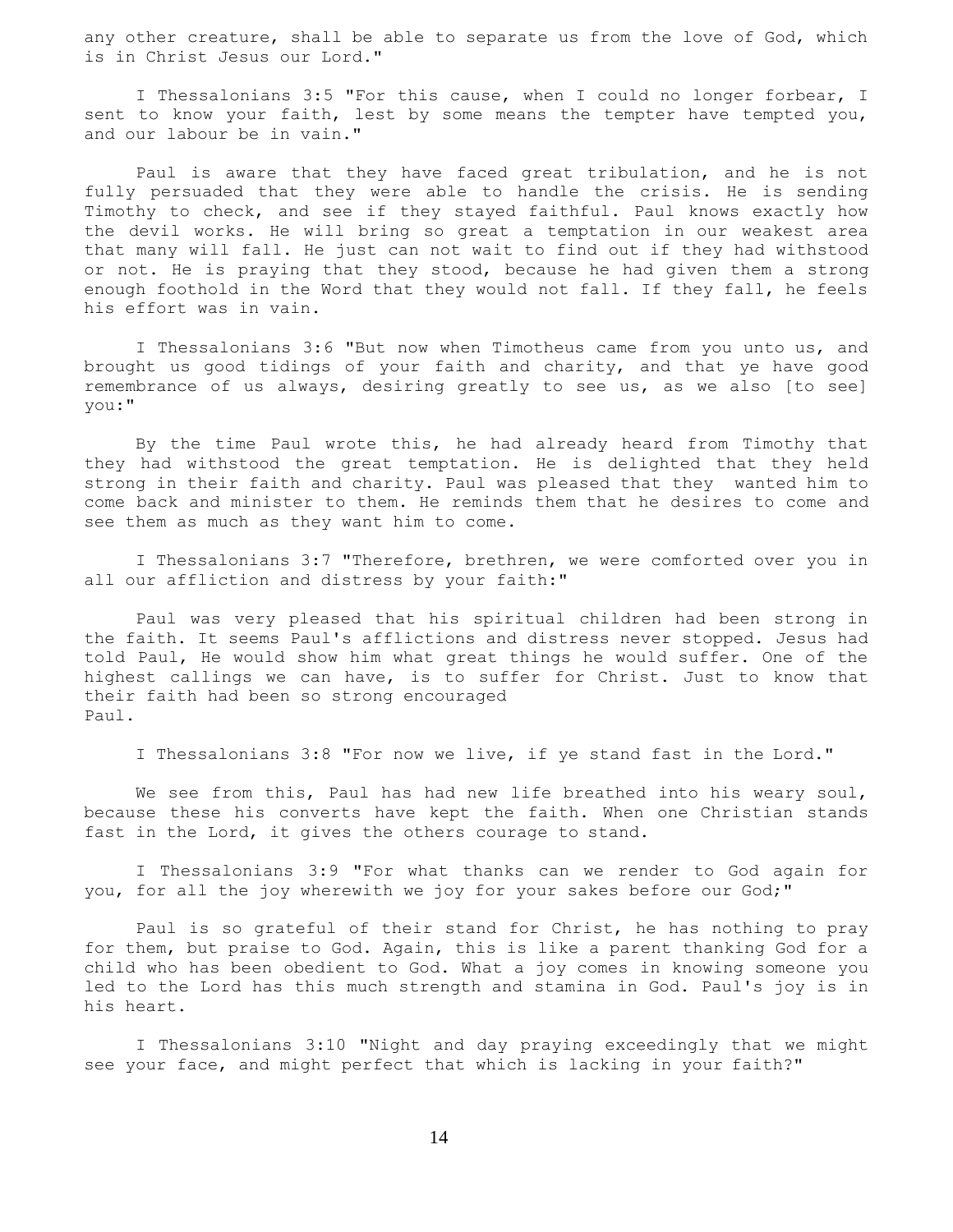We see from the "night and day" that Paul continuously prays for them. He prays in earnest. Paul desires to come and minister to them, that they might continue to grow in this most holy faith they have begun in. Romans 12:2 "And be not conformed to this world: but be ye transformed by the renewing of your mind, that ye may prove what [is] that good, and acceptable, and perfect, will of God."

 I Thessalonians 3:11 "Now God himself and our Father, and our Lord Jesus Christ, direct our way unto you."

 God Himself is our Father. This is showing the unity of Jesus Christ and God the Father. They are one in Spirit. They are one in purpose. When we pray, we pray to the Father in the name of Jesus. Jesus is the Way. Paul is praying that he will be able to see them again. Only God can cause this to be. Paul went where God sent him.

 I Thessalonians 3:12 "And the Lord make you to increase and abound in love one toward another, and toward all [men], even as we [do] toward you:"

The type of love spoken of here, is the unselfish God love for all of mankind. He loves us even when we are unloveable. If we have taken on the name Christian {Christ-like}, then we must have that unselfish love for every single person in the human race, that Christ had. The world loves, because of what we can do for them, or what we can give them. God loves in spite of all of our faults, asking nothing in return, except that we believe on Him. We must learn to love with the same kind of love that God has for us. Mark 12:30 "And thou shalt love the Lord thy God with all thy heart, and with all thy soul, and with all thy mind, and with all thy strength: this [is] the first commandment." Mark 12:31 "And the second [is] like, [namely] this, Thou shalt love thy neighbour as thyself. There is none other commandment greater than these."

 I Thessalonians 3:13 "To the end he may stablish your hearts unblameable in holiness before God, even our Father, at the coming of our Lord Jesus Christ with all his saints."

 If we love the way Paul was speaking of in verse 12, then we will be established in our hearts unblameable before God. We will be in right standing with the Father, because we have washed in the blood of the Lamb {Jesus}, and been made righteous and holy before the Father. The Christians are the saints. Jesus is coming as King of kings and Lord of lords, and the saints will reign with Him.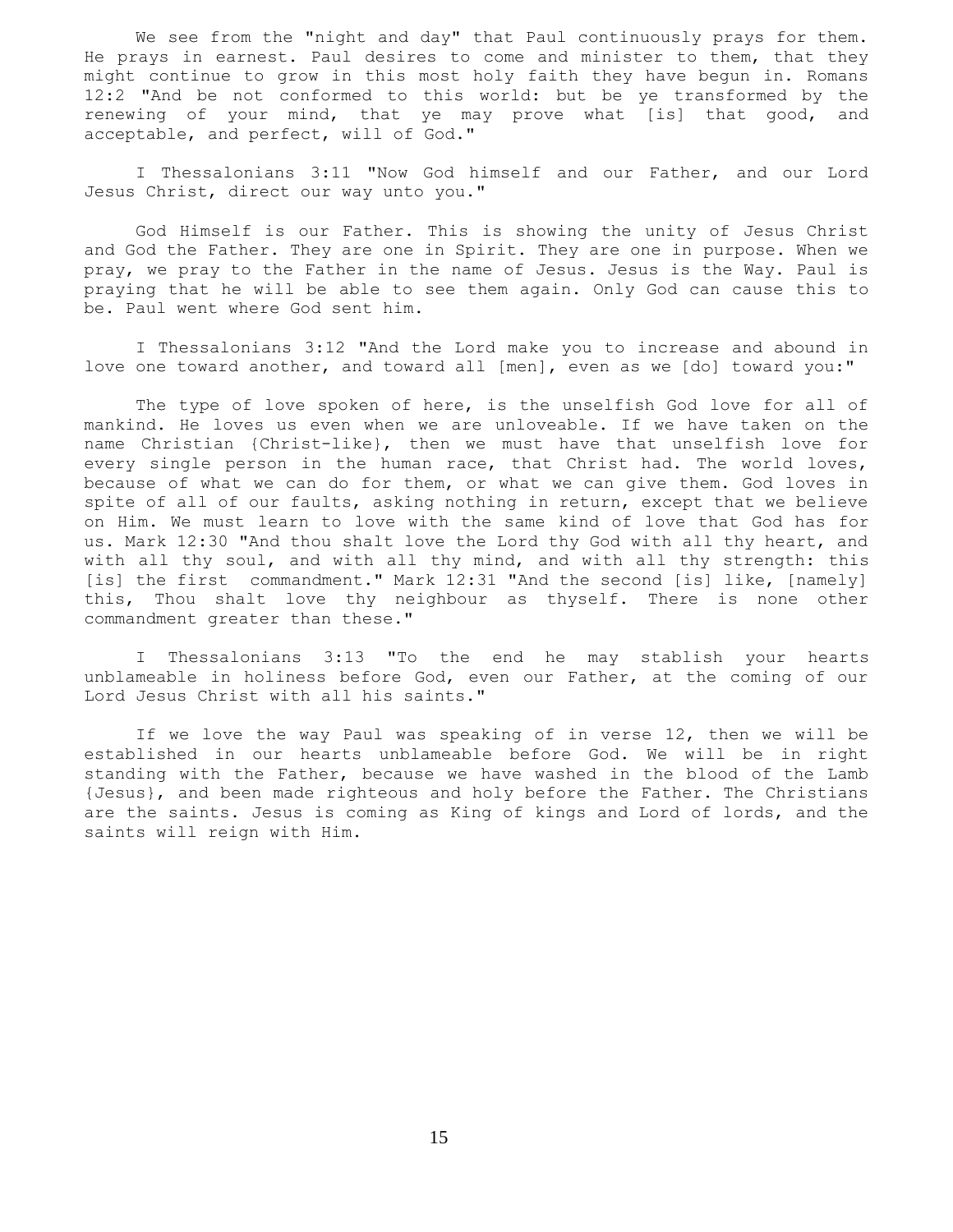| $1$ . | Where had Paul gone to from Corinth?                                  |
|-------|-----------------------------------------------------------------------|
| $2$ . | Who does the "we" include in verse 1?                                 |
| 3.    | Where did Paul want to go?                                            |
| 4.    | Who did Paul send in his place to Thessalonica?                       |
| 5.    | What happens, if a Christian is not growing?                          |
| 6.    | Timothy will take them off the _______ and _____ and feed them the    |
|       | meat of the Word.                                                     |
| 7.    | What are 2 ways the Christian grows?                                  |
| 8.    | What must we use to overcome problems?                                |
| 9.    | What is another word for "afflictions"?                               |
|       | 10. In the world you shall have _____________.                        |
|       | 11. Why do we have tribulations?                                      |
|       | 12. Where is our strength?                                            |
|       | 13. What difference is there between Christians and non-Christians at |
|       | problem times?                                                        |
|       | 14. Quote Romans chapter 8 verse 35.                                  |
|       | 15. What can separate the Christian from the love of God?             |
|       | 16. Why is Paul sending Timothy to check on them?                     |
|       | 17. What would make Paul think he had failed with them?               |
|       | 18. What did Timothy report to Paul about these people?               |
|       | 19. In what way were these Thessalonians Paul's children?             |
|       | 20. What had breathed life back into Paul?                            |
|       | 21. When Paul prayed for them to the Father, what kind of prayer did  |
|       | he pray?                                                              |
|       | 22. How often did he pray for them?                                   |
|       | 23. Quote Romans chapter 12 verse 2.                                  |
|       | 24. What is meant by the names of God in verse 11?                    |
|       | 25. What kind of love is spoken of in verse 12?                       |
|       | 26. If we are truly Christian {Christ-like}, what must we do?         |
|       | 27. Quote Mark chapter 12 verses 30 and 31.                           |
|       | 28. What will establish our hearts unblameable before God?            |
|       | 29. What makes us righteous?                                          |
|       | 30. Who are the saints?                                               |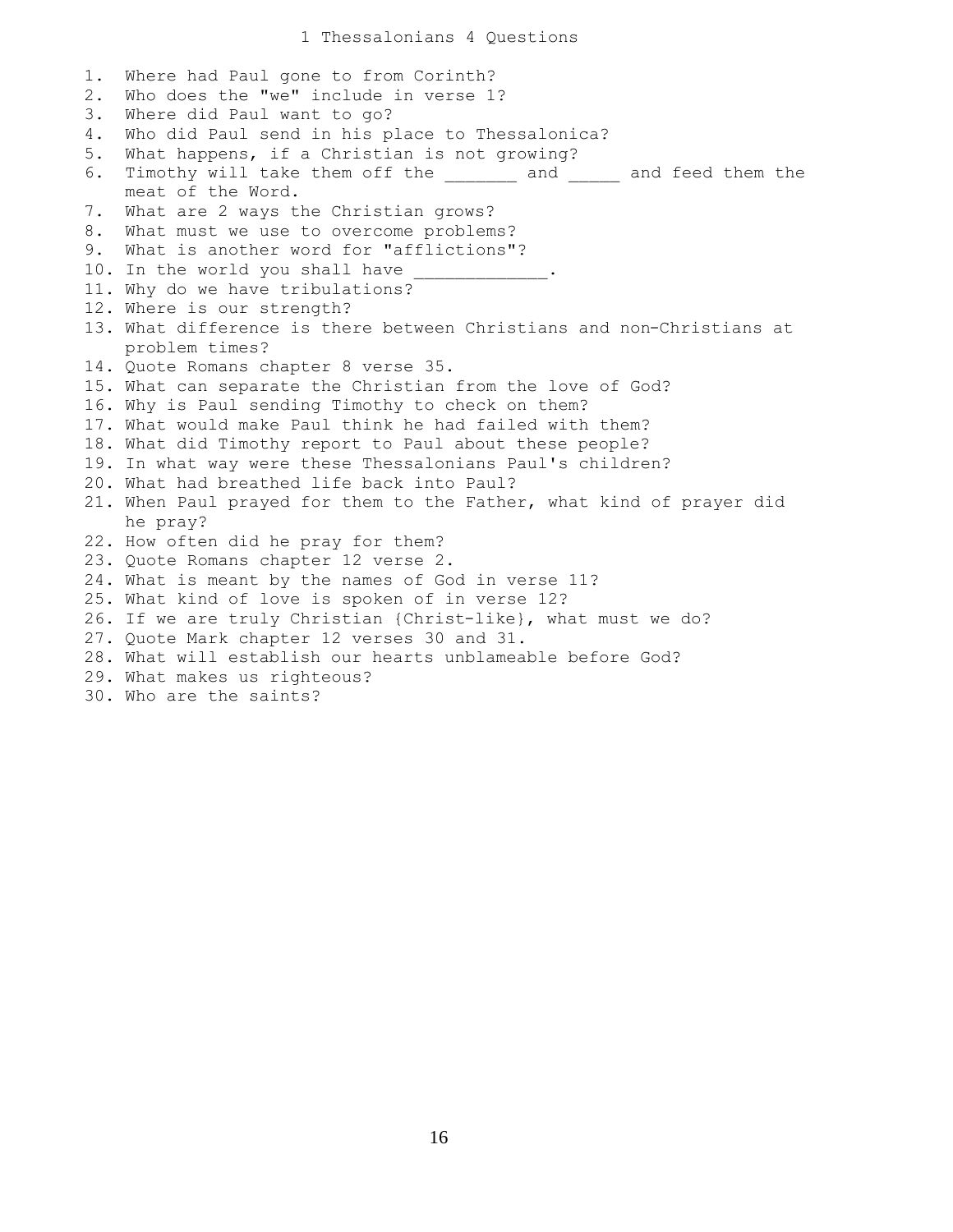We will begin this lesson in I Thessalonians 4:1 "Furthermore then we beseech you, brethren, and exhort [you] by the Lord Jesus, that as ye have received of us how ye ought to walk and to please God, [so] ye would abound more and more."

 We see in this that Paul is calling them to walk holy before their God. There is only one way to walk that is pleasing to God. That is to walk on the straight and narrow path of righteousness. You might even explain it as walking in the footprints Jesus has left for us. Paul reminds them that Christianity is a daily walk. The word "abound" in this particular instance would mean to live therein. This is speaking of steadfastness in the Lord. Paul has explained and preached before to them about walking uprightly before God. He taught them that the only way to please God is to have faith in Him and walk in His ways. We should, like these people, try to please God and not ourselves. The word "furthermore" shows us that this chapter is directly connected to the chapter before. This is just a further explanation of what God expects from each of us. True, salvation is a free gift. We do not do anything to earn it. It is, however, up to us to walk in the salvation that has been given us. We must walk in newness of life. We must desire to please God in all that we do.

 I Thessalonians 4:2 "For ye know what commandments we gave you by the Lord Jesus."

 Paul is saying, in this, the commandments were God's. He explains that he was the messenger that God sent them by. Everything Paul said to them was as an oracle of God. The Spirit of God put the Words in Paul's mouth and Paul spoke them.

 I Thessalonians 4:3 "For this is the will of God, [even] your sanctification, that ye should abstain from fornication:"

 Sanctification, in this verse, means purification or holiness. This means that God Himself has purified them for Himself. We are set aside for God's purposes when we are sanctified. We may be in the world, but we are no longer of this world. We are in Christ and He is in us. Abstain, means to hold oneself off. It also means refrain. Fornication means, adultery, incest, idolatry, or harlotry of any kind. This includes homosexual and lesbian acts. We see the seriousness of sexual sin. It is adultery in the physical, but spiritual adultery is included as being forbidden. It is covered in idolatry. Stay away from spiritual adultery and physical adultery, is what Paul is saying.

 I Thessalonians 4:4 "That every one of you should know how to possess his vessel in sanctification and honour;"

 The vessel, here, is our body we are housed in. This is really saying, let your spirit rule over your flesh. Paul, in Corinthians had said we have this treasure in earthen vessels. The flesh of man came from the earth. This then, is speaking of the flesh of mankind. To posses anything, means you have control over it. This is what is being said then, Have control over your flesh and walk holy before your Lord.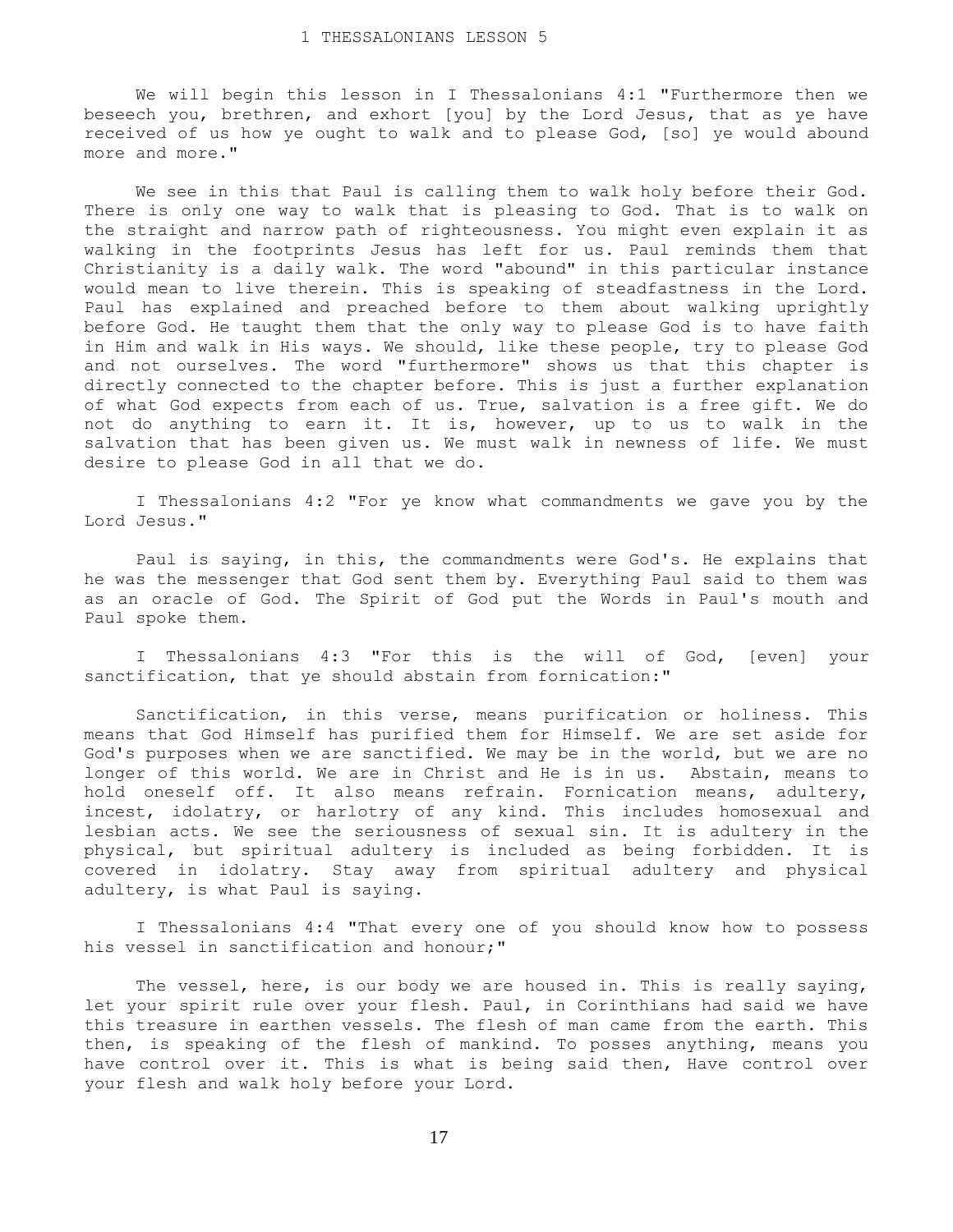I Thessalonians 4:5 "Not in the lust of concupiscence, even as the Gentiles which know not God:"

 Concupiscence, means longing for what is forbidden, or lust. The Gentiles, here, are speaking of those who are not Christians. Gentile believers are the spiritual house of Israel. This is speaking of those who are not saved. The Gentiles who know not God are doing whatever is pleasing to the flesh.

 I Thessalonians 4:6 "That no [man] go beyond and defraud his brother in [any] matter: because that the Lord [is] the avenger of all such, as we also have forewarned you and testified."

 This is speaking of going beyond the fraud. It includes sin of all kind. This is just saying do not sin against your brother. God sees everything we do against anyone. He especially watches over the brethren. Vengeance is mine saith the Lord.

 I Thessalonians 4:7 "For God hath not called us unto uncleanness, but unto holiness."

 This uncleanness is not in the physical sense. This is uncleanness of the heart. It is not the dirt on the outside of man which destroys him, it is having an unclean heart. Our call is to be a sermon to others in the way we conduct our daily lives.

I Thessalonians 4:8 "He therefore that despiseth, despiseth not man, but God, who hath also given unto us his holy Spirit."

 When we despise man, we are despising God's creation, because God made man. When we despise the creation of God, we are actually finding fault with the Creator, who made this creation. It is impossible for flesh man not to despise, but when we become spirit man, with the Holy Spirit dwelling within us, the Spirit within us knows only love. He loves the unloveable through us.

 I Thessalonians 4:9 "But as touching brotherly love ye need not that I write unto you: for ye yourselves are taught of God to love one another."

 The great commandment that Jesus gave unto us was to love God with everything within us. The second commandment was like unto it. Look with me at what it is. Matthew 22:39 "And the second [is] like unto it, Thou shalt love thy neighbour as thyself." This is printed in red in my Bible which means that Jesus, Himself said this. The brotherly love spoken of above is loving your brother as you do yourself. Paul says, Jesus made it so clear, there is no need for me to add to that.

 I Thessalonians 4:10 "And indeed ye do it toward all the brethren which are in all Macedonia: but we beseech you, brethren, that ye increase more and more;"

 Paul is saying to them that the type of love that they have for their fellows in the church there is very good. He just wants them to expand that type of love to all of humanity. It is easy for us to love our neighbors that we see every day. We understand them. Paul is saying, love the stranger, whom you do not have much in common with.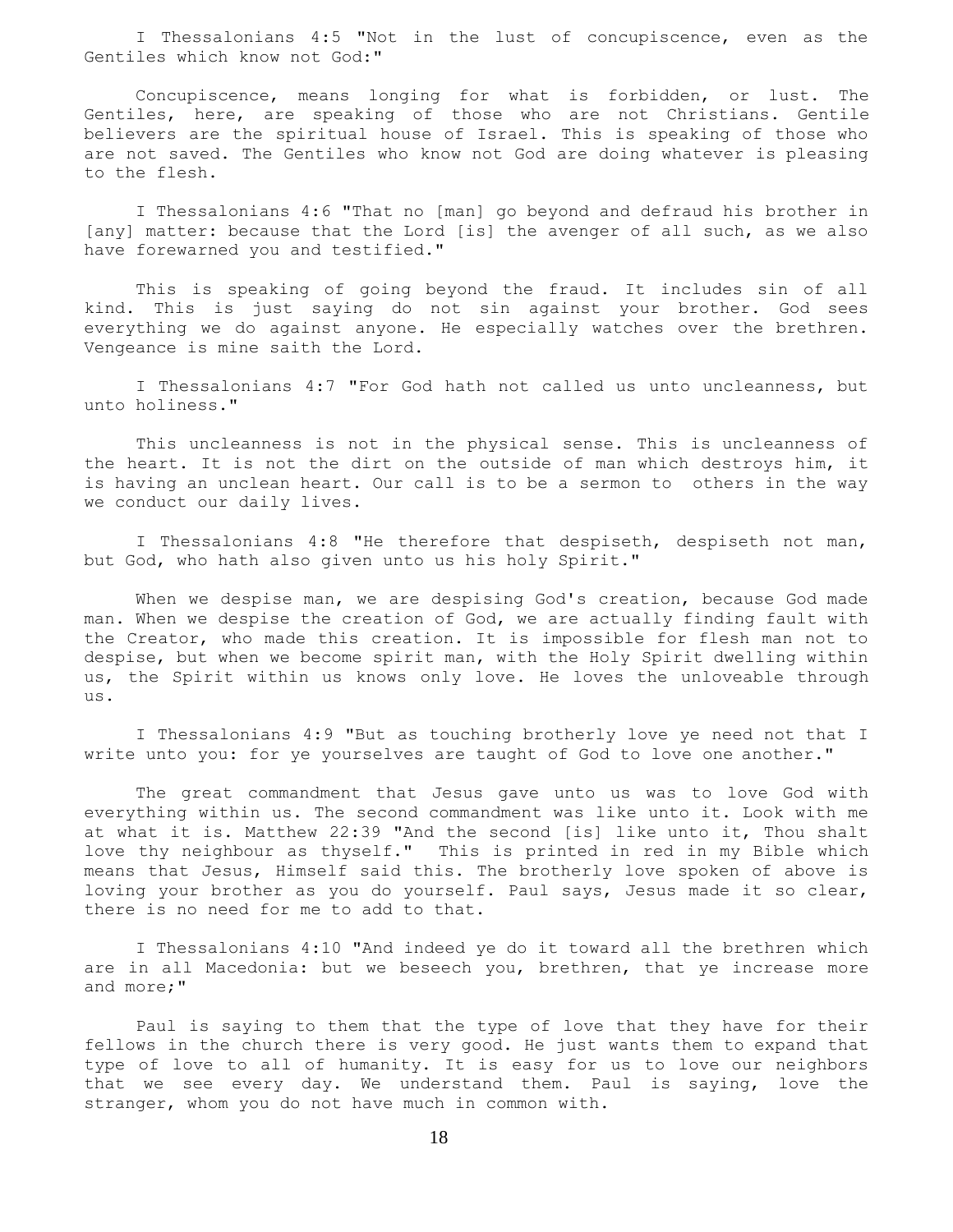I Thessalonians 4:11 "And that ye study to be quiet, and to do your own business, and to work with your own hands, as we commanded you;"

 We are seeing in this a description of the character traits that will follow those who are believers in Christ. Proverbs 9:13 "A foolish woman [is] clamorous: [she is] simple, and knoweth nothing." It is impossible to learn if you are talking all the time. Be a good listener and thereby show that you are wise in the Lord. We should never take on someone else's work to do. We should be doing {to the best of our ability} the job that God has called us to do. I, for one, want to be found working when the Lord comes to get me. God has a job for each of us to do. It is not the same job as someone else. It is unique in the fact that you are the only one called to do that specific job. Find out what the will of God is for your life and get busy doing it.

 I Thessalonians 4:12 "That ye may walk honestly toward them that are without, and [that] ye may have lack of nothing."

 The only contact that some people have with God is, the God they see operating in your life. You are a living witness by the way you conduct your life. If you live Christ-like before them, they see Christ in your walk. If you walk the worldly life, you lead them to destruction.

 I Thessalonians 4:13 "But I would not have you to be ignorant, brethren, concerning them which are asleep, that ye sorrow not, even as others which have no hope."

 The hope spoken of here, is the hope of the resurrection. Those who have not accepted Jesus as their Saviour, have no hope, because He is Life. Ignorant would mean uninformed, in the verse above. This is the beginning verse of Scriptures that are used at many funerals to comfort those who have lost loved ones. One of the greatest promises made to those who believe is that the death of the body is not eternal death of the spirit. Because Jesus arose from the grave, all believers in Christ will arise with Him to new life in Him. There should not really be sorrow for a Christian who sheds this sinful flesh and goes to live eternally with God. Paul is speaking here of the Christians who have died to this world. They have experienced physical death.

 I Thessalonians 4:14 "For if we believe that Jesus died and rose again, even so them also which sleep in Jesus will God bring with him."

 My own personal belief about death is, the instant we draw our last breath, our spirit goes to be in heaven with Jesus. Our body {the house we moved out of} goes to the grave. That body was made from the dust of the earth and it must return to dust. The real me is the spirit that was housed in that body. There is a physical body and there is a spiritual body. It is the spiritual body that rises. To really understand this you must read 1 Corinthians chapter 15 beginning with verse 15. Read it all the way to the end of the chapter. I will give just a sample of that here. I Corinthians 15:44 "It is sown a natural body; it is raised a spiritual body. There is a natural body, and there is a spiritual body." I Corinthians 15:45 " And so it is written, The first man Adam was made a living soul; the last Adam [was made] a quickening spirit." Notice the statement "will God bring with Him". I believe the spirit of the Christian is with God in heaven immediately after death. There is a later, resurrection of the body. We do know, that

19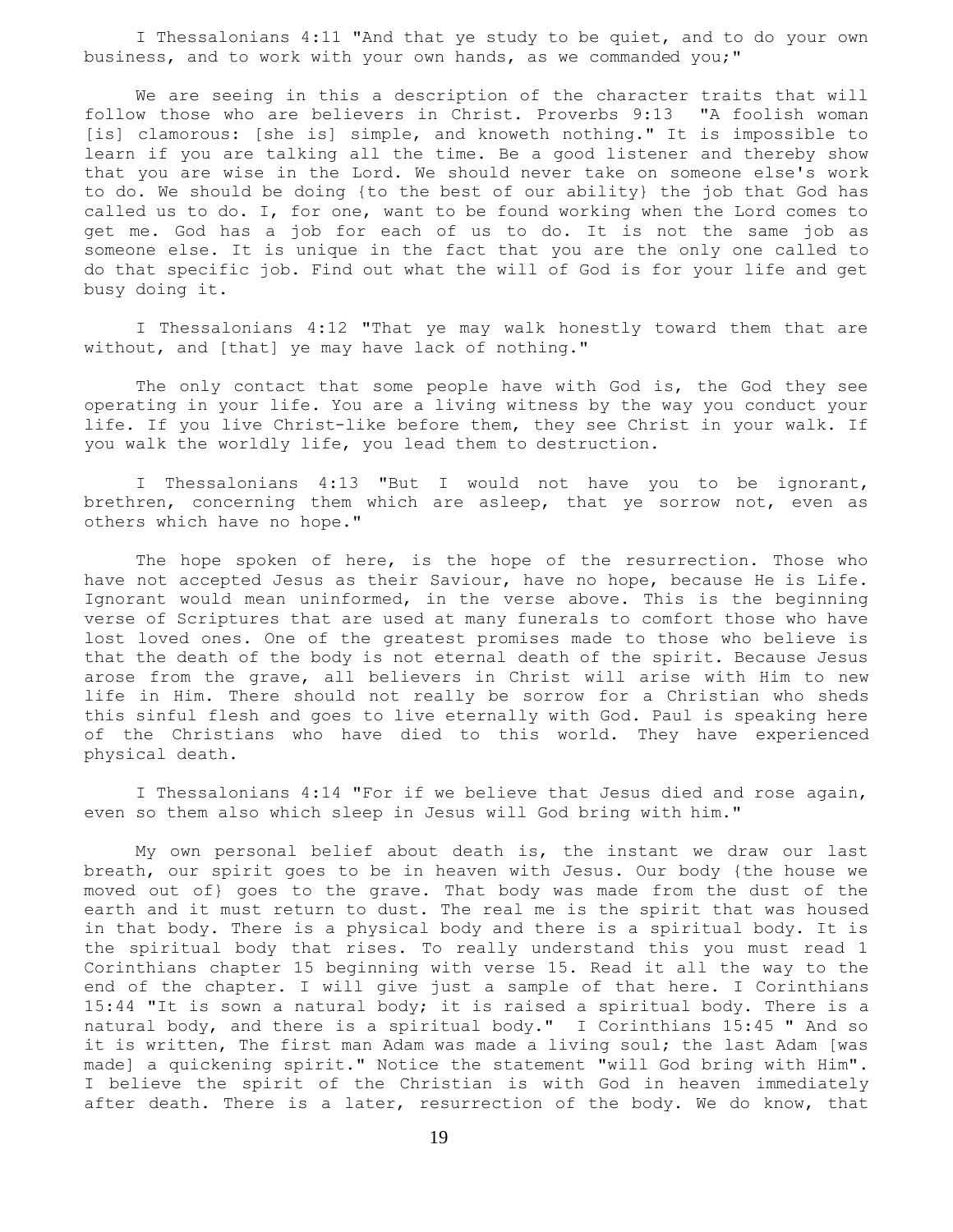even now the Martyred Christians are in heaven crying how long. Revelation 6:10 "And they cried with a loud voice, saying, How long, O Lord, holy and true, dost thou not judge and avenge our blood on them that dwell on the earth?" We do know that the body of Jesus came out of the tomb. We do know that it was different enough that the disciples did not recognize His body. We do know that the body still had the marks of the nails. We do know that to be absent from the body is to be present with the Lord. {Read 2 Cor. chapter 5 verse 8.}

 I Thessalonians 4:15 "For this we say unto you by the word of the Lord, that we which are alive [and] remain unto the coming of the Lord shall not prevent them which are asleep."

 This was a revelation that Paul had gotten from God. Paul was looking for the coming of the Lord to be at any second. Today it seems even more evident that the coming of Christ is very near. There is a generation of people who will be alive when the Lord Jesus comes. My own personal belief is that it is our generation. It really does not matter whether we go by the way of the grave, or whether we will be living at His coming. If we are alive, we will be changed in the twinkling of an eye. Flesh and blood do not inherit the kingdom, so those living will have to be changed to an incorruptible, spiritual body.

 I Thessalonians 4:16 "For the Lord himself shall descend from heaven with a shout, with the voice of the archangel, and with the trump of God: and the dead in Christ shall rise first:"

 The trumpet that gathered the people, throughout the Bible was a silver trumpet. This trump that is blown will be silver, because it will redeem the people from this earth. Silver means redemption. The reason there is no silver in heaven is because we have already been redeemed. This is the last chronological mention of silver in the Bible. The voice of the Lord and the trump are so enveloped in one, that it is hard to separate the one from the other. We can see in the following verse that many times the voice is spoken of as a trumpet. Isaiah 58:1 "Cry aloud, spare not, lift up thy voice like a trumpet, and shew my people their transgression, and the house of Jacob their sins." This shout will wake the dead. This is the same shout that brought Lazarus from the grave. The dead in Christ just means that these will rise before the living in Christ who will be changed and rise. In Jude, Michael is spoken of as the archangel. My belief is that Michael is like a general under Jesus. Whether the archangel is actually sounding or whether this is the voice of Jesus who is now King of kings and Lord of lords, I am not certain. It really does not matter. We know that this pure sound calls the Christians from the earth.

 I Thessalonians 4:17 "Then we which are alive [and] remain shall be caught up together with them in the clouds, to meet the Lord in the air: and so shall we ever be with the Lord."

 "We which are alive" is speaking of the Christians alive at the coming of Christ who will be changed in the twinkling of an eye. I Corinthians I Corinthians 15:51 "Behold, I shew you a mystery; We shall not all sleep, but we shall all be changed, "I Corinthians 15:52 "In a moment, in the twinkling of an eye, at the last trump: for the trumpet shall sound, and the dead shall be raised incorruptible, and we shall be changed." 15:53 "For this corruptible must put on incorruption, and this mortal [must] put on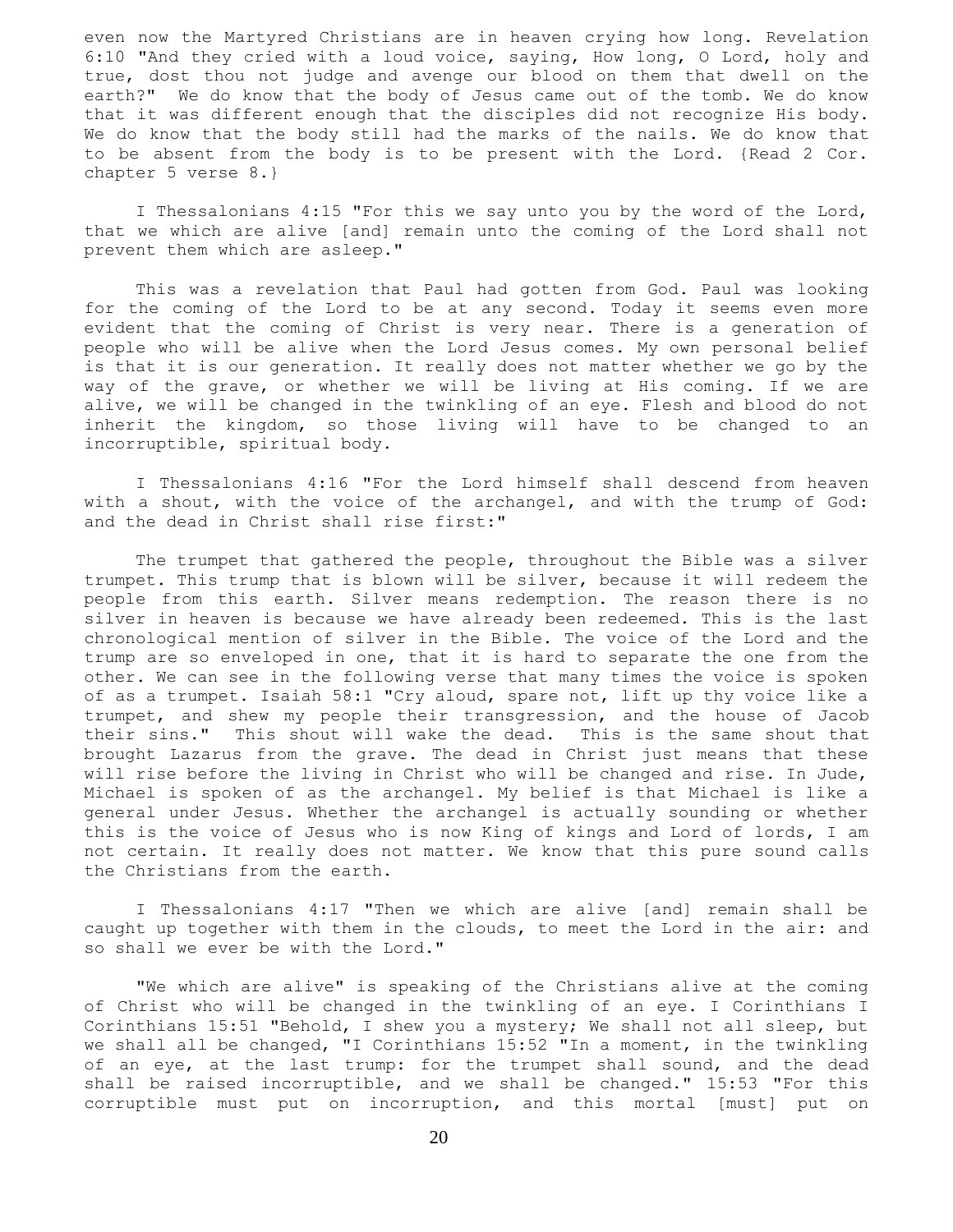immortality." I Corinthians 15:54 "So when this corruptible shall have put on incorruption, and this mortal shall have put on immortality, then shall be brought to pass the saying that is written, Death is swallowed up in victory."

I Thessalonians 4:18 "Wherefore comfort one another with these words."

 Christians should have no fear of death. We should be comforted to know that there is an eternity of life awaiting us with the Lord Jesus. The beginning of the 14th chapter of John tells us exactly why we should not let our heart be troubled or afraid. When a Christian dies, we should celebrate their homegoing, not grieve deeply for their departing. We are really grieving for us who were left behind.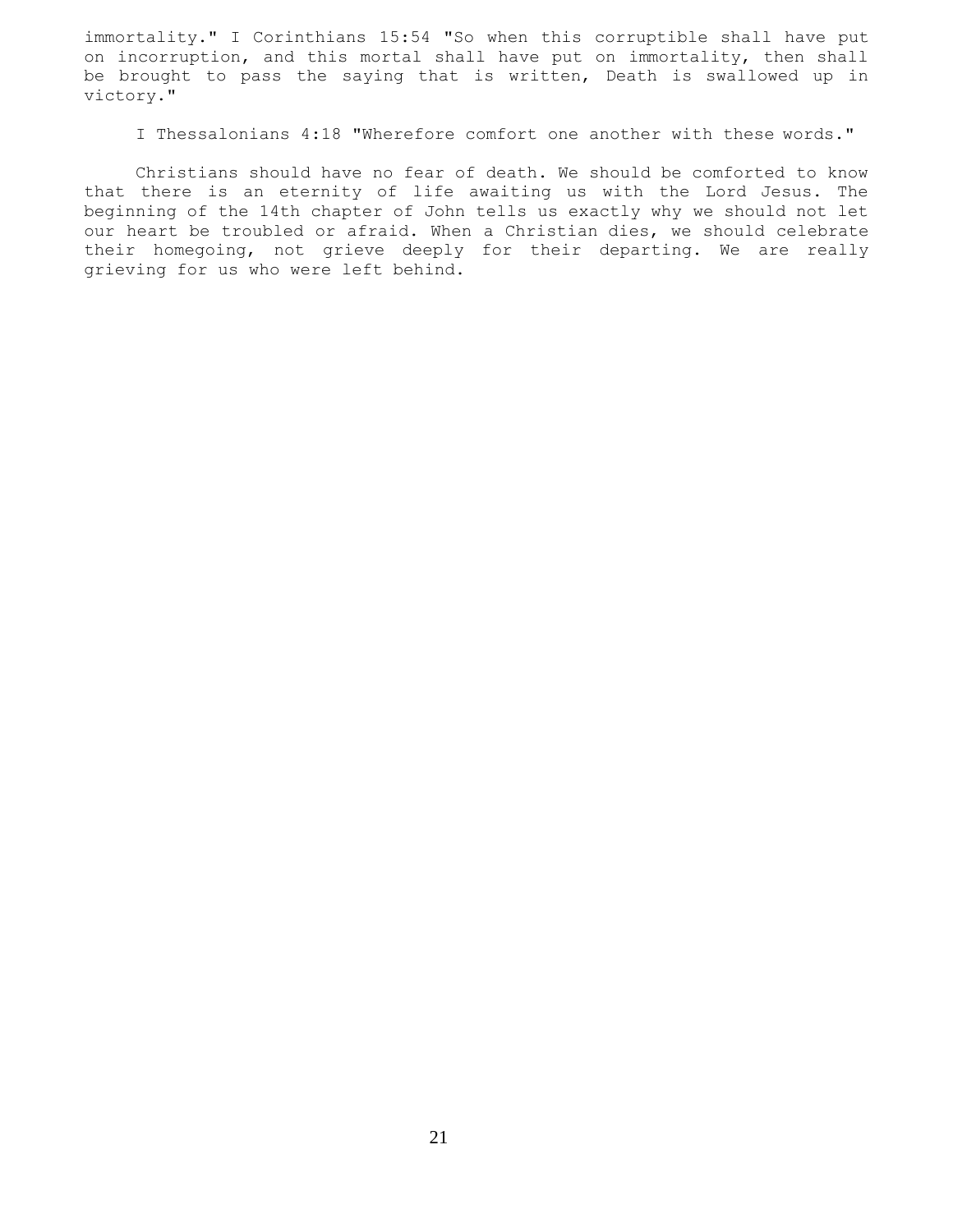## 1 Thessalonians 5 Questions

```
1. What kind of walk is Paul trying to get them to walk in verse 1?
2. What is the only walk pleasing unto God?
3. What does "abound" in verse 1 mean?
4. What does the word "furthermore" in verse 1 tell us?
5. Whose were these commandments that Paul was speaking to them?
6. The ________ of God put the words in Paul's mouth and Paul spoke
    them.
7. What does "sanctification" in verse 3 mean?
8. What does "abstain" mean?
9. What sins are covered in "fornication"?
10. What is spiritual adultery covered in?
11. What is the "vessel" spoken of in verse 4?
12. What does "possess" mean?
13. "Concupiscience" means what?
14. Who are the Gentiles in verse 5?
15. God hath not called us to _______________, but unto ____________.
16. When we despise God's creation, who are we really despising?
17. What was the second commandment that Jesus gave?
18. They were loving their brothers in all Macedonia, but what more
    were they to do?
19. Study to be
20. Quote Proverbs chapter 9 verse 13.
21. We are to walk honestly toward them that are ___________.
22. In verse 13 Paul said I would not have you to be
23. What is the hope spoken of in verse 13?
24. What does "ignorant" mean?
25. What is one of the greatest promises made to the believers, about
    death of the body?
26. Quote 1 Thessalonians chapter 4 verse 14.
27. What is the authors personal opinion about death?
28. What two kinds of body do we have?
29. Where are the Martyred Christians now?
30. _______ and _______ do not inherit the kingdom of heaven.
31. What happens to the Christians who are alive when the Lord
    returns?
32. Who shall rise first?
33. What was the trumpet that gathered the people made of?
34. Why is it silver?
35. Who is called an archangel in Jude?
36. Quote 1 Thessalonians chapter 4 verse 17.
37. Who is "we which are alive" speaking of?
38. This corruptible must put on ___________
39. This mortal must put on \frac{1}{2} \frac{1}{2}.
40. Why should we not fear death?
```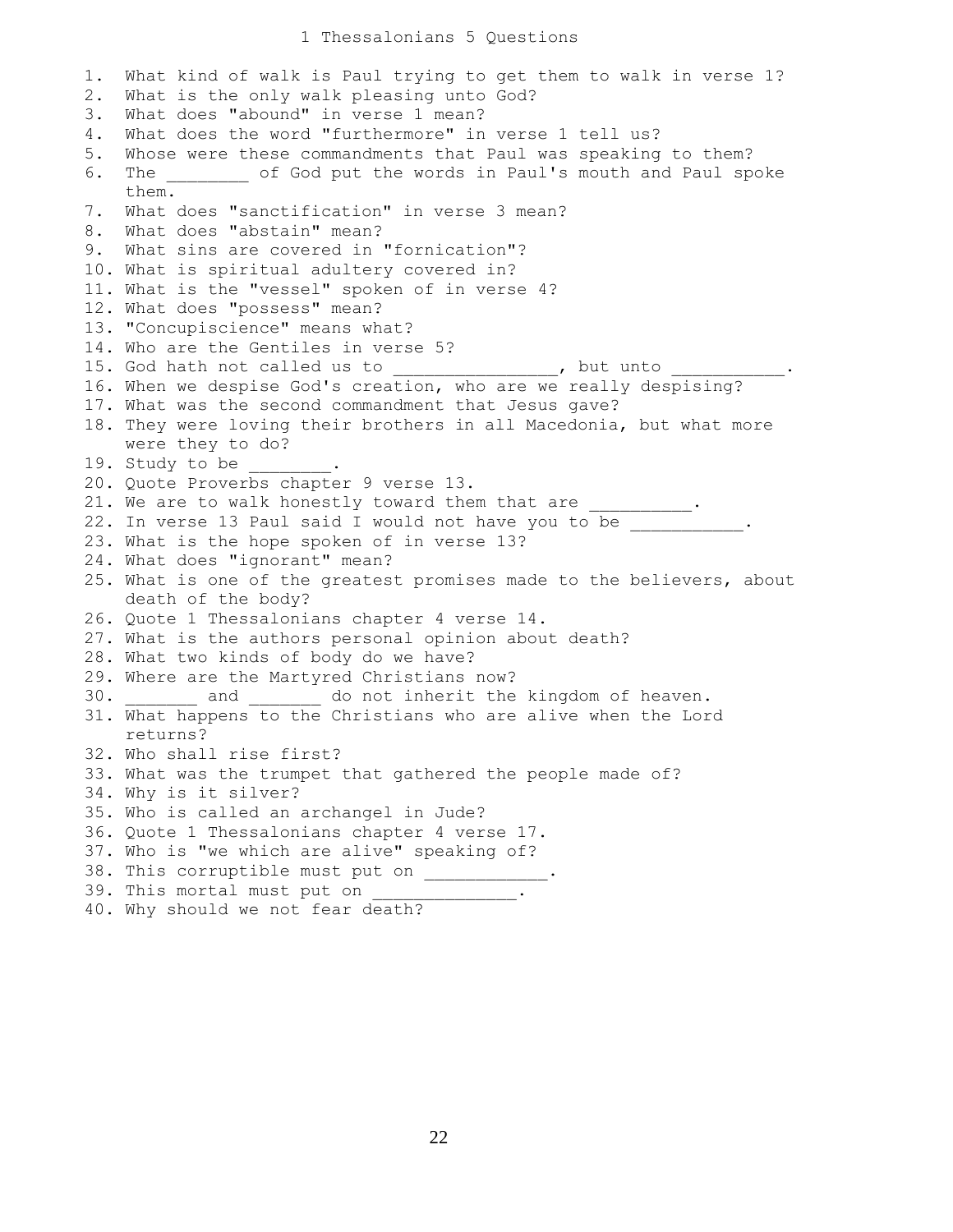We will begin this lesson in I Thessalonians 5:1 "But of the times and the seasons, brethren, ye have no need that I write unto you."

 Paul had no more idea of when this would happen than you and I do. He was like us, in that he was to watch and be ready. The Lord comes in an hour when we think not. Paul had gone into detail about what they could expect at the coming of Christ. Now their part is to watch and be ready. God did not intend for any of us to know the exact hour. We are, however, children of the light. Ephesians 5:8 "For ye were sometimes darkness, but now [are ye] light in the Lord: walk as children of light:" These Thessalonians and all Christians of today should walk in the light, expecting that glorious coming of the Lord. We should live our lives, as if today were that day.

 I Thessalonians 5:2 "For yourselves know perfectly that the day of the Lord so cometh as a thief in the night."

 Jesus explains in the following Scripture that no man knows the exact time of the return of Christ. Matthew 24:36 "But of that day and hour knoweth no [man], no, not the angels of heaven, but my Father only." If people knew the hour He was coming, they could be bad until just an hour or so before and then come to Christ. He does not want us to come to Him because we fear the wrath of God, but because we love Him and want to please Him. He has a purpose in this coming as a thief in the night. Of course, this has come for everyone at the end of their life on earth. Those of one generation will not taste of death. He will come in the same manner that He went. Acts 1:11 "Which also said, Ye men of Galilee, why stand ye gazing up into heaven? this same Jesus, which is taken up from you into heaven, shall so come in like manner as ye have seen him go into heaven." He went up with a cloud and will come back the same way.

 I Thessalonians 5:3 "For when they shall say, Peace and safety; then sudden destruction cometh upon them, as travail upon a woman with child; and they shall not escape."

 When the unbelieving shall say it is a time of peace, then shall be sudden destruction. We know the peace talks are going on all over the world today. This is one sure sign that the end is near. We see in the comparison here of the woman having a child, the suddenness of the birth pains. Suddenly, unawares to her, the pains of birth begin. The world at peace has no idea that sudden destruction is upon them. The rain in the days of Noah came suddenly. It had never rained on the earth before. It was a surprise to the unbelieving world, but not to Noah.

 I Thessalonians 5:4 "But ye, brethren, are not in darkness, that that day should overtake you as a thief."

 The Christians have the Light of Jesus to show the way. The Bible tells us of all sorts of signs that will be just before the destruction. Matthew chapter 24 has a nice list of things that will happen. Most of them have already occurred. All true Christians have a sort of anticipation of this now.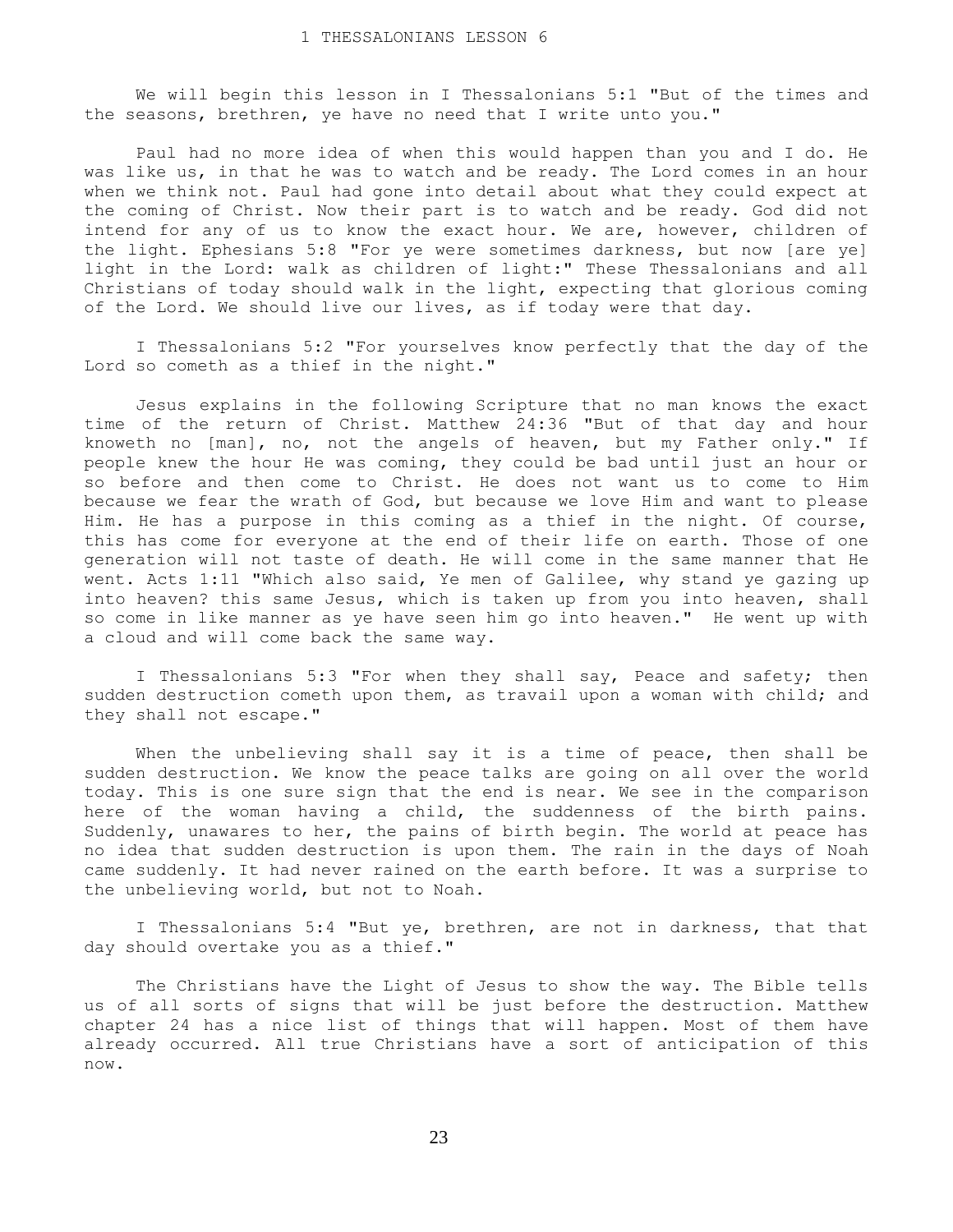I Thessalonians 5:5 "Ye are all the children of light, and the children of the day: we are not of the night, nor of darkness."

 Darkness obscures our view. The light makes manifest. We can see clearly in the Light. Jesus Christ is the Light of the world. If we are Christians, we are of the Light. Satan is darkness to the utmost. Darkness, is the absence of the Light. Children of darkness, have not received the Light.

 I Thessalonians 5:6 "Therefore let us not sleep, as [do] others; but let us watch and be sober."

 This does not mean that we are not to rest in sleep. This is speaking of spiritual sleep. Do not be unaware. The watching and waking is learning all we can about the Light {Jesus}. Let His Light shine so brightly within us that it will do away with all darkness. Sober, in verse 6 above , means to abstain from wine. In other words, don't be drunk when the Lord comes back.

 I Thessalonians 5:7 "For they that sleep sleep in the night; and they that be drunken are drunken in the night."

 Most sins are committed at night. Whoever is sinning, seems to think the darkness will cover the sin. In daytime most people are working. The light of day keeps many sins from occurring.

 I Thessalonians 5:8 "But let us, who are of the day, be sober, putting on the breastplate of faith and love; and for an helmet, the hope of salvation."

 Not only are we to be sober, but we are to be doing the things God would have us doing. The things mentioned here are part of the armour of God. The breastplate covers the heart. This is saying then, let faith and love be so full in your heart that it covers your chest. We know how important faith is, because without faith it is impossible to please God. In Romans chapter 10 verse 9 it speaks of believing in our heart. Then faith is a product of a heart of love stayed upon God. The brain is in the head. The logic of salvation is what is meant by the helmet. We believe in our heart, but the mind gets up in the logic of it all. Salvation is sensible to the thought of mankind. All people want the hope of salvation.

 I Thessalonians 5:9 "For God hath not appointed us to wrath, but to obtain salvation by our Lord Jesus Christ,"

We have discussed this before, but the wrath of God occurs the last 3 and 1/2 years of the 7 year tribulation period. God's wrath is saved for those who do not believe in Jesus as their Saviour. The thing that saves us is belief in our heart that Jesus is the Christ risen from the dead on the third day. We must confess Him with our mouth. We obtain salvation through Jesus Christ. He is the Way, the Truth, the Life. No man cometh to the Father, but by Him. He is the door we must enter to reach the Father. When we enter Him, heaven is on the other side.

 I Thessalonians 5:10 "Who died for us, that, whether we wake or sleep, we should live together with him."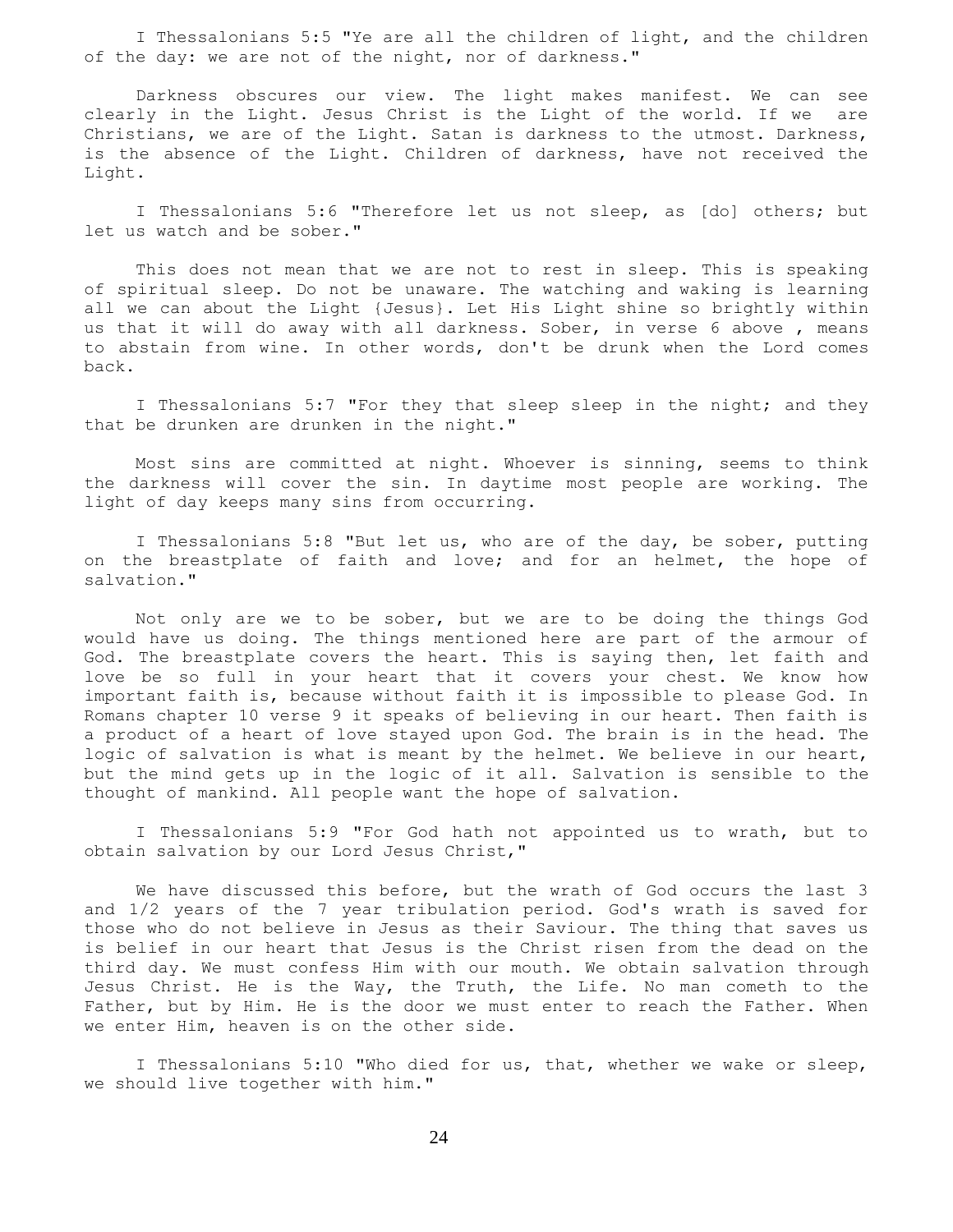Jesus died in our place. He was our Substitute. He paid our penalty for sin, which is death. He gave His body on the cross for our sin that we might obtain life through Him. This is just saying that the dead in Christ and the living in Christ at His coming will partake together of the life in Him.

 I Thessalonians 5:11 "Wherefore comfort yourselves together, and edify one another, even as also ye do."

 He is saying that we should take comfort in the knowledge that we will live in Him. We should build each other up, reminding those who have grown weary waiting. He says, why am I telling you this, you already do this?

I Thessalonians 5:12 "And we beseech you, brethren, to know them which labour among you, and are over you in the Lord, and admonish you;"

 God has an order in the church as well as in heaven. The pastor is the leader of the congregation as the shepherd is the flock of sheep. He teaches the truth. He leads the flock, by teaching from the Word of God. The job of the pastor is to teach the congregation how to live victorious lives in Jesus.

 I Thessalonians 5:13 "And to esteem them very highly in love for their work's sake. [And] be at peace among yourselves."

 This just means that the congregation who have chosen to follow a certain pastor, should have respect for the office of pastor. The work the pastor of the church does is to benefit the congregation. You should love and respect them for the work they do for God. This is saying live in peace.

 I Thessalonians 5:14 "Now we exhort you, brethren, warn them that are unruly, comfort the feebleminded, support the weak, be patient toward all [men]."

 It is the job of the leaders in the church to warn one in the congregation who is unruly. Sometimes it can be done with a sermon to the whole church. If that does not work, then they should be talked to kindly, but firmly. It is not good to allow someone to be unruly in the church. The pastor must keep order to have effective sermons. We should all help the feebleminded. This could also be those who are depressed to the point of being feebleminded. The job of the church is to help those who cannot help themselves. The weak, could mean several things here, one of which would be mental illness. Patience is one of the gifts that show when the Spirit of God is in your life.

 I Thessalonians 5:15 "See that none render evil for evil unto any [man]; but ever follow that which is good, both among yourselves, and to all [men]."

 Christians are to turn the other cheek. We are not to try to get even for a wrong that has been done. Be kind to those who classify themselves as your enemies. Kill them with kindness.

I Thessalonians 5:16 "Rejoice evermore."

Rejoice in the Lord always, and again I say rejoice.

25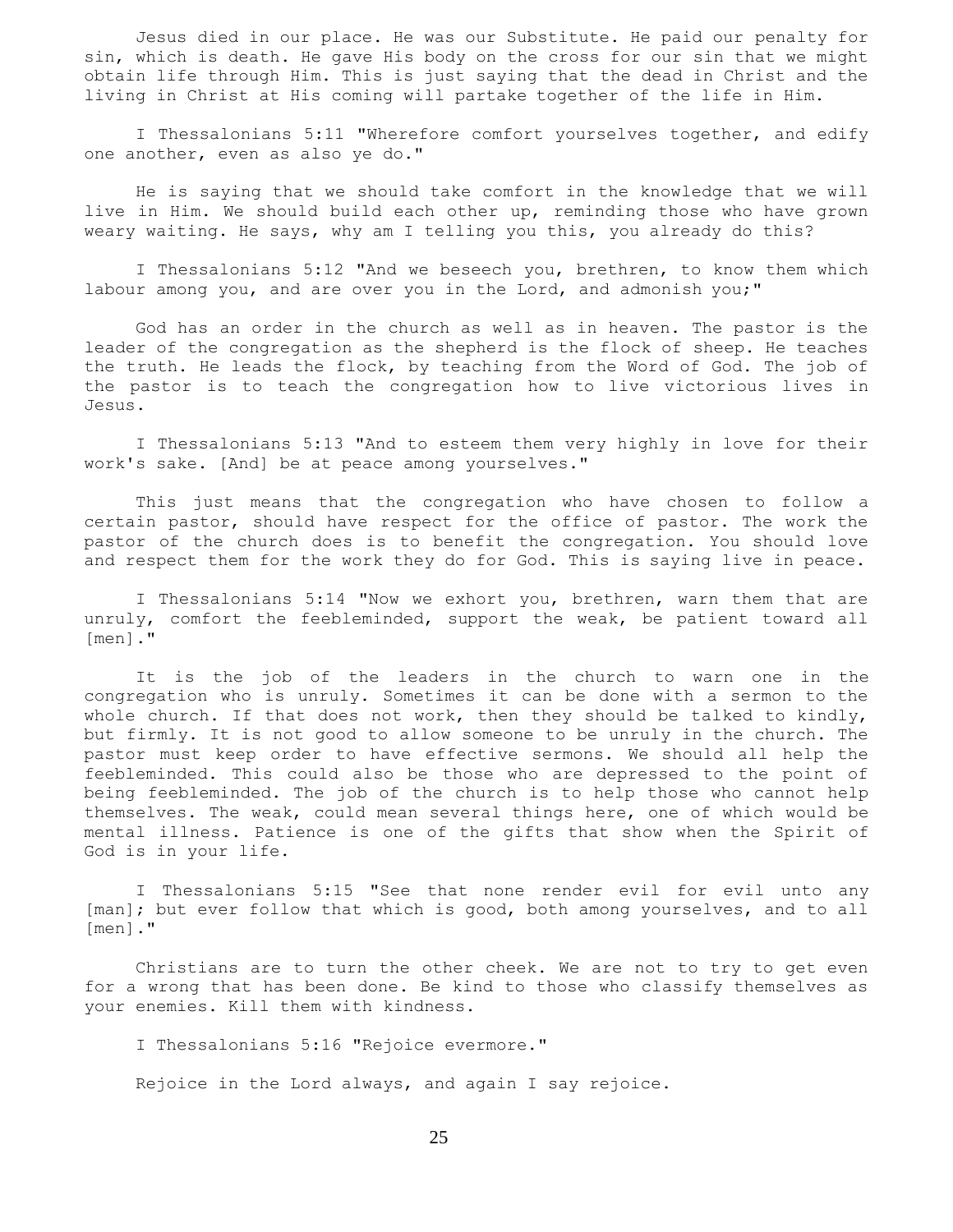I Thessalonians 5:17 "Pray without ceasing."

 We may not be able to pray aloud every minute of every day, but we can have a prayer in our heart at all times. This also means continue to pray until the answer comes. The fervent prayer of a righteous man availeth much.

 I Thessalonians 5:18 "In every thing give thanks: for this is the will of God in Christ Jesus concerning you."

 Notice, that even the bad things that happen to us are the will of God for that moment. Troubles come to teach us to lean more on Jesus. Every problem that we overcome through faith in Him, makes us stronger than we were before. Knowing all of this, how can we do less than to praise Him in all things and at all times.

I Thessalonians 5:19 "Quench not the Spirit."

 The Spirit of God within us is given so that we might minister more boldly. This same Holy Spirit is our Teacher and our Guide. He is our Comforter. Only a fool would quench any of these things. When we quench not the Spirit, we allow the Spirit of God to minister through us.

I Thessalonians 5:20 "Despise not prophesyings."

 What is prophesyings? In this instance, it means predictions. God has used this method to bring warnings to His people throughout the ages. We should love to hear from God what is going to happen. The only way we would despise them is if we know we are guilty of displeasing God and they are warnings to us.

I Thessalonians 5:21 "Prove all things; hold fast that which is good."

 This is the same thing as trying the spirits to see whether they are of God or not. We must stand firmly on the Word of God and then we will not fail. Don't believe everything you hear. Check it out with the Word of God.

I Thessalonians 5:22 "Abstain from all appearance of evil."

 We know that it is bad to do evil, but we see here that it is bad to even give the appearance of evil. The world is looking at how you conduct your life. If you give the appearance of evil, you might cause your weaker brother to sin.

 I Thessalonians 5:23 "And the very God of peace sanctify you wholly; and [I pray God] your whole spirit and soul and body be preserved blameless unto the coming of our Lord Jesus Christ."

 The God of peace is Jesus Christ. It is in Him that we are acceptable to God the Father. We are clothed in the righteousness of Jesus Christ. He took our sin on His body and clothed us in our white linen garment free from sin, washed in His precious blood. The spirit is what we are. The body is the house the spirit dwells in. They are in constant warfare trying to control our soul, which is the will of man. Man is a spirit, living in a body with a soul. Blameless is the same as being justified {just as if I had never sinned}. Jesus wiped the slate clean when He gave His body for our sin. We received this cleansing when we received Jesus as our Saviour. It is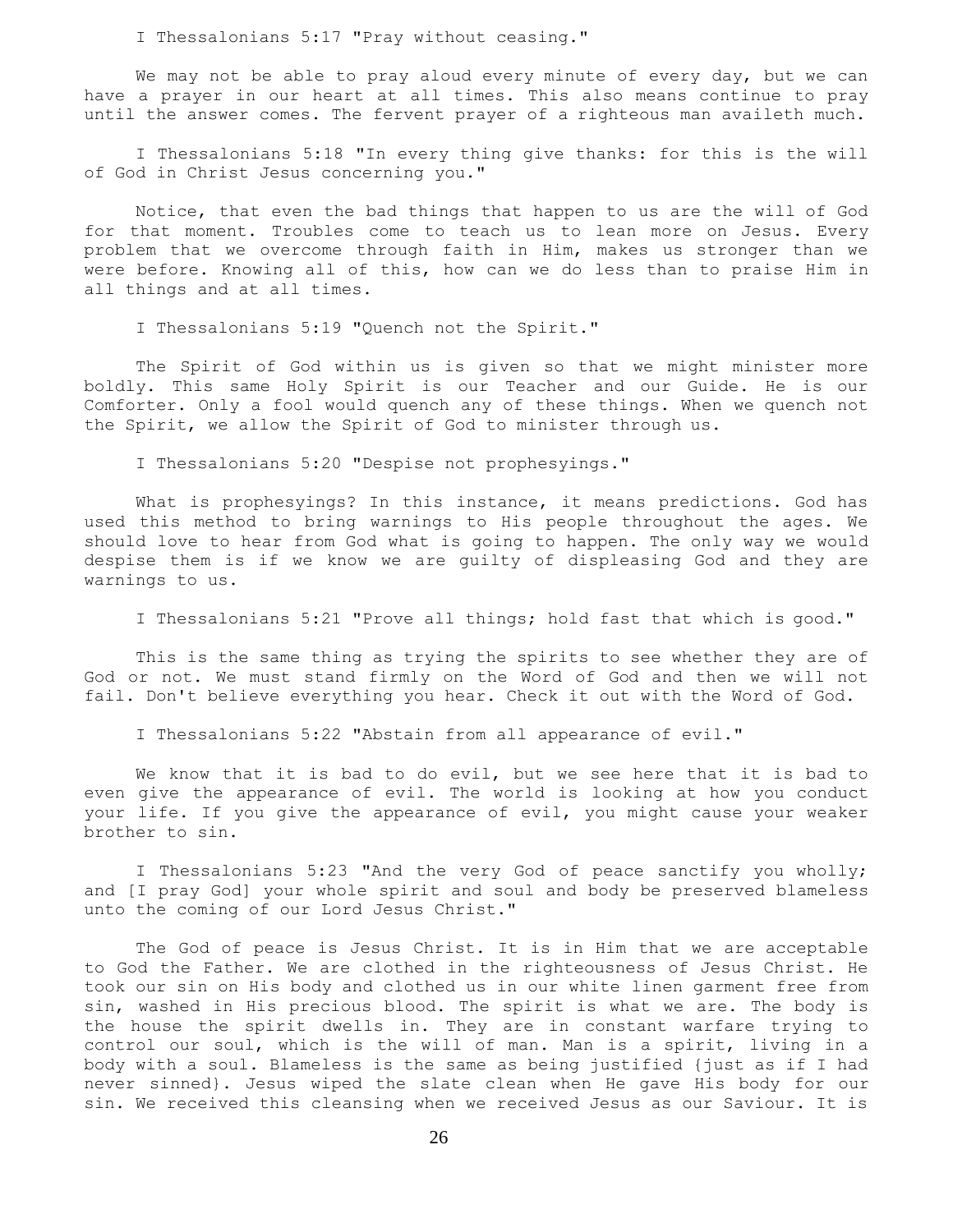our obligation to walk in the salvation we received. Walk in Him and you will be ready when He returns.

 I Thessalonians 5:24 "Faithful [is] he that calleth you, who also will do [it]."

 God is not only faithful, but He cannot and will not lie. The Truth cannot lie. God is the Truth. He fulfills every promise He made.

I Thessalonians 5:25 "Brethren, pray for us."

 Not only should the pastor pray for his flock, but the congregation should pray for their leader. I say with Paul, pray for me.

I Thessalonians 5:26 "Greet all the brethren with an holy kiss."

 This is not speaking of a passionate kiss between a woman and a man, but is speaking of a warm greeting. If a kiss, a kiss on the cheek.

 I Thessalonians 5:27 "I charge you by the Lord that this epistle be read unto all the holy brethren."

 We see from this verse that this letter is not just for the church at Thessalonica, but to all who love God.

 I Thessalonians 5:28 "The grace of our Lord Jesus Christ [be] with you. Amen."

 Paul always speaks a benediction over all of his converts. We can say with Paul, so be it.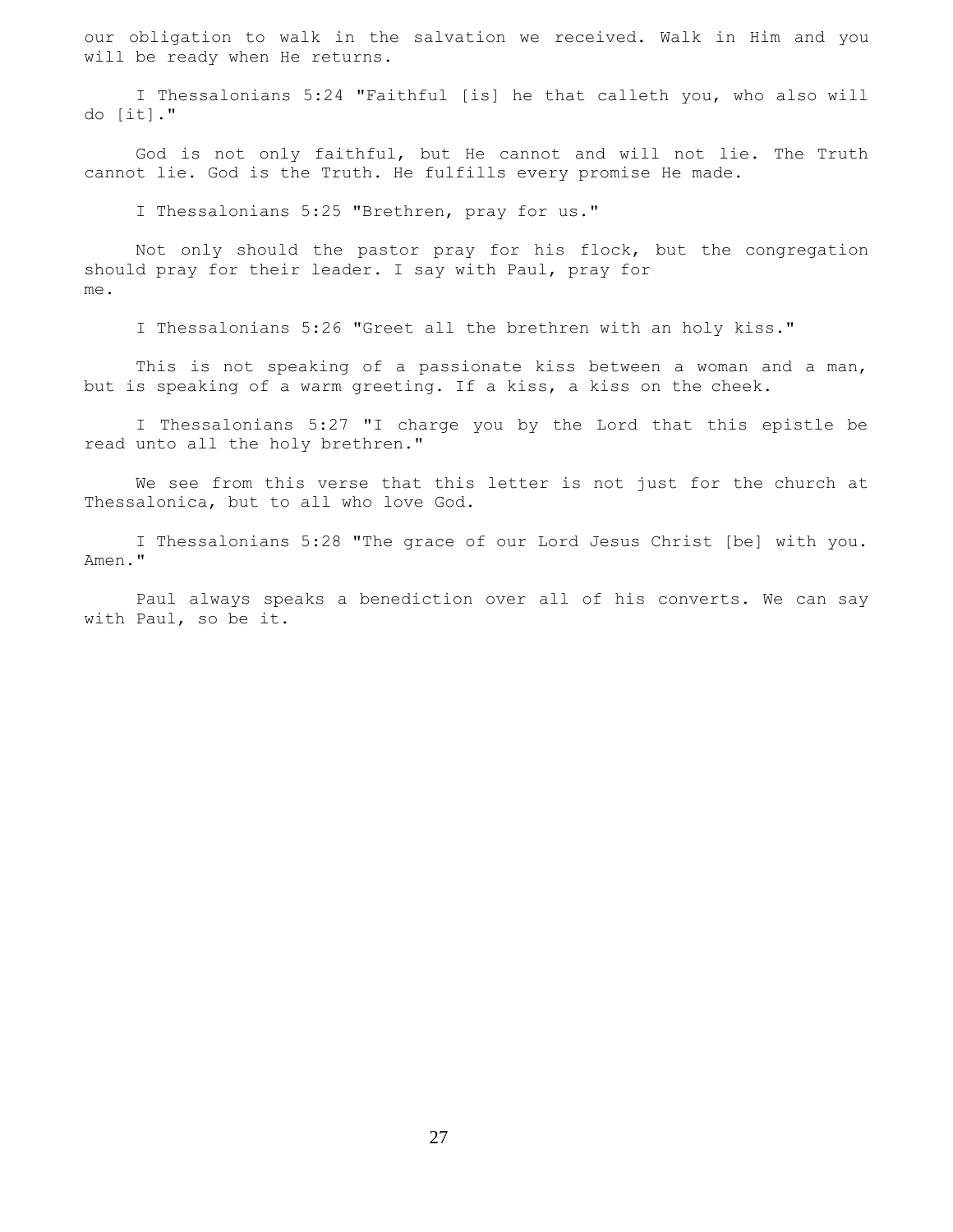1. Why did Paul not tell them the hour and day of the coming of Christ? 2. When are we assured the Lord will come back? 3. Quote Ephesians chapter 5 verse 8. 4. The day of the Lord comes as a \_\_\_\_\_\_\_ in the \_\_\_\_\_\_\_. 5. Who knows the day and hour that the Lord will return? 6. Quote Acts chapter 1 verse 11. 7. When they shall say peace and safety, what comes? 8. What is this sudden coming of the Lord compared to? 9. What is one very good sign that the end is near? 10. When was the first rain upon the earth? 11. Why will the day of the Lord, not overtake the Christian unaware? 12. Where do we find a lot of the things listed that will come before the Lord's return? 13. What are Christians called in verse 5? 14. What does the word "sober" in verse 6 mean? 15. They that be drunken are drunken in the \_\_\_\_\_\_. 16. Put on the breastplate of \_\_\_\_\_\_\_ and \_\_\_\_\_\_\_. 17. Put on the helmet of \_\_\_\_\_\_\_\_\_\_. 18. God hath not appointed us unto 19. Who is God's wrath reserved for? 20. \_\_\_\_\_ was our substitute. 21. Who is the leader of the congregation? 22. Why should you love and respect him? 23. Who must warn the unruly in the church? 24. Be \_\_\_\_\_\_ to those who classify themselves as your enemy. 25. Pray without 26. What are we to give thanks for? 27. \_\_\_\_\_\_\_\_ not the Spirit. 28. What does prophesying in verse 20 mean? 29. Abstain from all \_\_\_\_\_\_\_\_\_\_\_\_\_\_ of evil. 30. Who is the God of Peace? 31. Greet all the brethren with an 32. Quote 1 Thessalonians chapter 5 verse 28.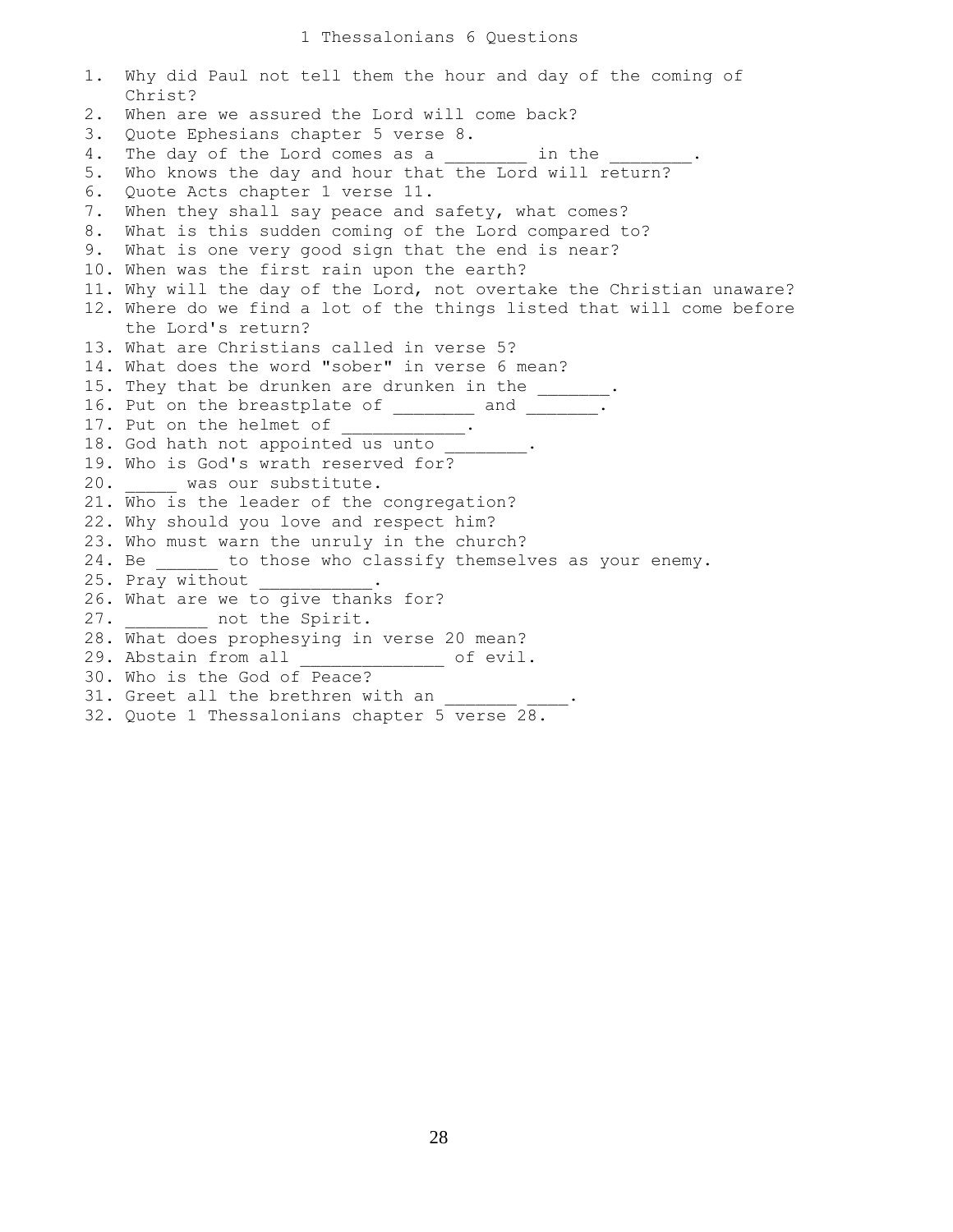The second letter was probably written from Corinth, as well as the first. Paul was the penman. It was probably written soon after the first letter. It seems that the church at Thessalonica had the mistaken idea that the Lord was coming back immediately. This letter is about the second coming of Christ.

 We will begin now in II Thessalonians 1:1 "Paul, and Silvanus, and Timotheus, unto the church of the Thessalonians in God our Father and the Lord Jesus Christ:"

 We see the same three names associated with this letter as we did with the first letter. We see in this greeting, Paul is agreeing that these Thessalonians are in Christ. This is not a church that has strayed away. It is a church that has made up it's mind that the Lord Jesus is coming back right then. It is grounded and rooted in the Father and in the Lord Jesus.

 II Thessalonians 1:2 "Grace unto you, and peace, from God our Father and the Lord Jesus Christ."

 This is a greeting that Paul uses very often. It makes this letter most assuredly Paul's letter.

 II Thessalonians 1:3 "We are bound to thank God always for you, brethren, as it is meet, because that your faith groweth exceedingly, and the charity of every one of you all toward each other aboundeth;"

 Paul has no complaint about their faith, or their charity. This is a church that is growing in the knowledge of God. They are more than generous helping with the others needs. The only thing that could be wrong with this is if they are doing this because they think the Lord will be back immediately. If they are giving from a free heart, there is no error in that.

 II Thessalonians 1:4 "So that we ourselves glory in you in the churches of God for your patience and faith in all your persecutions and tribulations that ye endure:"

 Paul is using this church at Thessalonica as an example to the other churches of how they should conduct their affairs. He knows the persecutions have been great, they have endured them like good soldiers. They are not only generous in their giving, but they are patient, as well. It seems that Paul can find no fault with them. Paul is simply amazed at their faith and patience under such tribulations and persecutions.

 II Thessalonians 1:5 "[Which is] a manifest token of the righteous judgment of God, that ye may be counted worthy of the kingdom of God, for which ye also suffer:"

 "Manifest" is to make real. It seems they are enduring this suffering for the possibility of being counted worthy before God. Romans 8:17 "And if children, then heirs; heirs of God, and jointheirs with Christ; if so be that we suffer with [him], that we may be also glorified together." I Peter 2:20 "For what glory [is it], if, when ye be buffeted for your faults, ye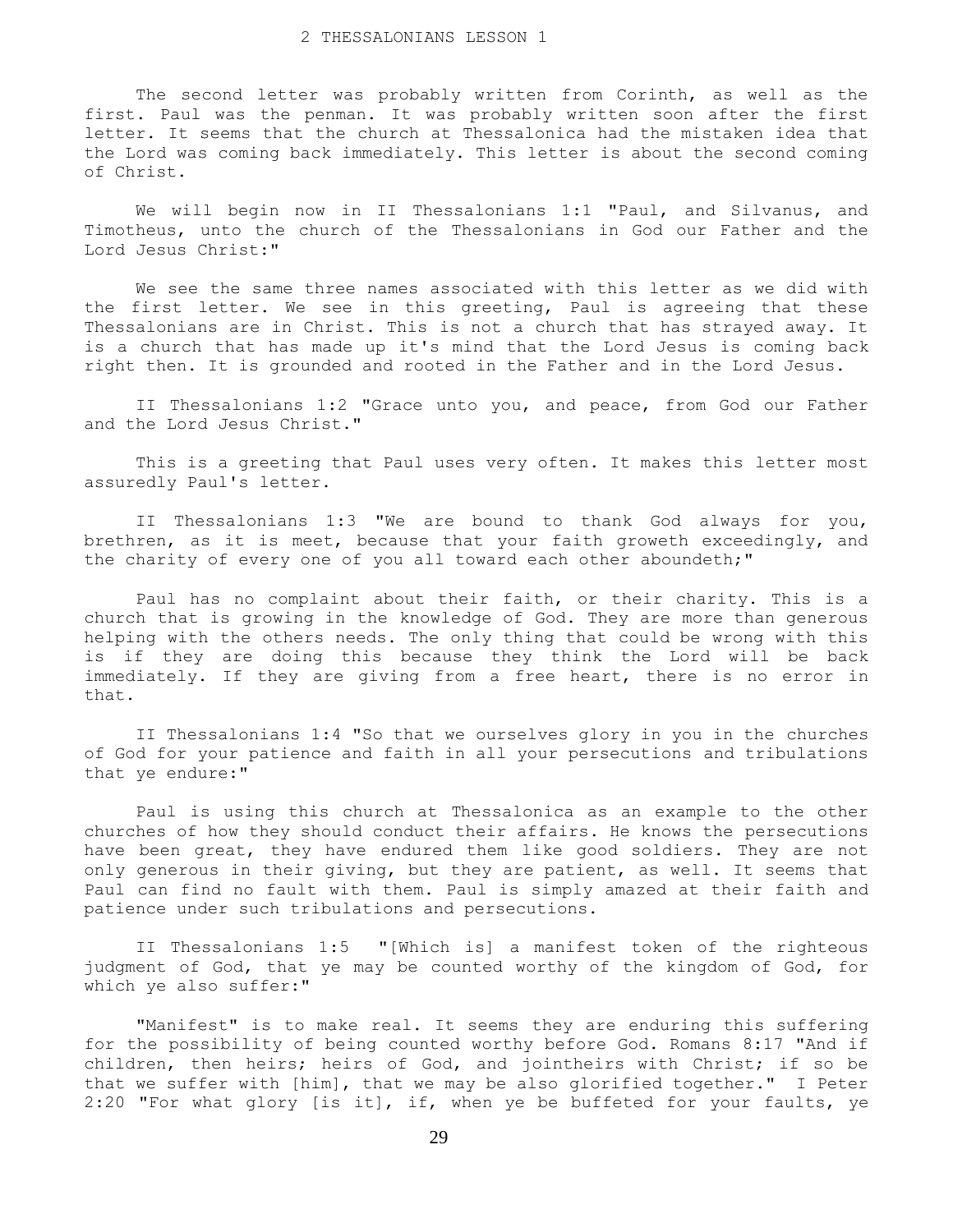shall take it patiently? but if, when ye do well, and suffer [for it], ye take it patiently, this [is] acceptable with God."

 II Thessalonians 1:6 "Seeing [it is] a righteous thing with God to recompense tribulation to them that trouble you;"

 If these people remain patient and in the faith even when they are being persecuted, the people doing the persecuting will be punished by God. Romans 12:20 "Therefore if thine enemy hunger, feed him; if he thirst, give him drink: for in so doing thou shalt heap coals of fire on his head." God fights our battles for us. Vengeance is His, not ours. We should be kind to our enemies, as well as our friends.

 II Thessalonians 1:7 "And to you who are troubled rest with us, when the Lord Jesus shall be revealed from heaven with his mighty angels,"

 There is a rest for the believers. Look, with me, at what Jesus had to say about this very thing. Matthew 11:28 "Come unto me, all [ye] that labour and are heavy laden, and I will give you rest." The rest for the Christian is in Jesus. Hebrews 4:9 "There remaineth therefore a rest to the people of God." There will be no sorrow in heaven. These mighty angels that are with Him are the ministering spirits to do His commands. At one point, they are to put in the sickle and reap the earth at His command. The Christians, themselves, will be like the angels in heaven.

 II Thessalonians 1:8 "In flaming fire taking vengeance on them that know not God, and that obey not the gospel of our Lord Jesus Christ:"

 God is a consuming fire. Hebrews 12:29 "For our God [is] a consuming fire." So many times in the Bible, God is associated with fire. John the Baptist said, that he baptized with water, but Jesus would baptize with the Holy Ghost and with fire. Holy God cannot look upon sin, He will burn it up. We all know that the wheat will be gathered into the heavenly barn, and the tares will be burned. Look what Jesus said about this very thing. Matthew 13:30 "Let both grow together until the harvest: and in the time of harvest I will say to the reapers, Gather ye together first the tares, and bind them in bundles to burn them: but gather the wheat into my barn." There are only two choices a person can make. Following Jesus brings life eternal, but to reject Jesus brings eternal damnation. Revelation 20:15 "And whosoever was not found written in the book of life was cast into the lake of fire." The question is, have you received Jesus Christ as your Saviour and had your name written in the Lamb's book of life? If you have not, read Revelation chapter 20 verse 15, one more time.

 II Thessalonians 1:9 "Who shall be punished with everlasting destruction from the presence of the Lord, and from the glory of his power;"

 We see that the ones to be punished are all who do not accept Jesus as their Saviour. This is the separation of the sheep and the goats in the book of Matthew. The followers of Christ, of course, are his sheep. The really sad thing is, that even some who proclaim Christianity will not be acceptable as we read in the following verse. Matthew 7:22 "Many will say to me in that day, Lord, Lord, have we not prophesied in thy name? and in thy name have cast out devils? and in thy name done many wonderful works?" Matthew 7:23 "And then will I profess unto them, I never knew you: depart from me, ye that work iniquity." You see, just professing Christianity does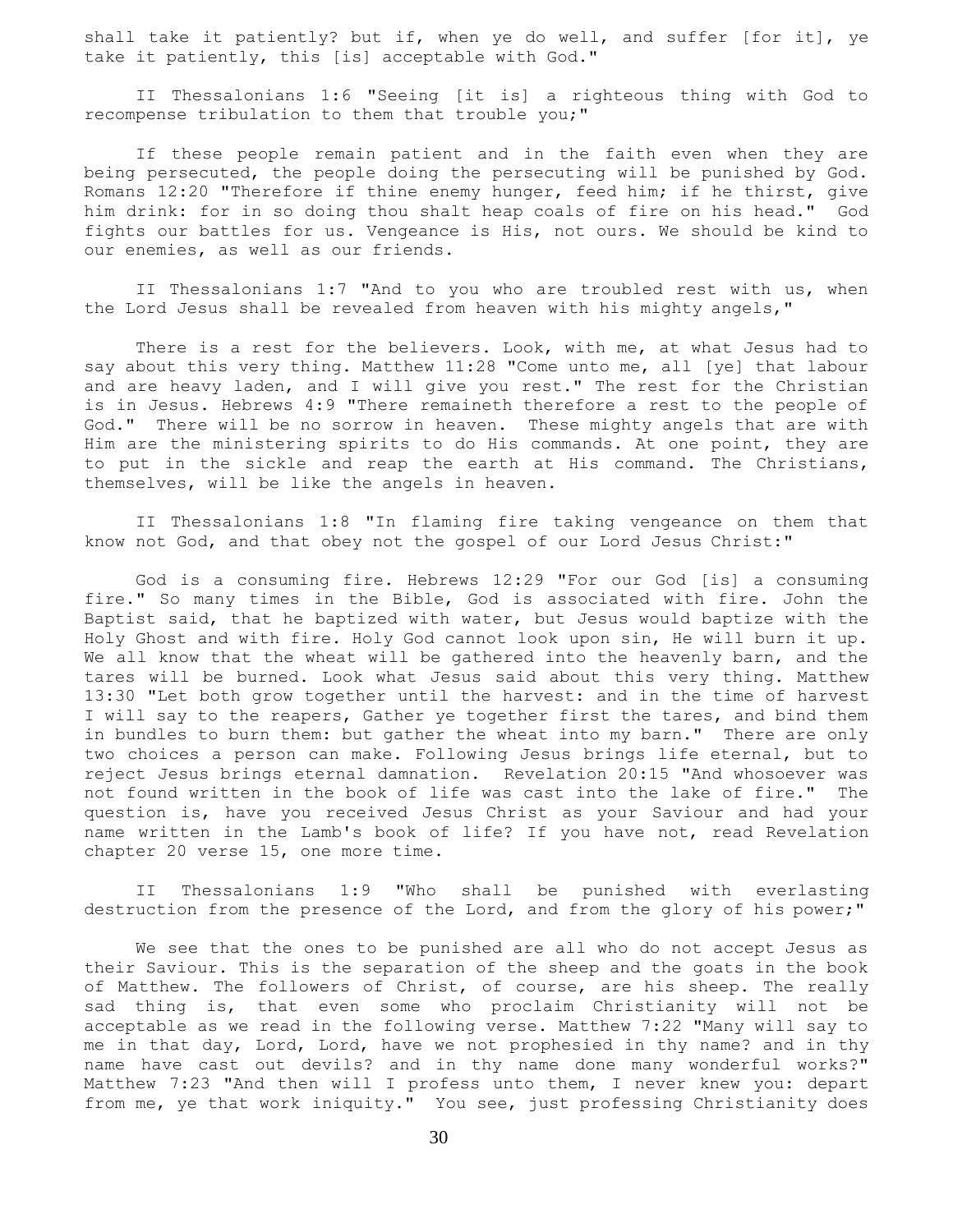not make you a Christian. We are Christians when we become new creatures in Christ. I will say one more time, there are only two choices. It is up to us where we spend all of eternity. We can choose Jesus and spend eternity in heaven with Him. The other choice is to reject Jesus and spend eternity in hell, totally separated from God. Hell is not only a fire, but a terrible darkness. One of the torments of hell is the fact that the lost will not be able to see the glory of the Lord Jesus Christ.

 II Thessalonians 1:10 "When he shall come to be glorified in his saints, and to be admired in all them that believe (because our testimony among you was believed) in that day."

 The punishment, spoken of in the previous verses, will happen when the things spoken in verse 10 above, occur. Paul is saying, because his testimony was believed when he preached to them, they would grow in the Lord until He comes. We know that the Lord is glorified in the saints, when they become so full of Him that the world looking on sees Jesus in them. This brings glory and honor to the Father and Jesus. We, Christians, in the day of the Lord will be clothed in white linen washed in the blood of the Lord Jesus Christ. We will have taken on His righteousness. We have been made acceptable in the Fathers sight through the sacrifice of His Son, Jesus. In my opinion, admired is not strong enough for the feeling we have. The Feeling is great admiration and love for what Jesus did for us, but even more for who He is to us.

 II Thessalonians 1:11 "Wherefore also we pray always for you, that our God would count you worthy of [this] calling, and fulfil all the good pleasure of [his] goodness, and the work of faith with power:"

 For Christ to be glorified in us, we must grow in him to the extent that we will be a reflection of the Lord Jesus. Many are called, but few are chosen. Paul is not speaking just to the heads of the churches here, but to all who have been called of God to be Christians. Every Christian is a minister for Christ. Paul prays that they will live the salvation they have received. It appears that Paul is trying to convey to them the necessity to walk uprightly before the Lord. The very life we live is a sermon to the world around us. We either draw people closer to God with our walk, or we drive them further away. This prayer of Paul's is speaking of their walk, more than just a one time conversion. The constant faith we have in Him causes us to turn our will over to His will. The power to minister comes from the Holy Spirit within us. Jesus told the disciples that they would receive power after the Holy Ghost had come upon them. Look, with me, at the power He gave them, and what it was to be used for. This is in the Words of Jesus. Acts 1:8 "But ye shall receive power, after that the Holy Ghost is come upon you: and ye shall be witnesses unto me both in Jerusalem, and in all Judaea, and in Samaria, and unto the uttermost part of the earth."

 II Thessalonians 1:12 "That the name of our Lord Jesus Christ may be glorified in you, and ye in him, according to the grace of our God and the Lord Jesus Christ."

 This is said best in Philippians 2:10 "That at the name of Jesus every knee should bow, of [things] in heaven, and [things] in earth, and [things] under the earth;" This shows great reverence for the name of the Lord Jesus Christ. By grace are you saved. Salvation is for whosoever will. God loved us while we were yet in sin. He sent Jesus as our Saviour. He must be made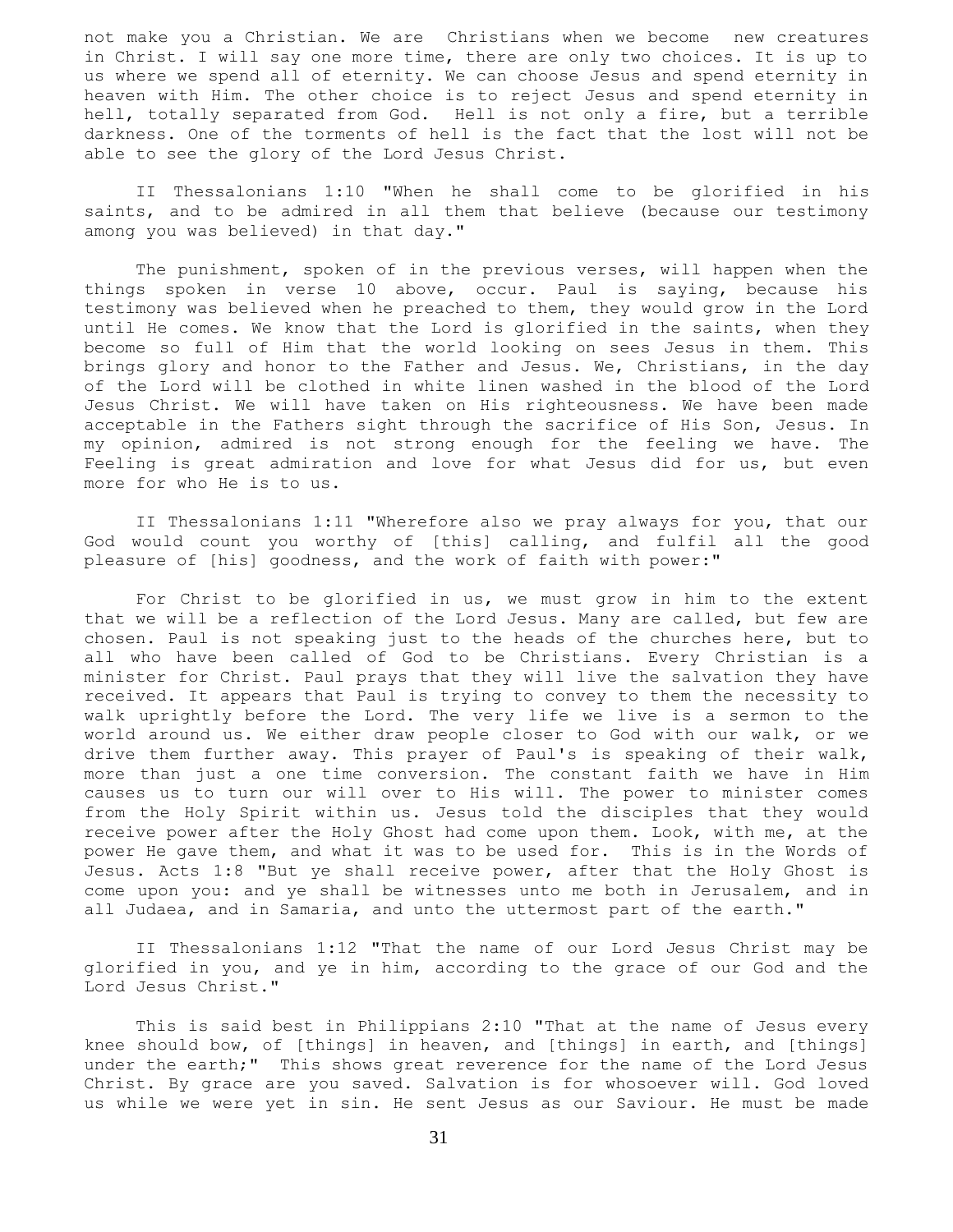Lord of our life for the things we have been talking about to be. It is Christ in me, the hope of glory. The name of our Lord Jesus Christ is glorified when we are Christian in the true sense of the word. Christians are followers of and believers in the Lord Jesus. We become Christ-like, if we make Him Lord of our lives.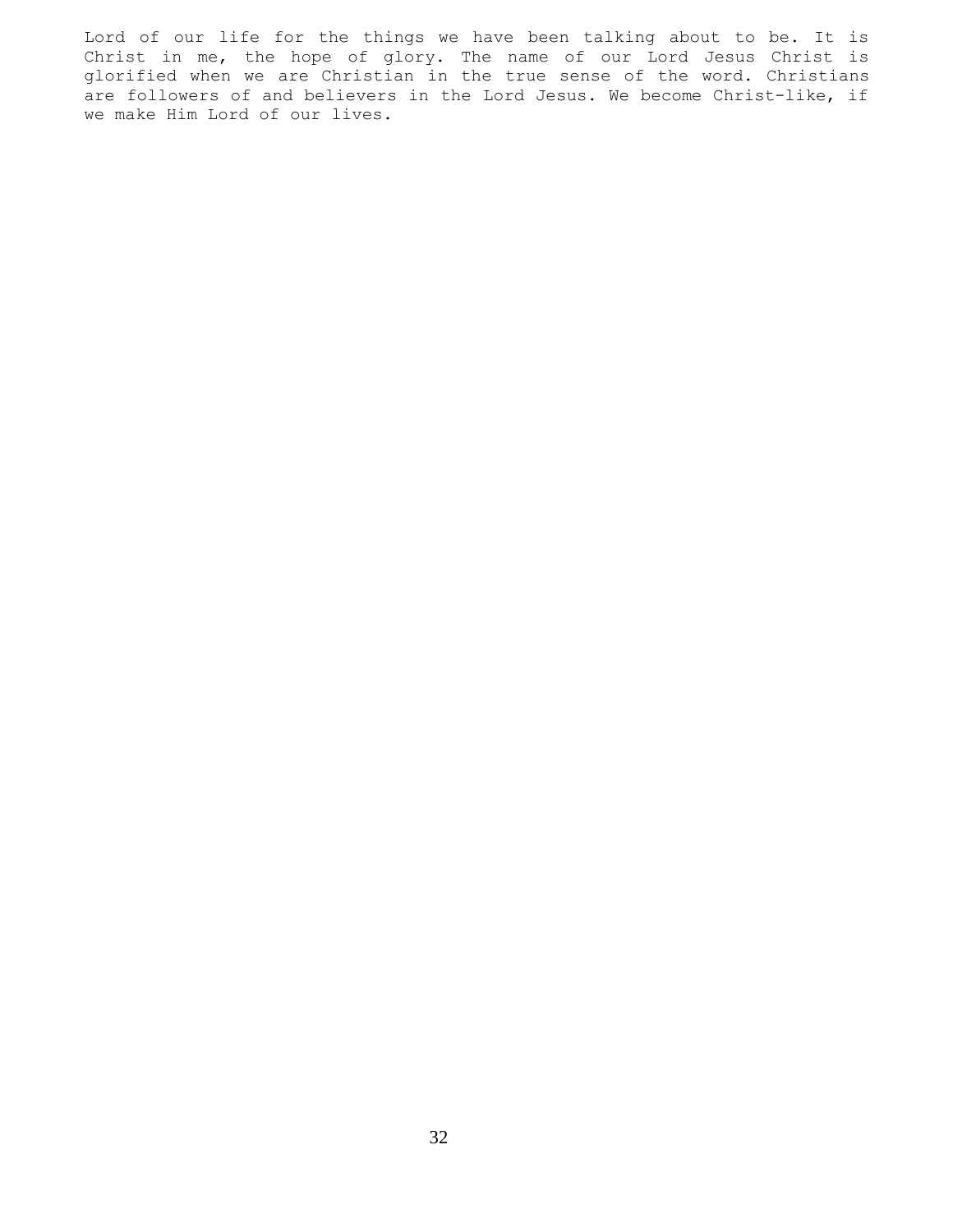1. Where was this letter probably written from? 2. Who was the penman of the this letter? 3. What mistaken idea did these people in the church of Thessalonica have? 4. What is this letter all about? 5. What complimentary thing does Paul say to them in the first verse? 6. Quote verse 2. 7. What two good things did Paul have to say about them in verse 3? 8. What, possibly, could be wrong with what they are doing? 9. What church did Paul use as an example for the other churches? 10. Paul says they are counted worthy for \_\_\_\_\_\_\_ \_\_\_\_\_ of \_\_\_\_\_\_\_\_. 11. What does "manifest" mean? 12. Quote Romans chapter 8 verse 17. 13. Who will God bring tribulation on? 14. Quote Romans chapter 12 verse 20. 15. Who does verse 7 say will be with Jesus at His return? 16. Quote Hebrews chapter 4 verse 9. 17. Who will be like the angels? 18. Who does He take vengeance on? 19. Quote Hebrews chapter 12 verse 29. 20. Who is cast into the fire? 21. Quote Matthew chapter 7 verses 22 and 23. 22. Besides the torment of the fire, what terrible thing occurs? 23. Jesus will be glorified in whom? 24. What will the Christians be clothed in at that day? 25. We should admire Jesus for what He did for us, but we should admire Him more for what? 26. Paul prayed that God would count them worthy of their . 27. Every \_\_\_\_\_\_\_\_\_\_ is a minister for Christ. 28. What is Paul trying to convey to them? 29. Where does the power to minister come from? 30. Quote Philippians chapter 2 verse 10.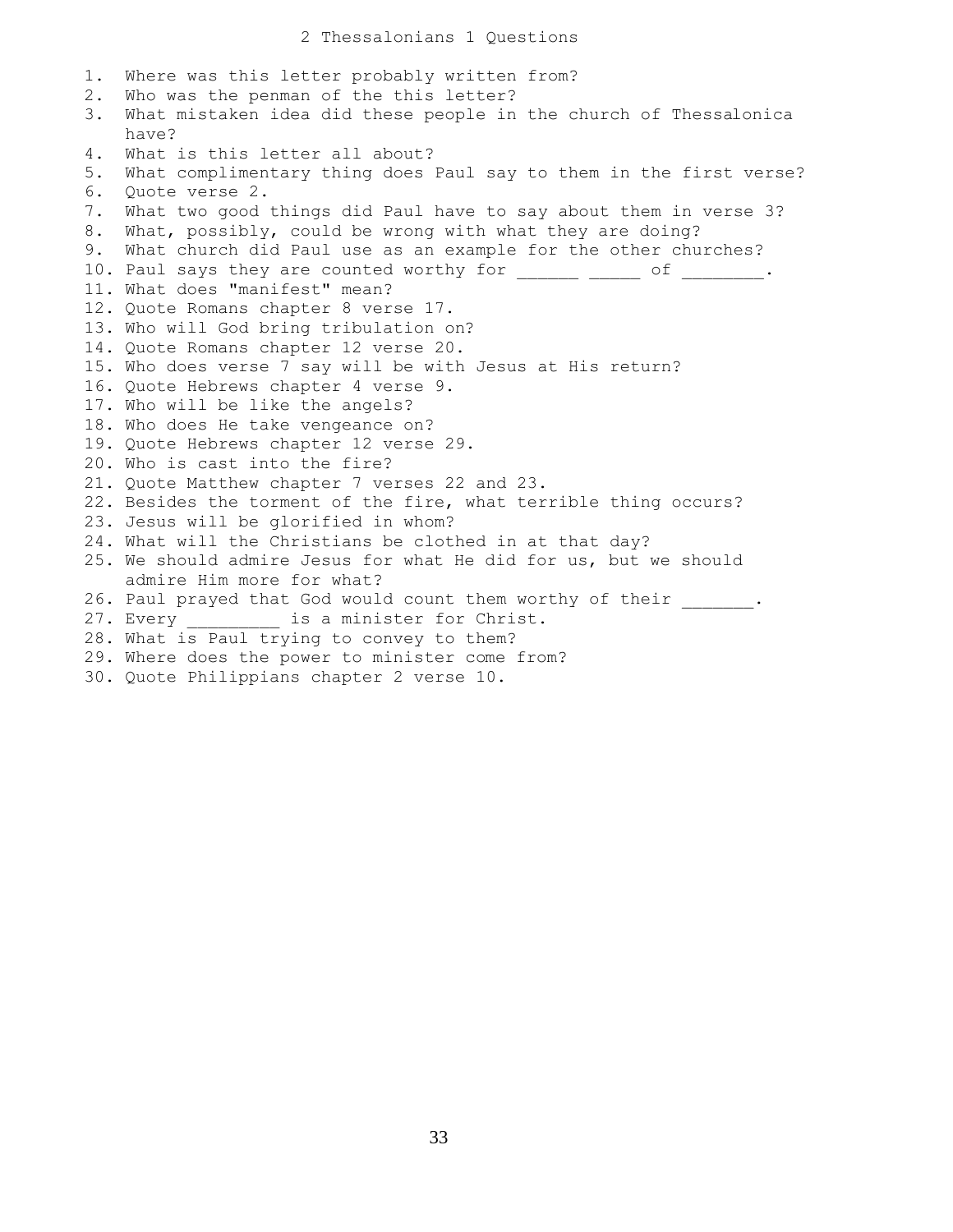We will begin this lesson in II Thessalonians 2:1 "Now we beseech you, brethren, by the coming of our Lord Jesus Christ, and [by] our gathering together unto him,"

 Paul, in this first verse, is recognizing the fact that these things are valid to believe. He is not telling them not to believe in these things. He is saying, they might not be coming in just a few days. This was the stir in Thessalonica. They had decided that the second coming of Christ was to be immediately. Paul says, I believe it too, but let us look clearer to when this shall take place. All Christians should believe in the coming again of the Lord Jesus Christ. He is coming for those who are looking for Him. Our "gathering together unto Him", is the same as the time when the trump of God blows in the sky, and we go to meet our Lord in the sky. The silver trumpet of redemption {the trump of the gathering} will blow, and we shall be changed in the twinkling of an eye to an incorruptible being.

 II Thessalonians 2:2 "That ye be not soon shaken in mind, or be troubled, neither by spirit, nor by word, nor by letter as from us, as that the day of Christ is at hand."

 This is the purpose of the letter. They had decided that His coming would be in the next few days or weeks, and they had been shaken in their spirit because of this. We do know that for each person there is no more than a 100 years to wait, because if they go the way of the grave, they die within 100 years. This really is not speaking of that. This is the fact that they were expecting Him to come while they were alive, and were setting a time schedule on this. They were overly excited thinking the time was really soon. It is dangerous to set times.

 II Thessalonians 2:3 "Let no man deceive you by any means: for [that day shall not come], except there come a falling away first, and that man of sin be revealed, the son of perdition;"

 This "apostasy", spoken of here, as a falling away from the church was not evident then, but is certainly going on today in the church. Before the coming of the Lord, there will be a great falling away from the church. The son of perdition, here, is speaking of the devil spirit in the antichrist. This is speaking of the man of perdition bringing sin in the church. Judas Iscariot was spoken of as son of perdition. This does not mean that it is Judas. It means someone who has sold out to Satan. He is totally controlled by Satan. The reason people will listen to, and follow this man of sin, is that he will do wonders. The Bible says he will even be able to call down fire from heaven. You may read about this in the 13th chapter of Revelation. I personally believe this man of sin has already begun his nasty work.

 II Thessalonians 2:4 "Who opposeth and exalteth himself above all that is called God, or that is worshipped; so that he as God sitteth in the temple of God, shewing himself that he is God."

 If he is not for Christ, he is antichrist. This has been the old devil's trick ever since Lucifer was thrown out of heaven. He wanted to be greater than God. He always appeals to the ego of man. His trick with Eve was telling her the fruit of the tree would make her wise like God. He lied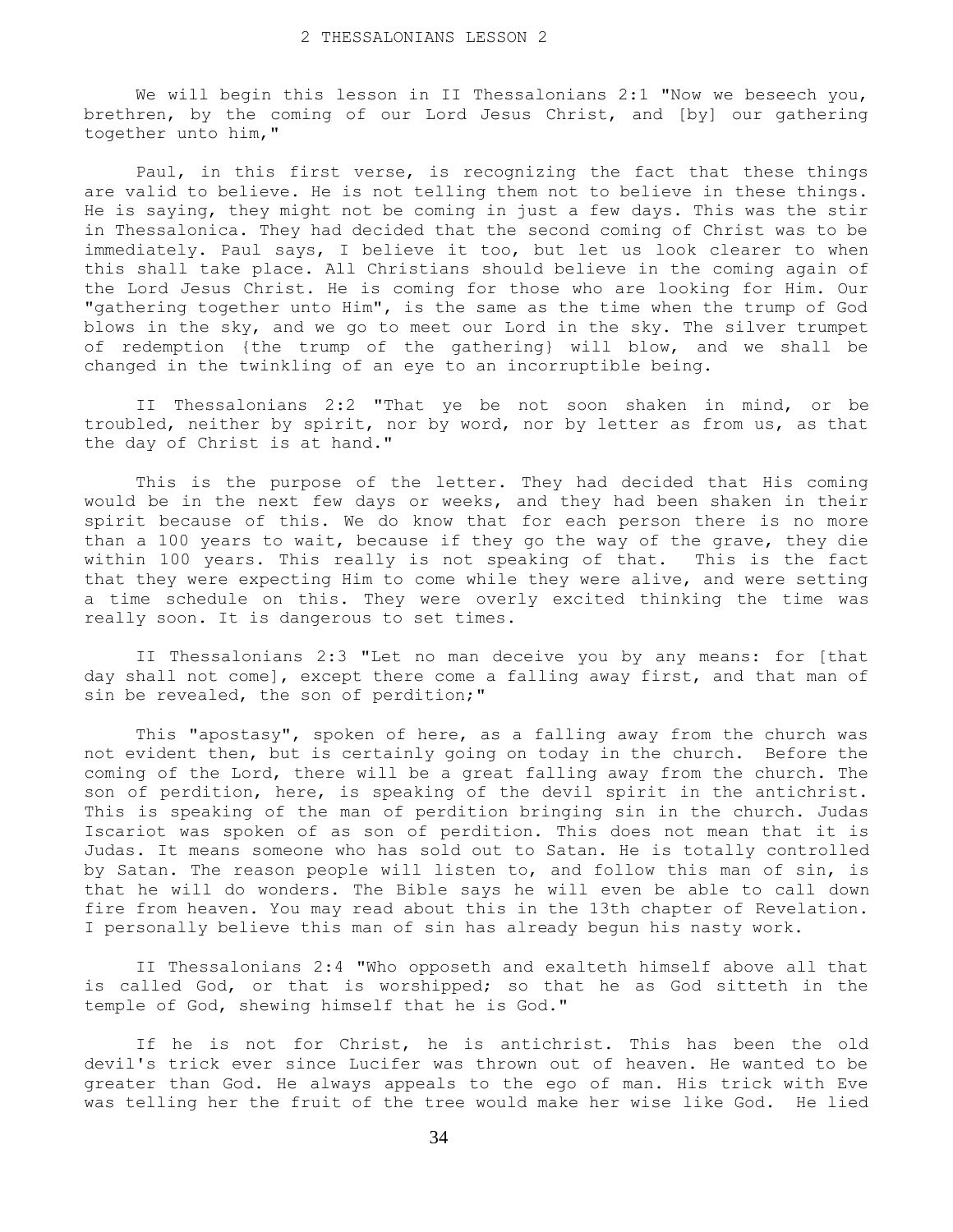then, and he has lied to the antichrist as well. He uses people vulnerable to believe his lies. The antichrist is not satisfied with being opposed to Christ, but actually wants to sit in the place of God in the temple. He appears as an angel of light. II Corinthians 11:14 "And no marvel; for Satan himself is transformed into an angel of light." There are several opinions of where he will be seated; some believe in the temple in Jerusalem, others believe that he will take his place as the authority in the church of the Christians. Paul many times spoke of the believers in Christ as the temple of God. We do know that a Moslem temple presently sits over the location of the temple in Jerusalem. One, or all of these things, perhaps, will happen. It really does not matter. Our job is to be so full of the Word of God that we will not be deceived into believing the antichrist. It is a dangerous thing to want to be God.

 II Thessalonians 2:5 " Remember ye not, that, when I was yet with you, I told you these things?"

 Paul is reminding them that he had preached about these very things, when he was with them. It is a wonderful thing to be looking for the soon coming of the Lord, but it is a bad thing to let it trouble you. Paul is saying, shame on you for not realizing that God will see you through whatever situation you find yourself in, if you will put your trust in Him.

 II Thessalonians 2:6 "And now ye know what withholdeth that he might be revealed in his time."

 God has a time schedule when all of these things will happen. The man of sin cannot appear and do these things, until the Lord gives him permission to go ahead. Satan cannot do anything without permission from God to do it. Satan is not in control, the Lord is. The antichrist will appear on the scene, when God gets ready for him to and not one minute earlier.

 II Thessalonians 2:7 "For the mystery of iniquity doth already work: only he who now letteth [will let], until he be taken out of the way."

 We know this to be true, because we know that the spirit of the devil entered into Judas Iscariot, and he betrayed Jesus. There has always been a battle going on with good and evil ever since the garden of Eden. Man has a free will. He can follow Jesus, or he can follow Satan. The antichrist would not have to be the antichrist, if he would follow Jesus. The antichrist has chosen to be an instrument of Satan. The flesh of mankind has always been opposed to the spirit of mankind. The temptations of the flesh are what causes mankind to sin. The free will of mankind chooses to follow the flesh, or the spirit. Mystery is many times veiled around evil. We know that even Babylon is called, mystery Babylon. It is definitely a mystery why anyone would follow evil instead of good. The only answer to that, is they have fallen for a deception. All who oppose Christ are antichrist, but there is a person who personifies this in the end time, and he is the antichrist. When the restraining influence of the Holy Spirit as teacher and guide is removed, then the antichrist will bring lawlessness and sin like the world has never known. Even now this influence is working in the children of disobedience.

 II Thessalonians 2:8 "And then shall that Wicked be revealed, whom the Lord shall consume with the spirit of his mouth, and shall destroy with the brightness of his coming:"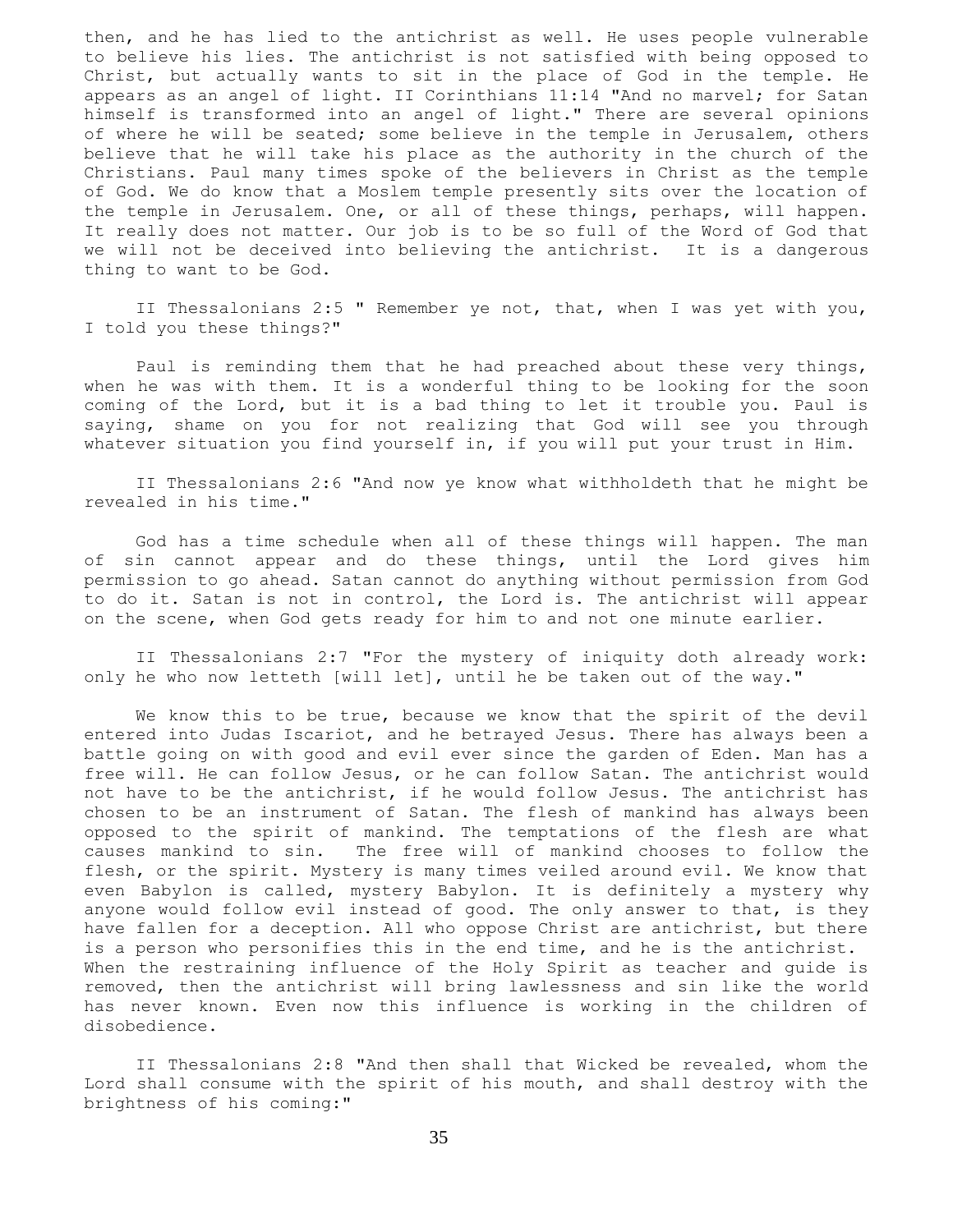The workings of the evil one are in the world even now, but the teaching by the Holy Spirit of God is keeping him from having the influence he would over the people. When that wicked day comes, the antichrist will have great power. He will no longer be working in secret and in a subtle way. "The Spirit of the Lord's mouth" is the Word of God. Truth does away with deception. The Word of God is Truth. His brightness is above all other brightness in the world. He is the source of all Light. His Light completely destroys darkness in the world. Darkness can not remain where the Light is. This Light reveals all. We have spoken over and over how evil is the darkness of this world. We, also, know that Jesus Christ is the Light of the world. When these two meet, Jesus' Light does away with all darkness.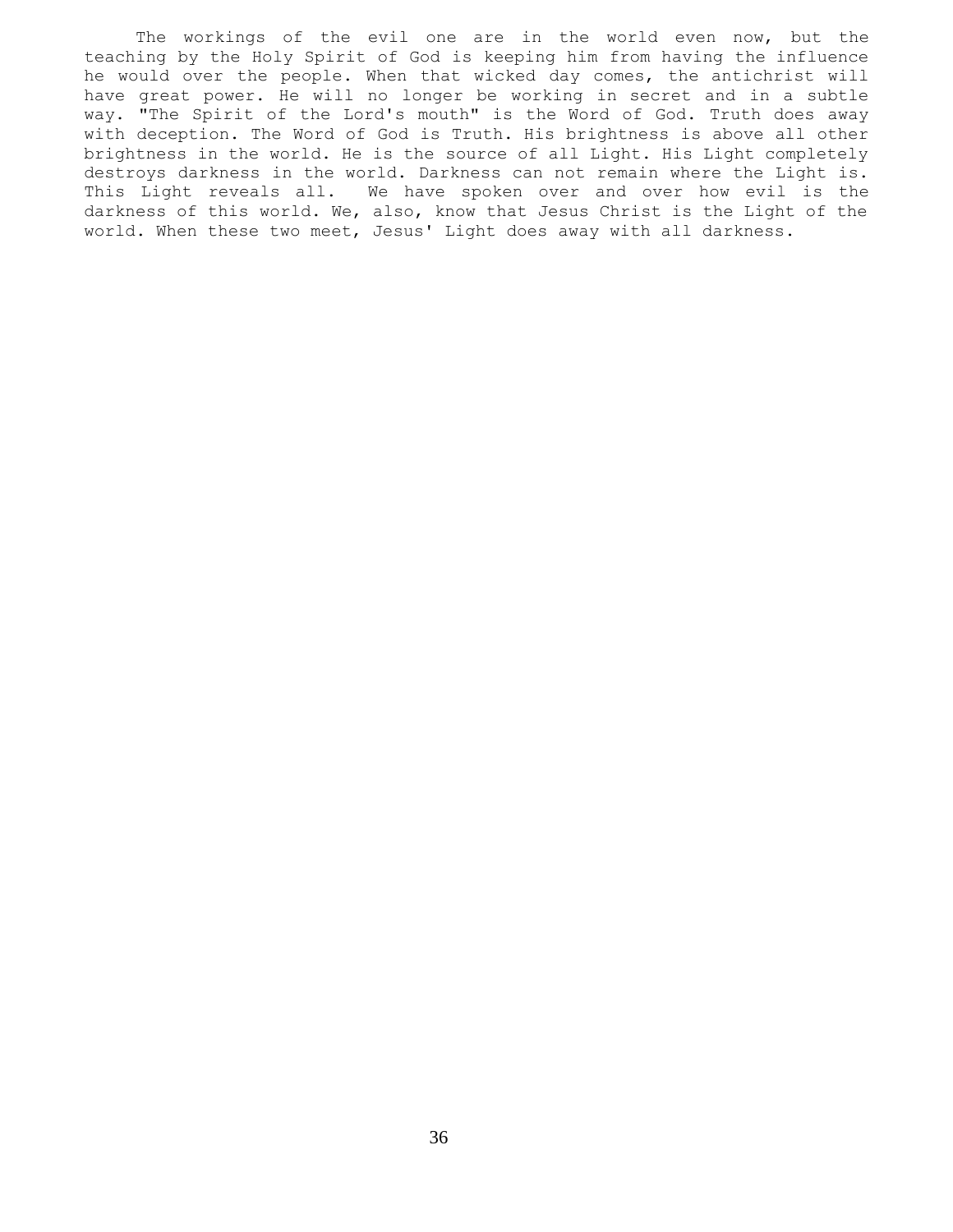1. What is Paul recognizing in verse 1? 2. What was the stir in Thessalonica? 3. What is meant by "gathering together unto Him"? 4. What is the trump of gathering? 5. What will the Christians who are alive be turned into at His coming? 6. Be not soon shaken in \_\_\_\_\_, or be \_\_\_\_\_\_\_\_\_\_, neither by \_\_\_\_\_\_, nor by \_\_\_\_\_\_, nor by \_\_\_\_\_\_\_\_ as from us. 7. What is the purpose of this letter? 8. That day shall not come, except there be a \_\_\_\_\_\_\_\_ away first. 9. What is this "apostasy"? 10. Who is the son of perdition? 11. Where does this son of perdition bring the sin? 12. Who was spoken of as son of perdition in one instance in the New Testament? 13. Why will people listen to this man? 14. What is one specific miracle he will do? 15. How high does this man of sin exhalt himself? 16. Those who are not for Christ are \_\_\_\_\_\_\_ 17. The devil always appeals to the of man. 18. Where do we find the Scripture that says, Satan is transformed into an angel of light? 19. What can we do to not be deceived by the antichrist? 20. What did Paul remind them of in verse 5? 21. Why can the man of sin not appear, when he wants to? 22. The of man has always been opposed to the of man. 23. What causes man to sin? 24. We know that Babylon is called Babylon. 25. What is the restraining influence? 26. What will happen when He is removed? 27. How shall the Lord consume that wicked one? 28. What is "the Spirit of the Lord's mouth"? 29. Who is the source of all Light? 30. Light does away with all \_\_\_\_\_\_\_\_\_.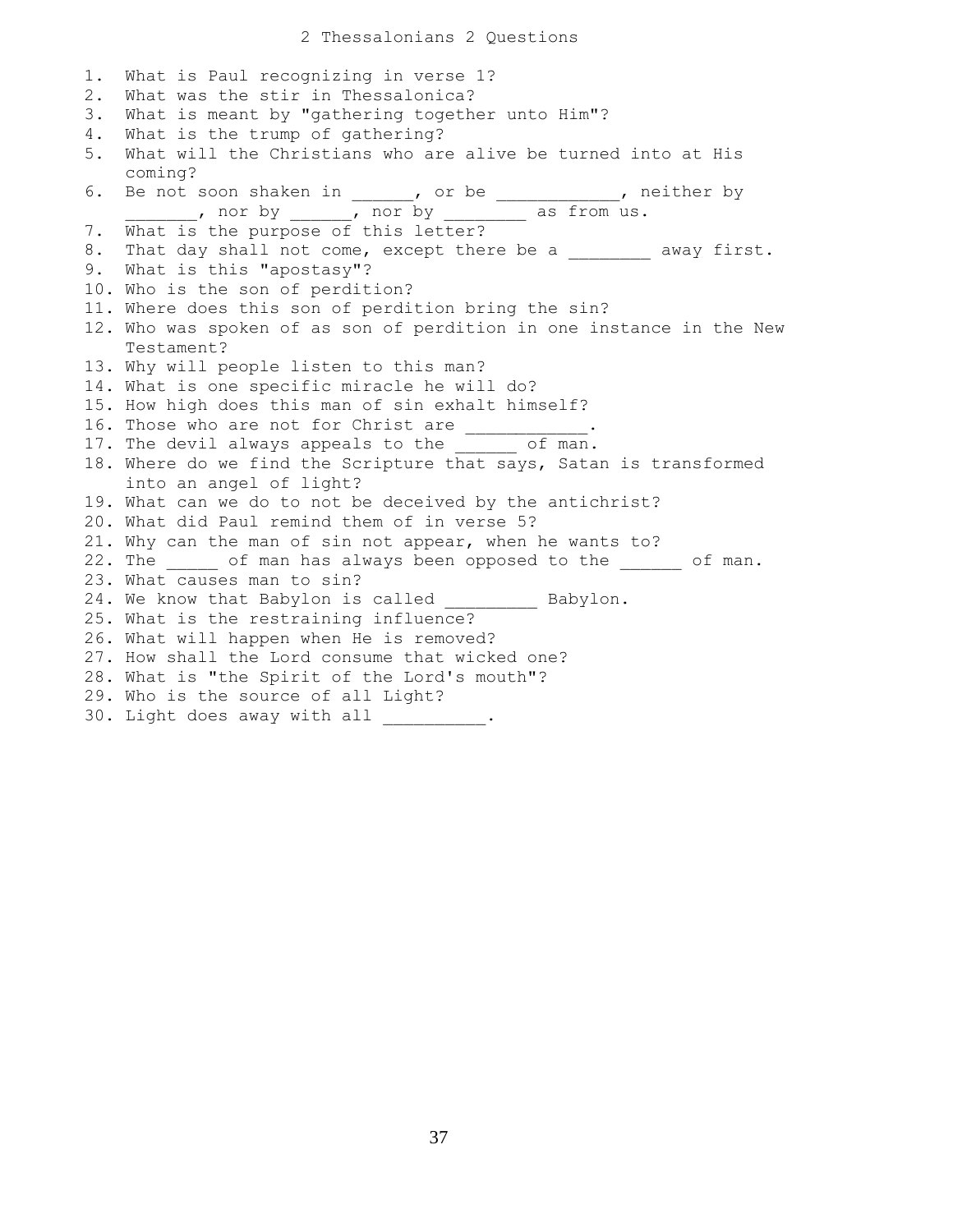We will begin this lesson in II Thessalonians 2:9 "[Even him], whose coming is after the working of Satan with all power and signs and lying wonders,"

 In the last lesson, we talked about this man of sin who would come in the end of the age. We, also, saw that even though he had great power, he was no match for the Lord. The Lord will consume him with the Spirit of His mouth which is the Word of God. He {the evil one} will be destroyed by the Light of the Lord. You can easily see from the verse above that he had some power, but it is overcome by the power of the Lord. Many will be deceived, because they base their belief on signs and wonders. We should base our belief on the Word of God, and then we will not be deceived. We learned in Exodus that the evil magicians could do some of the miracles that Moses did by the power of God, but they could not do all of them. We know then that their power is limited.

 II Thessalonians 2:10 "And with all deceivableness of unrighteousness in them that perish; because they received not the love of the truth, that they might be saved."

 We see from this, that some will believe this deception. Just as Eve was deceived in the garden, many will be deceived by this man of sin. Antichrist just means against Christ. The Truth in the Word of God will set you free. Try the spirits, and see whether they be of God, or not. Any spirit that does not elevate Jesus Christ as Saviour and Lord is the antichrist spirit.

 II Thessalonians 2:11 "And for this cause God shall send them strong delusion, that they should believe a lie:"

 Since they are not interested in the Truth of God, they will fall for a lie. Temptation is always around us to sin and to believe a lie. The protection we have is the Truth of God. God sent the Truth to those who will accept Him. Those who rejected Him, will be sent strong delusion as punishment.

 II Thessalonians 2:12 "That they all might be damned who believed not the truth, but had pleasure in unrighteousness."

 I have said over and over, we are a free agent. We can follow God and be saved, or we can follow Satan and be doomed to hell. There are only two kinds of people really, those who believe in Jesus Christ unto salvation, and those who do not believe who are damned to hell. The flesh life will lead a person into damnation. All unrighteousnesss is sin. Those who practice sin are not of God, they are of their father the devil. When we believe in the Lord Jesus Christ, we are made righteous in the sight of God. We are washed in the blood of the Lamb {Jesus} and put in right standing with God. Those who reject Jesus, remain in their unrighteousness.

 II Thessalonians 2:13 "But we are bound to give thanks alway to God for you, brethren beloved of the Lord, because God hath from the beginning chosen you to salvation through sanctification of the Spirit and belief of the truth:"

38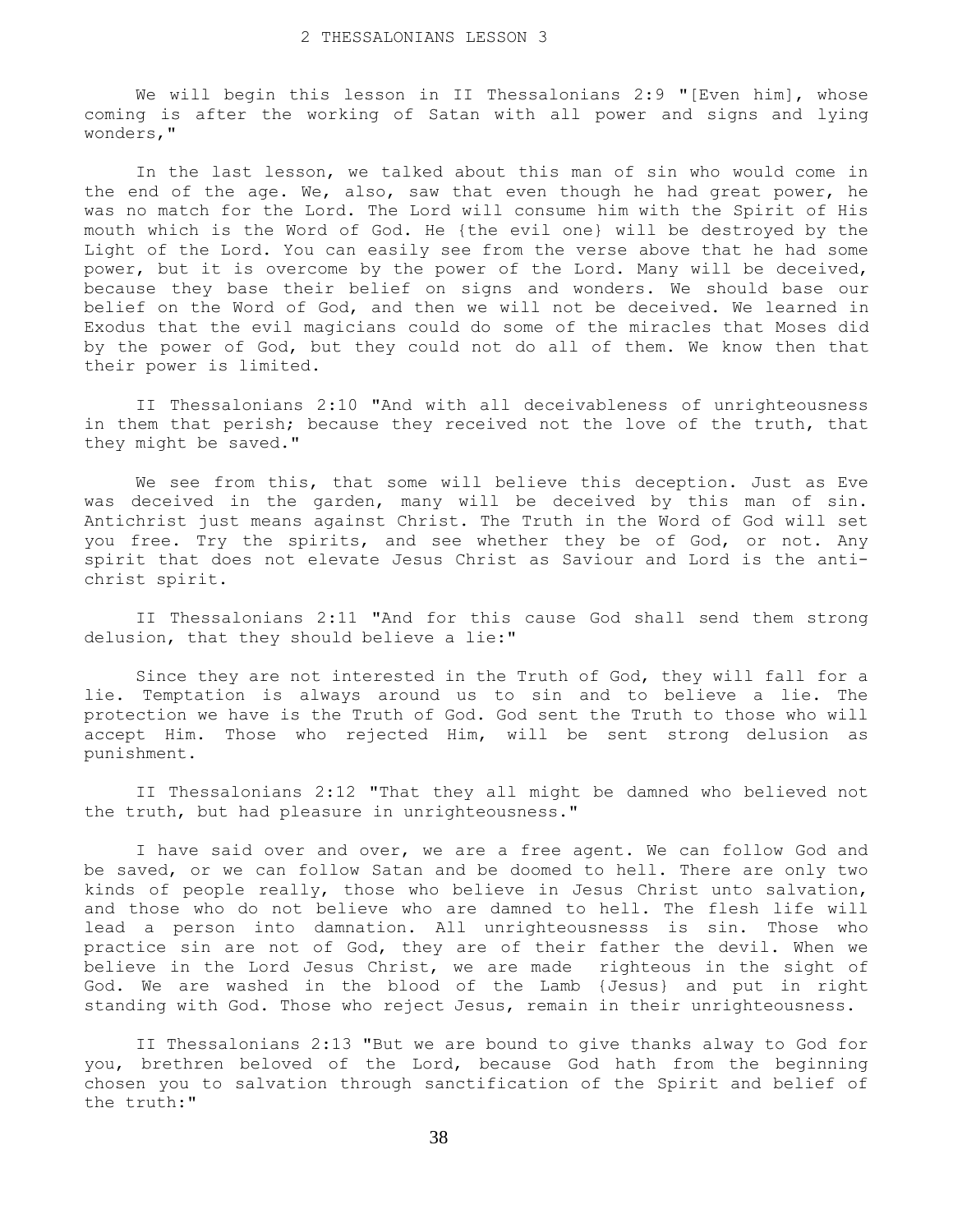Paul is saying, that God chose them for salvation from the foundation of the earth. This looks like predestination, but I believe Paul is speaking of the fact that God foreknew that they would believe. You see, they had to believe the Truth, before they were set aside for God's purposes {sanctified}. Salvation is offered to whosoever will. This is saying, that God knew at the beginning, because He saw into the future those who would believe. Notice, in the verse above, Spirit is capitalized meaning that this was speaking of the Holy Spirit. It is the Holy Spirit of God that leads us into all Truth. The Word is the Truth. The Holy Spirit teaches us the meaning of the Scriptures.

 II Thessalonians 2:14 "Whereunto he called you by our gospel, to the obtaining of the glory of our Lord Jesus Christ."

 Paul now explains that God sent the gospel by Paul to them. I Corinthians 1:21 "For after that in the wisdom of God the world by wisdom knew not God, it pleased God by the foolishness of preaching to save them that believe." Paul says, they were touched in their spirit at the bringing of the good news of the gospel by him and were saved. The glory of the cross, was for the Father and the Son, but was also for all who would believe. To believe makes us one with the Father and the Son. His inheritance is our inheritance. I Peter 1:3 "Blessed [be] the God and Father of our Lord Jesus Christ, which according to his abundant mercy hath begotten us again unto a lively hope by the resurrection of Jesus Christ from the dead," I Peter 1:4 "To an inheritance incorruptible, and undefiled, and that fadeth not away, reserved in heaven for you," I Peter 1:5 "Who are kept by the power of God through faith unto salvation ready to be revealed in the last time."

 I Peter 1:6 "Wherein ye greatly rejoice, though now for a season, if need be, ye are in heaviness through manifold temptations:"

 We, Christians, should greatly rejoice, knowing the wondrous provision He has made for us. While we are in this life, we will have temptations. They come to make us strong in the Lord. Every time we overcome a temptation, we grow a little bit. Job faced many temptations and never faltered at all. When we are going through difficult times, we should read about Job and how he lasted through it all. Hold firm to the faith and great will be your rewards in heaven. I Timothy 6:12 "Fight the good fight of faith, lay hold on eternal life, whereunto thou art also called, and hast professed a good profession before many witnesses." Mark 13:13 "And ye shall be hated of all [men] for my name's sake: but he that shall endure unto the end, the same shall be saved."

 II Thessalonians 2:15 "Therefore, brethren, stand fast, and hold the traditions which ye have been taught, whether by word, or our epistle."

 Paul is encouraging them to stand fast in their faith. Paul had taught them the Truth in his sermons and is, also, teaching them the Truth in the letters he writes to them. He explains to them that this teaching will be the only thing they should accept. They should not listen to every wind of doctrine that comes along. Stay with their first love, and do not wander, and they will remain steadfast in the Lord. Many people today are constantly looking for some new doctrine. That is a very dangerous thing to do. Stay with the pure Word of God. The daily study of the Bible is the best recommendation I can make for staying with the Truth. Make sure the Bible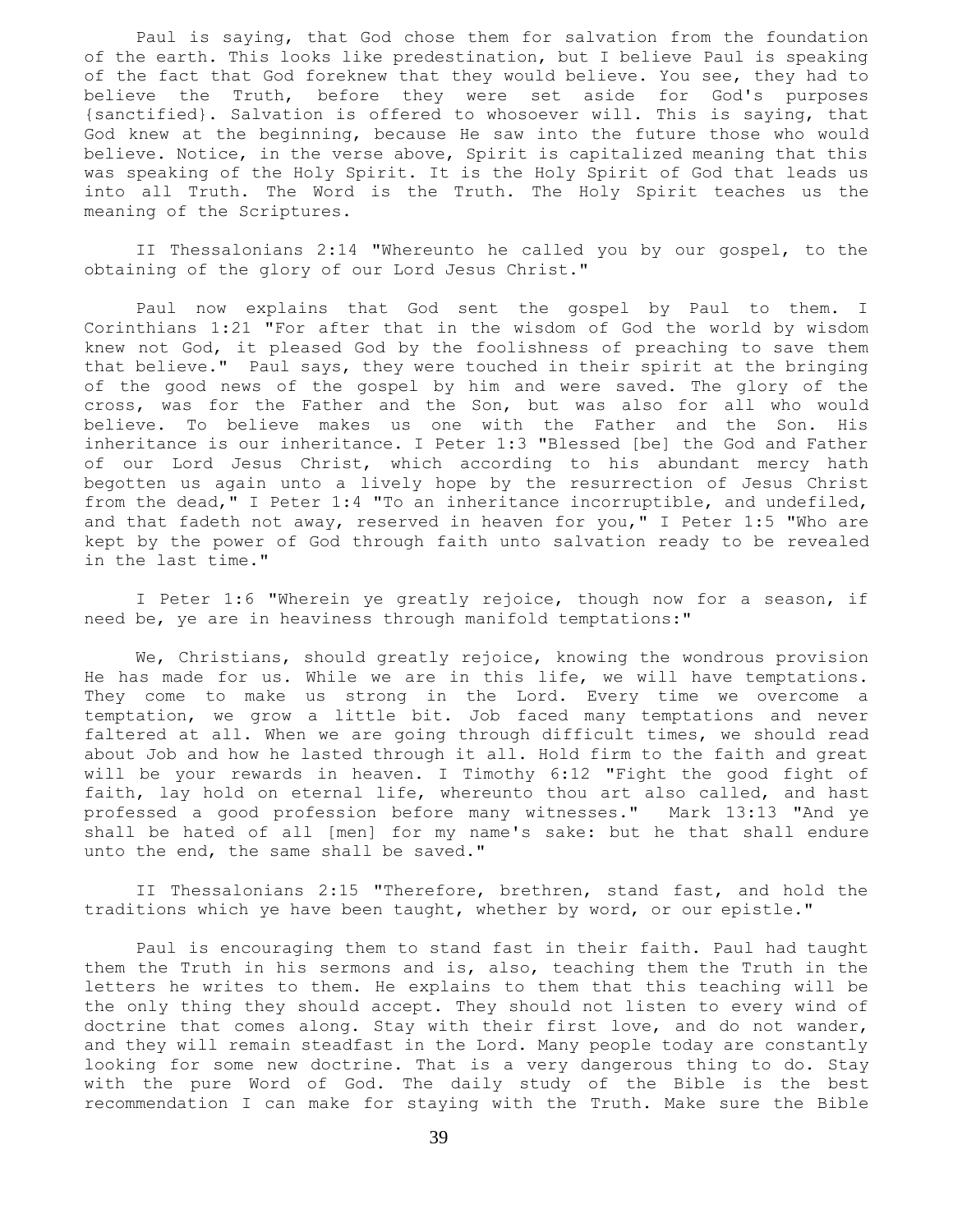you read is not watered down to tickle the ears of those who do not want to conform to God.

 II Thessalonians 2:16 "Now our Lord Jesus Christ himself, and God, even our Father, which hath loved us, and hath given [us] everlasting consolation and good hope through grace,"

 Our consolation and hope lies in Jesus Christ our Lord. Consolation in the verse above means comfort. By grace are you saved. It is a free gift. The hope of the resurrection is what comforts all of us. We are not like the world, who have no hope. We are looking for that city whose maker is God. The greatest love known to man is that the Father would give His Son for a world of lost sinners. This message is not just from Paul, but from the Lord Jesus Christ, Himself.

 II Thessalonians 2:17 "Comfort your hearts, and stablish you in every good word and work."

 Paul is saying, God will help us to the end. Stay with the Truth in the Word, and work to show thyself approved unto God a workman that needeth not to be ashamed. We work, not from obligation, but in Love and praise of our Father who first loved us. Be established, do not be wishy-washy.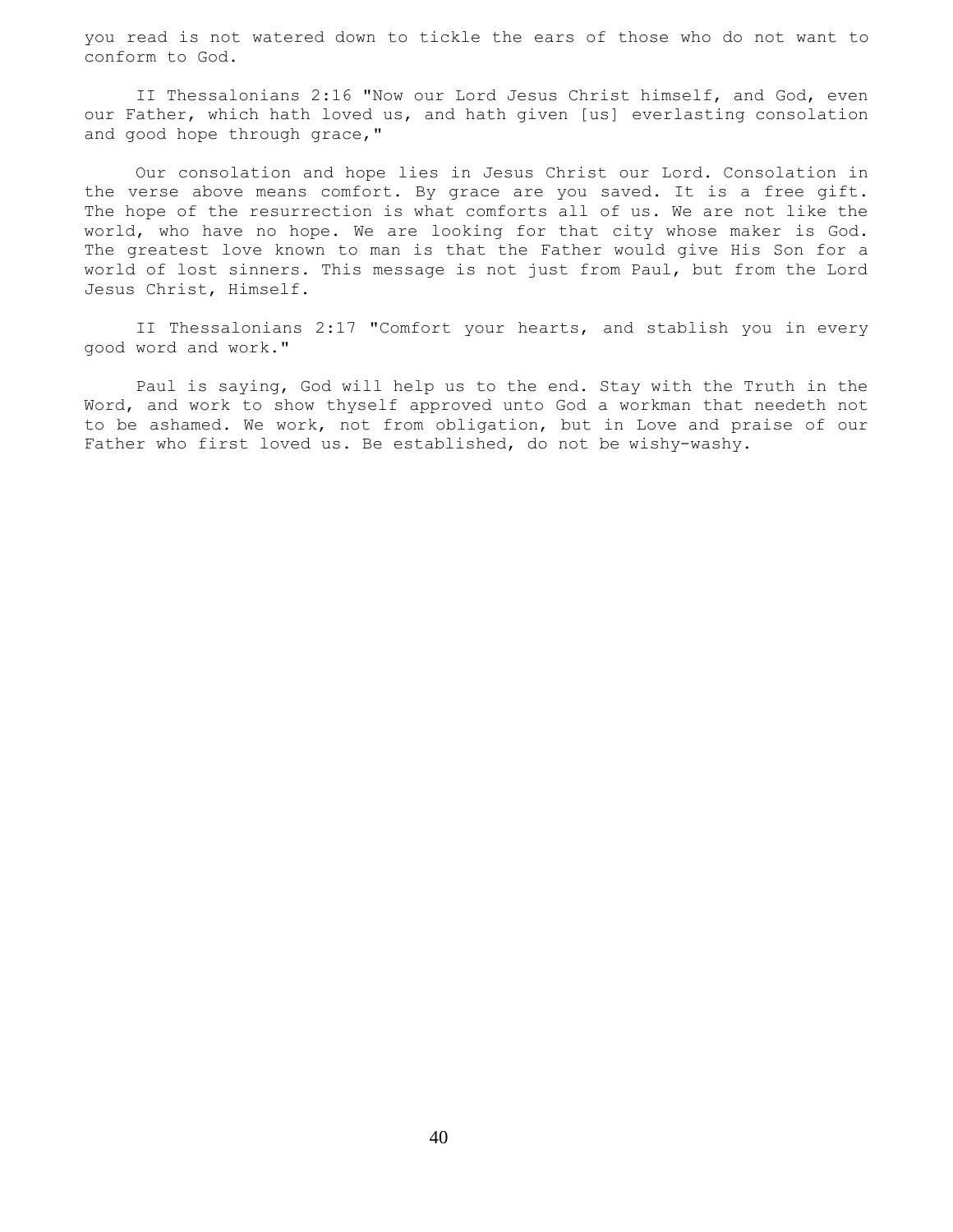## 2 Thessalonians 3 Questions

1. Why will so many be deceived by this man of sin? 2. When will the man of sin appear? 3. Who is more powerful than the man of sin? 4. What will the Lord consume him with? 5. The evil one will be destroyed by the watch of the 6. What did we learn in Exodus about the evil magicians? 7. Eve was \_\_\_\_\_\_\_\_ in the garden of Eden. 8. Try the spirits, and see whether they be of \_\_\_\_, or not. 9. Any spirit that does not elevate Jesus Christ as Saviour and Lord is of the \_ 10. The \_\_\_\_\_\_ in the Word of God will set you free. 11. Who sends them strong delusion? 12. What happens to those who do not believe the Truth? 13. Who chooses whether we go to heaven or hell? 14. All unrighteousness is \_\_\_. 15. When are we made righteous in the sight of God? 16. When had God chosen them unto salvation? 17. What does "sanctified" mean? 18. The leads us into all Truth. 19. It pleased God by the foolishness of to save them who believe. 20. Who was the glory of the cross for? 21. Quote 1 Peter chapter 1 verses 3 and 4. 22. While we are in this life, we will have 23. Why do we have temptations or trials? 24. Who faced many temptations and held strong? 25. Quote 1 Timothy chapter 6 verse 12. 26. Quote Mark chapter 13 verse 13. 27. What two ways had Paul taught them? 28. How should you choose a Bible to read? 29. Where does the Christian's consolation and hope lie? 30. What is the greatest love known to man? 31. We work not for obligation, but in \_\_\_\_\_\_ and \_\_\_\_\_\_\_\_ of our Father.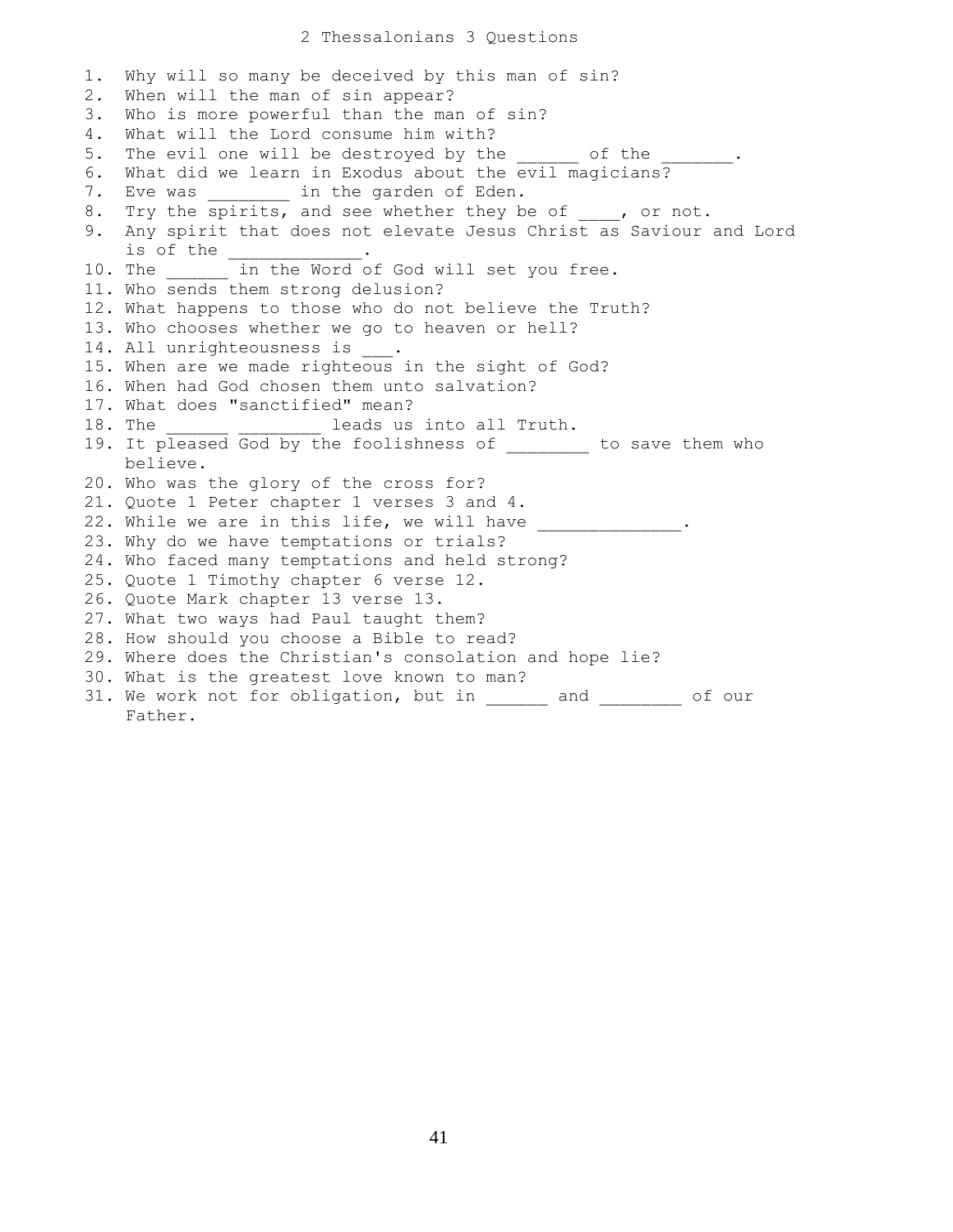We will begin this lesson in II Thessalonians 3:1 "Finally, brethren, pray for us, that the word of the Lord may have [free] course, and be glorified, even as [it is] with you:"

 Paul had given them instruction in the last lesson to stay steadfast in the Word of God. He knew they had been taught the Truth of the gospel, and he was reminding them to stay close to what they had learned from him. Paul is very pleased with this church, and the way they had conducted themselves. Now, he feels that he should praise them for their steadfastness on the course he had set them. He was pleased with the results he had seen from them. His request for them to pray for the Word of God to be spoken freely from him, was not just a statement, but showed that he had great confidence in them. We have said so many times, the power in this world is the Word of God. It matters not whether it be spoken or written. Paul wants to be able to continue to bring the same Truth that he had brought here at Thessalonica to all the places God would send him. His prayer was that the Word of God would be freely given by him everywhere he went, and that the people hearing would accept it. The unselfishness of Paul is seen in that Paul includes them in the success of his mission by asking them to pray for the success of the mission.

 II Thessalonians 3:2 "And that we may be delivered from unreasonable and wicked men: for all [men] have not faith."

 Paul had certainly met with his share of unreasonable men. This is a gross understatement, to say that all men have not the faith. Even today, many men do not have the faith. It was even more so in Paul's day. Christianity was new. Many of the people where Paul had gone worshipped idols. His greatest persecution came from the Jews, however. Paul had been persecuted from every side. He was weary of the persecution, and prayed that he would be delivered from that in the future. This would not be for Paul, however. He had a high calling of God. Look what Jesus said in the next Scripture. Acts 9:16 "For I will shew him how great things he must suffer for my name's sake." Paul was called to a ministry of suffering. These unreasonable and wicked men are men who will not listen to, or accept the Truth. Without faith, it is impossible to please God. Those who reject faith in Jesus are doomed. Paul is not afraid for himself, but for the others with him, and for these in Thessalonica.

 II Thessalonians 3:3 "But the Lord is faithful, who shall stablish you, and keep [you] from evil."

 We see a sudden change from his welfare to that of these Thessalonians. He is saying, put your faith in God, and He will protect you. Even in the Lord's prayer, it says deliver us from evil. Temptation comes through the flesh of man. As long as man is in the flesh, there will be temptation to sin. You must allow the spirit within you to overcome your flesh. If we allow the Spirit of Christ within us to be our Lord and guide us in everything, that Spirit will overcome the flesh and keep us from evil.

 II Thessalonians 3:4 "And we have confidence in the Lord touching you, that ye both do and will do the things which we command you."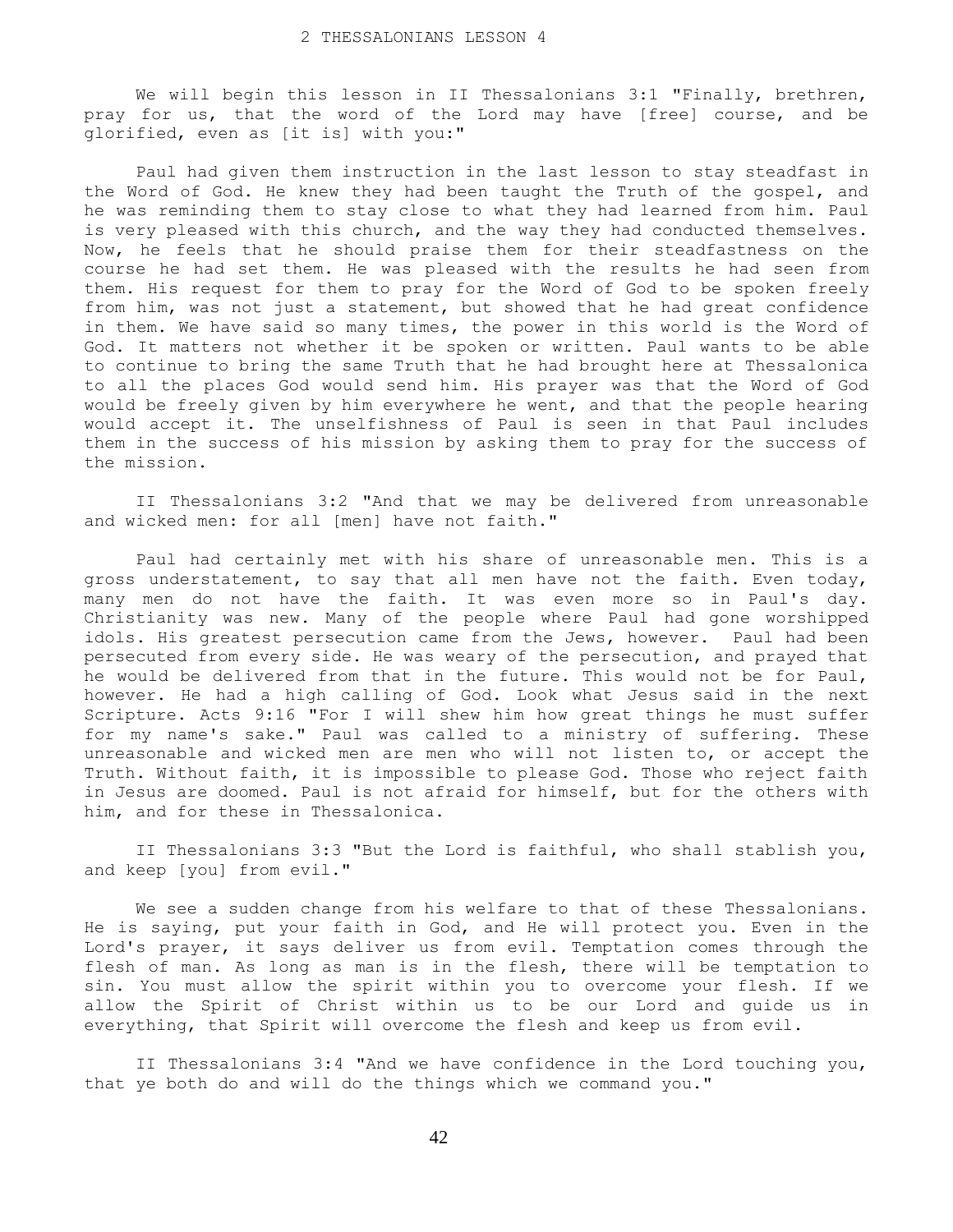Paul was confident that they had turned their will over to the will of God. If Jesus Christ is Lord of your life, He makes your decisions, and you will do the will of God instead of your own will. To make Jesus your Lord, means that He is in total control of your life.

 II Thessalonians 3:5 "And the Lord direct your hearts into the love of God, and into the patient waiting for Christ."

 Let Jesus Christ your Lord fill you so full of His love that you will know you are His. You are what your heart is. If Jesus has completely filled your heart, you are a Christian, Christ-like. It is difficult to wait patiently for the coming of Christ. These Thessalonians, had expected Jesus back immediately. Paul is telling them to not be anxious, but to wait patiently for His return.

 II Thessalonians 3:6 "Now we command you, brethren, in the name of our Lord Jesus Christ, that ye withdraw yourselves from every brother that walketh disorderly, and not after the tradition which he received of us."

 Paul had taught of the second coming of Christ. Their error had come in expecting His return to be immediately. Paul is not asking them, but commanding them to not fall into false doctrine. Brethren indicates that this was for all the believers in the church, not just the officials. The "disorderly" here, would be those who do not follow the teachings Paul established there. Traditional teachings are those that were originally established in the church by Paul. One person walking disorderly can cause a great confusion in the church. It is best to remove yourself from any influence of the disorderly, so that you will not become disorderly yourself.

 II Thessalonians 3:7 "For yourselves know how ye ought to follow us: for we behaved not ourselves disorderly among you;"

 Paul had lived uprightly before them, and his life had been as much a testimony as his words to them. He had set an example for them to follow. He says, you already know the example we set without us telling you. The "us" here, probably includes Timothy and Silas.

 II Thessalonians 3:8 "Neither did we eat any man's bread for nought; but wrought with labour and travail night and day, that we might not be chargeable to any of you:"

 It seems many of these people were expecting the Lord back so quickly, that they had quit their jobs and were just sitting around waiting for the return of the Lord. We are instructed in the Word of God over and over to be doing the work of the Lord even up until the hour that he comes. Paul reminds them that he worked and made his own living while he ministered to them. Paul did not want to be obligated to any of them, so he made a living making tents. Paul did this not so that he could brag about it, but so that he could stay away from the influence of obligation. The job of ministering is a full time job by itself, and is very hard labor. It is a labor of love, but it is still very tiring. Paul went even further for this congregation, in that he required nothing in return for his labor. He wanted to show them the love that he had for them.

43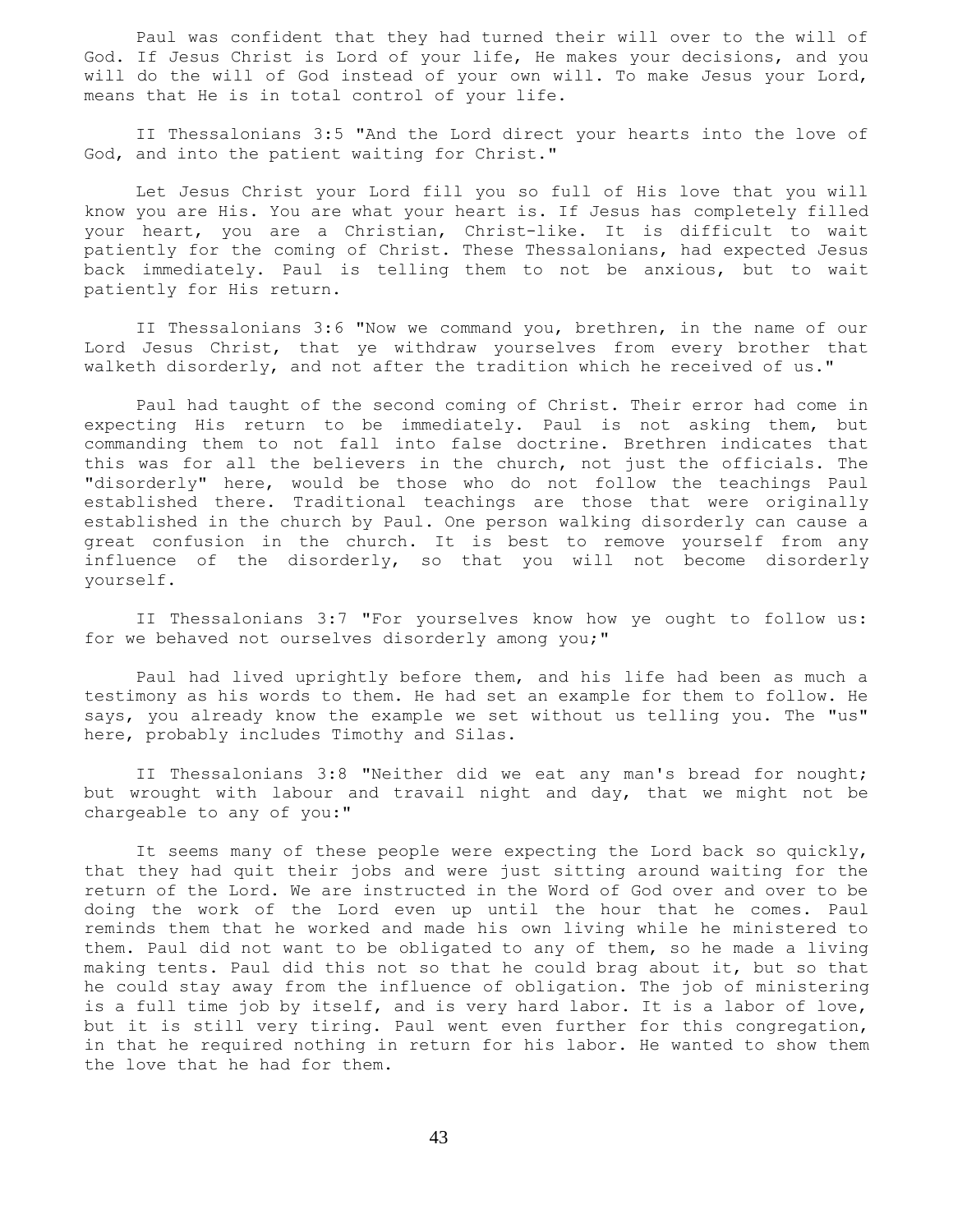II Thessalonians 3:9 "Not because we have not power, but to make ourselves an ensample unto you to follow us."

 Paul is saying here, that it was within his power to expect them to pay him for his work. He did not require it, because he wanted to set a good example for them. He was teaching that we should never be weary in well doing. Paul worked for them to see that it is important to be working for God. He set the example.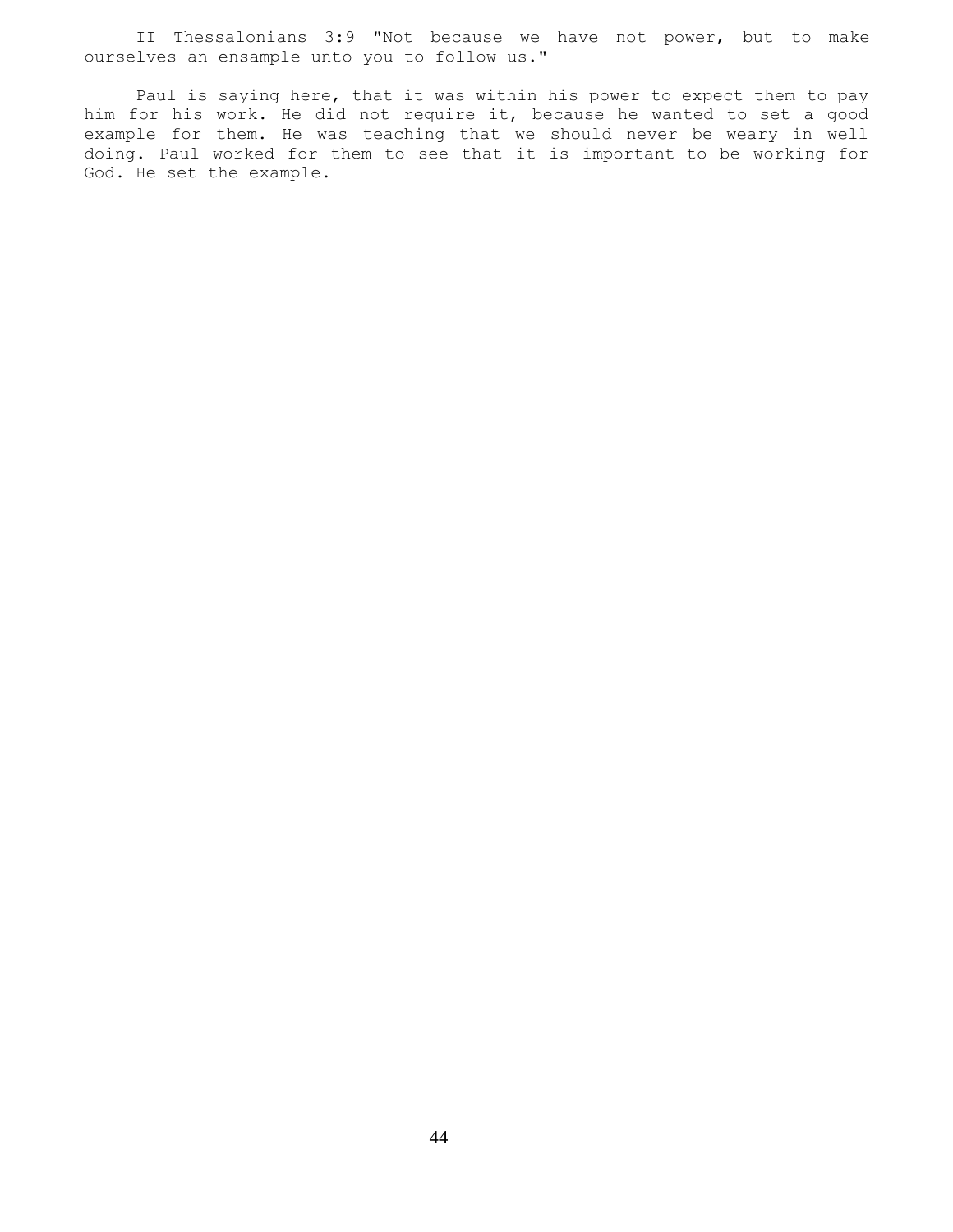1. Why did Paul ask them to pray for them? 2. Paul gave them instruction to be steadfast in the  $\qquad \qquad$  of  $\qquad$ . 3. What could Paul praise them for? 4. What is the power in this world. 5. When Paul includes them by asking them to pray, this shows Paul has great \_\_\_\_\_\_\_\_\_\_\_\_\_ in them. 6. Who did Paul pray to be delivered from? 7. Many of the places that Paul had gone, the people worshipped  $\sim$   $\sim$   $\sim$   $\sim$   $\sim$ 8. What was Paul's high calling? 9. Without \_\_\_\_\_, it is impossible to please God. 10. Who is Paul afraid of? 11. Paul says, put your faith in God and He will you. 12. Temptation comes through the \_\_\_\_\_\_ of man. 13. You must allow the \_\_\_\_\_\_ within you to overcome the \_\_\_\_\_\_. 14. What were these Thessalonians to do? 15. What does it mean to make Jesus Lord of your life? 16. In verse 5, the Lord directs them into \_\_\_\_\_\_\_\_\_ waiting for the Lord. 17. Paul commanded them in whose name? 18. Who were they to withdraw themselves from? 19. Who are the "disorderly" in verse 6? 20. Who was this message for? 21. Why must you remove yourself from the disorderly? 22. Why should they pattern their life after Paul's life? 23. Who is the "us" in verse 7? 24. What drastic thing had these people done, because they felt the Lord was coming any minute? 25. How did Paul make a living? 26. Why did he not accept a salary from them? 27. Could Paul have required them to pay him, if he had desired?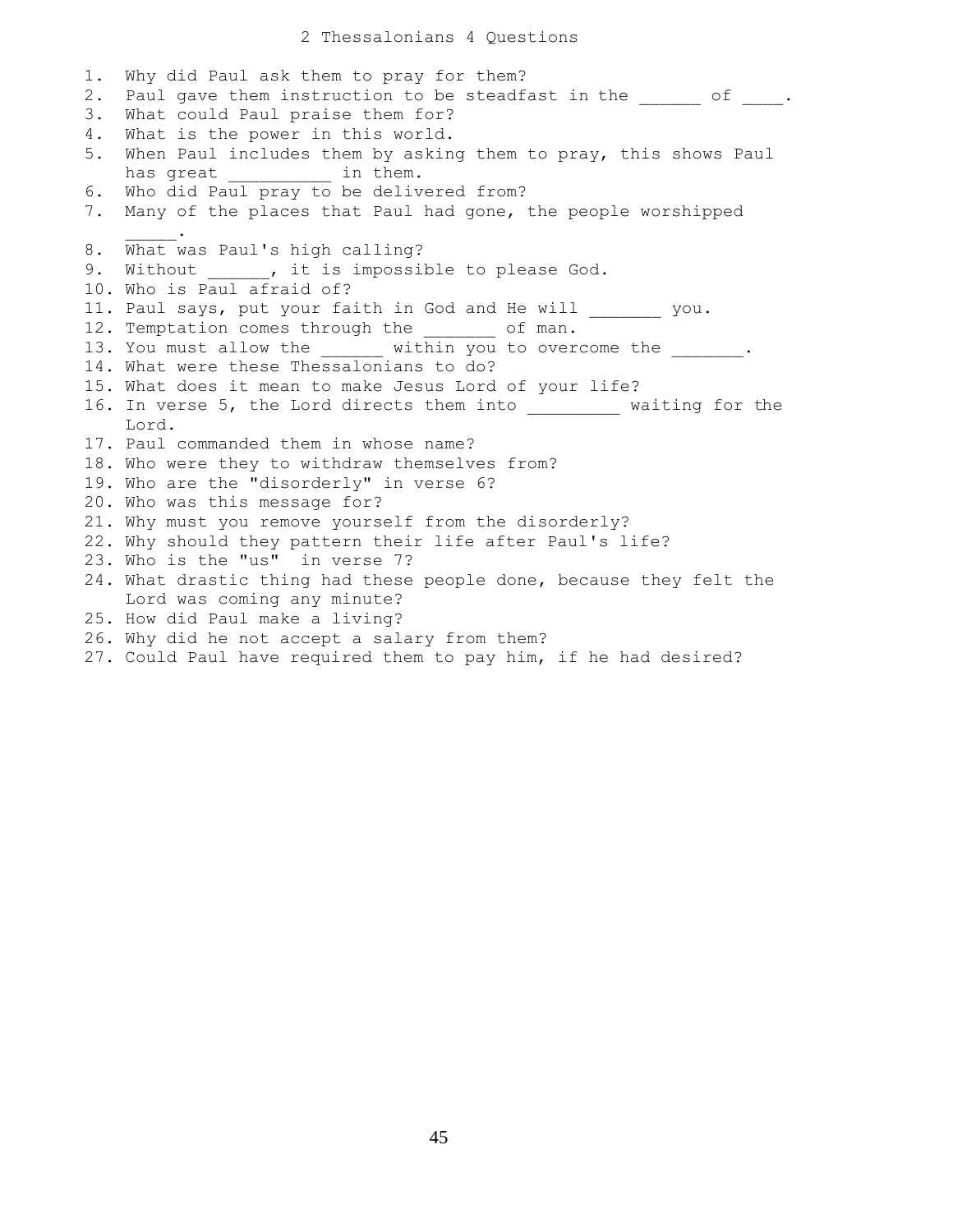We will begin this lesson in II Thessalonians 3:10 "For even when we were with you, this we commanded you, that if any would not work, neither should he eat."

 As we said in the last lesson, these Thessalonians were sitting around doing nothing expecting the soon coming of the Lord. From this Scripture above, we can assume that they expected to be fed by the church, while they waited for the return of the Lord. Many times, in our lifetime, people have decided on a date that the Lord was coming back. Many of them had stopped productive lives and just stayed at the church until the day came. Just as it was in the days of these Thessalonians, the day came and went by without the return of the Lord. I am not criticizing these people, because I would have to point to myself first. I believe the coming of the Lord is very near. This, however, does not stop me from writing the Bible studies. I will work until Jesus comes, or until I am physically unable to work. Each person must fulfill the task that God has for him to do. We are all part of a great big puzzle. For the puzzle to be completed, we must take our place in the framework of God's plan. It is not fair to the ones who are working to feed those able bodied who are unwilling to work.

 II Thessalonians 3:11 "For we hear that there are some which walk among you disorderly, working not at all, but are busybodies."

 God gave work to mankind to help man not to hurt him. Life would not be worth living, if there were not something constructive for us to do with our time. If you stay real busy, there is no time to talk about others, or to create a problem. The following Scripture lets us know what will happen, if we are not busy. I Timothy 5:13 "And withal they learn [to be] idle, wandering about from house to house; and not only idle, but tattlers also and busybodies, speaking things which they ought not." Too much idle time gives a person plenty of time to get into trouble.

 II Thessalonians 3:12 "Now them that are such we command and exhort by our Lord Jesus Christ, that with quietness they work, and eat their own bread."

 God is not pleased with those who sit around and do nothing. It is not fair to expect someone else to work and feed you the bread that they have earned. Even worse than that, is what it does to the idle person. They lose their self-esteem. I have always said, it is better to give someone an opportunity, than it is to give them a hand-out. The person receiving the charity loses his self respect. The following Scripture says it the best. I Thessalonians 4:11 "And that ye study to be quiet, and to do your own business, and to work with your own hands, as we commanded you;" There is no sweeter meal than the meal you earned by the sweat of your own brow. I really believe that everyone needs to be needed. We all need to do our share of the work to feel good about ourselves. Paul's word to those who are not working, is to go back to work.

II Thessalonians 3:13 "But ye, brethren, be not weary in well doing."

 Let us look at some related Scriptures on this. Romans 2:7 "To them who by patient continuance in well doing seek for glory and honour and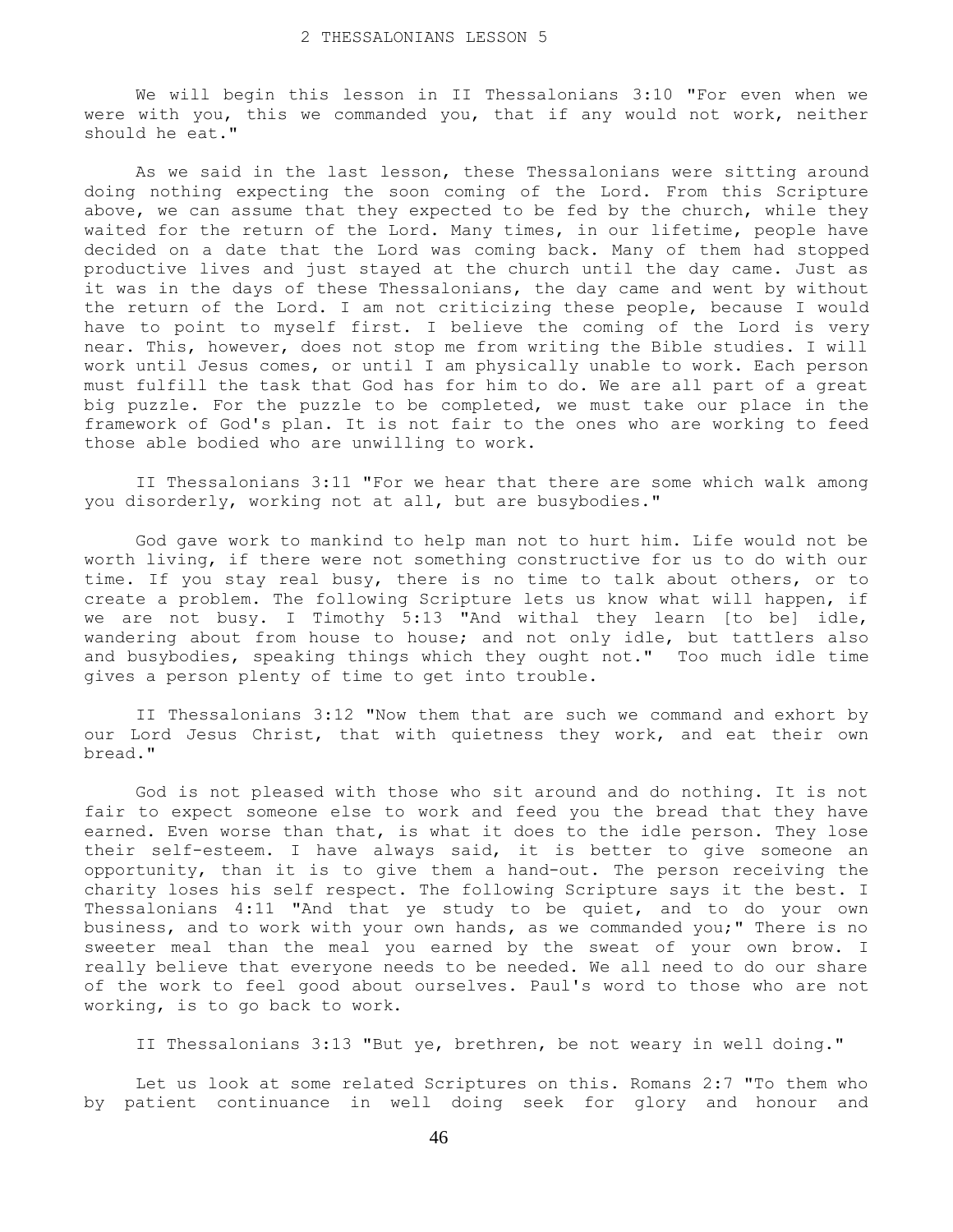immortality, eternal life:" I Corinthians 15:58 " Therefore, my beloved brethren, be ye stedfast, unmoveable, always abounding in the work of the Lord, forasmuch as ye know that your labour is not in vain in the Lord." We know that God set the world up with 6 days of work and one day of rest per week. Work for the night is coming when man's work is done. The parable about the talents is about working for God. God is not pleased when we do not use the talent He has given us for Him. The greatest reward that any of us can have when we get to heaven is to hear the Lord say, well done, thy good and faithful servant.

 II Thessalonians 3:14 "And if any man obey not our word by this epistle, note that man, and have no company with him, that he may be ashamed."

 Those who do not follow the teachings that Paul has brought to them are rebellious. They do not accept instruction. These are people who proclaim Christianity, but do not recognize Paul's authority in the church. They are classed as troublemakers and are to be treated as if they are not one of the group, until they change their ways. The other Christians are not to fellowship with him. This seems cruel, but it might bring him to his senses.

 II Thessalonians 3:15 "Yet count [him] not as an enemy, but admonish [him] as a brother."

 This means that they should tell him of his error and give him a chance to change. It is not that he has turned his back on God, but that he has rebelled against the teaching of Paul.

 II Thessalonians 3:16 "Now the Lord of peace himself give you peace always by all means. The Lord [be] with you all."

 The Lord of Peace and the God of Peace are the same. This is speaking of the Lord Jesus Christ. The only peace that any of us have, is the peace that we have within. This peace is in our life, when the Lord Jesus Christ takes up residence in us and brings the peace that passes understanding. In this world, there is no peace, except the peace that Jesus brings us. He will never leave us or forsake us. He is our Peace. Galatians 2:20 "I am crucified with Christ: nevertheless I live; yet not I, but Christ liveth in me: and the life which I now live in the flesh I live by the faith of the Son of God, who loved me, and gave himself for me." Faith and fear are opposites. Peace is like faith. If Jesus is Peace, and if Jesus lives in us, then we have peace in me.

 II Thessalonians 3:17 "The salutation of Paul with mine own hand, which is the token in every epistle: so I write."

 We know by the verse above that Paul, himself, wrote this letter to the Thessalonians. We have spoken before about an epistle being a special letter of instruction that Paul had written. Paul sometimes had someone else to write the letters that he dictated. It seems in this particular letter, that was not the case.

 II Thessalonians 3:18 "The grace of our Lord Jesus Christ [be] with you all. Amen."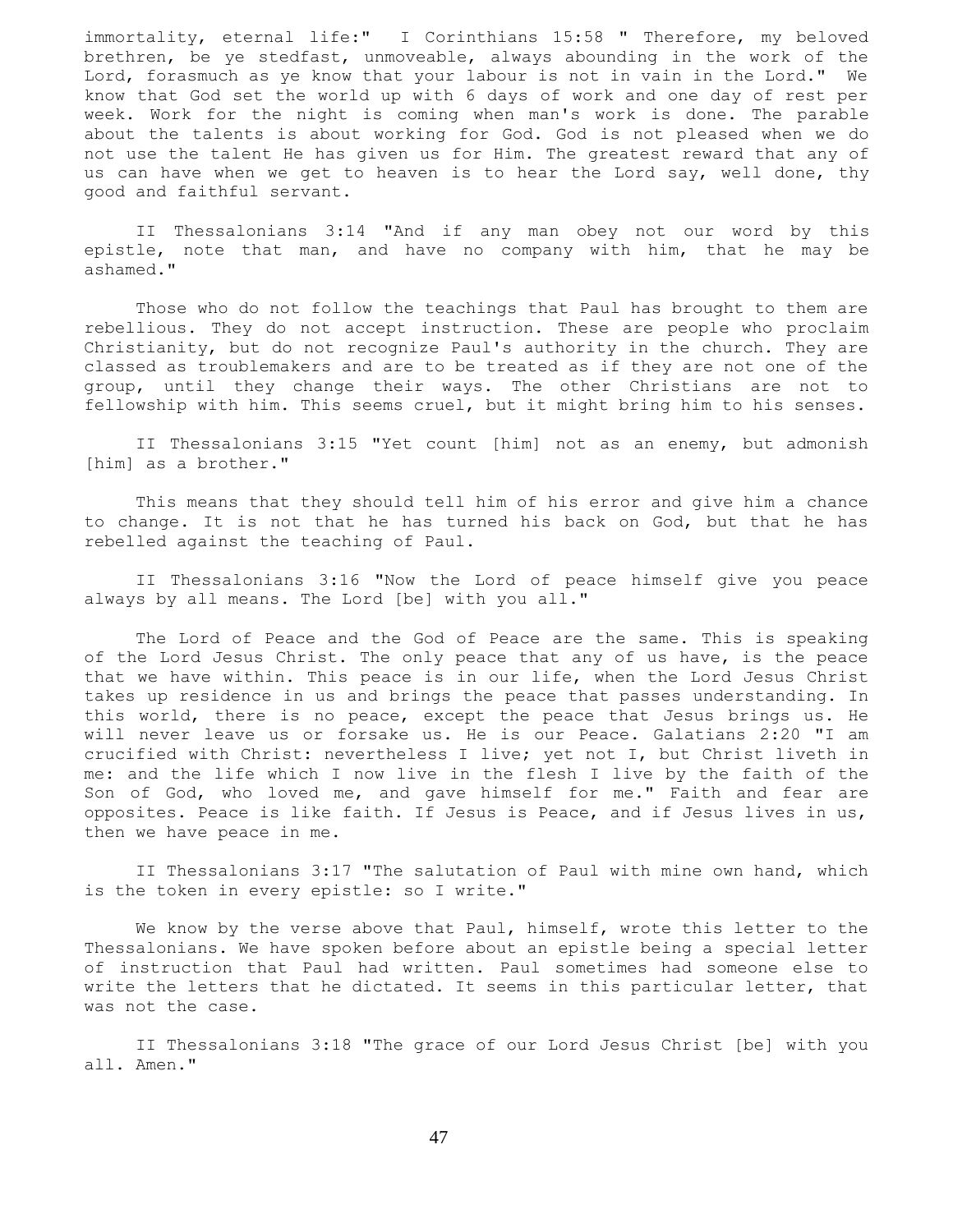This is a typical closing of Paul's letter. even though he used this very much. It was not just automatic. Paul really did desire that the grace of the Lord Jesus Christ would be with them. Notice, that Paul did not exclude those who thought the Lord would be back now. He blessed them all.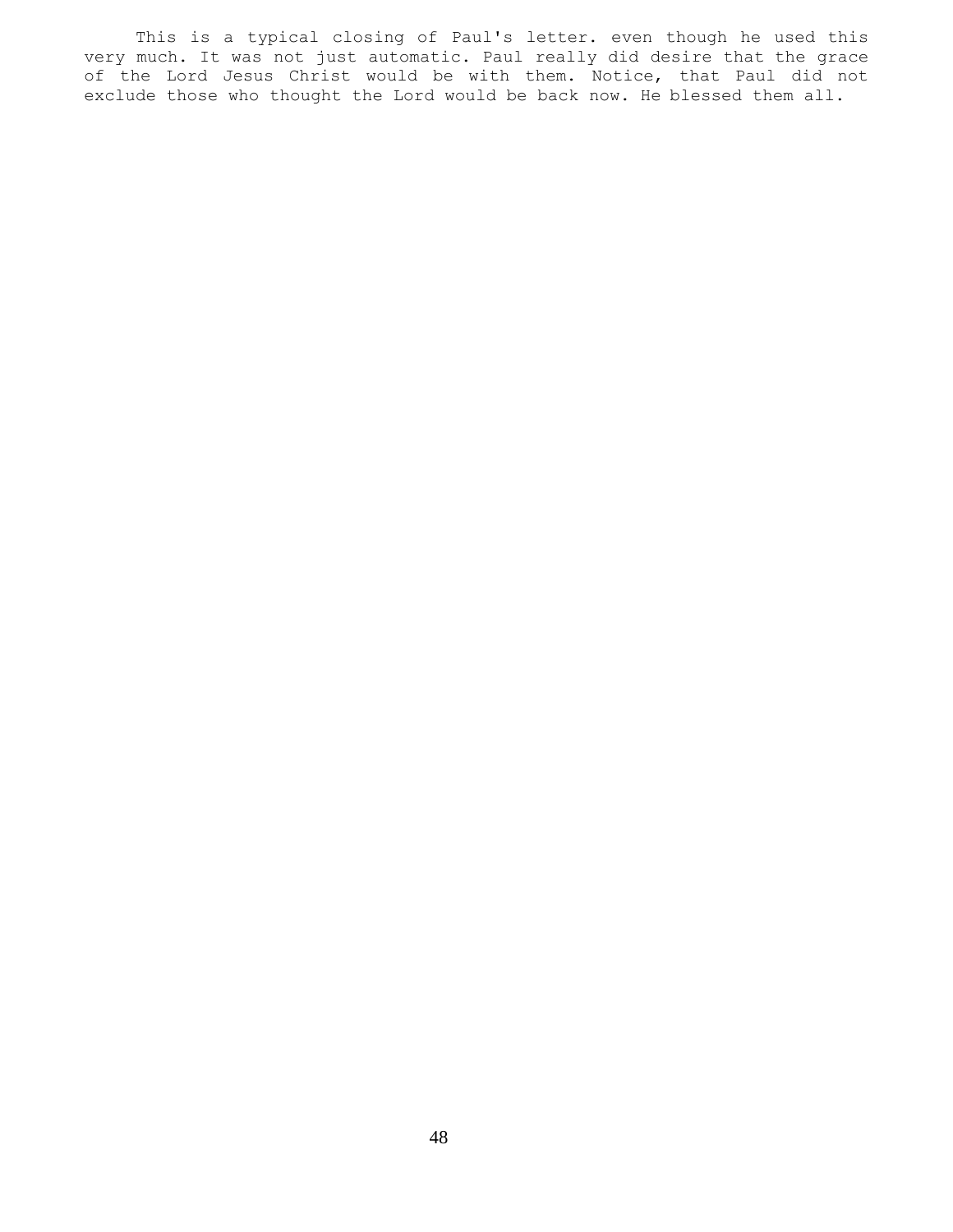1. If any would not \_\_\_\_\_\_, neither should he \_\_\_\_. 2. Why is this Scripture so important to these people? 3. Why is it wrong to pick out a day, and sit down and do nothing waiting for that day? 4. We must all \_\_\_\_\_\_\_ the job that God has for us to do. 5. They are not working at all, but are \_\_\_\_\_\_\_\_\_\_. 6. God made us to work while we are on this earth, who does that benefit the most? 7. Quote 1 Timothy chapter 5 verse 13. 8. In verse 12, Paul sends this message with what authority? 9. What did he instruct them to do in verse 12? 10. Who does it hurt the worst when someone is idle? 11. Quote 1 Thessalonians chapter 4 verse 11. 12. Be not weary in 13. Quote Romans chapter 2 verse 7. 14. Quote 1 Corinthians chapter 15 verse 58. 15. Which of the parables teach us that God expects us to work? 16. Verse 14 tells us to have \_\_\_\_\_\_ \_\_\_\_\_\_\_\_ with someone who will not work. 17. What could you call this type person? 18. What does "admonish him as a brother" mean? 19. Who is the same as the Lord of Peace? 20. Quote Galatians chapter 2 verse 20. 21. How do we know that Paul, personally wrote this letter? 22. What benediction did Paul write at the end of this letter?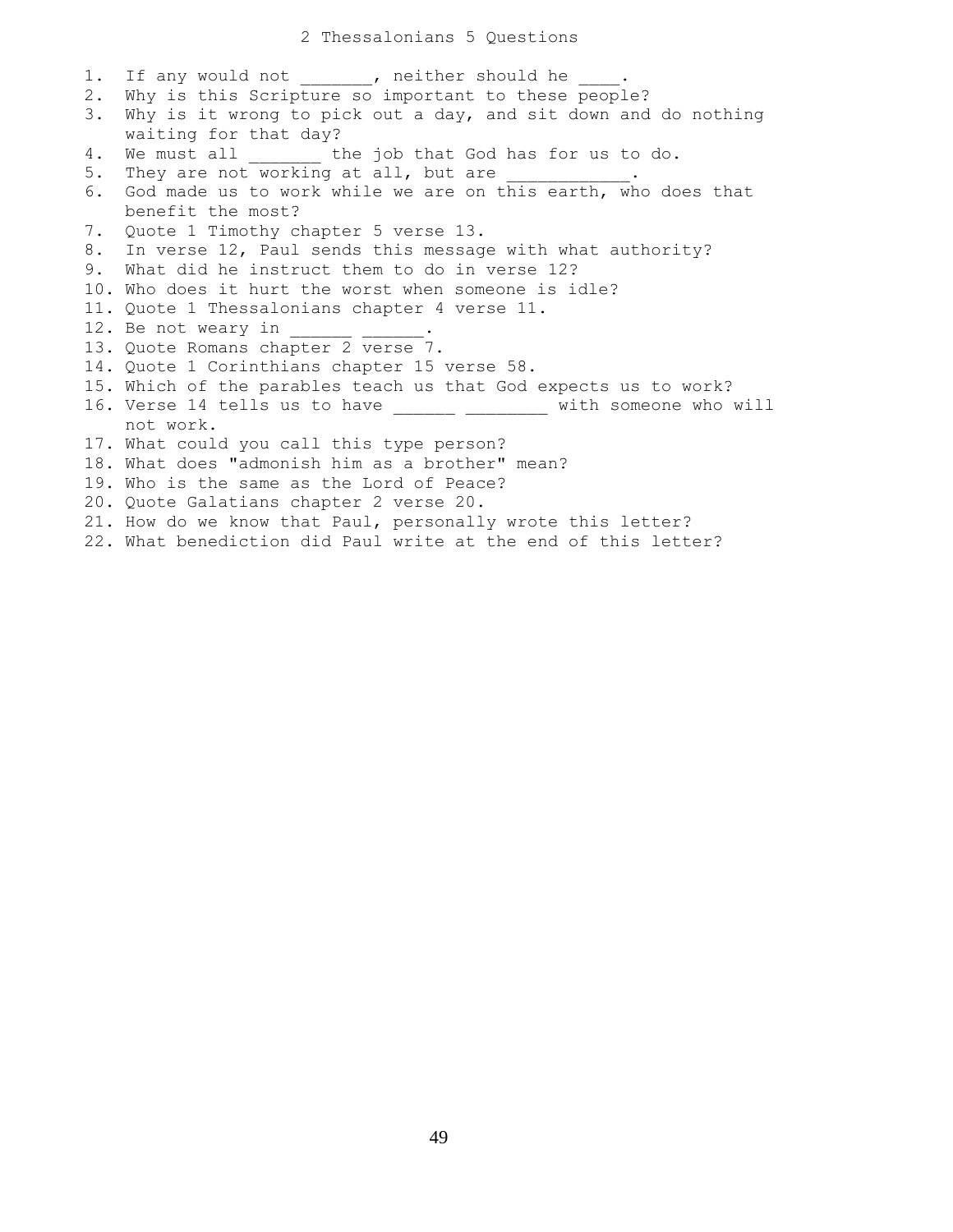This letter, or epistle, is not addressed to a church, but to Timothy. 1 and 2 Timothy and Titus are all known as the Pastoral Epistles. Paul was extremely fond of Timothy. Timothy had trained under Paul. Paul thought of Timothy as his spiritual son. Timothy had worked with many of the churches that Paul had founded. We know that Timothy was present when Paul wrote the Thessalonians.

 These two letters to Timothy from Paul were written from Rome about 63 A.D. It is very important that we know a few things about Timothy before we get into this letter. Timothy was born of a Jewesh mother and a Greek father. Timothy's ministry would be mostly to those who had been Jews and were now Jewish Christians.

 There are a number of things hard to understand about the relationship of Paul and Timothy. Paul had been to Jerusalem and brought back word that the Christians were not to circumcise their men, but he immediately circumcised Timothy. We understand that it was to make Timothy acceptable to the Jews he would minister to. These things are hard to understand, because Jesus was either the perfect sacrifice for all time, or He was not.

 Timothy went with Paul quite a bit. He was with him at Corinth, Macedonia, Thessalonica and other places, such as Jerusalem. It seems Paul wanted Timothy to come to him in Rome about the time Paul was tried and convicted. There is an indication in the 13th chapter of Hebrews that Timothy had been in prison himself.

 We will find that Timothy was taught the Scriptures by his mother and his grandmother. II Timothy 1:5 "When I call to remembrance the unfeigned faith that is in thee, which dwelt first in thy grandmother Lois, and thy mother Eunice; and I am persuaded that in thee also."

 We will discuss in detail some of the things mentioned above as we go along.

We will now begin in I Timothy 1:1 "Paul, an apostle of Jesus Christ by the commandment of God our Saviour, and Lord Jesus Christ, [which is] our hope;"

 Paul feels it necessary in this letter to Timothy to mention that he was commanded of the Lord Jesus Christ to be an apostle. Apostle is taken from a word which means delegate or ambassador of the gospel. It includes the meaning, with miraculous powers. We are aware that these miraculous powers followed Paul. The Hope is of the resurrection. Because He rose, we will rise. We are not like the world who has no hope. We have hope of eternal life in Jesus Christ our Lord.

 I Timothy 1:2 "Unto Timothy, [my] own son in the faith: Grace, mercy, [and] peace, from God our Father and Jesus Christ our Lord."

 Timothy was not the son of Paul in the flesh, but was his spiritual son. Timothy was really an extension of Paul's teaching. Of all the people that worked with Paul, he was his favorite. The grace, mercy and peace, are

50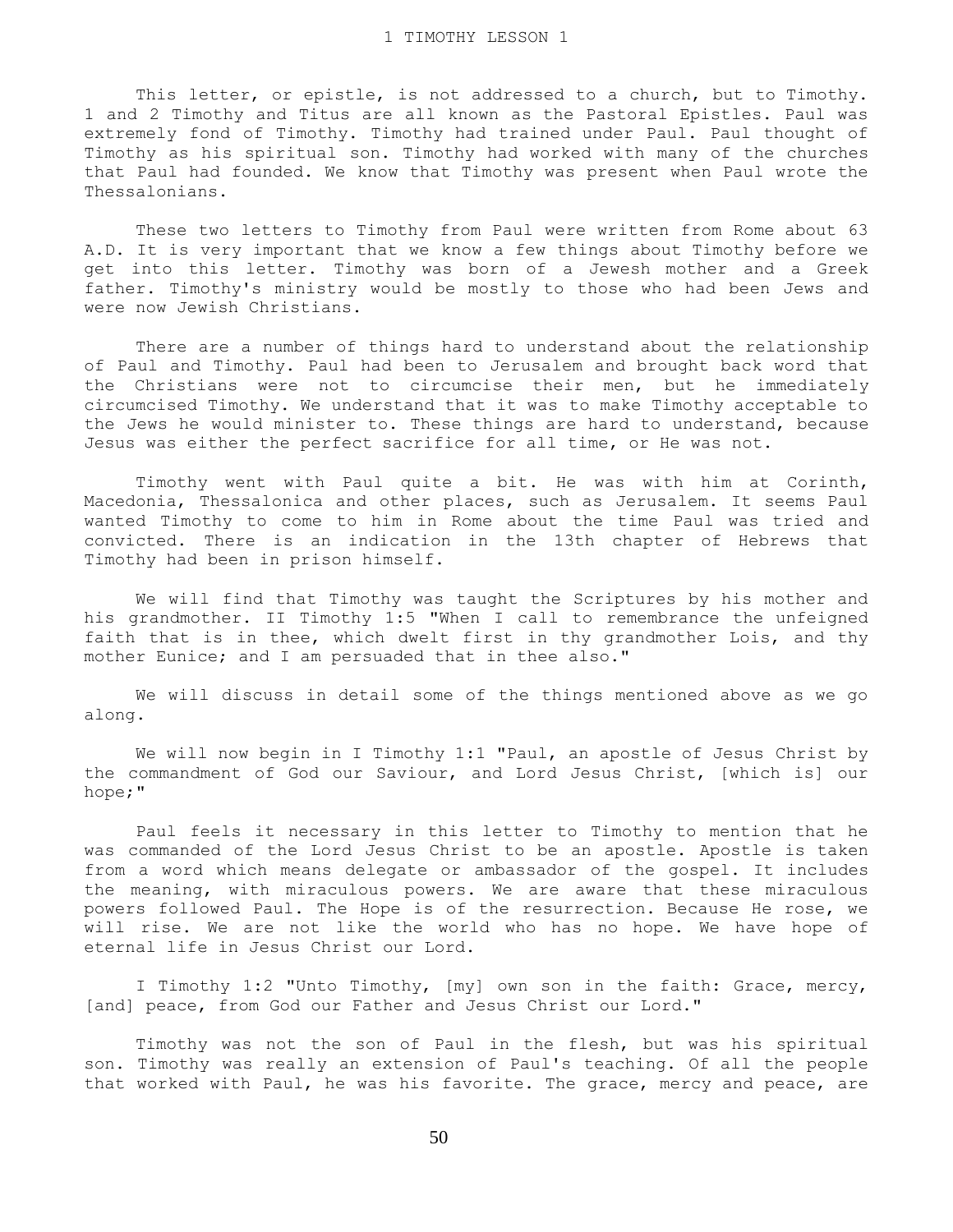blessings Paul spoke on Timothy. The statement of the Father separate from the Lord Jesus Christ shows that all of heaven was included in this.

 I Timothy 1:3 "As I besought thee to abide still at Ephesus, when I went into Macedonia, that thou mightest charge some that they teach no other doctrine,"

 It seems from this that Paul was going to minister in Macedonia, and Timothy wanted to go with him. Paul asked Timothy to stay in Ephesus and teach. When Timothy taught, it was as if it were Paul teaching. Paul was having trouble at this time with the churches straying away from the doctrine that he had set down. The word, "charge", shows that Paul was in authority over Timothy. We have said so many times, this was at the very beginning of the founding of the doctrine of the church.

 I Timothy 1:4 "Neither give heed to fables and endless genealogies, which minister questions, rather than godly edifying which is in faith: [so do]."

 The Jews were very aware of genealogies and he could be speaking of this. The fables, spoken of here, came directly from the Talmud. The Talmud was in heavy use at this time and much of it was fables. We discussed in 1 Corinthians how some of the teaching in the Talmud had been quoted by Paul. Paul, as many of the other Jewish converts, had studied the Talmud right along with the Bible, and even though it was not the Bible, they had picked up customs from the Talmud that they were practicing in the church. The "Talmud" was a commentary similar to the book of Josephus in our day. The customs of the Talmud were man-made laws. They were not divine in nature. The Jews were interested in being able to trace their ancestry back to Abraham in the flesh. That is what the genealogy is all about. All of these things cause trouble in the church. The flesh connection to Abraham saved no one. It is the spiritual connection to the faith of Abraham that saves us. Galatians 3:29 "And if ye [be] Christ's, then are ye Abraham's seed, and heirs according to the promise." Edifying means to build up. Jude 1:20 "But ye, beloved, building up yourselves on your most holy faith, praying in the Holy Ghost,"

 I Timothy 1:5 "Now the end of the commandment is charity out of a pure heart, and [of] a good conscience, and [of] faith unfeigned:"

The charity, here, would have been better translated love. Jesus had told the disciples that love of God and love for their neighbor covered all the law. A pure heart is one that is stayed upon the Lord. The pure heart has been washed in the blood of the Lamb {Jesus Christ}. If your heart is stayed upon God, then you will have a clear conscience, because the desire of your heart is to please God. "Unfeigned", in the verse above, means sincere. This is the kind of faith that we read the patriarchs had. This sincere faith is spoken of in Hebrews 11:1 "Now faith is the substance of things hoped for, the evidence of things not seen."

 I Timothy 1:6 "From which some having swerved have turned aside unto vain jangling;"

 "Jangling" means random talk, or babbling. This is talk, then, that has no connection with reality. This means they are talking about things they know nothing of.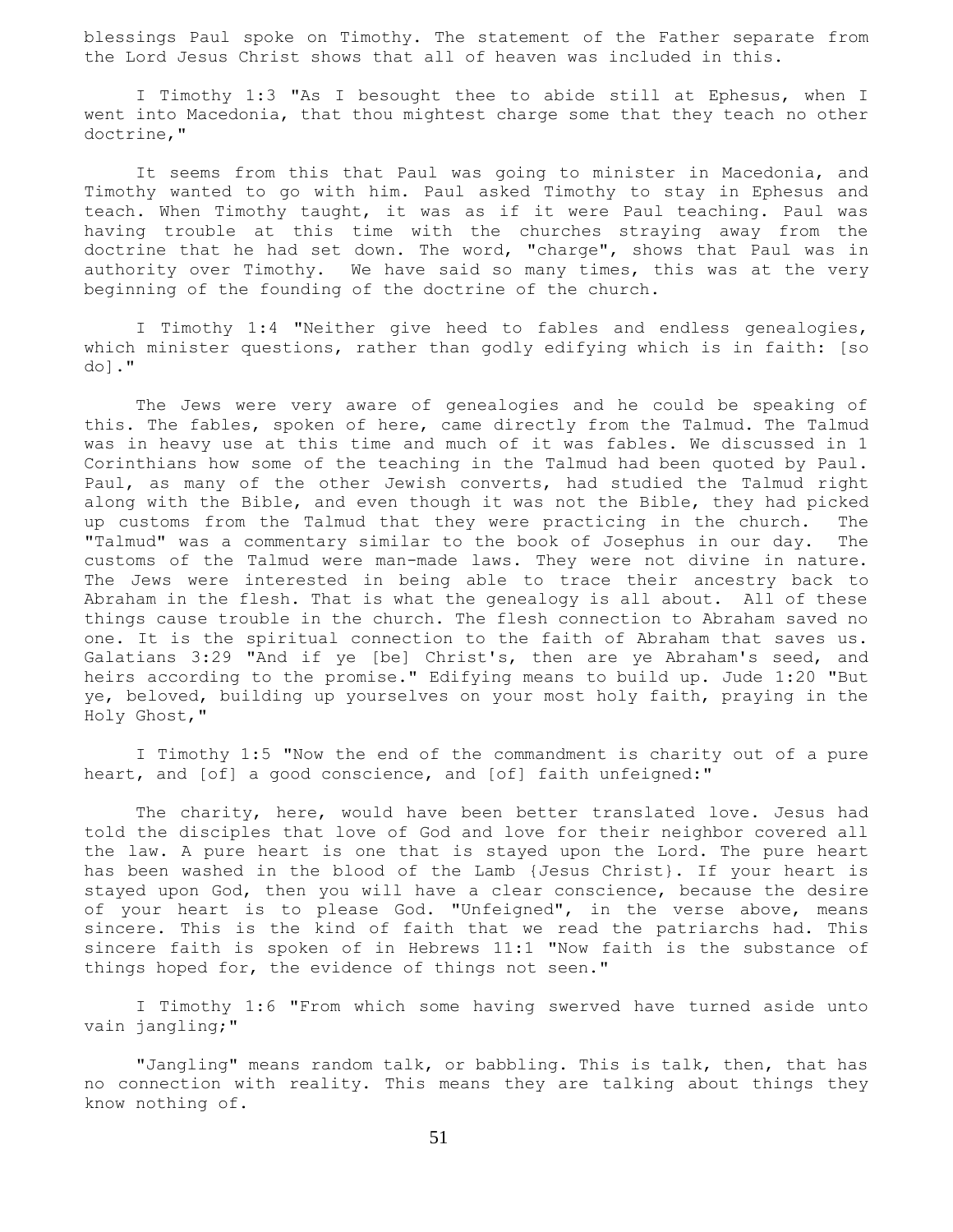I Timothy 1:7 "Desiring to be teachers of the law; understanding neither what they say, nor whereof they affirm."

 We see that the trouble is coming from the Jews. They may profess Christianity, but they are still hanging on to the law of Moses. Worse than that, they are teaching the Talmud as if it were the Word of God. The Lord Jesus rebuked the people doing this very thing. Matthew 22:29 "Jesus answered and said unto them, Ye do err, not knowing the scriptures, nor the power of God." The word "affirm" means confidently, or strongly. Paul is saying with Jesus, they think they know and do not. They would be teachers of an untruth.

 I Timothy 1:8 "But we know that the law [is] good, if a man use it lawfully;"

 Jesus came, not to do away with the law, but to fulfill it. Galatians 3:21 "[Is] the law then against the promises of God? God forbid: for if there had been a law given which could have given life, verily righteousness should have been by the law." The law was not bad, but man's ability to keep the law was lacking. Jesus took care of the obligation of the law for us. Matthew 5:17 "Think not that I am come to destroy the law, or the prophets: I am not come to destroy, but to fulfil." Those who are hid in Jesus have the law already fulfilled for them. They are not under the law, but grace. Romans 6:14 "For sin shall not have dominion over you: for ye are not under the law, but under grace."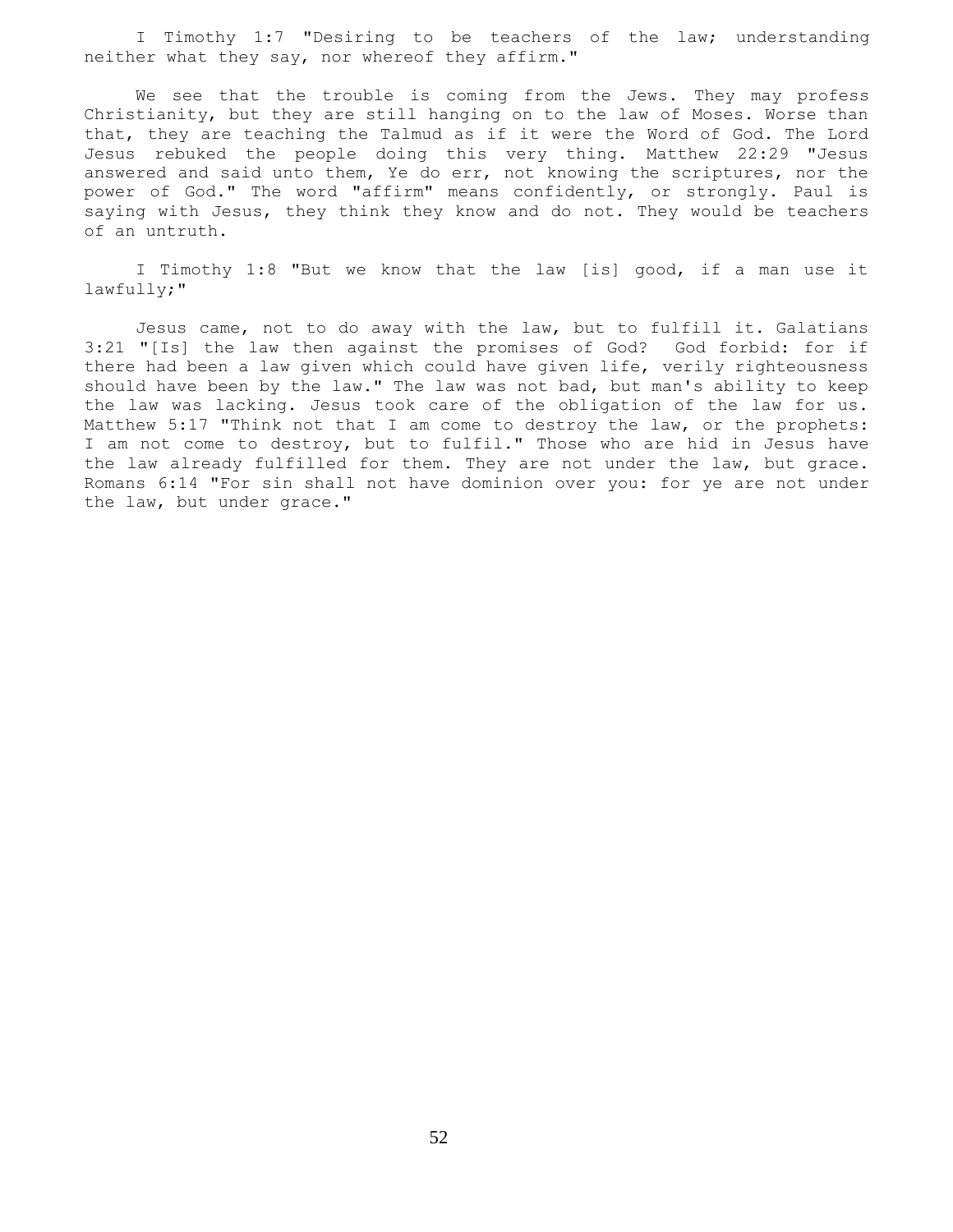## 1 Timothy 1 Questions

1. Who is this letter addressed to? 2. What 3 books are known as Pastoral Epistles? 3. Why does Paul speak of Timothy as his son? 4. Where was this letter written from? 5. Approximately when was the letter written? 6. What nationality were Timothy's parents? 7. Who would Timothy minister to primarily? 8. Why did Paul circumcise Timothy? 9. What is difficult to understand about this? 10. Where were some of the places that Timothy went with Paul to minister? 11. Who was Timothy taught in the Scriptures by? 12. What does Paul call himself in verse 1? 13. What does the word that "apostle" was translated from mean? 14. What is the hope? 15. What 3 things did Paul speak as blessings on Timothy? 16. Who was Paul's favorite of all that he had ministered with? 17. While Paul went to Macedonia, what did he want Timothy to do? 18. Why did Paul desire Timothy to do this? 19. What was Timothy's teaching like? 20. What does the word "charge" show in verse 3? 21. What are the fables in verse 4 referring to? 22. What was the "Talmud"? 23. Quote Galatians chapter 3 verse 29. 24. How can you build up your most holy faith? 25. What is the end of the commandment? 26. What makes a pure heart? 27. What does "unfeigned" mean? 28. Quote Hebrews chapter 11 verse 1. 29. What does "jangling" mean? 30. Why should they not be teachers of the law? 31. The law is good, if a man use it 32. Quote Galatians chapter 3 verse 21. 33. If Jesus did not come to destroy the law and the prophets, what did He come to do?

34. Quote Romans chapter 6 verse 14.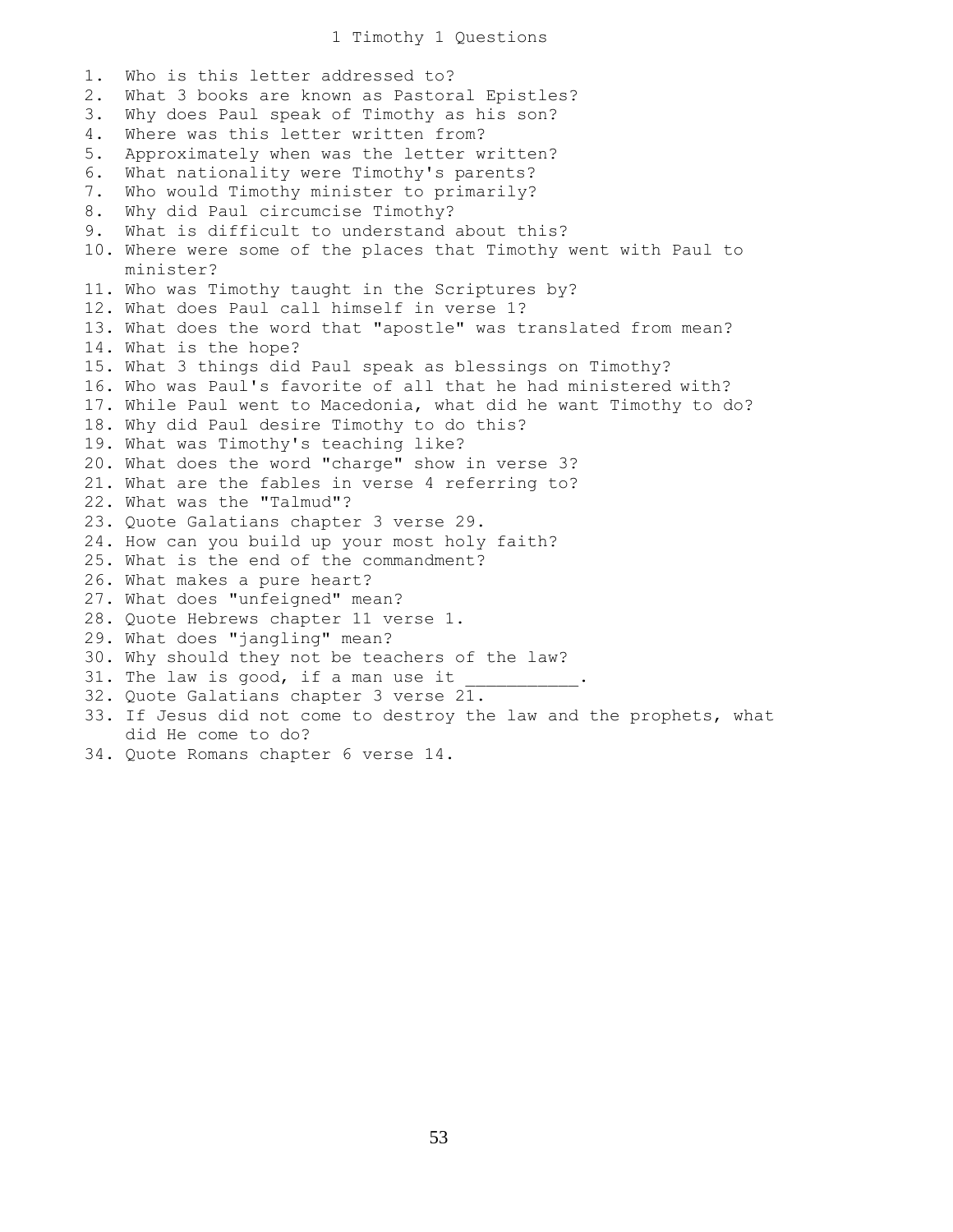We will begin this lesson by repeating I Timothy 1:8 "But we know that the law [is] good, if a man use it lawfully;" I Timothy 1:9 "Knowing this, that the law is not made for a righteous man, but for the lawless and disobedient, for the ungodly and for sinners, for unholy and profane, for murderers of fathers and murderers of mothers, for manslayers,"

 If everyone lived a righteous life, there would be no need for laws. The law is actually given to protect the righteous from the ungodly. The law, known as the law of Moses, is possibly spoken of here. There are over 600 laws and ordinances that were given by God to His people to help them live productive lives while living in a society of varied people. Many of these laws are dietary, judicial, religious, etc. They are all given for the benefit of mankind. I would possibly call them guidelines for living. If all mankind knew God and conformed to His will, there would be no need for laws. Laws are to convict those who have transgressed the will of God. The righteous man lives within the will of God, and there is no law against that. The sad thing is, that while we are in the flesh, we cannot live totally without sin. All mankind has sinned and come short of the glory of God. The penalty for sin is death. The difference is, that the righteous have been made righteous in Jesus, our sin is done away with on the cross of Jesus. All who have not accepted Jesus as their Saviour, are still living in their sin.

 I Timothy 1:10 "For whoremongers, for them that defile themselves with mankind, for menstealers, for liars, for perjured persons, and if there be any other thing that is contrary to sound doctrine;"

 In verse 9 and 10, we see a list of things that are displeasing to God. People who commit these sins are breaking the law. The penalty for this type sin is death. The only way to avoid paying the penalty of death for these sins, is to accept Jesus Christ as your substitute for your sin, and accept His righteousness in exchange. I could go into the meaning of these sins, but really all things displeasing to God are sin. "Sound doctrine" would be doing things the way God intended in the first place. People who remain in the sins listed above are headed for eternal damnation.

 I Timothy 1:11 "According to the glorious gospel of the blessed God, which was committed to my trust."

 The "glorious gospel" {good news} is that we can obtain forgiveness for one, or all, of these sins, by accepting Jesus Christ as Saviour and Lord. This message had been intrusted to Paul to give to the Gentile world. Paul is trying to say, that the message he brought was not his message, but the message God had entrusted him with.

 I Timothy 1:12 "And I thank Christ Jesus our Lord, who hath enabled me, for that he counted me faithful, putting me into the ministry;"

 Paul feels so greatly privileged, because Jesus sought him out for salvation. I personally believe that Paul really thought himself to be doing the right thing when he was persecuting the Christians. Jesus knew the heart of Paul. He turned Paul around on the road to Damascus and made Paul a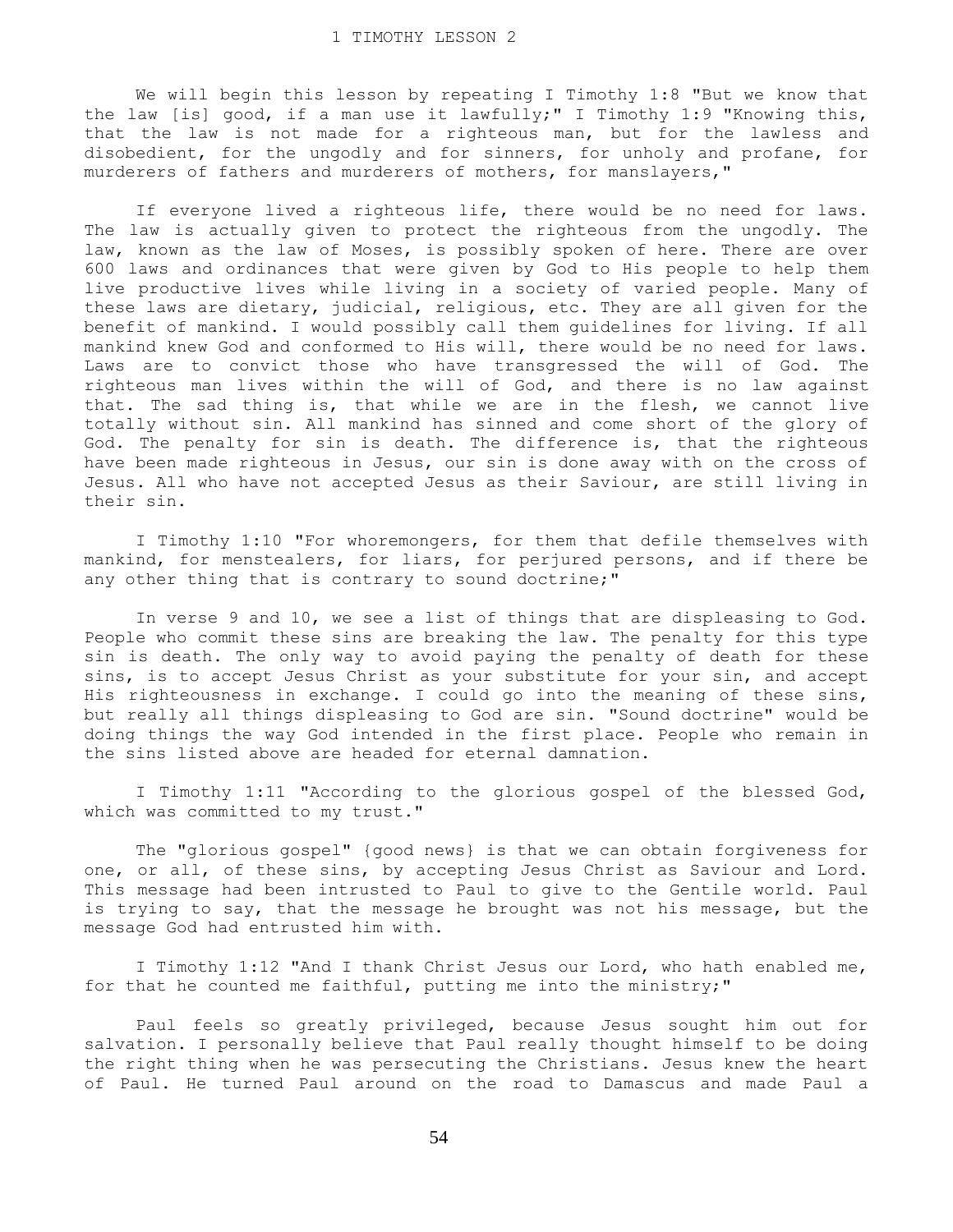believer in Christ. Paul did not go into the ministry, Jesus put him in the ministry.

 I Timothy 1:13 "Who was before a blasphemer, and a persecutor, and injurious: but I obtained mercy, because I did [it] ignorantly in unbelief."

 Paul had not realized he was blaspheming. He felt that he was doing God a favor, when he persecuted the Christians. Paul did not do these things after his eyes were opened to who Jesus was. He did them before he realized who Jesus was. We are all like Paul, before we come to the knowledge of who Jesus is and accept Him as our Saviour. We may not have committed the same sin, but we are guilty of sin. The main thing that Paul is saying here, and that we must do as well, is our life should be transformed when we are saved. We must become a new creature in Christ. Those sins must be part of our past, and not of our future.

 I Timothy 1:14 "And the grace of our Lord was exceeding abundant with faith and love which is in Christ Jesus."

 "Grace", as I have stated before, is unmerited favor. None of us deserve to be saved. The only reason we are saved, is because Jesus loved us enough to die as our substitute for our sins. The only thing we have to do with being saved, and the only thing Paul had to do with being saved, was to believe. Ephesians 2:5 "Even when we were dead in sins, hath quickened us together with Christ, (by grace ye are saved;)" Ephesians 2:8 "For by grace are ye saved through faith; and that not of yourselves: [it is] the gift of God:" All of this faith and loved was wrapped up in Jesus on the cross.

 I Timothy 1:15 "This [is] a faithful saying, and worthy of all acceptation, that Christ Jesus came into the world to save sinners; of whom I am chief."

 The word, that acceptation was translated from, means acceptance. Then this means, the message is worth us accepting it. We must receive this message. He gives us the gift of salvation, but we must accept it for it to be ours. The purpose of the Word of God taking on the form of flesh and living among us as Christ Jesus, was to save our soul. I Timothy 4:10 "For therefore we both labour and suffer reproach, because we trust in the living God, who is the Saviour of all men, specially of those that believe." The name Jesus means Jehovah Saviour. Jesus did not come for those who were not sinners. He came to save the lost. Paul felt that he was chief among sinners, because he had persecuted the Christians. Jesus forgave him of that, and sent him forth to win the lost.

 I Timothy 1:16 "Howbeit for this cause I obtained mercy, that in me first Jesus Christ might shew forth all longsuffering, for a pattern to them which should hereafter believe on him to life everlasting."

 Paul is saying, if Christ can forgive me of that, you know he will forgive you of your sin. Paul thinks that others will be more apt to receive their forgiveness from Jesus, if they realize what Jesus has forgiven Paul. The love of God endures forever. He is not willing that even one would be lost. The only requirement to receive life eternal is to believe in the Lord Jesus Christ.

55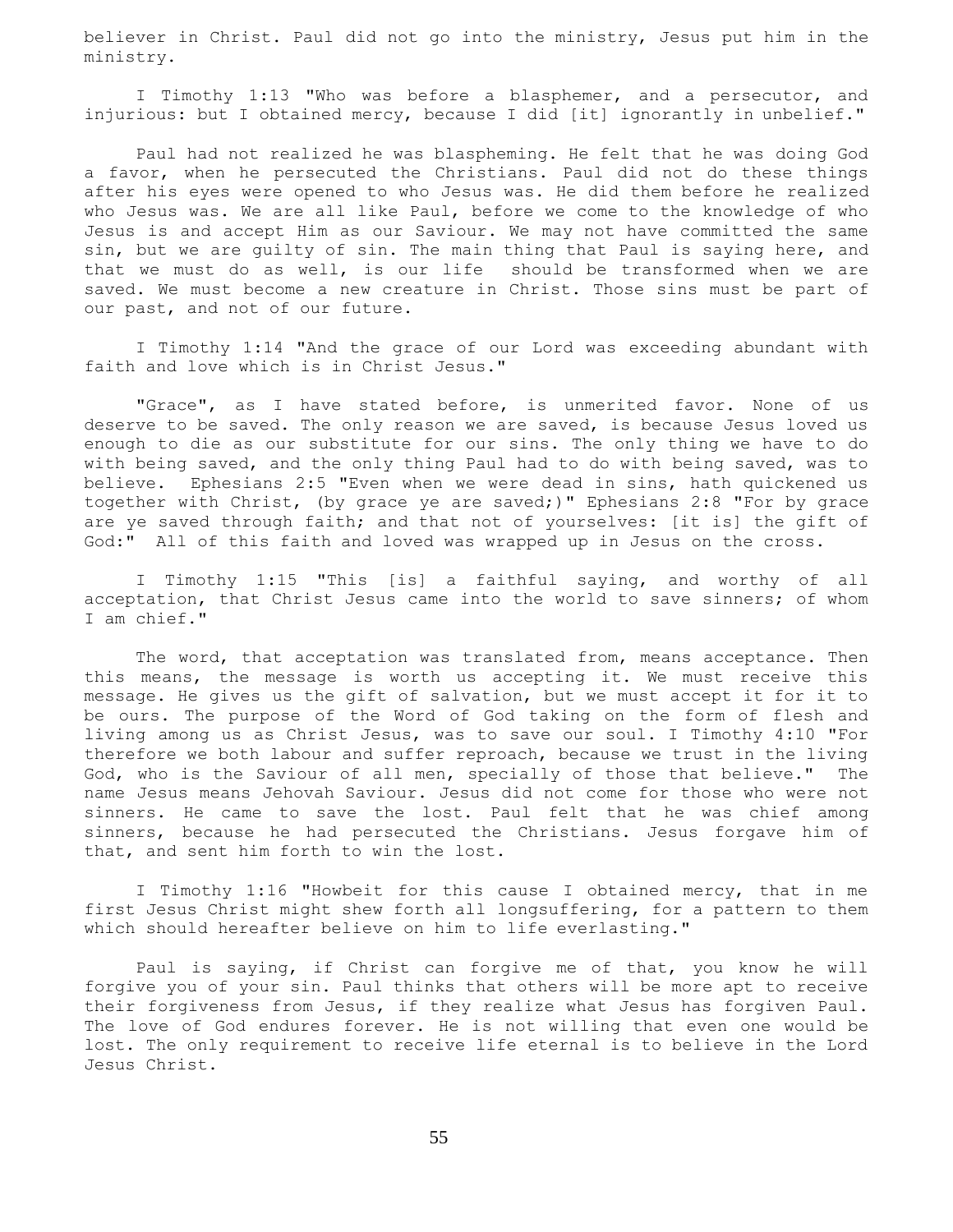I Timothy 1:17 "Now unto the King eternal, immortal, invisible, the only wise God, [be] honour and glory for ever and ever. Amen."

 Jesus is King of kings, and Lord of lords. He is the Eternal One. He is Alpha and Omega, the Beginning and the End. The true meaning of immortal is undecaying. Immortal is always the same forever. Invisible, here, means something not seen with mortal eyes. He is Wisdom to the utmost. This is praise from Paul to God the Father and Jesus for all that they are, as well as what they have done for him. This glory and honor will never be diminished. Amen, means, so be it.

I Timothy 1:18 "This charge I commit unto thee, son Timothy, according to the prophecies which went before on thee, that thou by them mightest war a good warfare;"

 Paul has told Timothy all of this to encourage him in his ministry. He is giving to Timothy the care of the church at Ephesus. Paul felt that Timothy was called of God for this very purpose. He is actually putting Timothy as an overseer of the church at Ephesus so that they will not stray into false doctrine. Paul had tutored Timothy and he felt sure of his ability to minister. He felt sure that Timothy was a capable soldier for the Lord Jesus Christ. It seems that there had been prophecies in the church about the ministry Timothy has been called to. Paul knows that Timothy will prevail over the false teaching. He will be fully ready for spiritual warfare, because of his training from Paul and by the Holy Spirit.

 I Timothy 1:19 "Holding faith, and a good conscience; which some having put away concerning faith have made shipwreck:"

 Paul knew that Timothy had been well trained in the Scriptures, and that he was baptized in the Holy Spirit of God. He believed Timothy would fight the good fight of faith. Faith and a good conscience go hand in hand. Fear does not please God, and does not bring a clear conscience. To doubt brings disaster. Paul knew Timothy would remain faithful. His conscience would be clear knowing that he had done his best.

 I Timothy 1:20 "Of whom is Hymenaeus and Alexander; whom I have delivered unto Satan, that they may learn not to blaspheme."

 Hymenaeus and Alexander were the ones who were shipwrecked. They had doubted and even blasphemed God. They were, possibly, the two who had brought in a false doctrine concerning the resurrection of Jesus. Perhaps, they had set a day, and when it did not occur on that day, they started to doubt and even blasphemed. Paul means by turning them over to Satan, that he could do all sorts of evil things to them short of death. The problems that came to them as a result of that could cause them to repent and save their souls.

56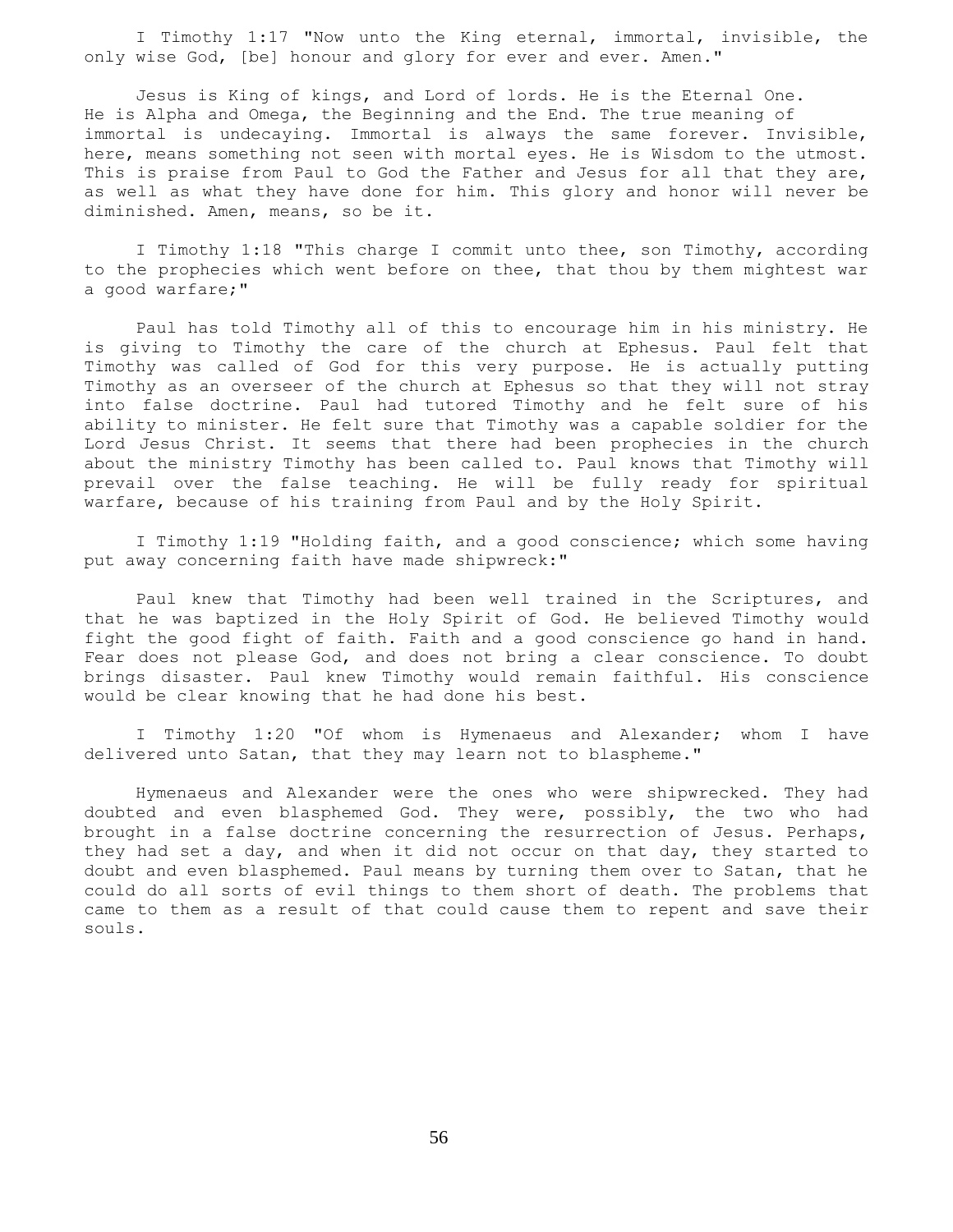1. The law is good, if a man use it . 2. Who is the law made for? 3. The law is given to protect the 4. Why were the over 600 laws and ordinances given by God to man? 5. What kind of laws do these cover? 6. The author would call these the for the state of  $\sim$ 7. What law is there against righteous living? 8. What is the penalty for sin? 9. Name some of the sins mentioned specifically. 10. How is the only way to avoid the penalty for our sin? 11. What is meant by "sound doctrine"? 12. What is the "glorious gospel"? 13. Whose message did Paul bring? 14. Who, or what, did Paul credit with his being a minister? 15. Why did Jesus bother with Paul? 16. What description of himself did Paul give about his life before Jesus? 17. Paul obtained 18. How were we like Paul? 19. What must we become, after we are saved? 20. What is "grace"? 21. Quote Ephesians chapter 2 verse 5. 22. What did Paul call himself in verse 15? 23. Jesus is Saviour of 24. What does the name Jesus mean? 25. What caused Paul to think that he was chief among sinners? 26. What did Paul believe would make others believe they could receive salvation? 27. How does Paul describe God in verse 17? 28. Who is King? 29. Who did Paul call Timothy in verse 18? 30. What made Paul believe that Timothy would fight the good fight? 31. What two things, in verse 19, did Paul say Timothy had?

32. Who had Paul delivered to Satan?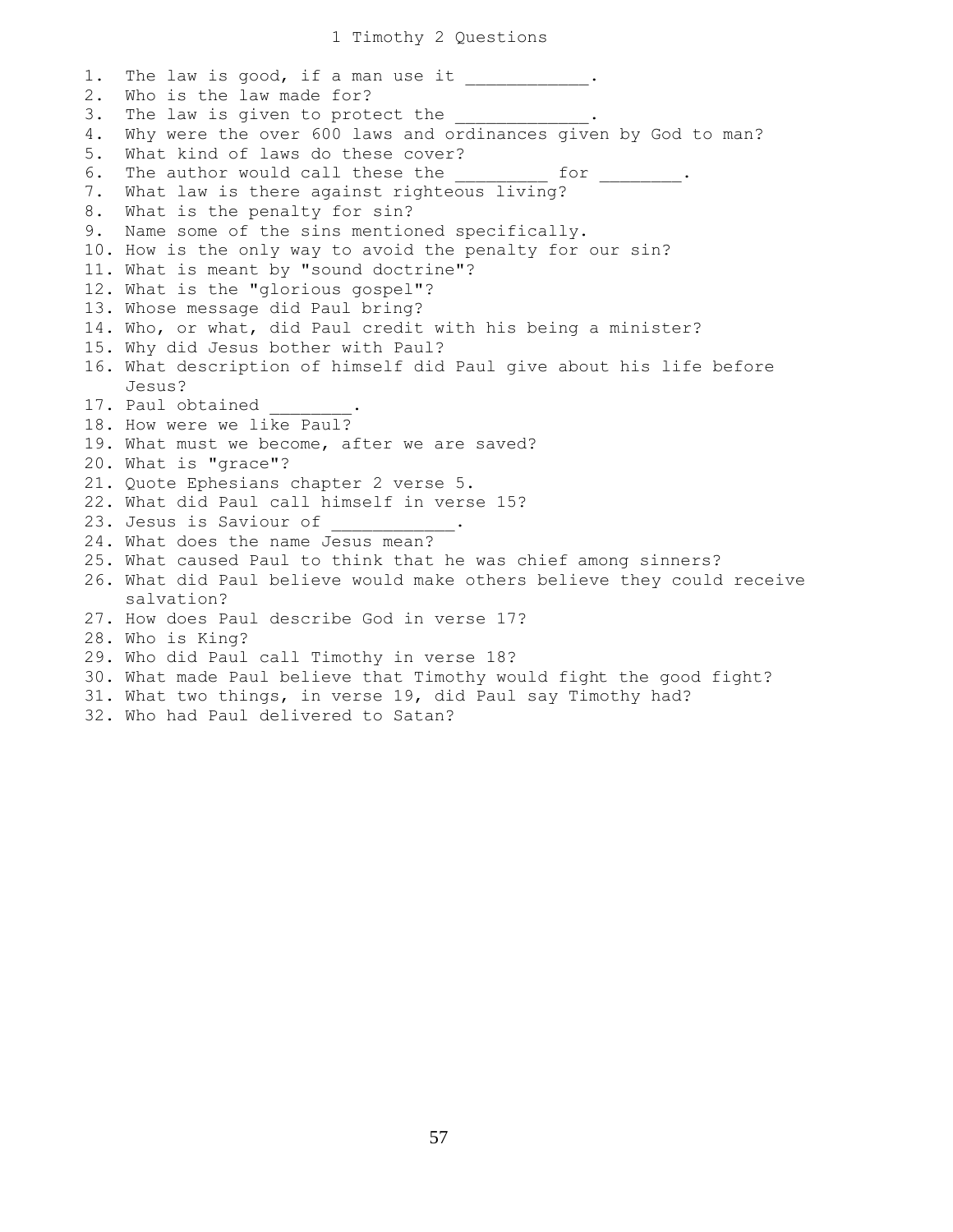We will begin this lesson in I Timothy 2:1 "I exhort therefore, that, first of all, supplications, prayers, intercessions, [and] giving of thanks, be made for all men;"

 Paul is now giving some last minute instruction to Timothy. "Supplications" in the verse above, means prayers, or requests. In this particular usage, "intercessions" means prayers. Intercessory prayer is generally when you are praying for someone else, not yourself. This would be the proper usage here, since the prayers were for all men. There are many different types of prayer, and perhaps, that is what is intended here. There is prayer of adoration to God, there is prayer for a specific request, and there is prayer for others. There are many other prayers. I think I love the prayer where I do not want anything from God, but just to visit with Him. These are usually the sweetest times. Paul, possibly, is telling Timothy here, that the church will be just as strong as the prayers that are prayed for it.

 I Timothy 2:2 "For kings, and [for] all that are in authority; that we may lead a quiet and peaceable life in all godliness and honesty."

 It is especially important to pray for those who rule over us. If the leader of the country is a tyrant, it is not very likely that you would live a peaceable life. Pray for the Lord to lead the king to peace in the country. A godly king makes it pleasant for all of his subjects. At the time this was written there was much persecution of the Christians. Leaders, who were led by every little whim of circumstance, could make it very difficult to be a Christian. It was important to pray for the king to be fair and godly in his dealings with the Christians. Paul would know of the hardships of kings who were influenced by ungodly people. He had been imprisoned several times. Some times he was held for a long time in prison because the ruler would not make a decision to release him, fearing the people or rulers over them. Paul used the fact that he was a Roman to save himself several times.

 I Timothy 2:3 "For this [is] good and acceptable in the sight of God our Saviour;"

 We had said in an earlier lesson, that even though we could not respect the man in office, we must respect the office. Really men are in office, because God allowed it for a reason. We should not speak against those God has put in power.

 I Timothy 2:4 "Who will have all men to be saved, and to come unto the knowledge of the truth."

 We will see from the following Scriptures just how important it is to the Lord for all to be saved. John 3:17 "For God sent not his Son into the world to condemn the world; but that the world through him might be saved." II Peter 3:9 "The Lord is not slack concerning his promise, as some men count slackness; but is longsuffering to us-ward, not willing that any should perish, but that all should come to repentance." What is the knowledge of the Truth? It is to know Jesus Christ who is the Truth. It is God Himself who wants all men to be saved.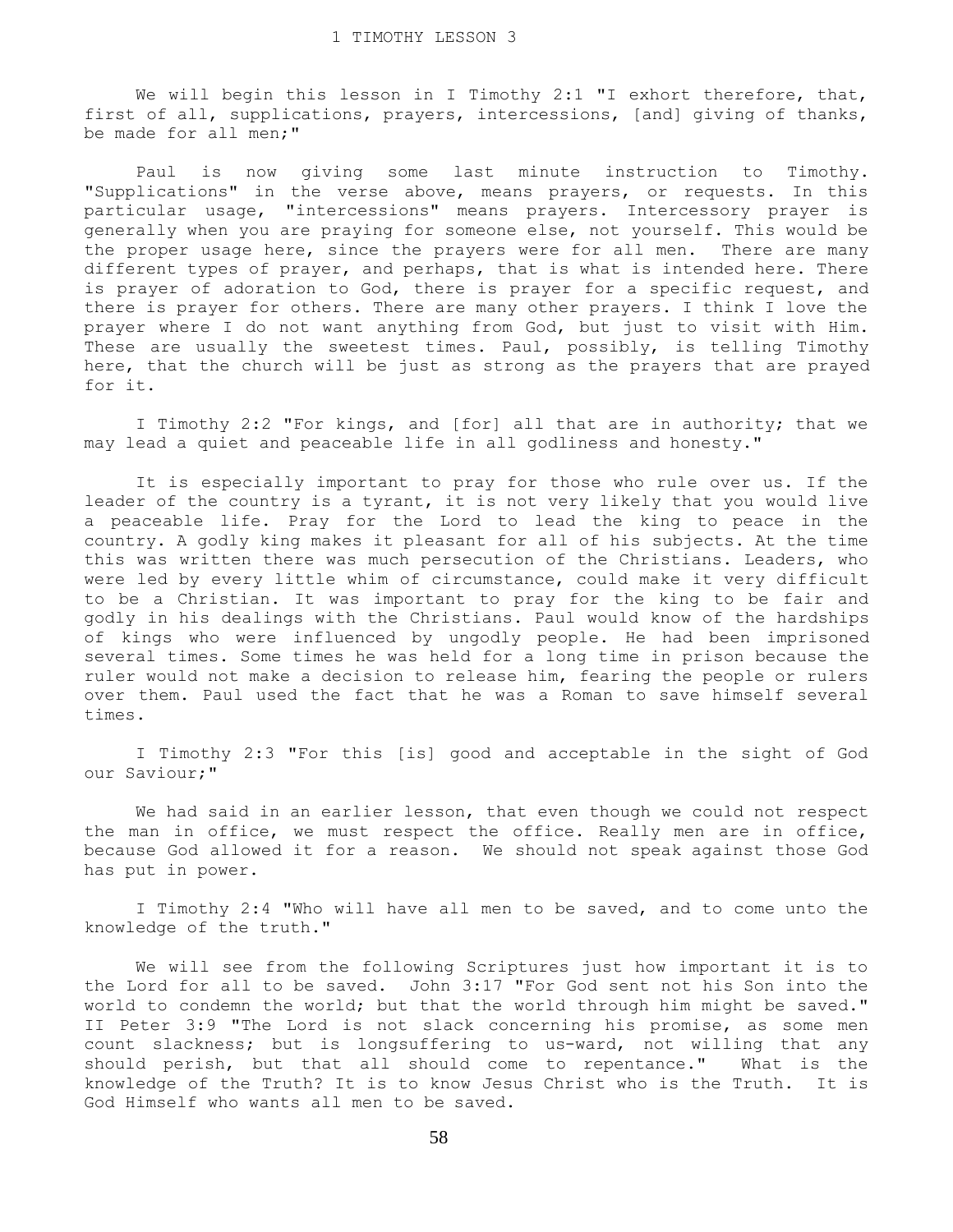I Timothy 2:5 "For [there is] one God, and one mediator between God and men, the man Christ Jesus;"

 Before the cross of Christ, there was no way for man to go directly to the Father God. The temple curtain was closed, and no one could enter in except the high priest. He could enter only when he was accompanied by the blood of the sacrifice. God was away from man, and it seemed impossible to reach God. When Jesus was crucified on the cross, the veil of the temple was torn from the top to the bottom opening the way to the common Christian to God. Jesus is the door. He is the Way. He is the only thing we need to reach the Father. We can pray directly to the Father in the name of Jesus Christ and God will hear our prayer. The man Christ Jesus is mentioned here because the veil of separation in the temple was symbolic of the flesh of Jesus. It is the crucifixion of the flesh of Jesus that opened the way for you and me. Jesus is our Mediator. He is our High Priest, He is our intercessor. Hebrews 7:25 "Wherefore he is able also to save them to the uttermost that come unto God by him, seeing he ever liveth to make intercession for them." Hebrews 8:6 "But now hath he obtained a more excellent ministry, by how much also he is the mediator of a better covenant, which was established upon better promises." It is the blood of the Lord Jesus Christ that puts us in right standing with the Father.

 I Timothy 2:6 "Who gave himself a ransom for all, to be testified in due time."

 "Ransom" in the verse above, has to do with Jesus being the substitute for our sin. He purchased our salvation for us with His precious blood. We were captive of sin, until He took our sin upon His body on the cross and sin for us died on the cross. To "testify" means to tell something, because you know it to be a fact. All who have been saved can testify of Jesus. Paul could definitely testify of Jesus. He met Him on the road to Damascus. Paul was to testify to the Gentiles of the fact that Jesus had purchased all who would receive Him with His precious blood.

 I Timothy 2:7 "Whereunto I am ordained a preacher, and an apostle, (I speak the truth in Christ, [and] lie not;) a teacher of the Gentiles in faith and verity."

 Paul was ordained by the Lord Jesus Christ to preach the gospel message to the Gentiles. Acts 9:15 "But the Lord said unto him, Go thy way: for he is a chosen vessel unto me, to bear my name before the Gentiles, and kings, and the children of Israel:" "Verity" means truth. This then is saying, that Paul brought the Truth to the Gentiles. Paul teaches them that faith alone, and not works, will save a man. Possibly, the reason that Paul is saying this again, is because the Judaizers were not pleased with the message that Paul brought. They wanted the Christians to keep the old Mosaic law, even though they were believers in Christ. Paul was reminding Timothy, the message of salvation through faith was the Truth.

 I Timothy 2:8 "I will therefore that men pray every where, lifting up holy hands, without wrath and doubting."

 To lift the hands up to heaven when you pray, is an humbling experience. It is just recognition of where the answers to prayers come from. We humble ourself to God in this process, and accept the answer He has for us. To receive answers to prayer, we must not have wrath in our life

59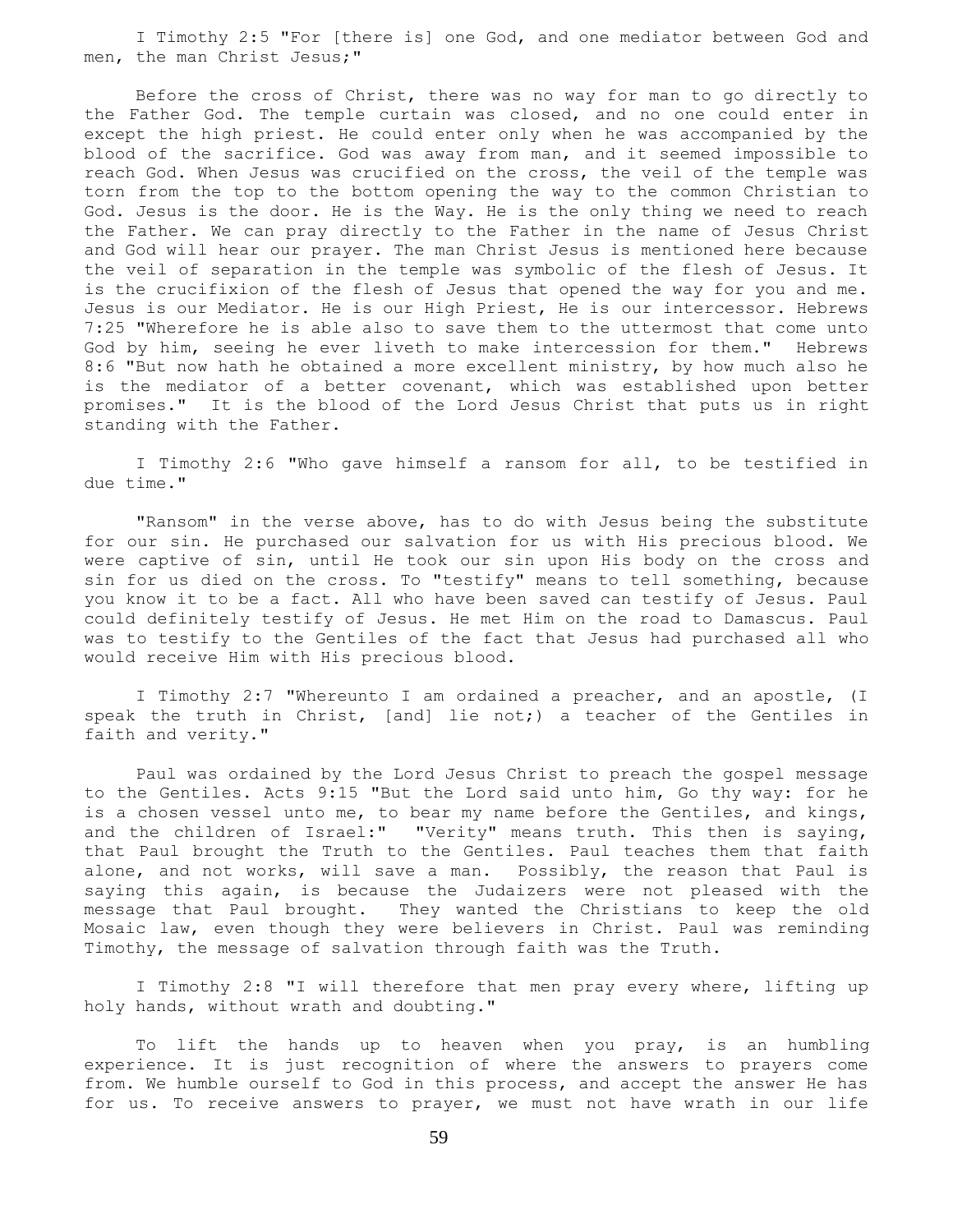toward anyone. We must forgive to be forgiven. We must, also, believe that we receive when we pray, and we shall receive. Look, with me, at what Jesus had to say about this. Mark 11:24 "Therefore I say unto you, What things soever ye desire, when ye pray, believe that ye receive [them], and ye shall have [them]."

 I Timothy 2:9 "In like manner also, that women adorn themselves in modest apparel, with shamefacedness and sobriety; not with broided hair, or gold, or pearls, or costly array;"

 Church is a place to go and worship God. It is very important for women to dress in a manner not to draw attention to themselves. A woman's beauty should not be her outward appearance of gold, or pearls, or fancy clothes. Her beauty should be from within. Women, who are modest in apparel and in their behavior, are a blessing in the church.

 I Timothy 2:10 "But (which becometh women professing godliness) with good works."

 Godly women are a real blessing to the church. They generally are eager to work in the church. In our churches today, we would be in a terrible mess without the women. There are about three women to every man in the church today. Without the work and the financial support of the women in the church, many churches would not be able to operate. It is wonderful to have working men in the church, but if they do not come, the women must keep it going.

I Timothy 2:11 "Let the woman learn in silence with all subjection."

 The word that silence was translated from means quietness. Subjection has to do with being subordinate to her husband. We must remember in all of this, that this was not what Jesus did. Jesus appeared first to the women at the tomb, and gave them instruction to go, and tell the others. The others included men. Then, why in the world is he making this statement here? We must remember that Timothy and Paul are dealing with people here who are Judaizers. Paul tried very hard to conform to the customs of the people he was ministering to. This has to be what this is, because Paul knew that with God there is no male, or female. Galatians 3:28 "There is neither Jew nor Greek, there is neither bond nor free, there is neither male nor female: for ye are all one in Christ Jesus." We, also, know that Paul ministered with women. Philippians 4:3 "And I intreat thee also, true yokefellow, help those women which laboured with me in the gospel, with Clement also, and [with] other my fellowlabourers, whose names [are] in the book of life." Different societies have different customs pertaining to their women. We know this to be true with the Moslems today as one example. For any custom to be taken as general doctrine for the church, there has to be two witnesses. Paul is just one witness. Matthew 18:16 "But if he will not hear [thee, then] take with thee one or two more, that in the mouth of two or three witnesses every word may be established." II Corinthians 13:1 "This [is] the third [time] I am coming to you. In the mouth of two or three witnesses shall every word be established." The only thing this Scripture is really saying, is for the woman not to try to be the husband in their marriage. Women should never do anything that would embarrass their husbands.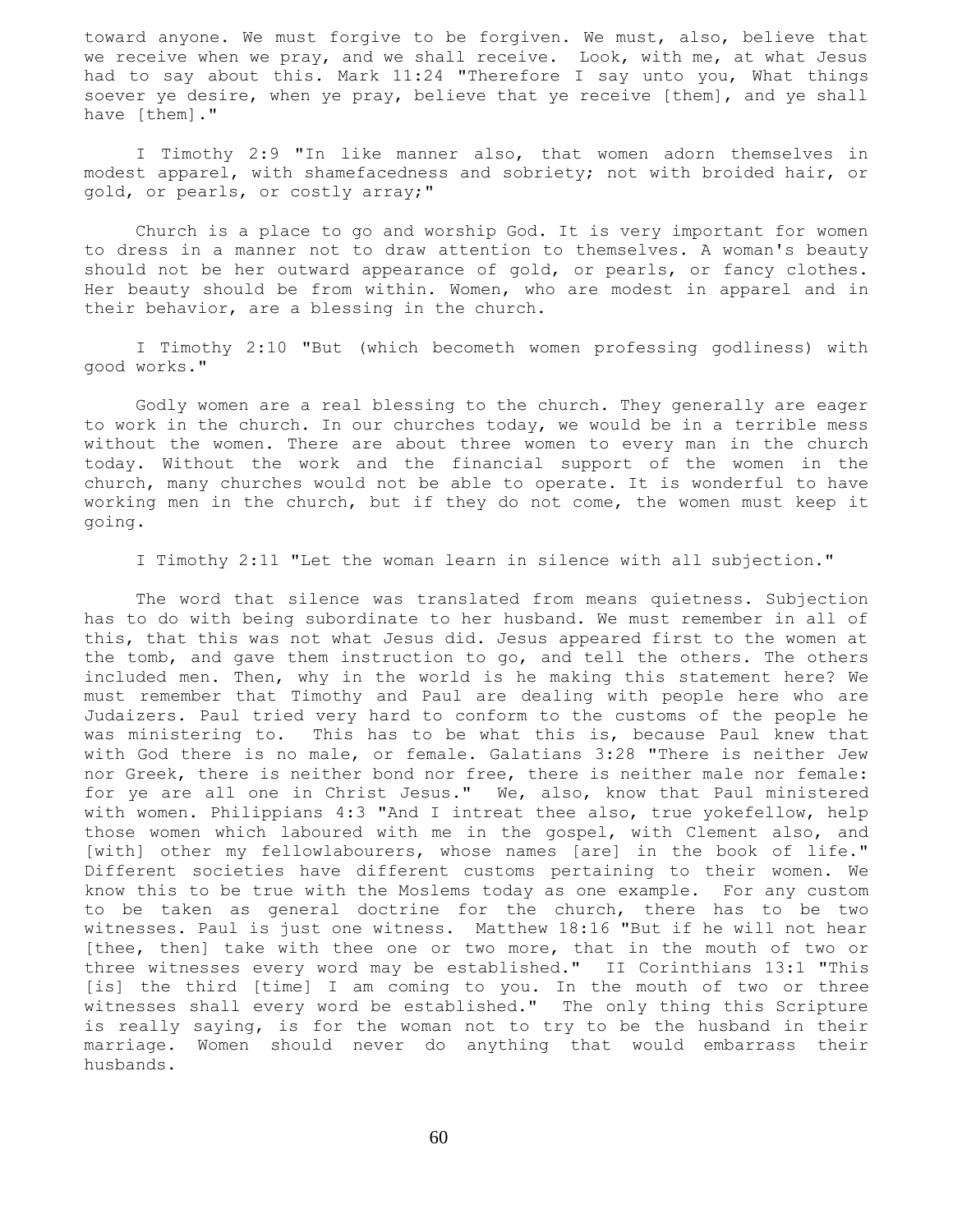I Timothy 2:12 "But I suffer not a woman to teach, nor to usurp authority over the man, but to be in silence."

 This is not really what Paul believed in the truest sense, because Eunice and Lois taught Timothy. Priscilla and Aquilla {husband and wife} taught together. Paul was very good friends with them. This is really saying, that women should not try to rule over their husbands in the flesh. The word "usurp" means to dominate. As we have said before, Jesus set the woman free, when He set the man free, but this does not eliminate the relationship of husband and wife. In the flesh {not the spirit}, the husband is the head of the woman. In the spirit, Jesus is the head of husband and wife. Married women who preach and teach, should do it with full approval of their husbands, so they will not embarrass the husband. In Christianity, women become free, equal with their husbands. It is so difficult for people to separate the flesh and the spirit. Verse 12 above is to accommodate the custom of these people, not for all churches. One thing that is important in all churches, is that women should not appear to be men, and men should not appear to be women.

I Timothy 2:13 "For Adam was first formed, then Eve."

 Here, again, we are looking at the flesh. It is true that Eve was made to be a companion for Adam. When a man and a woman get married, they are one flesh. As Jesus and the Father are one, so are husband and wife. In the husband wife relationship, the husband is the head. We will see throughout the Bible that this is symbolic of Jesus and His church. The wife being the church. This whole thing has to do with women being modest and not wearing clothes that will draw other men's attention to them.

 I Timothy 2:14 "And Adam was not deceived, but the woman being deceived was in the transgression."

 The sad thing is that Adam was not deceived. He sinned in full knowledge. Adam actually symbolizes the law, and Eve symbolizes the church. The church is saved by the grace of God, not by the keeping of the law.

 I Timothy 2:15 "Notwithstanding she shall be saved in childbearing, if they continue in faith and charity and holiness with sobriety."

 The Saviour of the world is the seed of the woman, Genesis chapter 3 verse 15. Paul has associated the punishment placed on Eve for being beguiled, as the way to salvation. Then the work of the soil by the sweat of the brow would be the salvation of the man. You can see that this Scripture is not to be taken literally, because the toil of the land does not save the man, and the bearing of children does not save the woman. Jesus Christ, who is seed of the woman, is the Saviour of us all, whether male or female. The church and its members must stay in charity and holiness to receive the kingdom of God.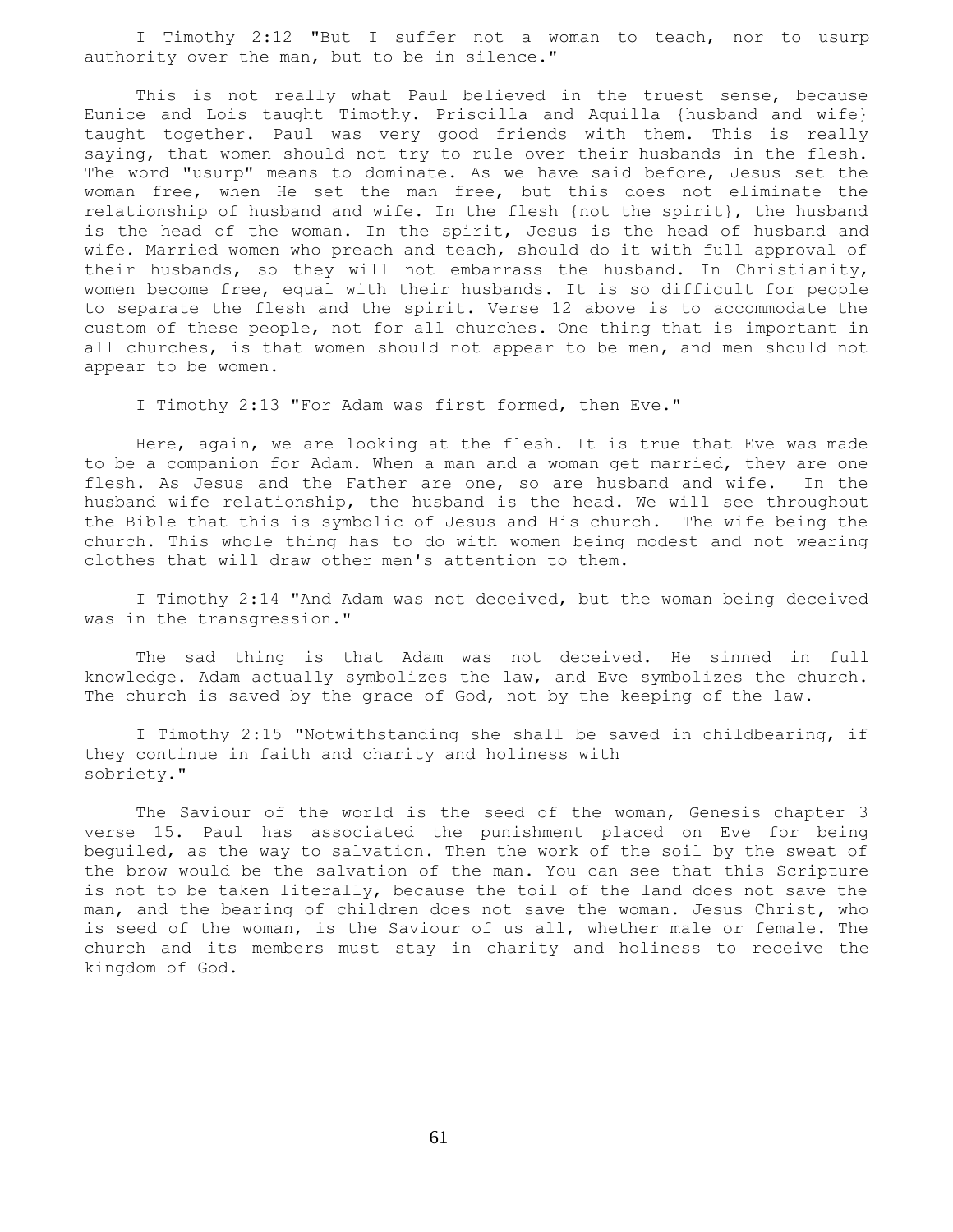1. What are several different words that all mean prayer in verse 1? 2. Who did Paul instruct Timothy to pray for? 3. What makes the church strong? 4. What kind of life should we live? 5. What is the difference between serving a godly king, and one who is not godly? 6. Quote 1 Timothy chapter 2 verse 3. 7. Who does God want to be saved? 8. Quote John chapter 3 verse 17. 9. Why is the Lord delaying His coming? 10. What is the knowledge of the Truth? 11. Who is the mediator between God and man? 12. When was the veil of the temple torn from the top to the bottom? 13. Quote Hebrews chapter 7 verse 25. 14. Quote Hebrews chapter 8 verse 6. 15. What is "ransom" in verse 6 speaking of? 16. What does "testify" mean? 17. What 2 things did Paul call himself in verse 7? 18. What does "verity" mean? 19. Which message was Paul telling Timothy was the Truth? 20. In verse 8, Paul said to do what when you pray? 21. Quote Mark chapter 11 verse 24. 22. How are the women to dress? 23. What beauty should the woman have? 24. About what is the ratio of women to men in the churches today? 25. Why does the author believe verse 11 was given to Timothy here? 26. Quote Galatians chapter 3 verse 28. 27. Quote Philippians chapter 4 verse 3. 28. Quote 2 Corinthians chapter 13 verse 1. 29. Why do we know that Paul really did not believe what he said to these people in verse 12? 30. Then why did Paul say this? 31. Adam was first formed, then \_\_\_\_\_\_. 32. Adam was not deceived, he \_\_\_\_\_\_\_\_\_ in \_\_\_\_\_\_\_ \_\_\_\_\_\_\_\_\_. 33. Eve was \_\_\_\_\_\_\_\_. 34. What does Adam symbolize here? 35. What does Eve symbolize? 36. Who is the Saviour of the world? 37. How do we know that verse 15 is not to be taken literally?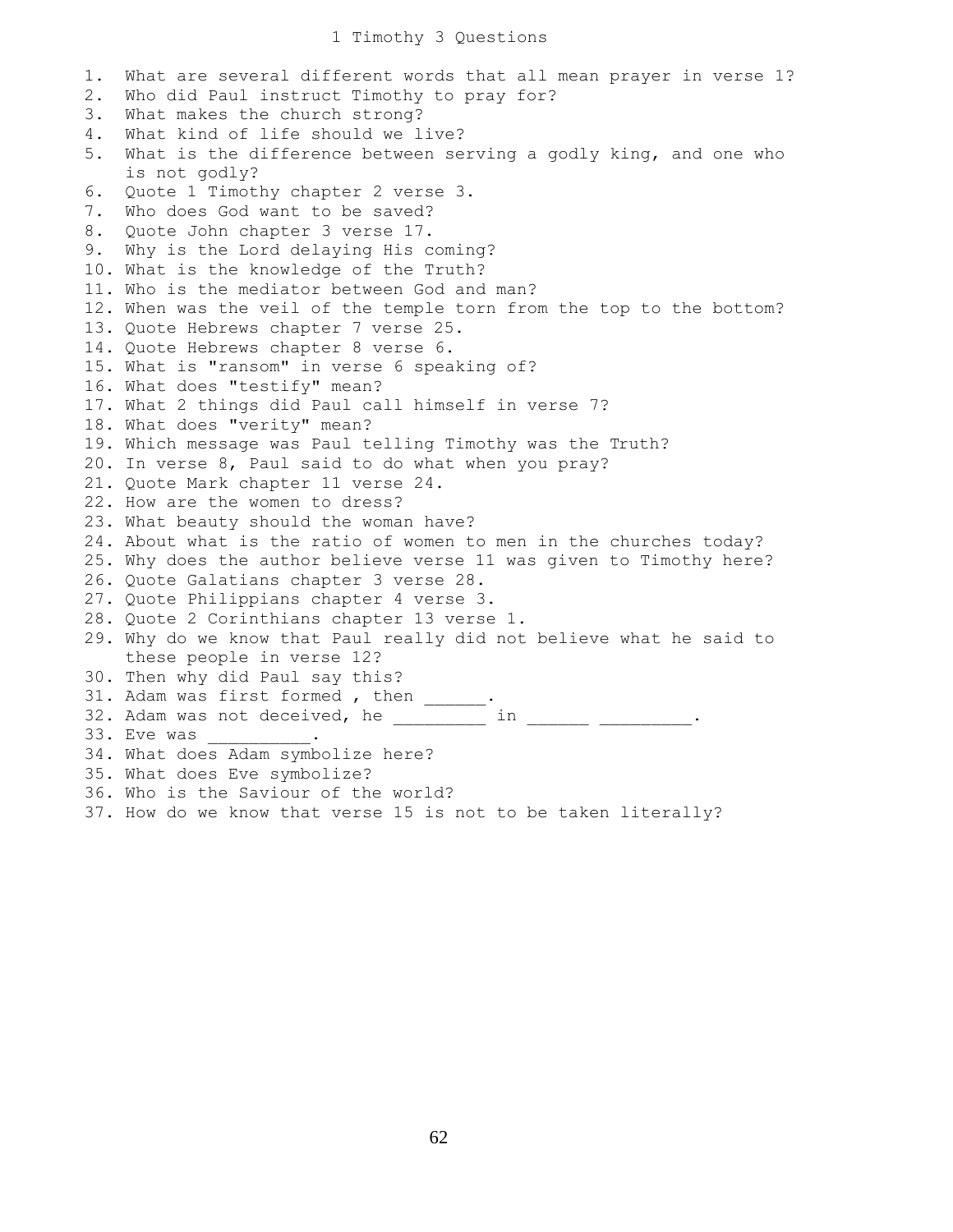We will begin this lesson in I Timothy 3:1 "This [is] a true saying, If a man desire the office of a bishop, he desireth a good work."

"Man" in the verse above, means mankind. It actually means any person, male or female. Almost all of the times the word {man} is used, it means mankind. To desire to work for God all the rest of your life is a sacrificial thing. It is a life of self-sacrifice. Bishop is an office to give relief. The word "bishop" was translated from means inspection {for relief}, or superintendence. It can be stretched to mean office of the bishop {episcopate}.

 I Timothy 3:2 "A bishop then must be blameless, the husband of one wife, vigilant, sober, of good behaviour, given to hospitality, apt to teach;"

 We see that the leader of the church must be someone who has very high moral character. "Vigilant" means sober. The reason sober is mentioned twice is, possibly, because it means to be sober in spirit and in flesh. Given to hospitality is a description of what every Christian should be. You may read of this in Romans chapter 12 beginning with verse 5. To teach the Word of God is a high calling. The great powers in this world are the written and the spoken Word of God.

 I Timothy 3:3 "Not given to wine, no striker, not greedy of filthy lucre; but patient, not a brawler, not covetous;"

 These are more things showing that the character of the leader of the church must be an example to the members. Strong drink causes the person drinking to not be able to make sound judgements. Some of the things here mentioned come from losing control of your own will. We should be careful to note {not greedy for filthy lucre}. Greed for money has been the downfall of many. To covet is specifically spoken against in the 10 commandments. When you want anything that belongs to someone else, you are coveting. Fighting should not be part of the minister's vocabulary. These things go against a tender kind, patient spirit that the minister needs.

 I Timothy 3:4 "One that ruleth well his own house, having his children in subjection with all gravity;"

 The leadership that the minister would need to lead the church members should be evident in the home, as well. Children obey your parents. Parents, make your children obey you.

 I Timothy 3:5 "(For if a man know not how to rule his own house, how shall he take care of the church of God?)"

 This just means that someone who can not take care of his own personal affairs, should not be the leader of the church, because he has proven that he is not leadership material.

 I Timothy 3:6 "Not a novice, lest being lifted up with pride he fall into the condemnation of the devil."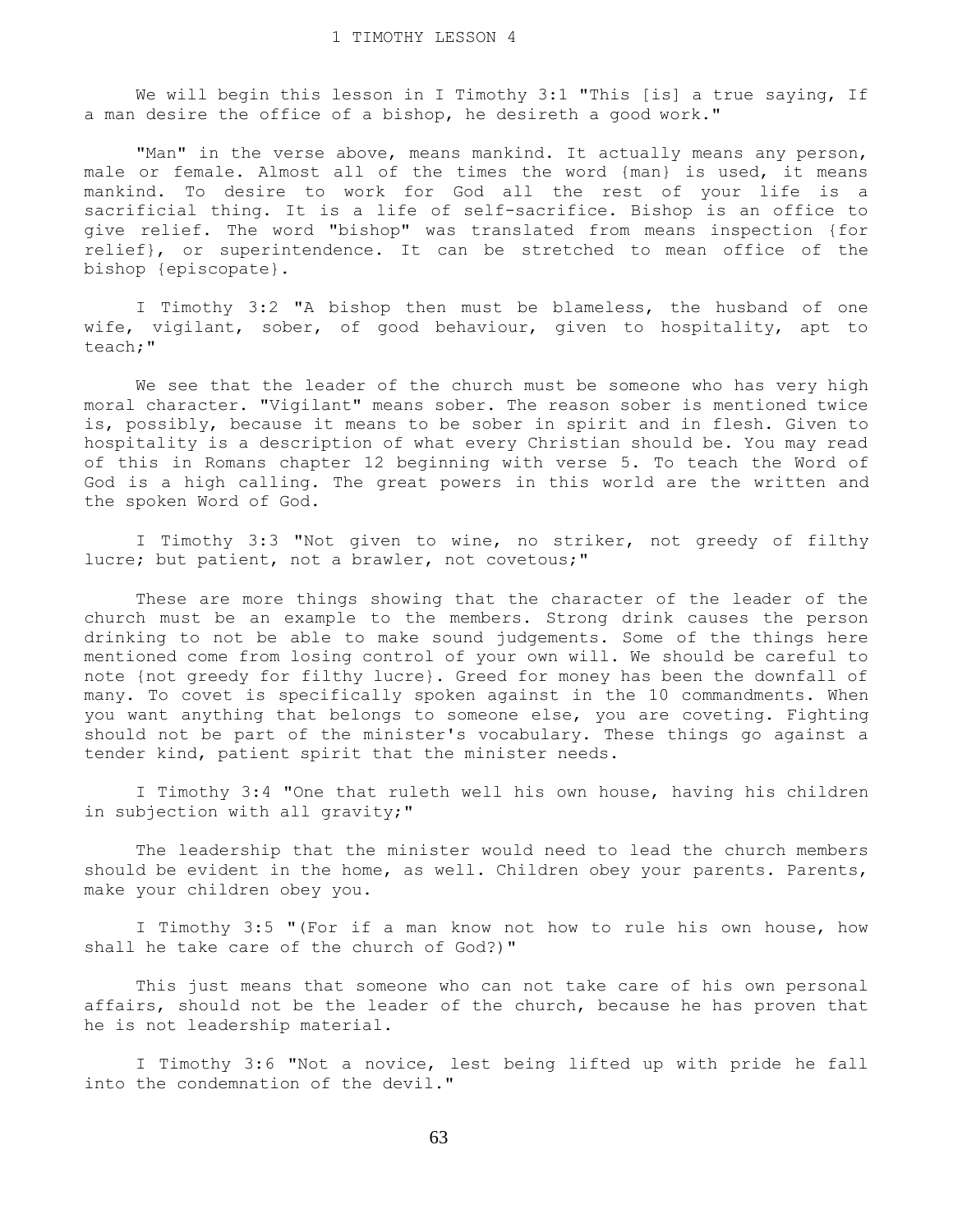A "novice" is a newcomer to the faith. This would be someone who had not been grounded in the Word of God. This would be someone who wanted this job for the power to rule over others. A novice means newly planted. A tree that has been recently planted does not have deep solid roots. The roots that are necessary to lead a church would be grounded solidly in the Word of God. Winds of false doctrine would not be able to uproot him, because he would be solidly planted {over much time} in the teachings of the Word of God. Lucifer fell to the temptation of pride. This is, possibly, what is meant here.

 I Timothy 3:7 "Moreover he must have a good report of them which are without; lest he fall into reproach and the snare of the devil."

 The devil goes around like a roaring lion, seeking whom he may devour. All eyes will be on the leader of the church. The leader of the church must live without even giving the appearance of evil. Any misconduct upon the part of the leader, opens the gate for the devil to deceive the members. Paul had said before, to follow him as he followed Jesus. This should be the pattern of all who minister. They should live a life free from sin.

 I Timothy 3:8 "Likewise [must] the deacons [be] grave, not doubletongued, not given to much wine, not greedy of filthy lucre;"

When we think of someone who is double tongued, we think of a two-faced person. They are unstable in all of their ways. They can not be trusted, because they say what ever is convenient to say at the time, whether it is true or not. We see from the description above that this person needs to be in full control of his thoughts at all time {not given to much drink}. Greed certainly must not be a character trait of a deacon. One of the jobs of the deacon of the church is to see to the financial needs of the church. The minister should not be involved with raising money for the church to function on. That is the job of the deacon. The minister should be interested in the souls of the people. His time should be spent in prayer and the study of the Word of God. He is like the shepherd who sees to the need of the flock. Sometimes the flock does not have a shepherd and a shepherdess cares for them.

I Timothy 3:9 "Holding the mystery of the faith in a pure conscience."

 What is a mystery? Something not understood. We know that Jesus opened our understanding to the mystery of God, when He sent the Holy Spirit to instruct us into all Truth. A Christian with a clear conscience is one who is allowing Christ in them to live through them. A pure conscience is one not worried over whether you are doing right, or wrong. You know you are doing right, because you have turned your will over to the Lord.

 I Timothy 3:10 "And let these also first be proved; then let them use the office of a deacon, being [found] blameless."

 Some ministers will not let anyone serve as a deacon, until they have attended their church for several years. This is so they can get to know them, and find out how they react in time of crisis. The deacon, or deaconess, must be of very high moral character. He or she must be of such a nature that he will be an upright representative of the church. Before he is given this office there must be an examination of his character so there will not be something come up unexpected in the future. When found of high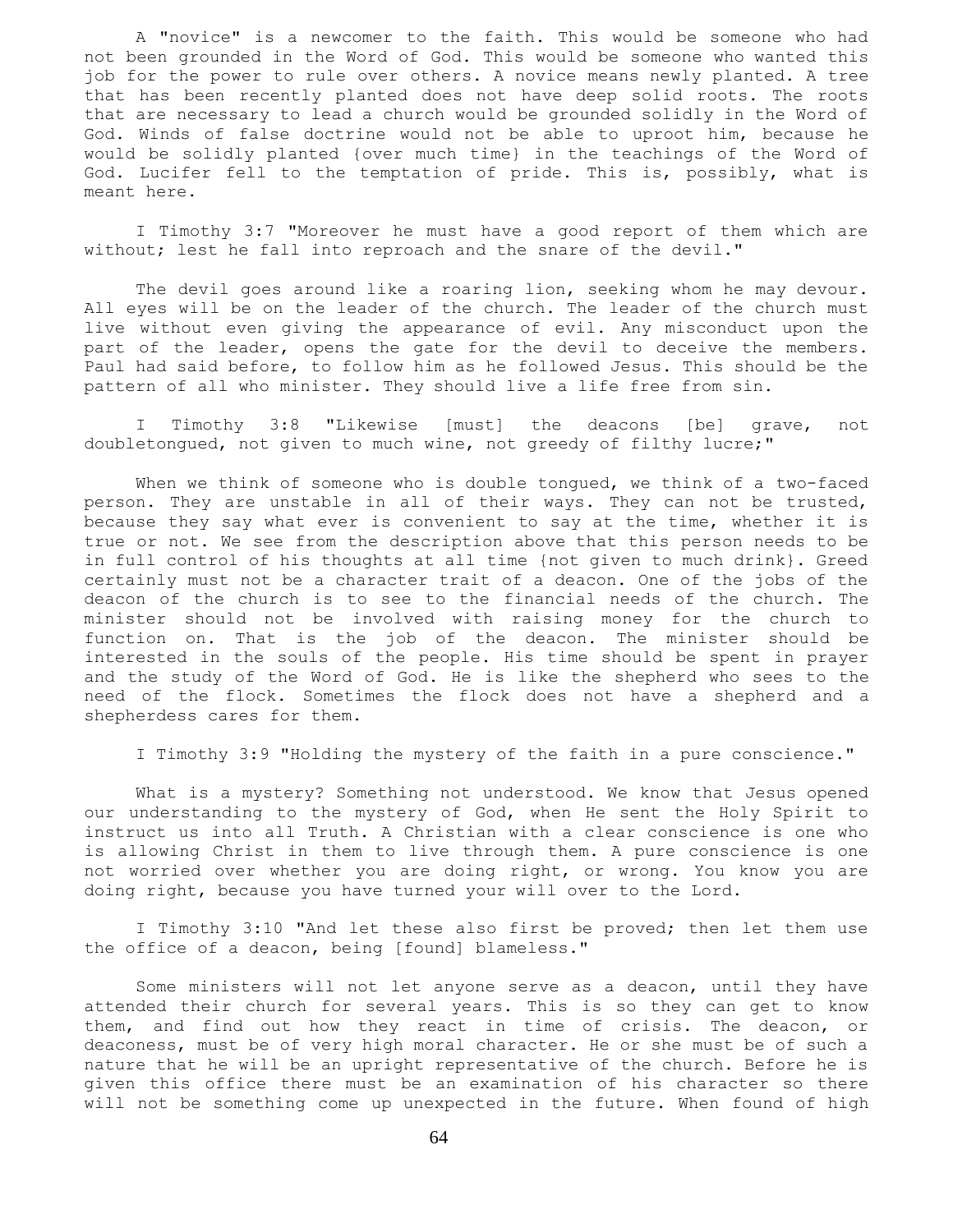moral character, then he or she should be awarded the job of deacon, or deaconess.

 I Timothy 3:11 "Even so [must their] wives [be] grave, not slanderers, sober, faithful in all things."

We see in this, that the entire family must be godly people for the husband to be deacon, or the wife to be deaconess. Many times, husbands and wives serve together in this capacity. It is always important for the husband and wife to be totally agreed, before a married person answers the call to serve God. It would be impossible to serve the way it is necessary to serve, without this agreement. There are requirements pertaining to the entire family, when one serves the Lord. Husbands and wives are one in the flesh, so it is absolutely necessary for them to agree. They must both be of very high character.

 I Timothy 3:12 "Let the deacons be the husbands of one wife, ruling their children and their own houses well."

 Again, we see the necessity for the home to be on solid ground before one member is called to serve. To be in leadership in the church, it is important to show your leadership in the family first.

 I Timothy 3:13 "For they that have used the office of a deacon well purchase to themselves a good degree, and great boldness in the faith which is in Christ Jesus."

 It is especially important for the deacon to be bold in the Lord, since he is responsible for seeing to the needs of the church. We do know that men who are chosen out for this job have a big task to do. Their faith in Christ Jesus is extremely important. They must believe in the work that is going on, to be able to feel free to work to keep it going.

 I Timothy 3:14 "These things write I unto thee, hoping to come unto thee shortly:"

 Paul loved Timothy, and really wanted to be with him. We think why did Paul not go, if he wanted to? The answer is, that Paul followed the will of God, not what he desired to do in the flesh.

 I Timothy 3:15 "But if I tarry long, that thou mayest know how thou oughtest to behave thyself in the house of God, which is the church of the living God, the pillar and ground of the truth."

 Paul was aware that he might not be able to go and tell Timothy personally all the things he wanted him to know. The letter would bring instructions to this young minister from his teacher, Paul. We see in this letter, that the meeting place of the believers in Christ was spoken of as the church of the living God. The Word "living" says a lot in itself. It means that Christians believe the Lord Jesus Christ is alive. We believe he rose from the grave. Paul is explaining to Timothy that he must behave in such a way as to be an example for the others on how they should live. The church is to be the pillar and the truth in this world.

 I Timothy 3:16 "And without controversy great is the mystery of godliness: God was manifest in the flesh, justified in the Spirit, seen of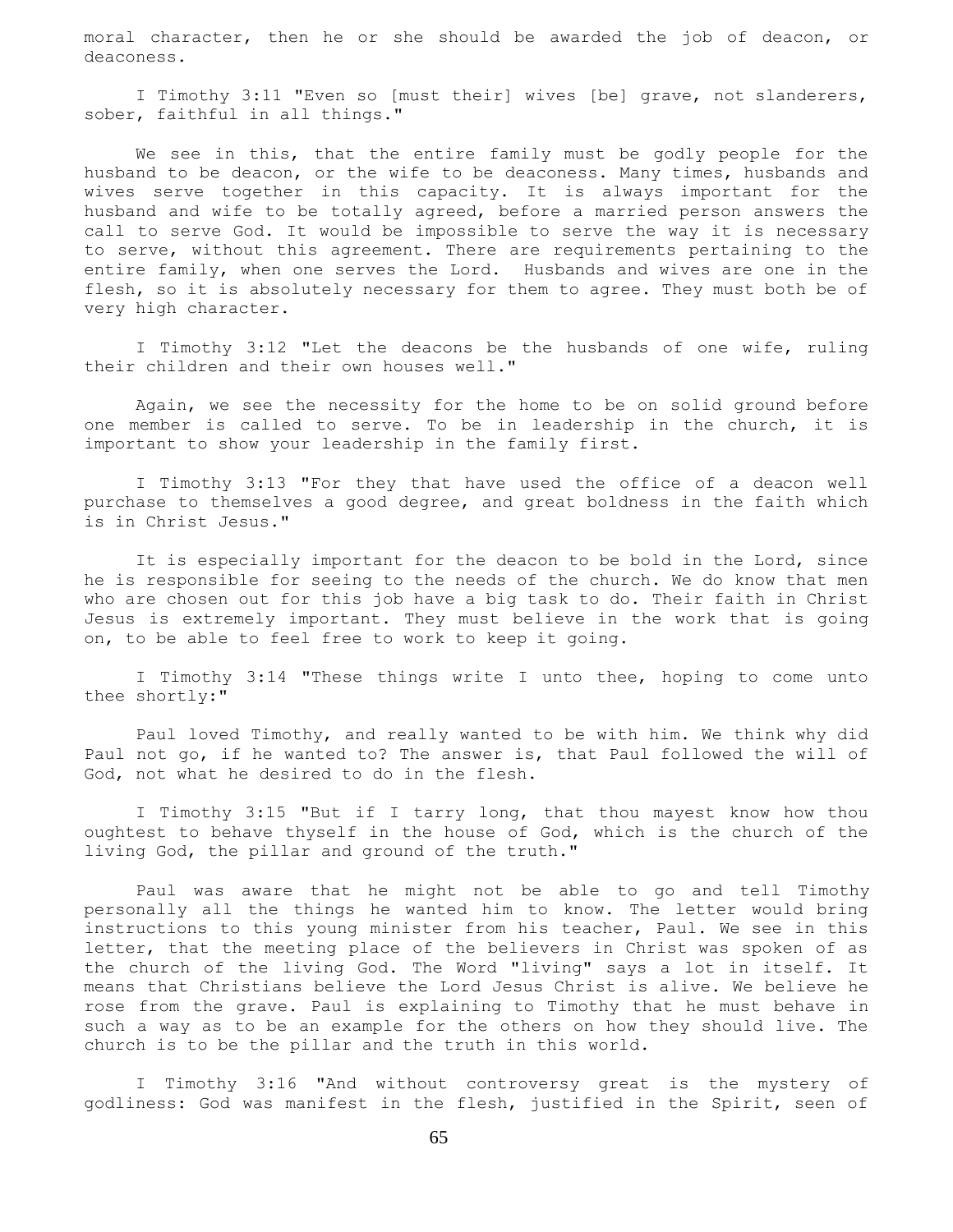angels, preached unto the Gentiles, believed on in the world, received up into glory."

 The mystery of godliness was revealed by Jesus Christ to His followers. The veil to the Scriptures was removed. The Spirit of God opens the understanding of the believers to the godliness, which is still a mystery to those of the world who do not accept Jesus as Saviour. God the Word took on the form of flesh and dwelt among us. His body was crucified on the cross for our sins. He preached the good news of the gospel 40 days on the earth before He went back to heaven. In the book of Acts we read about his heavenward journey. Acts 1:9 "And when he had spoken these things, while they beheld, he was taken up; and a cloud received him out of their sight." The great promise, to me, is what the angels told the disciples as they saw Him going up. Acts 1:10 "And while they looked stedfastly toward heaven as he went up, behold, two men stood by them in white apparel;" Acts 1:11 "Which also said, Ye men of Galilee, why stand ye gazing up into heaven? This same Jesus, which is taken up from you into heaven, shall so come in like manner as ye have seen him go into heaven."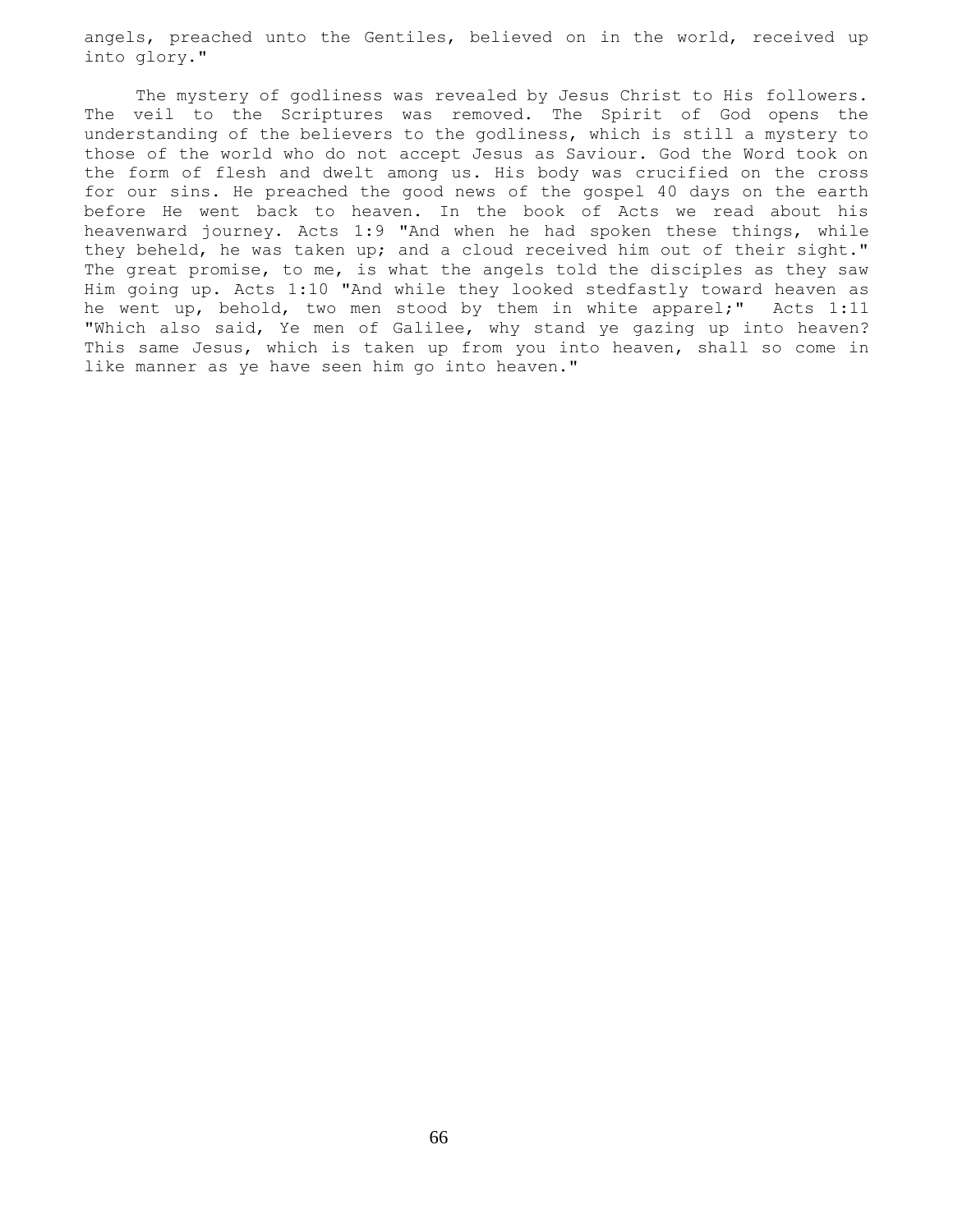1. Quote 1 Timothy chapter 3 verse 1. 2. What is the correct translation of "man" in verse 1? 3. What does "bishop" mean? 4. What are the qualifications of a bishop in verse 2? 5. What does "vigilant" mean? 6. What are the great powers in this world? 7. Some of the things warned against in verse 3 are things causing the person to lose control of his 8. When you want anything that belongs to someone else, you are  $\mathcal{L}=\mathcal{L}=\mathcal{L}=\mathcal{L}=\mathcal{L}=\mathcal{L}=\mathcal{L}$ 9. What type of spirit does the minister need? 10. Children, obey your \_\_\_\_\_\_\_\_\_\_. 11. What is a "novice"? 12. What would cause him to fall into the condemnation of the devil? 13. How can a person not be moved by winds of false doctrine? 14. Lucifer fell to the temptation of \_\_\_\_\_\_\_\_\_. 15. The devil goes around like a \_\_\_\_\_\_\_\_\_\_\_ \_\_\_\_, seeking whom he may devour. 16. Describe the deacon from verse 8. 17. A doubletongued person is **their ways.** 18. What is the job of the deacon? 19. What should the minister spend his time doing? 20. When was the Christians understanding opened to the mystery of God? 21. What should you do, before you appoint someone to be a deacon? 22. What characteristics should their wives have? 23. Why must a deacon be bold in the faith in the Lord Jesus Christ? 24. Why had Paul sent this letter to Timothy?

25. Quote 1 Timothy chapter 3 verse 16.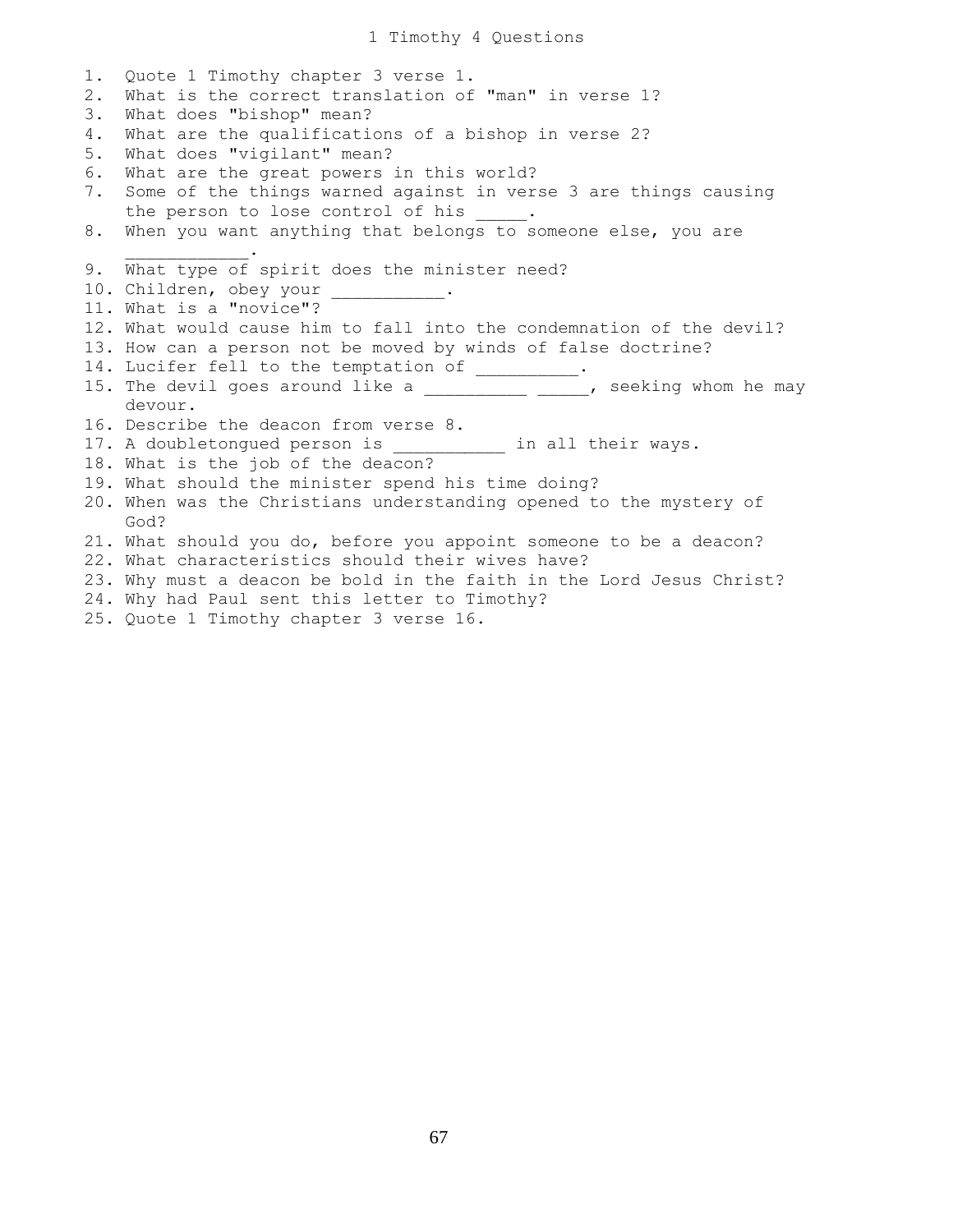I Timothy 4:1 "Now the Spirit speaketh expressly, that in the latter times some shall depart from the faith, giving heed to seducing spirits, and doctrines of devils;"

 "Expressly" speaks of something that is beyond question, or definite. "Spirit", of course, is the Holy Spirit of God. There has been so much discussion about when the latter times come into reality. Actually, the beginning of the latter times was at the resurrection of Jesus. When we look at "giving heed to seducing spirits" we see that the people are willingly listening to these spirits that draw people away from God's teachings. We read in a previous lesson, that before the coming of the Lord, there will be a great falling away from the church. We are, also, told that in the latter days, it will be like it was in the days of Sodom and Gomorrah. This means that the homosexual life style will be practiced. That is the reason Sodom was destroyed. The word sodomy comes from that name. In the instance of the verse above, there is a specific false doctrine that is being widely accepted. Notice, with me, before we get into the details, it is a doctrine of devils. This doctrine goes directly in opposition to God's teaching.

 I Timothy 4:2 "Speaking lies in hypocrisy; having their conscience seared with a hot iron;"

 These people must have been at some time believers and have turned away from that teaching, because they are hypocrites. They are actually lying about God's teachings. The worst thing of all, they feel no guilt for what they are teaching. Since their conscience is not working properly, it appears they got into this false doctrine gradually. Each falsehood made them a little less conscience of their sin.

 I Timothy 4:3 "Forbidding to marry, [and commanding] to abstain from meats, which God hath created to be received with thanksgiving of them which believe and know the truth."

 Now we get into the specifics of the doctrine of devils. God made male and female to marry, and with Him, create Him a family. You can see why it would be wrong to teach people not to marry. They would not fulfill their reason for being males and females in the flesh. There are many people in our society today who have elevated animals up to a position where they do not belong. It is almost animal worship. God created animals for man. He intended men to eat the flesh of animals. That was their purpose for being. We will see, as we go along, that meats here is referring to the flesh of an animal. The only restriction for eating even the animals that were classified as unclean in the Old Testament, is that you pray over the food before you eat it. When Jesus raised the 12 year old girl to life, He said, feed her some meat. This was the flesh of an animal. There is a movement going through our land not to use the hide of an animal for coats. The first thing God did for Adam and Eve, after their fall, was to kill an animal and make clothing for them of the hide of the animal. We should not get away from using the animal for the purpose God made him for. He has a purpose that fits in with the plans of God. God does not need our help to decide what the animal is used for. Animals are not people. People are made in the image of God.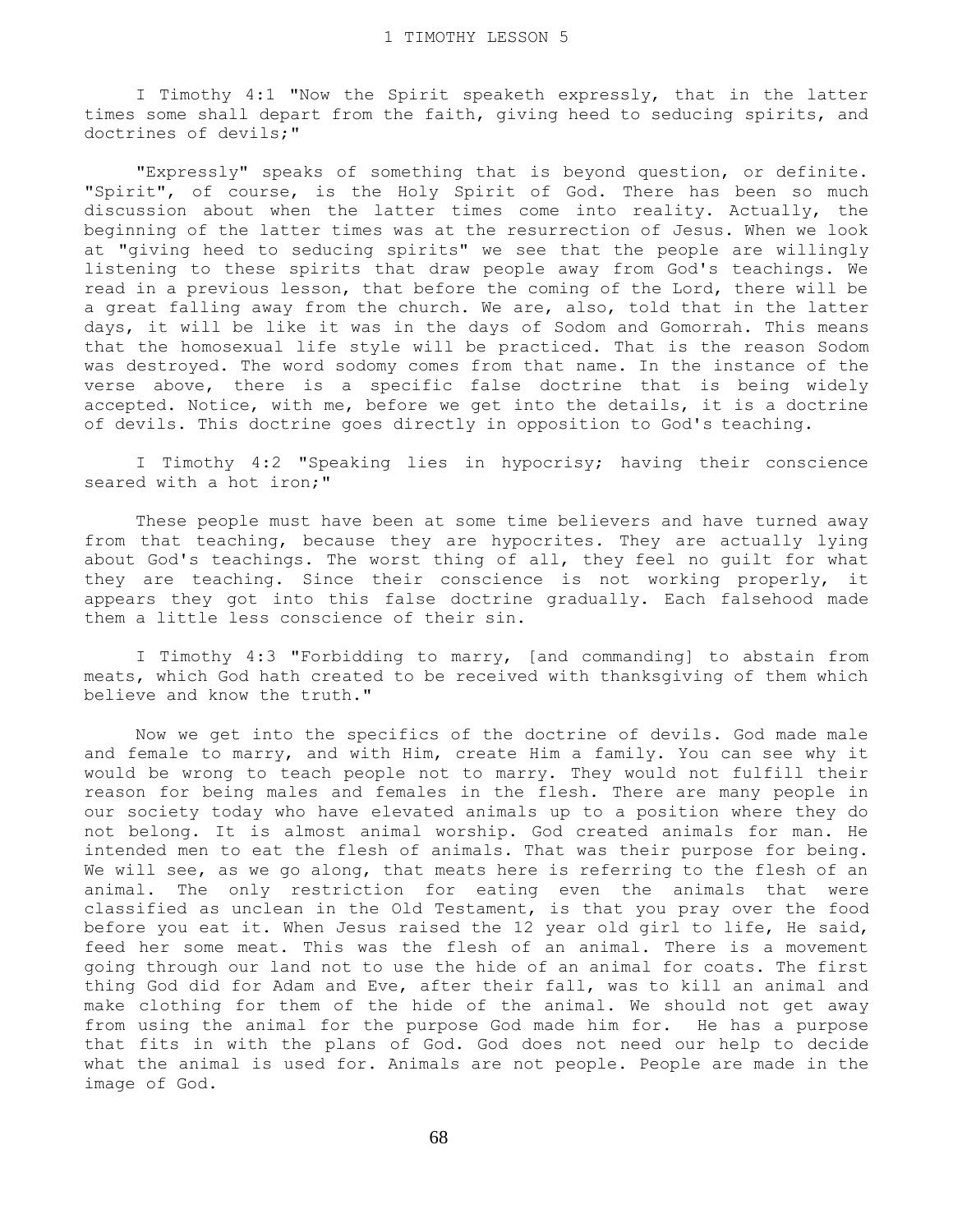I Timothy 4:4 "For every creature of God [is] good, and nothing to be refused, if it be received with thanksgiving:"

 The word "creature", in the verse above, lets you know that this is animal flesh they are speaking of. Everything God created, was followed by saying, and it is good. Remember, though, whatever you eat, must be prayed over, thanking God before you eat it.

I Timothy 4:5 "For it is sanctified by the word of God and prayer."

"Sanctified", in this particular sense, means made holy. It is very important for us to remember that God made the earth, and everything on it, and all the animals, fishes, and fowl, before He made man. He made all of this for the use of man. He made it not to use as we see fit, but as He planned for us to use it. It was the Word of God that made all of it. It was made good from the beginning.

 I Timothy 4:6 "If thou put the brethren in remembrance of these things, thou shalt be a good minister of Jesus Christ, nourished up in the words of faith and of good doctrine, whereunto thou hast attained."

 Timothy needs to remind these people of the falsehood of teaching doctrines of devils. Any use of anything on this earth for other purposes than what God made them for in the beginning, would be as if we were saying God made a mistake. You can see the error in this. The "brethren" speaks of all believers in Christ. Notice, he is a minister of Jesus Christ. He is under direct orders of Jesus. Paul just reminds Timothy that he had been taught correctly from the beginning, now stay with that teaching.

 I Timothy 4:7 "But refuse profane and old wives' fables, and exercise thyself [rather] unto godliness."

 Some of the writers spoke of the Talmud as fables. I do not think that to be what Paul is saying here, however. He is saying, don't listen to people, learn from the Word of God. The best exercise a person can get is in the Word of God. Perhaps, there was a great deal of small talk in the church. It is best to stick to the study of God's Word in the church, and not have profane parties there.

 I Timothy 4:8 "For bodily exercise profiteth little: but godliness is profitable unto all things, having promise of the life that now is, and of that which is to come."

 The most a person can do with bodily exercise is to improve the flesh of man a little. The study of God's Word builds up the spirit of man. The flesh will pass away, but the spirit is eternal. The best preperation that we can make, is for the everlasting life.

 I Timothy 4:9 "This [is] a faithful saying and worthy of all acceptation."

 This is just saying to Timothy, I am saying this in all good faith. It will be beneficial to you.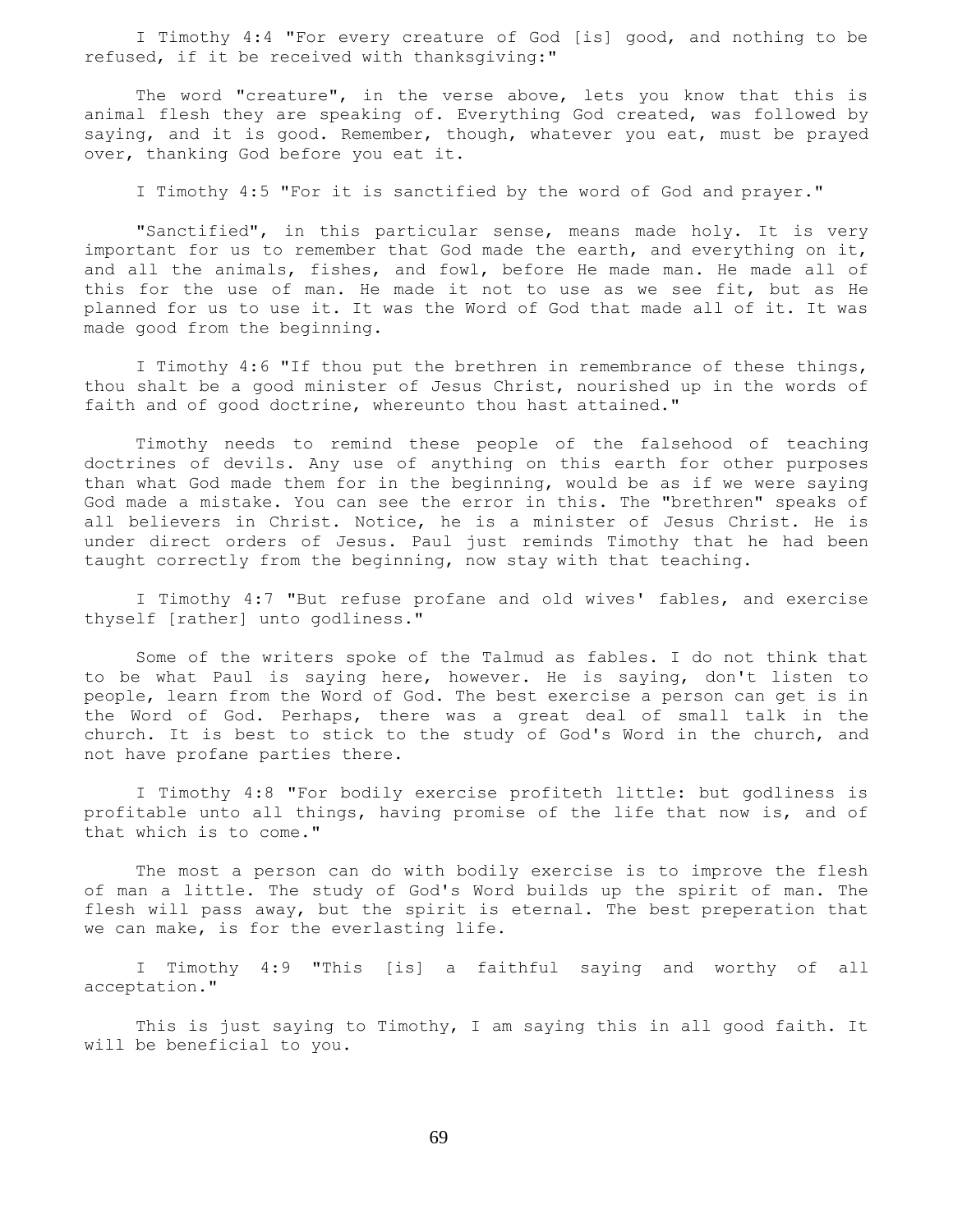I Timothy 4:10 "For therefore we both labour and suffer reproach, because we trust in the living God, who is the Saviour of all men, specially of those that believe."

 This Scripture is the one many use to say that all mankind will be saved. That is really not what it is saying. Jesus is the Saviour of all mankind, if they accept the salvation He provided for them. Jesus suffered for every individual who ever lived. In that sense, He is the Saviour of us all. How can we receive something we do not believe in? The key that turns the lock to save each of us, is our acceptance of that free gift of salvation. John 3:16 "For God so loved the world, that he gave his only begotten Son, that whosoever believeth in him should not perish, but have everlasting life." Mark 16:16 "He that believeth and is baptized shall be saved; but he that believeth not shall be damned." Paul believed so strongly, he would spend the rest of his life labouring for the gospel. Paul was so thoroughly convinced when he saw the Light of Jesus, that no scorn of man could turn him away. He was willing to suffer anything to be able to bring the gospel message to the lost. Paul admits that he believes Jesus rose from the grave, when he calls Him "Living God".

I Timothy 4:11 "These things command and teach."

 Command is a strong word that shows it is absolutely necessary to believe, to be saved. You could say, require this of all who accept Jesus as Saviour. Timothy will be acting as the pastor of the church here. One of the duties of the pastor of the church is to teach the people how to apply the Word of God to their daily lives. Christianity is a walk, not a one-time experience.

 I Timothy 4:12 "Let no man despise thy youth; but be thou an example of the believers, in word, in conversation, in charity, in spirit, in faith, in purity."

 Paul is saying to Timothy, do not wander from the teachings, because of your youth and give the Christians any reason to question your teachings. He is saying to Timothy, live above reproach. Do everything as a seasoned man of God. The pastor of any church must live an example before his people. Sin should not be even in his thoughts whether he is young or old. Notice, that Paul cautions him first about the Word of God. The Word must not be compromised. He is, also, telling Timothy to be a doer of the Word of God, not just a speaker of the Word. Let Christ in you be so great that they will not be able to find any flaw in your way of life. Be strong in the faith and in the power of the Spirit.

 I Timothy 4:13 "Till I come, give attendance to reading, to exhortation, to doctrine."

 Notice, that even Timothy needs to study the Word of God. Paul is saying, spend much time in reading your Bible. Preach {exhort} every time you have the opportunity, and stay with the doctrine we have established.

 I Timothy 4:14 "Neglect not the gift that is in thee, which was given thee by prophecy, with the laying on of the hands of the presbytery."

 This is speaking of the special gift of the Holy Spirit that was given Timothy, when he was baptized in the Spirit of God. Paul is reminding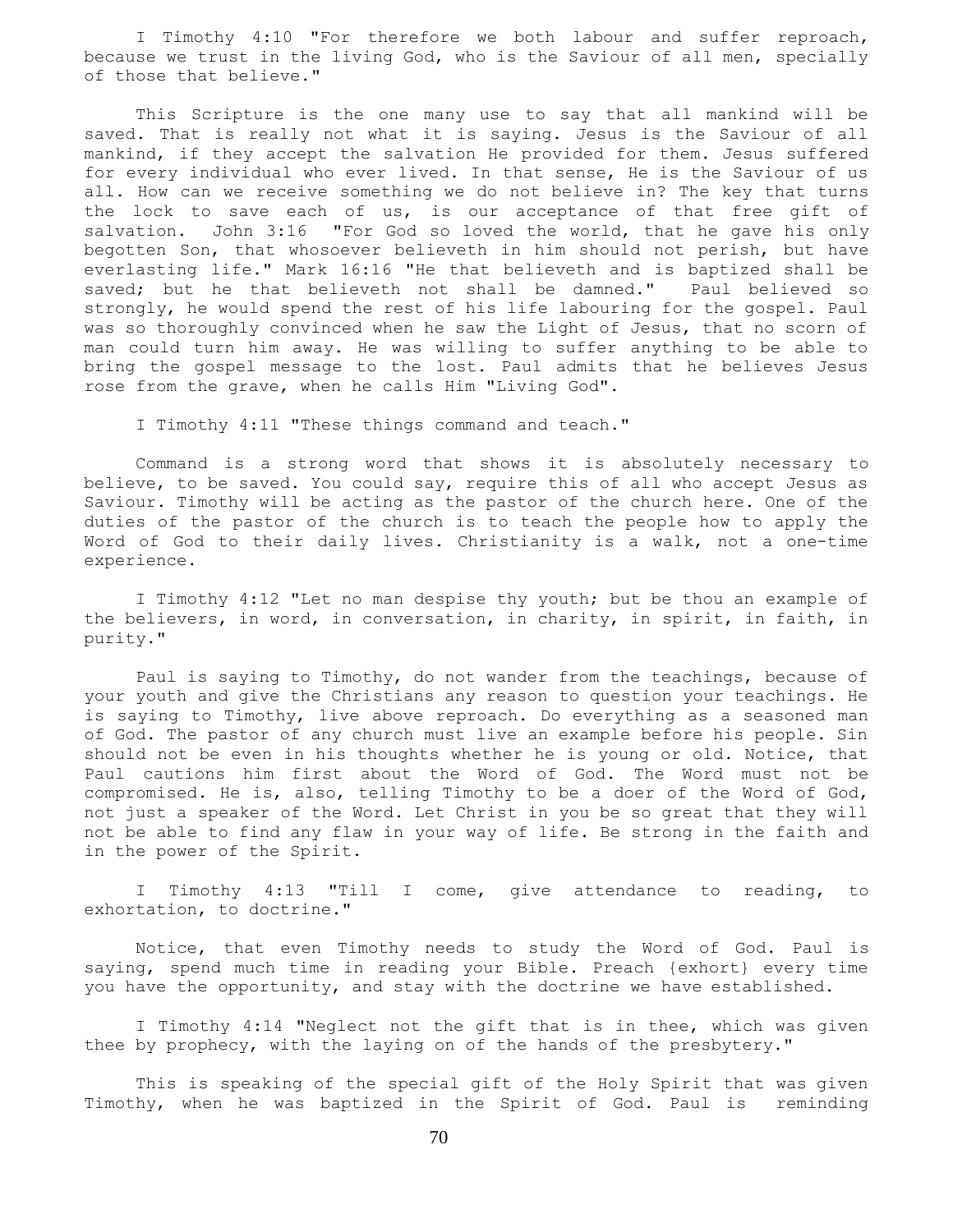Timothy that this gift was given him to use in the ministry. I Corinthians 12:28 "And God hath set some in the church, first apostles, secondarily prophets, thirdly teachers, after that miracles, then gifts of healings, helps, governments, diversities of tongues." This does not specifically say which Timothy received, but we know the purpose of these gifts of the Spirit are to help in the church. The laying on of the hands of the presbytery was to anoint Timothy for the ministry. We do not all have the same gift, but we must use the gift that God has given us to minister with. The main reason Timothy is not to neglect the gift the Lord gave him, is because that is his individual power to minister. Each ministry is different. He is to minister in the area where the Lord called him.

 I Timothy 4:15 "Meditate upon these things; give thyself wholly to them; that thy profiting may appear to all."

 Paul is expressing to Timothy the necessity to give all of his attention to the ministry. Timothy will be a blessing to the people he ministers to, if he ministers in the area the Lord has annointed him to minister in. Those called of God are called to serve others, not themselves. Paul wants all to realize that Timothy is called of God, and will do a good job in spite of his youth.

 I Timothy 4:16 "Take heed unto thyself, and unto the doctrine; continue in them: for in doing this thou shalt both save thyself, and them that hear thee."

 Timothy, or for that fact, any minister, must know the Truth himself, before he can lead others to the Truth. If the blind lead the blind, they both fall into the ditch. Timothy, must not only teach the correct doctrine, but live it, as well. The shepherd, who leads the flock, must teach Truth. If he, or she, does not, the entire flock will be lost. The salvation of his own soul has to do with what he believes as an individual, but the salvation of the congregation depends upon what each individual has been taught and accepted as Truth. Romans 10:14 "How then shall they call on him in whom they have not believed? and how shall they believe in him of whom they have not heard? and how shall they hear without a preacher?"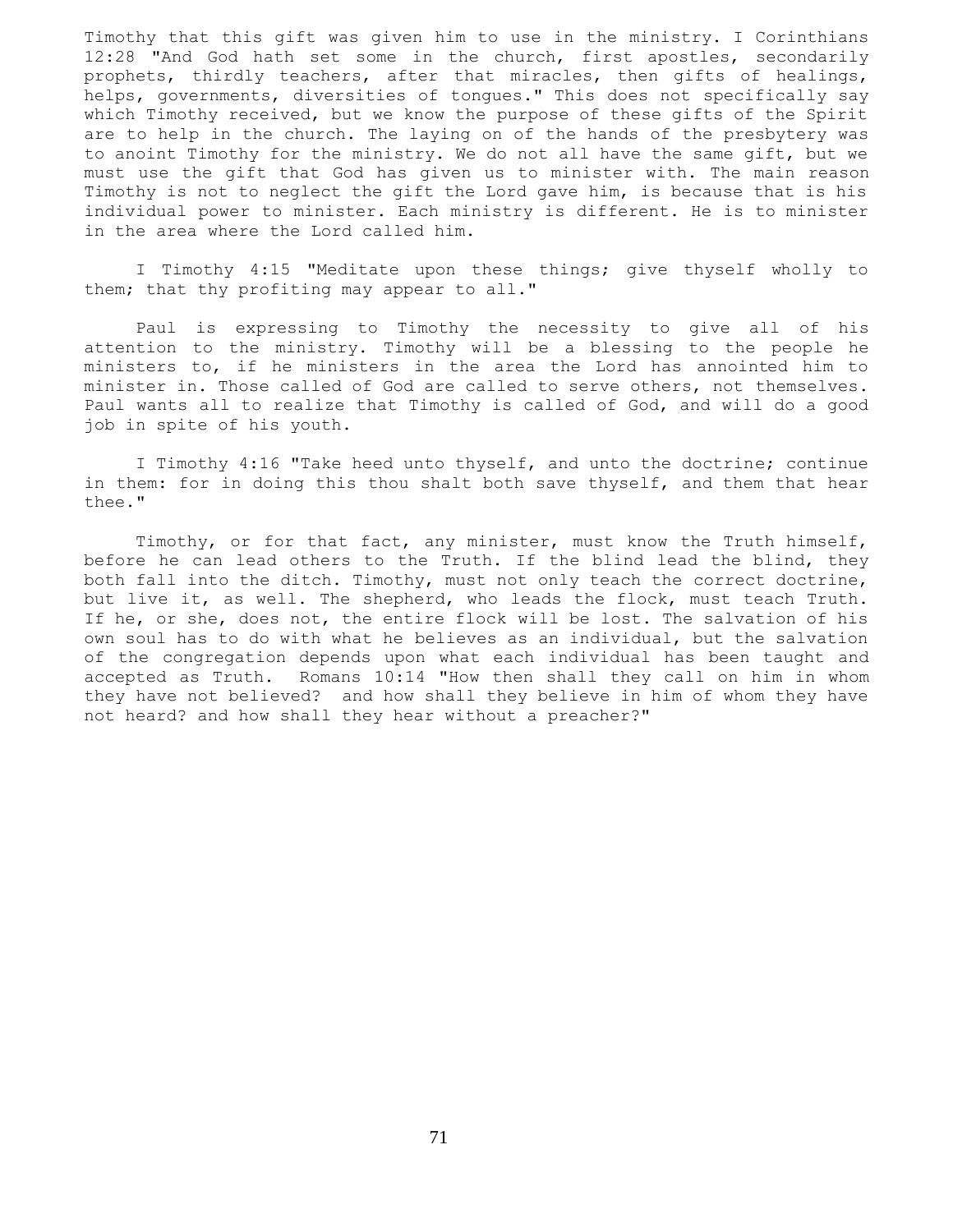1. Quote 1 Timothy chapter 4 verse 1. 2. What does the word "expressly" mean? 3. The Spirit is what? 4. When did the latter times begin? 5. What is meant by "giving heed to seducing spirits"? 6. When will the great falling away of the church occur? 7. What will it be like in the latter days? 8. The doctrine Paul was warning of, was a doctrine of 9. What makes the author believe they were Christians? 10. What are they lying about? 11. How had they gotten into this false doctrine? 12. In verse 3, what specific false things were they teaching? 13. Why did God make males and females in the flesh? 14. What has our society done regarding animals, that God would not approve of? 15. What is the only restriction for eating meat? 16. What did Jesus say to do for the 12 year old girl he raised? 17. Why do we know it is alright to wear coats made from the skin or hide of an animal? 18. Every creature of God is 19. What word leaves no doubt that this is speaking of the flesh of an animal? 20. The meat is sanctified by what? 21. What does "sanctified", in verse 5, mean? 22. If Timothy does what, he will be a good minister of Jesus Christ. 23. Who are the "brethren" spoken of here? 24. Refuse profane and old wives' 25. What is the best exercise we can get? 26. Quote 1 Timothy chapter 4 verse 8. 27. What is the most a person can do with bodily exercise? 28. Who is the Living God? 29. Quote John chapter 3 verse 16. 30. Quote Mark chapter 16 verse 16. 31. Christianity is a  $\qquad \qquad$ , not a  $\qquad$  time experience. 32. What did Paul caution Timothy against in verse 12? 33. What 3 things did Paul tell Timothy to give attendance to? 34. What was Timothy cautioned not to neglect? 35. What is the purpose of the gifts of the Spirit? 36. Timothy must give all of his attention to the 37. Quote Romans chapter 10 verse 14.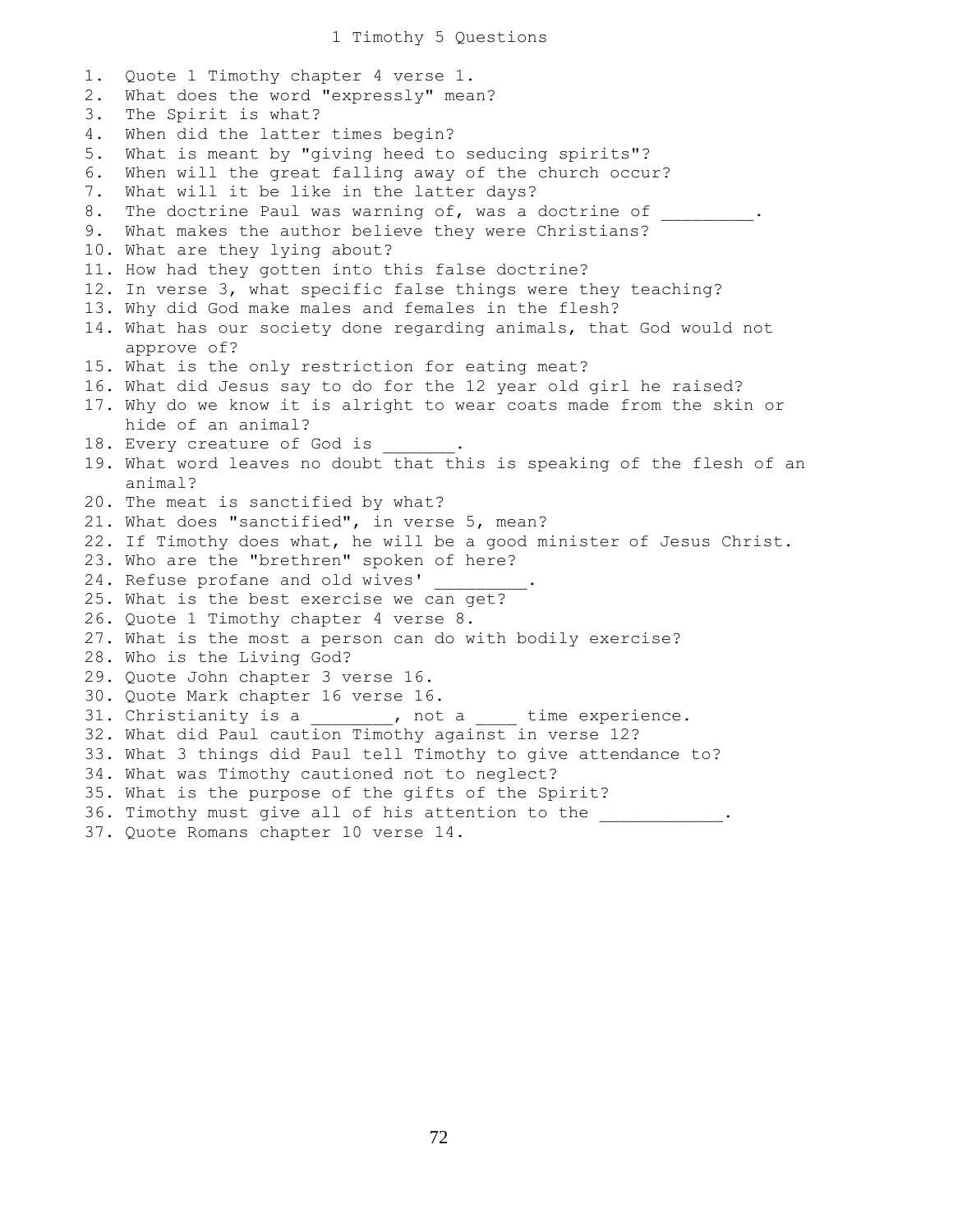We will begin this lesson in I Timothy 5:1 "Rebuke not an elder, but intreat [him] as a father; [and] the younger men as brethren;"

 Paul spoke of Timothy's youth in the last chapter. This is saying since Timothy is young, he must have respect for those older than himself. It is saying, also, not to come against this older person in a sharp manner. We are taught throughout the Bible, to honor our father and mother. In saying to treat him like a father, he is saying, honor his old age. Timothy is to look on others as his equal and not look down on them. All believers are brothers in Christ.

 I Timothy 5:2 "The elder women as mothers; the younger as sisters, with all purity."

 This is just explaining the role Timothy is to take with all of the congregation. He should not be looking on the young women to lust after them, but should think of them as his sisters. The older women are to be held in respect, as if they were his mother.

I Timothy 5:3 "Honour widows that are widows indeed."

 God has always provided for the widows and orphans. If we are to be like Christ, then we must help them, too. Paul is saying, not all women who have lost their husbands are truly widows. Honor those who are really widows.

 I Timothy 5:4 "But if any widow have children or nephews, let them learn first to shew piety at home, and to requite their parents: for that is good and acceptable before God."

 This is far from what is going on in our society today. Children are neglecting their parents. We see so many young people who do not want the bother, or the expense, of caring for their elderly parents. Children should honor their parents and show love and charity toward them. Parents should not be the responsibility of the outside world or the church, to care for. This should be thought of as an honor to do for your parent. The church should help, when they are without children to help.

 I Timothy 5:5 "Now she that is a widow indeed, and desolate, trusteth in God, and continueth in supplications and prayers night and day."

 This is speaking of a widow, such as Anna, who was in the temple in Jerusalem when Jesus was carried there for dedication. True widows are not interested in dating or getting married again. They will probably remain single. In this case they are a great help to the church, because they pray for the church. I have said before, the church is just as strong as the prayers that go up for it. These widows are ministers in the church and the church should support them.

 I Timothy 5:6 "But she that liveth in pleasure is dead while she liveth."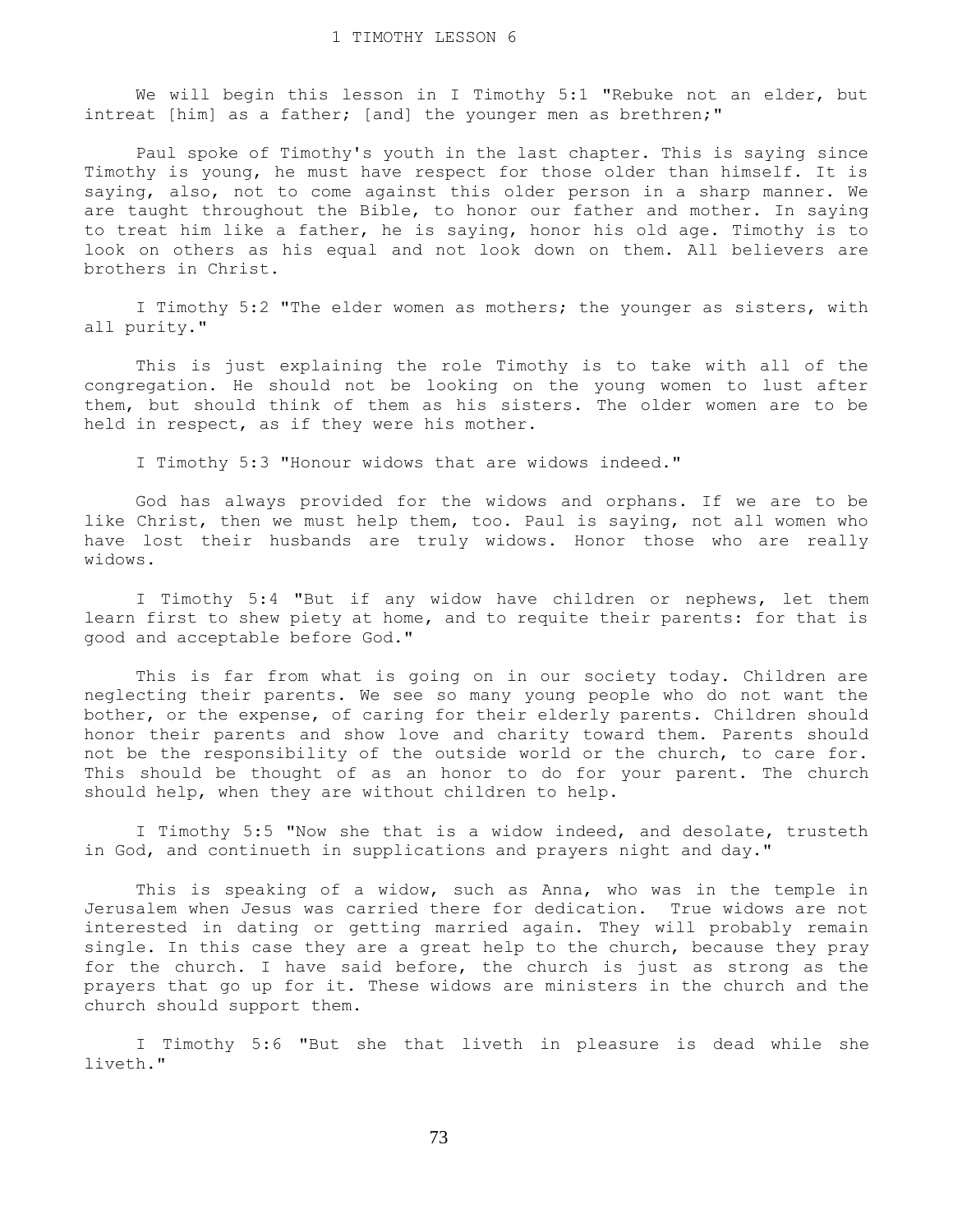This is speaking of a widow who is a widow in name only. She would be sleeping with some man who is not her husband.

 I Timothy 5:7 "And these things give in charge, that they may be blameless."

 As we have said so many times before, this was the beginning of the church, and they had to deal with each problem that arose without too much guideline. This is something Paul wants Timothy to teach in the church as a doctrine.

 I Timothy 5:8 "But if any provide not for his own, and specially for those of his own house, he hath denied the faith, and is worse than an infidel."

 By not caring for your mother or father who was elderly and could not help himself, you would actually be going against the teachings of the Bible. This is a strong statement about denying the faith, but we can not take part of God's teachings and leave the others behind. God teaches to honor our parents. This would include caring for their needs that they could not provide for themselves. An infidel is someone who does not believe. If we do not heed God's Word, we really do not believe.

 I Timothy 5:9 "Let not a widow be taken into the number under threescore years old, having been the wife of one man,"

It appears that Paul is saying, the widow must be 60 years old, before she would classify as a widow. I believe he is saying, they would probably still be interested in marrying again before that age. It does not mean that a woman has to be over 60 years old before she can join the church. It means for the church to take over her support as a widow, she must be over 60. The wife of one man, means that she has not been jumping from one marriage to the other. She has been a faithful wife.

 I Timothy 5:10 "Well reported of for good works; if she have brought up children, if she have lodged strangers, if she have washed the saints' feet, if she have relieved the afflicted, if she have diligently followed every good work."

 Let your light so shine before men that they can see your good works and glorify the Father. We see in all of Paul's teachings, and in fact, throughout the Bible, that if a person is a Christian, it will be obvious to the world by the good works they do. All of these restrictions, again, are for being taken care of as a widow by the church. All of the things mentioned above make up the personality of an humble servant of God. You may tell me that you are a Christian, but if I do not see some of these things in your life, I would doubt that you are truly a Christian.

 I Timothy 5:11 "But the younger widows refuse: for when they have begun to wax wanton against Christ, they will marry;"

 This is speaking of the younger woman desiring to be married again. There is nothing wrong in wanting to be married again. There is something wrong with putting your hand to the plough and turning back. This is speaking of someone, who in their grief, had dedicated themselves to the work of God in the church. When their grief for their loved one is over,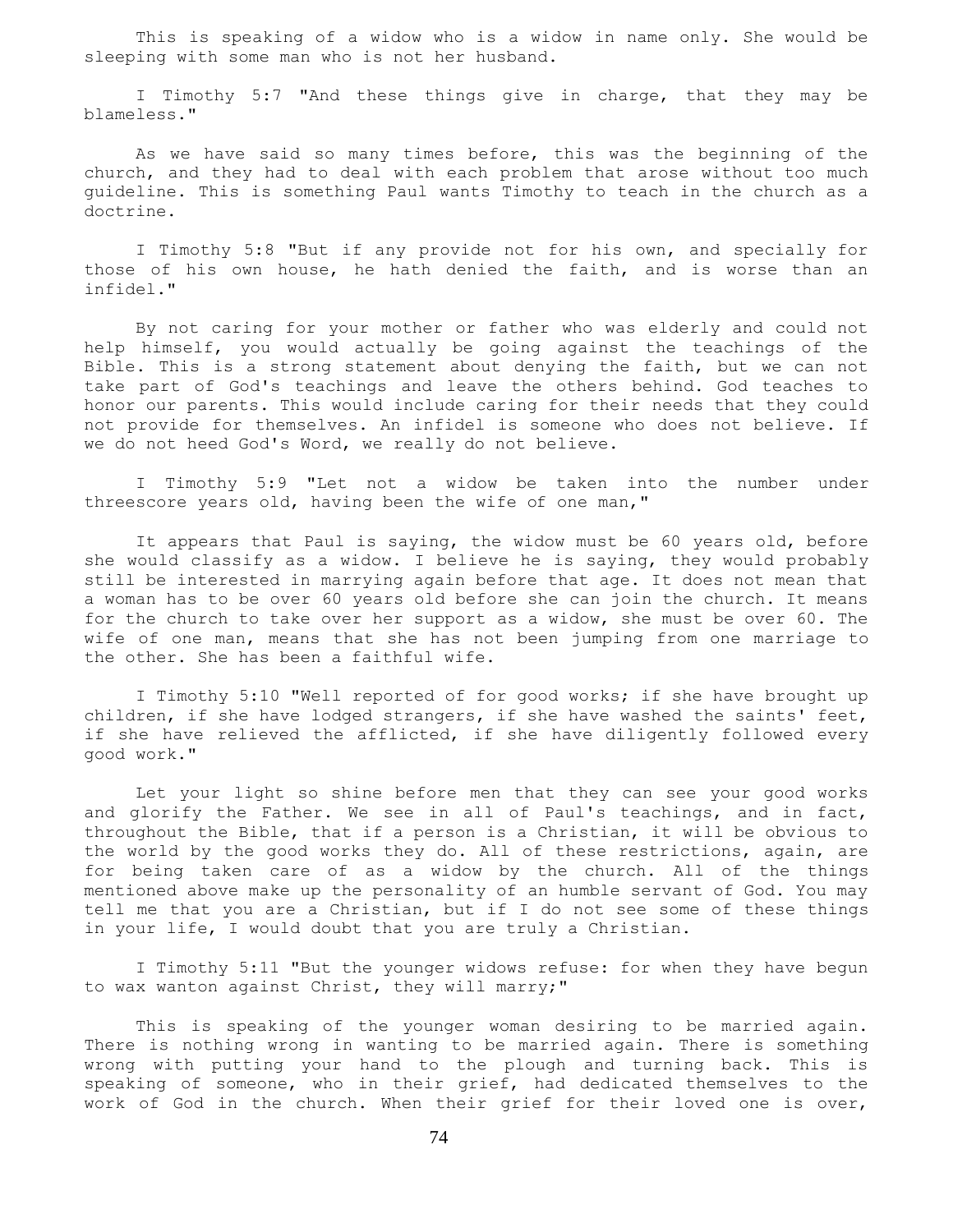they start yearning to be married again. It is not wrong to want to be married. It is wrong to proclaim yourself as a widow who will never marry, and then want to turn back into a worldly life.

 I Timothy 5:12 "Having damnation, because they have cast off their first faith."

 This is speaking of someone who has vowed to live single and work for God, and have gone back on that promise. They have turned away from their faith in God to go back into a world of sin and lust.

 I Timothy 5:13 "And withal they learn [to be] idle, wandering about from house to house; and not only idle, but tattlers also and busybodies, speaking things which they ought not."

 Anyone who does not stay busy doing constructive things has too much time to get into trouble. Those who gossip, whether married or unmarried, need to get busy doing something constructive, and they will not have time to gossip. If you are idle, you are wasting your time. You can never get those moments back. Be sure to use every moment of your time constructively. Tattlers and busybodies are not busy at doing anything, but wagging their tongue.

 I Timothy 5:14 "I will therefore that the younger women marry, bear children, guide the house, give none occasion to the adversary to speak reproachfully."

 This is speaking of young widows, not women in general. These young women have experienced family life, and will probably not be happy single. The devil is the adversary spoken of here. He goes about seeking every Christian he can to accuse of anything. He accuses us before the Father, but we have a High Priest {Jesus Christ} who represents us before the Father. It is best to stay as far away from sin as possible. Paul says then, it would be better to marry again than to burn with desire for a man.

I Timothy 5:15 "For some are already turned aside after Satan."

 The battle has always been between the desires of the flesh, and the spirit. Those who do not get their flesh under obedience to the spirit, will finally listen to the flesh and sin. When you obey the flesh and not the spirit, you have turned aside after Satan. The very best thing to do is to make Jesus not only your Saviour, but your Lord. Then the spirit will rule over the flesh. Let Christ live in you.

 I Timothy 5:16 "If any man or woman that believeth have widows, let them relieve them, and let not the church be charged; that it may relieve them that are widows indeed."

 This is just saying, if you can help your relative who is a widow, do not put this burden off on the church. There will be enough widows who have no one to help them for the church to take care of.

 I Timothy 5:17 "Let the elders that rule well be counted worthy of double honour, especially they who labour in the word and doctrine."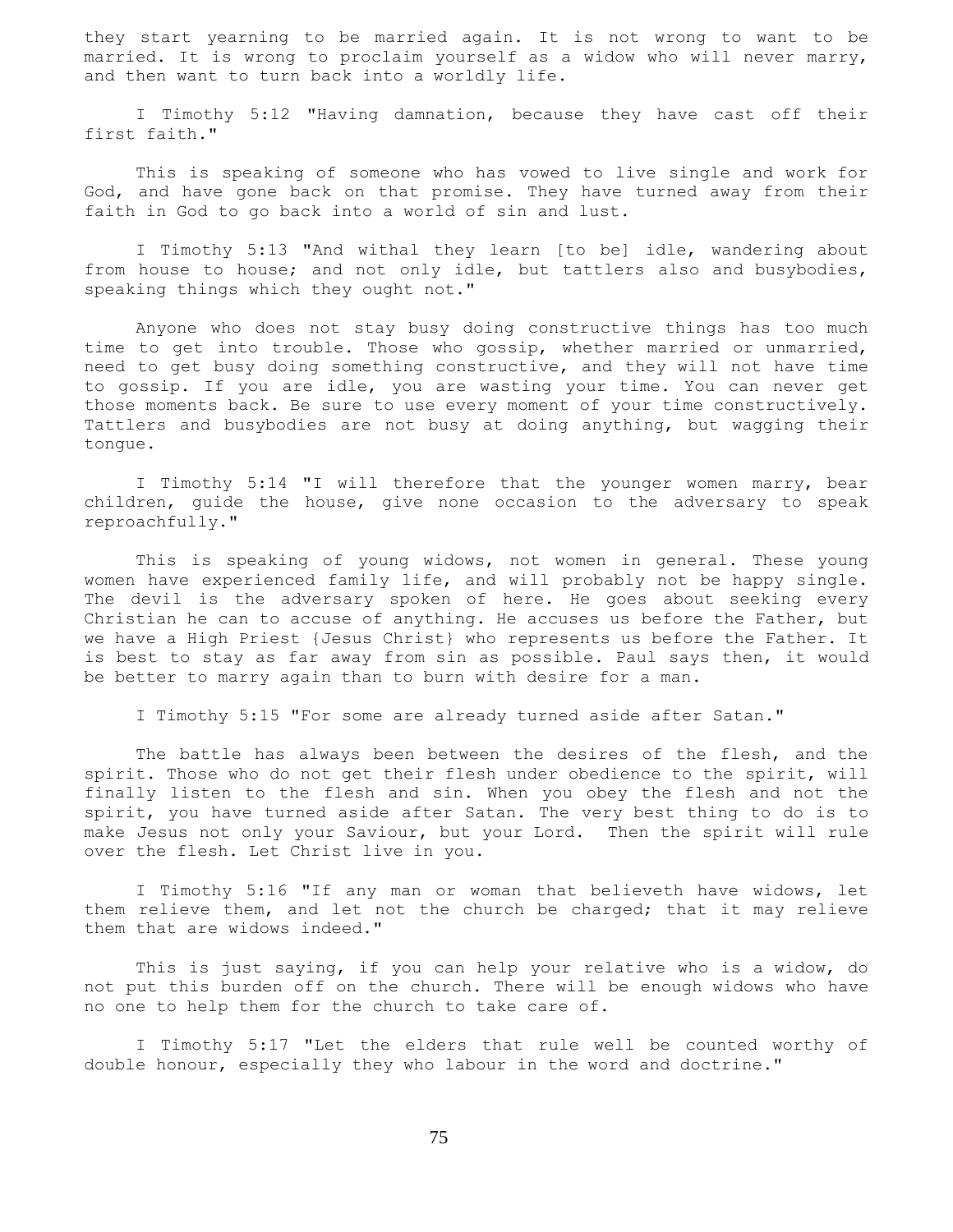This is speaking of the respect that should be shown to those who have spent their time serving others in the church. It seems Paul is saying, that teachers of the Word of God and the doctrine of the church should be held in very high esteem. We have mentioned before the self sacrifice that is necessary to do these things. That should not go unnoticed by the members. Elders in a church watch over the spiritual health of the church. They must be very familiar with the Word of God to do this.

 I Timothy 5:18 "For the scripture saith, Thou shalt not muzzle the ox that treadeth out the corn. And, The labourer [is] worthy of his reward."

 Those that serve of the temple should of the temple receive their living. This past statement was true in the Old Testament. It should be the rule for the church, as well. A minister of the Word of God needs to spend his time in prayer and study of the Word of God. He would have to take time away from the things of God to make a living if he did not live of the church. The minister, laboring for the church should be paid by the church. It is not a sin to take a salary from the church. It would be a sin to take an extravagant amount that the church could not afford. We should be good stewards of God's money. Pay your preacher well, but not so much as to cause him or her to sin.

 I Timothy 5:19 "Against an elder receive not an accusation, but before two or three witnesses."

 First of all, an elder is someone who is very familiar with the Word of God and would know the consequences of sin. It would be highly unlikely this person would be involved in sin. Secondly, someone might have a personality conflict with someone and use accusations against that person to get back at them. Thirdly, what someone sees or thinks he sees or hears, may not be what it appears. This, then, is saying, to be sure of the error, before you accept the accusation. Two or three different people are more apt to be accurate in their accusations.

 I Timothy 5:20 "Them that sin rebuke before all, that others also may fear."

 Public reprimand would be the thing to do, because it would keep someone else from doing the same thing. It is worse for an officer of the church to be caught up in sin. The elders should know better. One important reason for the public rebuke is that others would not think the elder was getting away with the sin. It would show that they are subject to God, as well as the member of the church. To be chosen out for special greatness brings great obligation with it.

 I Timothy 5:21 "I charge [thee] before God, and the Lord Jesus Christ, and the elect angels, that thou observe these things without preferring one before another, doing nothing by partiality."

 Just because someone is a good friend, or because they are in high position in the church, does not excuse sin. The punishment must be totally impartial for it to be just. We must remember the fact that Timothy is very young. He would probably hesitate to reprove someone who was his elder in the service of the church. Paul makes it very clear that this can not be the reason for not reproving them. Paul mentions God, The Lord Jesus, and the

76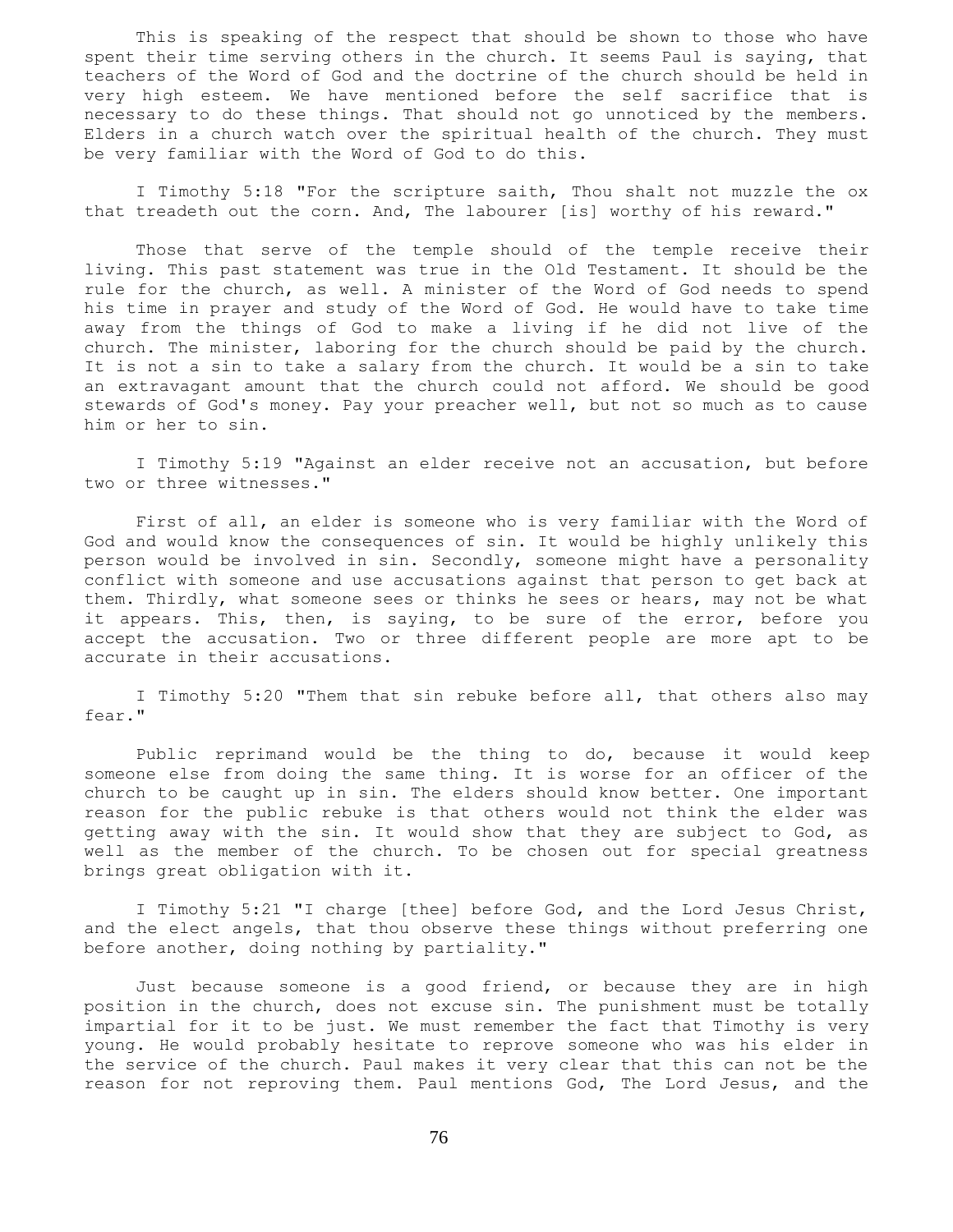elect angels to show the seriousness of not letting someone off because of position of importance. They must be judged fairly, but justly.

 I Timothy 5:22 "Lay hands suddenly on no man, neither be partaker of other men's sins: keep thyself pure."

 "Laying on of hands" has to do with the baptism of the Holy Spirit, and the ordaining of someone to an office in the church. Quick decisions are sometimes repented in leisure. You must know a person for a good while, before you can understand what type of a person they really are. Sometimes a person's true character takes a little time to surface. Another way to look at this would be, if this person were giving Timothy trouble over the reprimand and wanted to fight. Paul could be saying, Timothy, don't let your temper get out of control and hit someone, you would be guilty of sin along with them in that case. Perhaps, his advice is for Timothy to stay above sin of this nature. Timothy would, also, have to try to stay neutral so he could give an unbiased judgement.

 I Timothy 5:23 "Drink no longer water, but use a little wine for thy stomach's sake and thine often infirmities."

 This is like many of the things Paul said in his writings. This drinking of wine was not for all ministers of the Word of God to do, but was for Timothy. Timothy was to stay away from the foul water that was in the area. Bad water brings stomach problems. Paul is advising Timothy not to drink the water to keep from getting the virus. In an area where the water was good, this would certainly not be good advice. It appears that Timothy had been sick quite a bit. This stops all this present day talk of those who are right with God never being sick. The sickness was not because of sin Timothy had committed, but because the water was bad. Notice, also, the word "little".

 I Timothy 5:24 "Some men's sins are open beforehand, going before to judgment; and some [men] they follow after."

 We see that some people who sin do a pretty good job of covering up their sin for awhile. Their sin will be found out, but it may be found out long after the sin was committed. On the other hand, some sins are obvious to everyone even as they are being committed. It is best not to make quick judgements. Wait until all the facts are in, then judge. All sins will be revealed when we stand before the Lord in judgement.

 I Timothy 5:25 "Likewise also the good works [of some] are manifest beforehand; and they that are otherwise cannot be hid."

 This is just saying that some deeds are obviously good as they are being done, and they are no secret. Other good deeds may never be recognized until we stand before the Lord Jesus and hear Him say, well done, thy good and faithful servant. This type of good deeds, are laying up treasures in heaven where they will be waiting for us.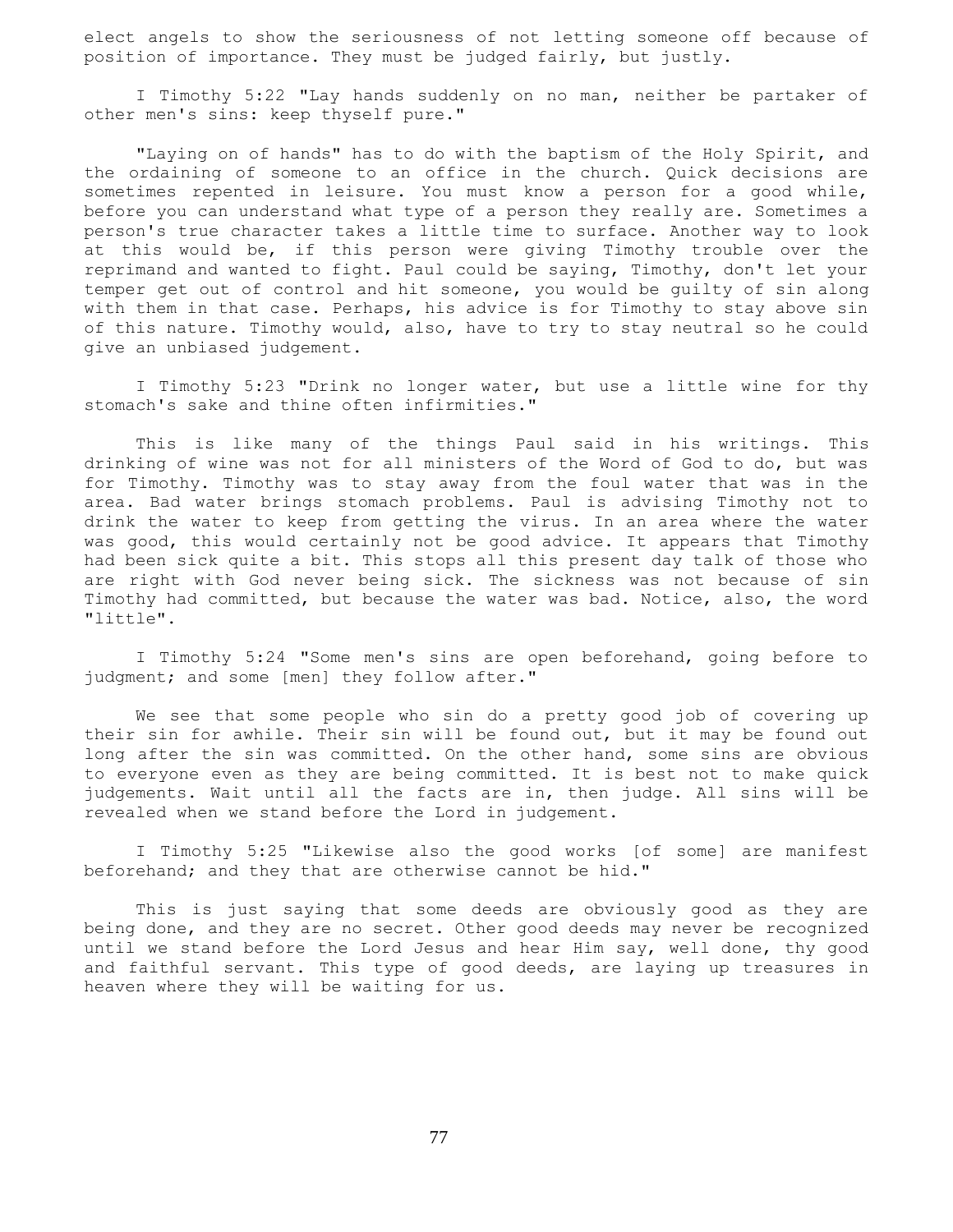1. Rebuke not an 1. but entreat him as a 2. What was he honoring when he honored him as a father? 3. The elder women as 4. Why did he use the term "widows indeed"? 5. Who should take care of the elderly? 6. Why do people today not care for their parents generally? 7. Those who are widows indeed, trusts in 8. Who was a widow like the one in verse 5? 9. The church is as strong as what? 10. What kind of woman is verse 6 describing? 11. Why was Paul sending all of these details of controlling a church to Timothy? 12. Those who will not provide for their own, are worse than an  $\mathcal{L}=\mathcal{L}^{\mathcal{L}}$ 13. How old must a widow be for the church to take over her support? 14. Describe the character of the woman that the church would provide for? 15. Why did they not take in younger women who had lost their husbands? 16. What do the idle do in verse 13? 17. Paul suggested that the younger women 18. Who is the adversary spoken of in verse 14? 19. Who accuses us before the Father? 20. Who is our High Priest? 21. What has the battle been between? 22. Let the elders that rule well be counted worthy of honor. 23. Who were those who were especially mentioned in verse 17? 24. Thou shalt not the ox that treadeth out the corn. 25. Where should the minister earn his living? 26. How many witnesses must you have against an elder? 27. What should be done to elders who sin? 28. Why should it be public? 29. Do nothing by 30. Why is partiality wrong? 31. What two things could "lay hands suddenly on no man" mean? 32. What did Paul tell Timothy to do for his infirmities? 33. Is this Scripture instruction for all ministers? 34. Why did Paul tell Timothy to do this? 35. Quote 1 Timothy chapter 5 verse 24.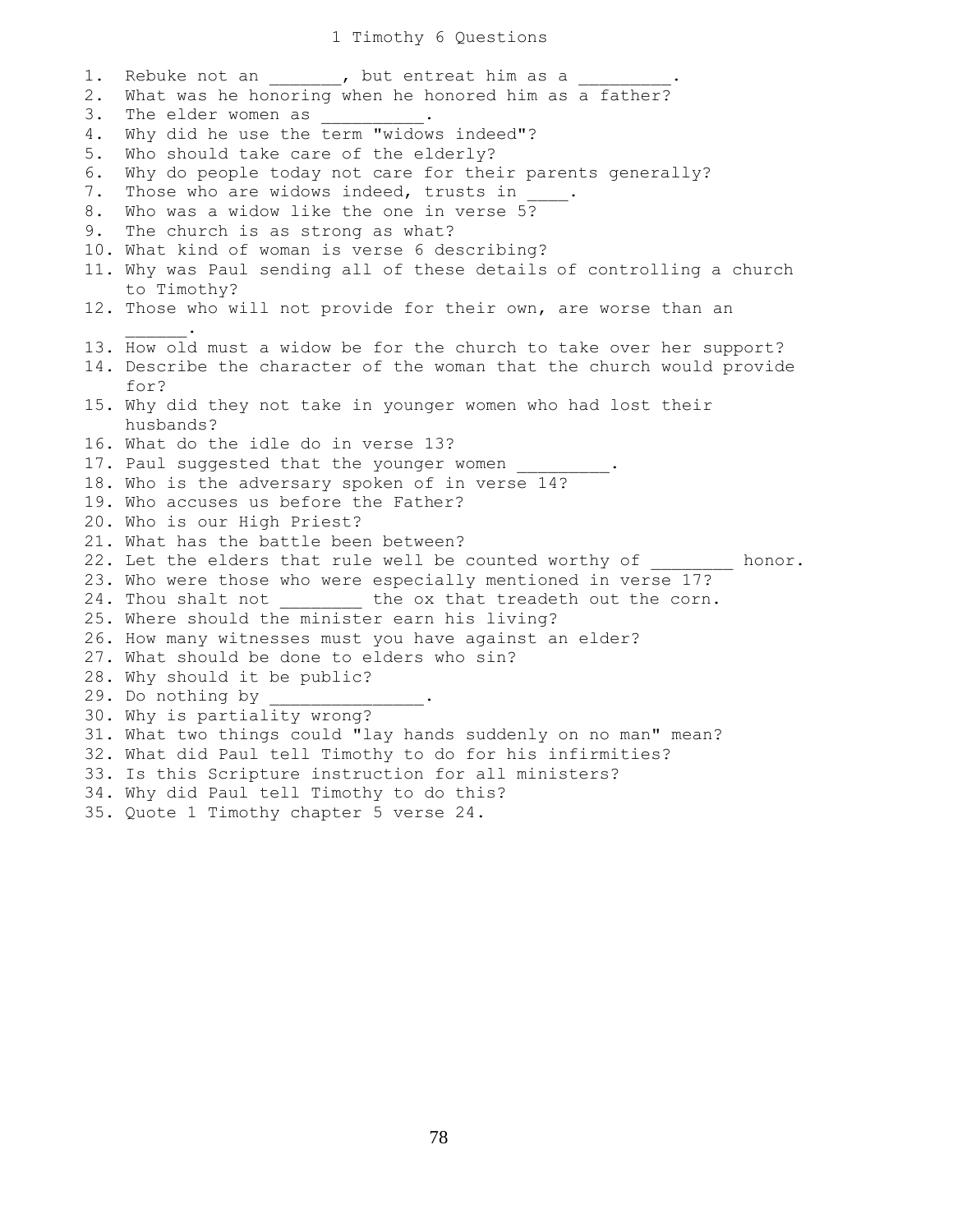We will begin this lesson in I Timothy 6:1 "Let as many servants as are under the yoke count their own masters worthy of all honour, that the name of God and [his] doctrine be not blasphemed."

 "Servants", in the verse above, could have been translated slaves, as well as servants. It is the same suggestions either way. Many persons who had been slaves came to the knowledge of Christ in the early days of Christianity. Christianity has always been evident among working people and slaves. I believe this Scripture is expressing the fact that just because a person comes to Christ, it does not free them from their other obligations. In fact, a person who has received Christ as his Saviour should do an even better job at the things he is obligated to do, because they are doing it as unto Christ. True Christianity teaches loyalty, and honor. Paul is saying, that they might even win their master to Christ, if they show him it makes a difference for the better being saved. Christianity is not a crutch to be used to get a person relieved from their duties. It should make a person more productive, because of the peace and happiness it brings to the individual.

 I Timothy 6:2 "And they that have believing masters, let them not despise [them], because they are brethren; but rather do [them] service, because they are faithful and beloved, partakers of the benefit. These things teach and exhort."

 Paul is explaining that even though you are a brother in Christ with your believing master, you should still give him the respect he is due because of his position. We said before, Christianity should not be used to get you special rights and privileges. God is the one who put us in the position we are in on the earth. Whatever place we find ourselves in, we must do the best job we can. Paul is explaining little problems that might occur. Since these things had not been mentioned earlier, he was covering as many as he could. You are not to change your station in life, because you are saved. You are to serve God where He called you.

 I Timothy 6:3 "If any man teach otherwise, and consent not to wholesome words, [even] the words of our Lord Jesus Christ, and to the doctrine which is according to godliness;"

This is not a complete sentence above, but we know what it is saying, do we not? Just proclaiming yourself a Christian does not make you a Christian. A Christian is Christ-like. Jesus said, serving others should not be thought of as an obligation, but a privilege. He spoke of how the servant would be the greatest. Matthew 23:11 "But he that is greatest among you shall be your servant." We must remember that the Jews who had converted to Christianity were extremely class conscious. Jesus served mankind. If we are to be like Him, we will do likewise. Paul is warning Timothy, that the Judaizers will teach a false doctrine which is caught up in class.

 I Timothy 6:4 "He is proud, knowing nothing, but doting about questions and strifes of words, whereof cometh envy, strife, railings, evil surmisings,"

79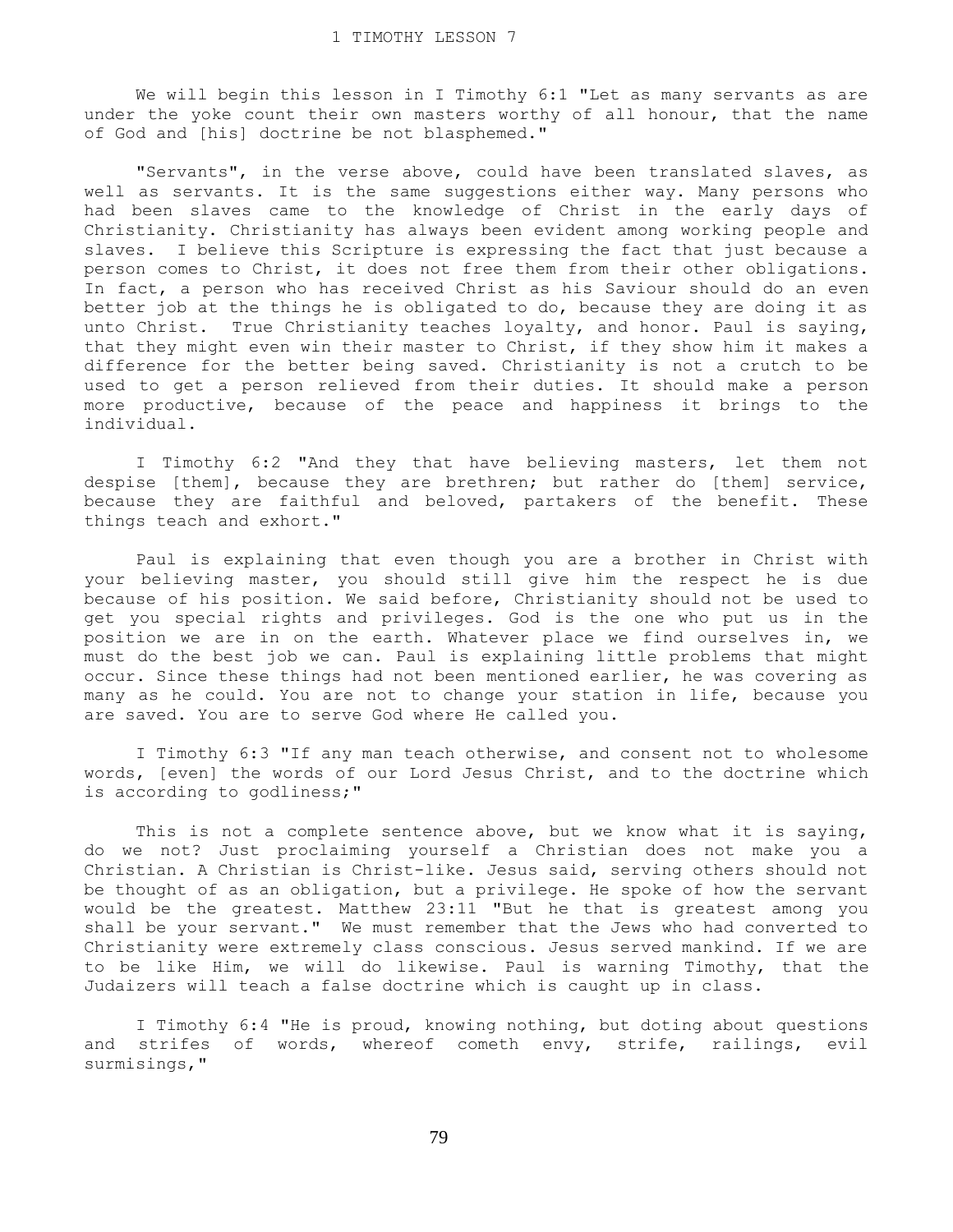The humble servant accepted Christianity willingly with the doctrine of serving. The converted Jews were constantly questioning the doctrine of the Christians. The law, with its class separations, had caused many to reject Jesus and His teachings, because they did not conform to what they had been taught. This Jewish element in the Christian movement, questioning at every turn, were causing strife among the brethren. They were arguing to keep all the customs of the law. This caused problems with the new Christian converts.

 I Timothy 6:5 "Perverse disputings of men of corrupt minds, and destitute of the truth, supposing that gain is godliness: from such withdraw thyself."

 The word translated "perverse", here, means misemployment, or meddlesome. My own personal belief about the Scripture above, is that Paul is warning Timothy to tell the people not to use God for personal gain. The fact that they have corrupt minds, means that they had the truth and wandered away from it, teaching that if you were where you should be with God, you would, also, be financially better off. They were connecting their position with God with having earthly wealth. Notice, the stern warning, from such withdraw thyself. Sometimes people who are godly have money. It does not mean if you have money, it is a sin. It is saying, to use God to get great wealth is sin.

I Timothy 6:6 "But godliness with contentment is great gain."

 I love what Paul said in another Scripture about this. Philippians 4:11 "Not that I speak in respect of want: for I have learned, in whatsoever state I am, [therewith] to be content." Philippians 4:12 "I know both how to be abased, and I know how to abound: every where and in all things I am instructed both to be full and to be hungry, both to abound and to suffer need." We will find that it is not how much we have, or how well thought of we are, that makes us happy. It is our attitude toward life. If I put my faith and trust in the Lord Jesus Christ, I should be content knowing whatever is happening to me, is for my good. In Proverbs, we read a lot about what makes a man happy. It is not wealth or fame, it is attitude. When we have food and a place to lay our head at night, it is enough, if we have Jesus. Philippians 4:13 "I can do all things through Christ which strengtheneth me."

 I Timothy 6:7 "For we brought nothing into [this] world, [and it is] certain we can carry nothing out."

The only true riches are the ones we lay up in heaven. This world, and the people on it, are temporary tenants. It all belongs to God. We are travelling through this land on the way to our promised land. The world is like Egypt was for the Israelites. It is a place of dwelling that we do not own. We come into the world naked. It is for sure we cannot take our big cars and fine homes with us to heaven. They would pale by comparison to what God has in store for us, even if you could carry them. Jesus has gone ahead and prepared a place for us. We will not need anything from this earth. He has made provision for us.

 I Timothy 6:8 "And having food and raiment let us be therewith content."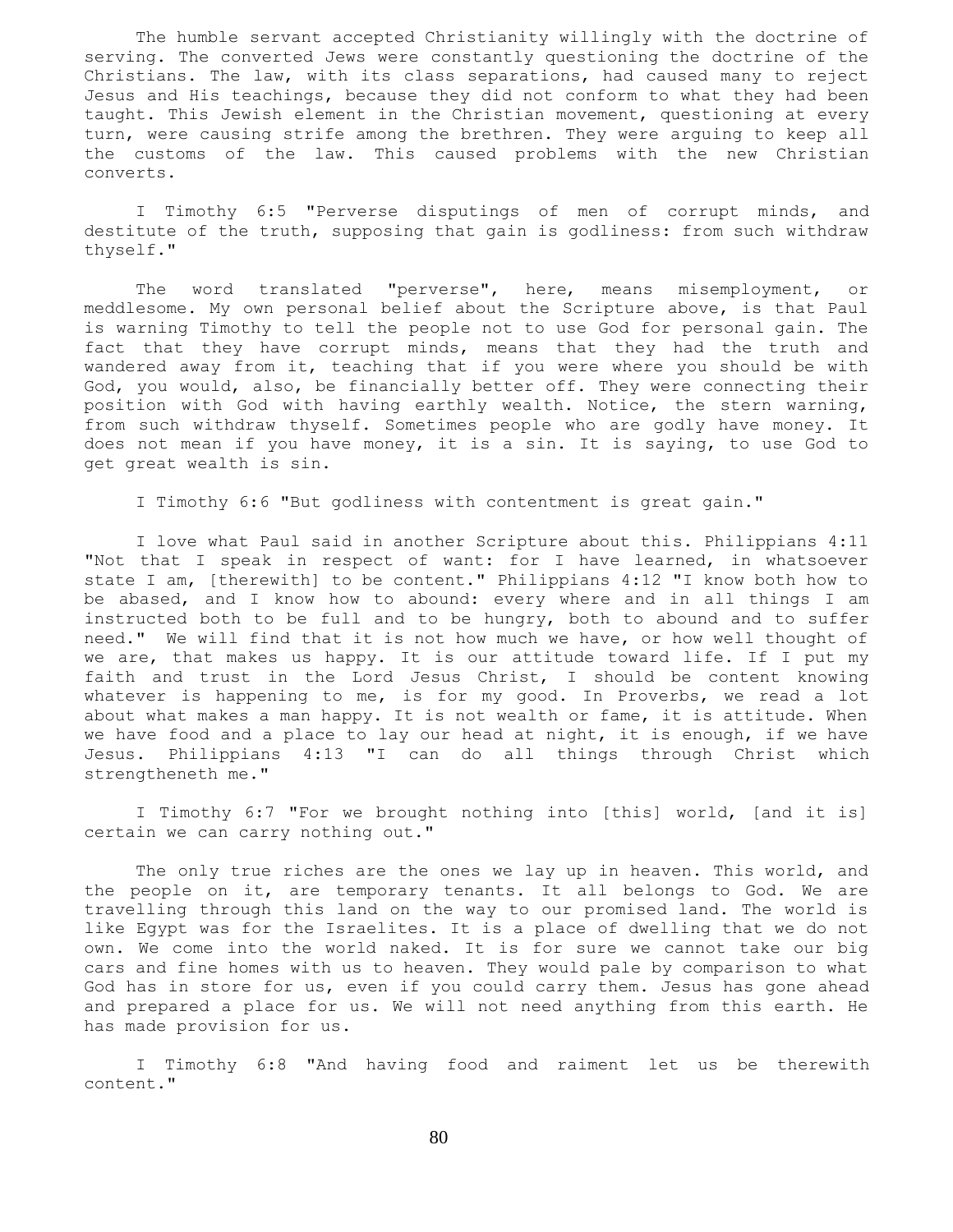These are basic things to live on. In the 6th chapter of Matthew beginning with the 25th verse, you will find the teachings of Jesus on this very thing. I will quote just one verse here that says what we must keep our mind on. Matthew 6:33 " But seek ye first the kingdom of God, and his righteousness; and all these things shall be added unto you." Our heart and mind should not be stayed on material things of this world. God will take care of that, if we will just worship and serve Him.

 I Timothy 6:9 "But they that will be rich fall into temptation and a snare, and [into] many foolish and hurtful lusts, which drown men in destruction and perdition."

 Notice the key words in this: will be. In other words, he is not already rich, he wants to be rich. This means that the person has his mind stayed upon being rich. Sometimes it is a temptation to take short-cuts to get to where you want to be financially. It is not riches that send a person to hell, but the lust of riches. This type of lust causes a person to totally disregard others to acquire their own selfish desires. It is very important to know how to deal with riches, if you find yourself in that position in life. I Timothy 6:17 "Charge them that are rich in this world, that they be not highminded, nor trust in uncertain riches, but in the living God, who giveth us richly all things to enjoy;" I Timothy 6:18 "That they do good, that they be rich in good works, ready to distribute, willing to communicate;" It is not a sin to be rich. It is a sin to lust to be rich.

 I Timothy 6:10 "For the love of money is the root of all evil: which while some coveted after, they have erred from the faith, and pierced themselves through with many sorrows."

When you covet, you want something that does not belong to you. Notice again, the money is not the root of all evil. It is the love of money. It is our attitude toward the riches that either condemns us, or saves us. One of the best examples of this in all the Bible, is the rich young ruler that comes to Jesus and asks what he must do to be saved. Throughout the Bible we are told that we must believe in Jesus to be saved. In this particular instance Jesus told him to go and sell what he had and give it to the poor if he wanted to be perfect. Why was Jesus' answer different to this young man? It is simple. The man's money was his god. He went away sorrowful. He chose to keep his money over turning to God. Anything, whether money or something else, that comes ahead of God with us, is our god. Money should not become before God. God said: Thou shalt have no other gods before me. Those who do this, are lost.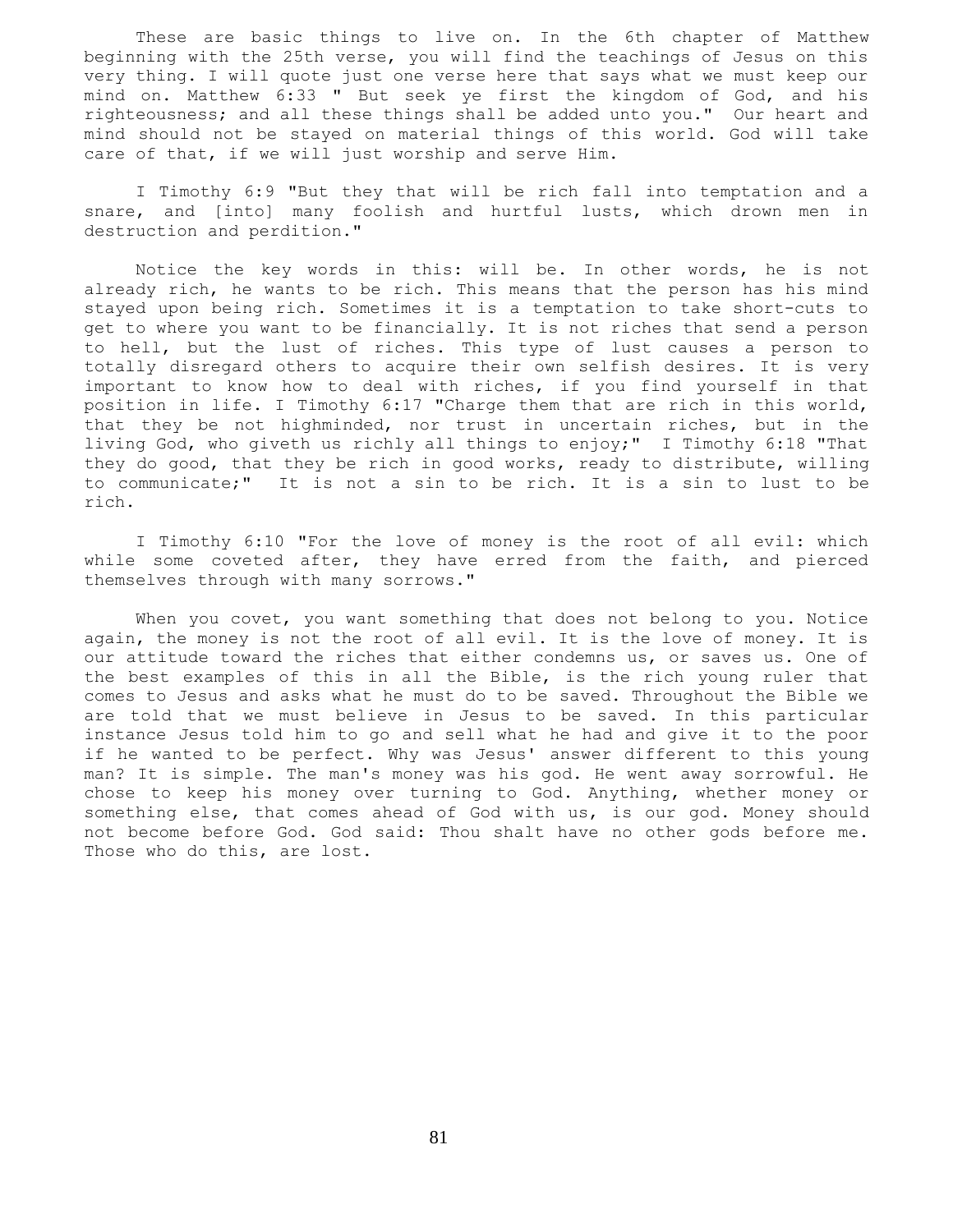1. How is a servant to treat his master? 2. Why is he to do this? 3. What is another word that "servants" could have been translated in verse 1? 4. Because a person comes to Christ, does not free them from their  $\mathcal{L}=\mathcal{L}=\mathcal{L}=\mathcal{L}=\mathcal{L}=\mathcal{L}=\mathcal{L}$ 5. Why should the servant do a better job after he, or she, comes to Christ? 6. When the master and the servant both are Christians, what effect should that have on their positions? 7. Why is Paul getting into all these details? 8. Proclaiming yourself a Christian does not mean you are a  $\mathcal{L}=\mathcal{L}^{\mathcal{L}}$ 9. Quote Matthew chapter 23 verse 11. 10. The Jews that had come to Christ were extremely \_\_\_\_\_\_\_\_ conscious. 11. What were the converted Jews constantly questioning? 12. What caused much of the strife in the early church? 13. Those with corrupt minds supposed what was godliness. 14. We must not use God for 15. Quote Philippians chapter 4 verses 11 and 12. 16. Quote Philippians chapter 4 verse 13. 17. What are the only true riches? 18. The people in this world are temporary 19. If we could take our big cars and our fine homes to heaven with us, what would we discover? 20. Having and let us be therewith content. 21. Quote Matthew chapter 6 verse 33. 22. What are the key words in verse 9? 23. What is his mind stayed upon? 24. It is not riches that send a person to hell, but what? 25. What does this type of lust cause a person to do? 26. How must we deal with riches, if we find ourself in that position? 27. For the \_\_\_\_\_\_\_ of money is the root of all evil. 28. What are you doing, when you covet? 29. What really condemns us or saves us regarding money? 30. Why did Jesus require more of the rich young ruler? 31. Did he fulfill the requirements? 32. Anything that we put ahead of God, is our .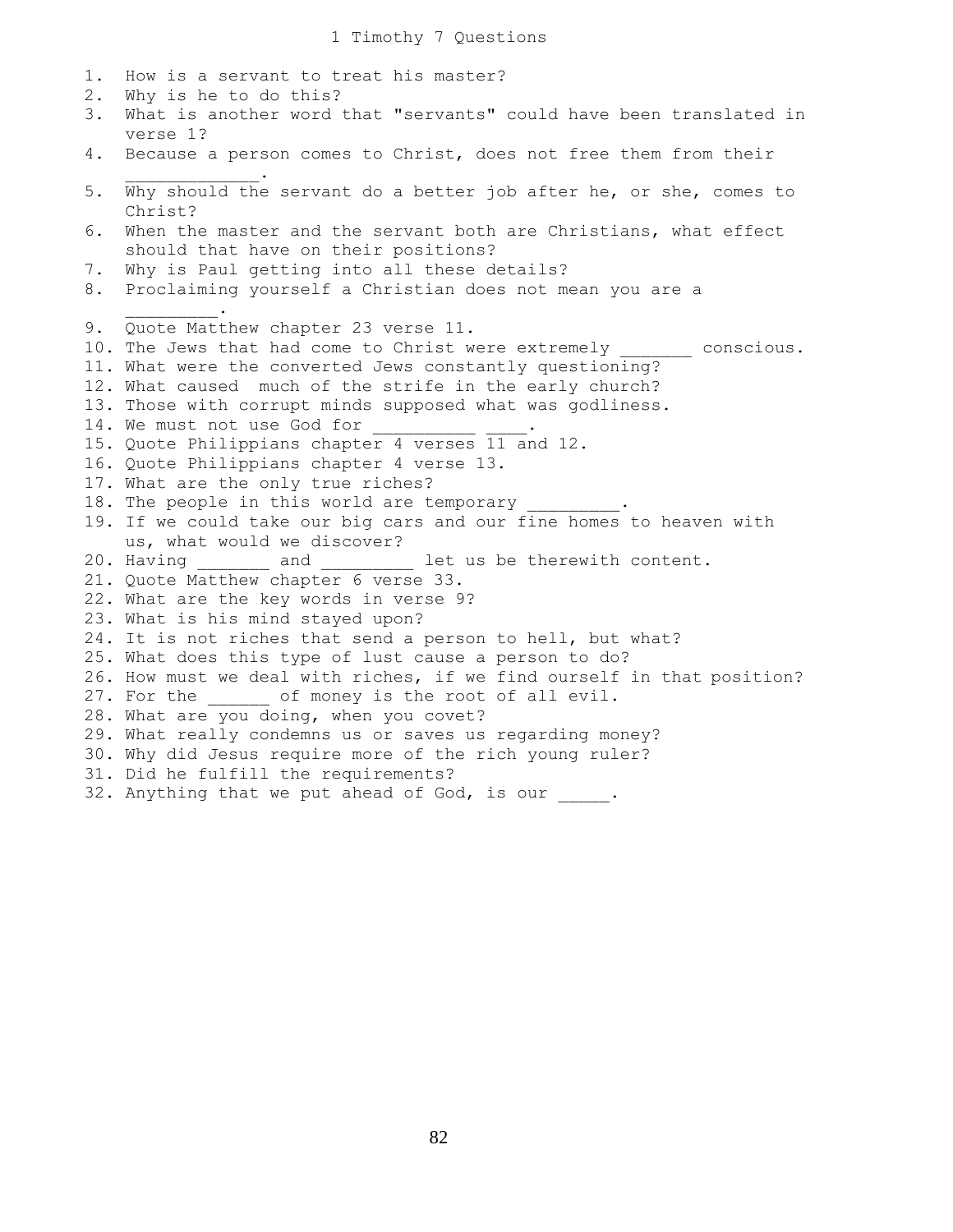In the last lesson, we had begun the discussion of the deception of riches. It is so important to understand that, we will begin this lesson with a repeat of the verse 10 in the last lesson.

 I Timothy 6:10 "For the love of money is the root of all evil: which while some coveted after, they have erred from the faith, and pierced themselves through with many sorrows."

 We discussed that, it is not the fact that you have money that is evil. It is your attitude toward the money that is bad. Love of money causes us to covet something that does not belong to us. Christians, who are constantly thinking of their earthly possessions, have wandered from the faith. We should keep our mind and our heart on God. Possibly, if we can handle some money without it ruining our relationship with God, He might allow you to manage some of it for Him. There is not enough money in the entire world that is worth trading your place in heaven for. Be careful when it comes to money matters. Great riches are many times the trap that Satan can catch you in.

 I Timothy 6:11 "But thou, O man of God, flee these things; and follow after righteousness, godliness, faith, love, patience, meekness."

 Paul is stressing to Timothy here, the importance of teaching the people to seek godly things, and not things pleasing unto the flesh. We must remember along with this, that all of these people professed Christianity. "O man of God" lets us know that those who are God's live a different life, with different goals than that of the men of the world. The godly do not follow after riches, they follow after righteousness. Those, who are seeking wealth, have no time for other things. Not only are we not to seek riches, but we are to flee from the lust of riches. These things, in verse 11 above that are mentioned, are opposite of lust for riches. These are things that come from an humble heart stayed upon God. To be "righteous" means we are in right standing with God. "Godliness" means that we have patterned our life after His life. Faith is the ingredient that pleases God. To have faith and trust in God means that we are satisfied with the position He has placed us in. Love causes us to give, not to take from our fellowman. Patience comes as a gift from God. Most men in a hurry to get rich have no patience. You can easily see why this would be important to mention of the godly. Meekness and the personality of the proud are the opposites, as well.

 I Timothy 6:12 "Fight the good fight of faith, lay hold on eternal life, whereunto thou art also called, and hast professed a good profession before many witnesses."

 Every minister I have ever known, has to go back and look at this statement that Paul made to Timothy. Sometimes, the fight becomes so difficult, that in the natural we want to stop. The advice was good for Timothy, and it is good for us, as well. My husband has a slang statement that fits perfectly here. He says, When the going gets tough, the tough get going. We cannot give up the fight, because the way is hard. When you receive your salvation, hang on to it, do not let it slip away. Romans 8:35 "Who shall separate us from the love of Christ? [shall] tribulation, or distress, or persecution, or famine, or nakedness, or peril, or sword?"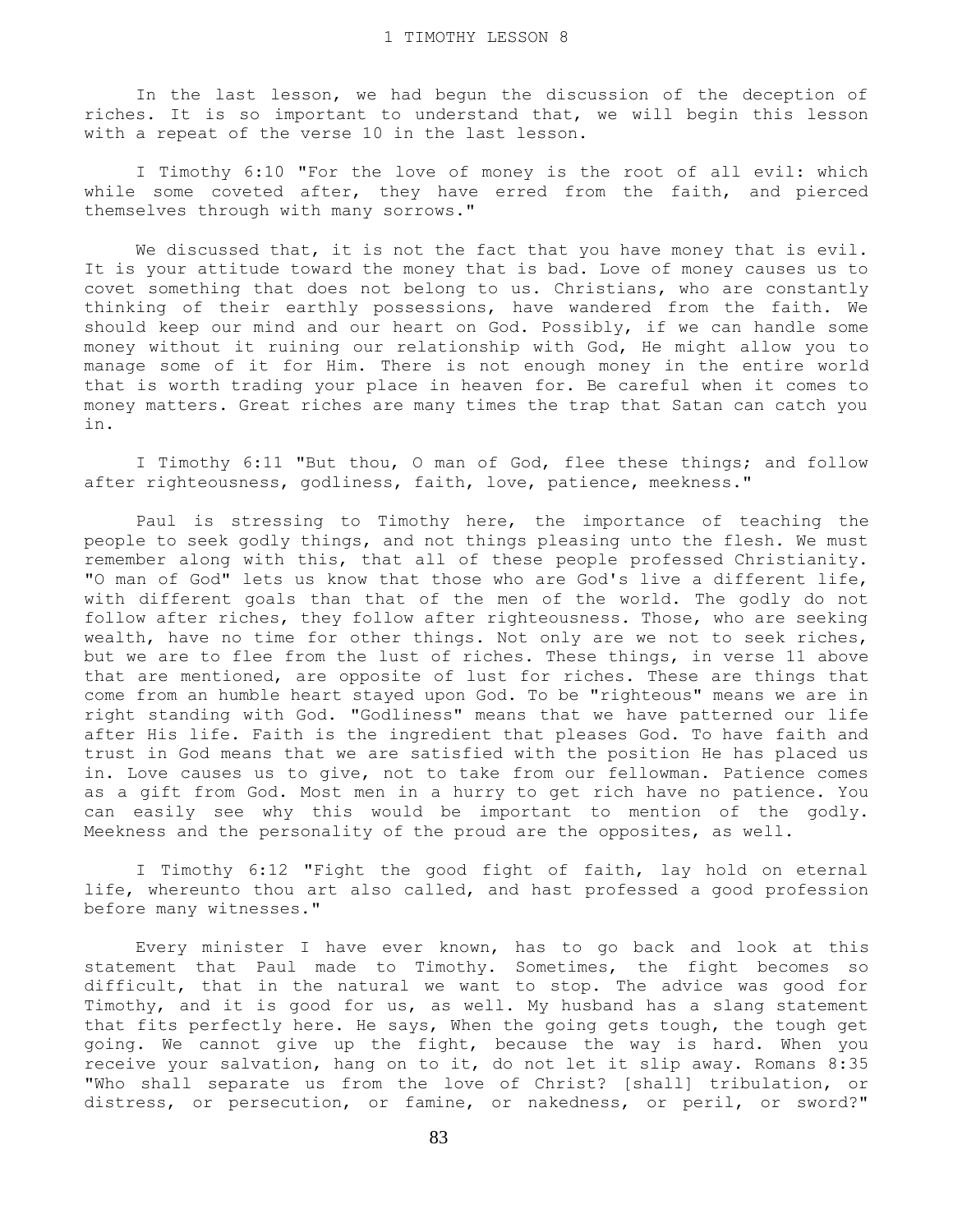Romans 8:36 "As it is written, For thy sake we are killed all the day long; we are accounted as sheep for the slaughter." Romans 8:37 "Nay, in all these things we are more than conquerors through him that loved us." Romans 8:38 "For I am persuaded, that neither death, nor life, nor angels, nor principalities, nor powers, nor things present, nor things to come," Romans 8:39 "Nor height, nor depth, nor any other creature, shall be able to separate us from the love of God, which is in Christ Jesus our Lord." Paul reminds Timothy that it is for his own benefit to hang on to eternal life, and it is also to the benefit of those who knew of Timothy's love of God, as well.

 I Timothy 6:13 "I give thee charge in the sight of God, who quickeneth all things, and [before] Christ Jesus, who before Pontius Pilate witnessed a good confession;"

 If our leader {Jesus Christ} witnessed a good confession before the world, we can do no less. Christians must be Christ-like. Paul encourages Timothy to not be overcome by the opposition. He reminds him that the world was opposed to Christ Jesus. Timothy is young and needs this word of encouragement. Paul is explaining how truthful this statement is when he says, in the sight of God, and before Jesus Christ.

 I Timothy 6:14 "That thou keep [this] commandment without spot, unrebukeable, until the appearing of our Lord Jesus Christ:"

 Christianity is not something we put on and take off at our convenience. It is a daily walk. Paul is saying, stay in that narrow path of righteousness that leads to eternal life. This just means that he must never turn back into the world. Jesus will appear unto those who are looking for Him. We must live everyday as if today was the day of His coming. Stay faithful until Jesus takes us home.

 I Timothy 6:15 "Which in his times he shall shew, [who is] the blessed and only Potentate, the King of kings, and Lord of lords;"

 When Jesus returns to this earth, it will not be as Saviour. His name will be King of kings, and Lord of lords. The lords and kings of this earth will have to step aside, because The true King will be here. At the name of Jesus every knee will bow and every tongue confess. Philippians 2:10 "That at the name of Jesus every knee should bow, of [things] in heaven, and [things] in earth, and [things] under the earth;" Philippians 2:11 "And [that] every tongue should confess that Jesus Christ [is] Lord, to the glory of God the Father." He is not King of the few, but King of all.

 I Timothy 6:16 "Who only hath immortality, dwelling in the light which no man can approach unto; whom no man hath seen, nor can see: to whom [be] honour and power everlasting. Amen."

 Jesus is not a light, He is the Light. He is the source of all Light. It is His Light that gives all things the power to be. The things we call light here upon the earth, such as the sun and the moon, are not creative Light. They are only fixtures that we see Light in. He is the everlasting One. He is Alpha and Omega, the Beginning and the End. Immortality means unending existence. He Is the great I AM. No man can see this with his natural body, or he would be totally consumed. Hebrews 12:29 "For our God [is] a consuming fire." Jesus, and the Father, and the Spirit are all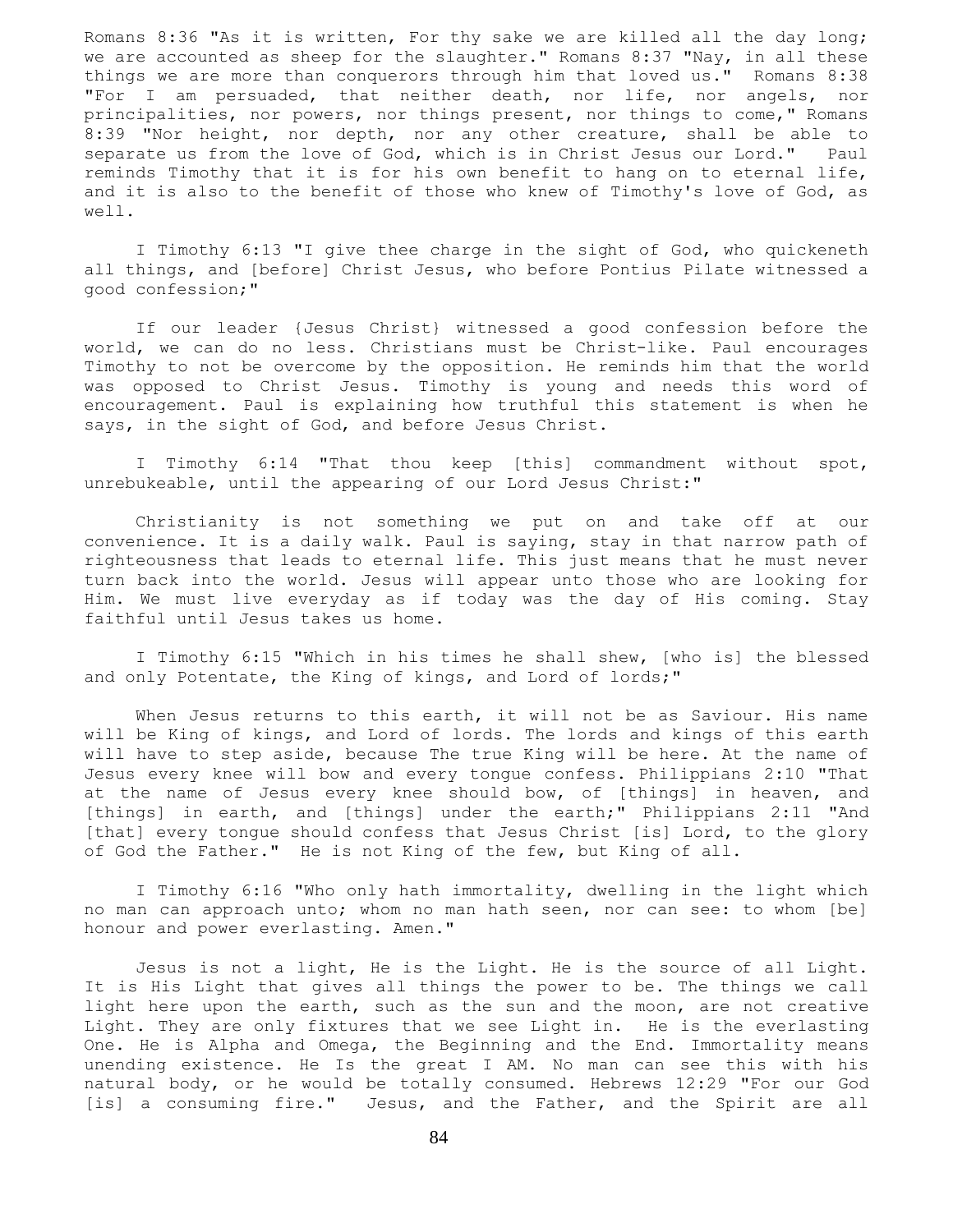somehow all of this. If we could ever get to the point that we understand all there is to know about God, then He would no longer be God. We cannot fully understand. We can just know some things, and that is enough. He is Power. He is Everlasting God. Amen - so be it.

 I Timothy 6:17 'Charge them that are rich in this world, that they be not highminded, nor trust in uncertain riches, but in the living God, who giveth us richly all things to enjoy;"

 Considering verse 16, how could they be highminded? This world and all of its riches shall pass away. Riches, life, and many other things in this life are uncertain. They are here today and gone tomorrow. II Peter 3:10 "But the day of the Lord will come as a thief in the night; in the which the heavens shall pass away with a great noise, and the elements shall melt with fervent heat, the earth also and the works that are therein shall be burned up." II Peter 3:11 "[Seeing] then [that] all these things shall be dissolved, what manner [of persons] ought ye to be in [all] holy conversation and godliness," We see from all of this, how silly it would be to place your faith in something so temporary. The only truly lasting thing, that we can put our trust in, is God. God allows some of us to use a great deal of material things in this earth. They are not ours, they are His. We should act accordingly.

 I Timothy 6:18 "That they do good, that they be rich in good works, ready to distribute, willing to communicate;"

 Seeing that these things are just here for us to manage for the Lord, they should be used for good. Possibly, Paul placed this in this letter to Timothy, because the Jews really thought themselves to be better than other people. He is telling Timothy, teach them that these earthly treasures really belong to God. Teach them to use the treasures the way Jesus would use them, if He were here. Willing to communicate means not thinking themselves too good to talk to someone they think to be their underling. They must use what God has entrusted to them in a manner pleasing unto God.

 I Timothy 6:19 "Laying up in store for themselves a good foundation against the time to come, that they may lay hold on eternal life."

 This laying up in store for themselves, has to do with storing our treasures in heaven. Matthew 6:19 "Lay not up for yourselves treasures upon earth, where moth and rust doth corrupt, and where thieves break through and steal:" Matthew 6:20 "But lay up for yourselves treasures in heaven, where neither moth nor rust doth corrupt, and where thieves do not break through nor steal:" We remember back to the last lesson, we discovered that God and money could not both be our God. If money is our god, we will wind up in hell. If God is our God, we are not in love with the money, and we will go to heaven.

 I Timothy 6:20 "O Timothy, keep that which is committed to thy trust, avoiding profane [and] vain babblings, and oppositions of science falsely so called:"

 So many people try to prove the Bible technically with scientific books. The Bible is the Word of God. It does not have to be proved. It is the standard that we should judge all else by. Faith is not fact. If you could prove something, it would take no faith to believe it. Hebrews 11:1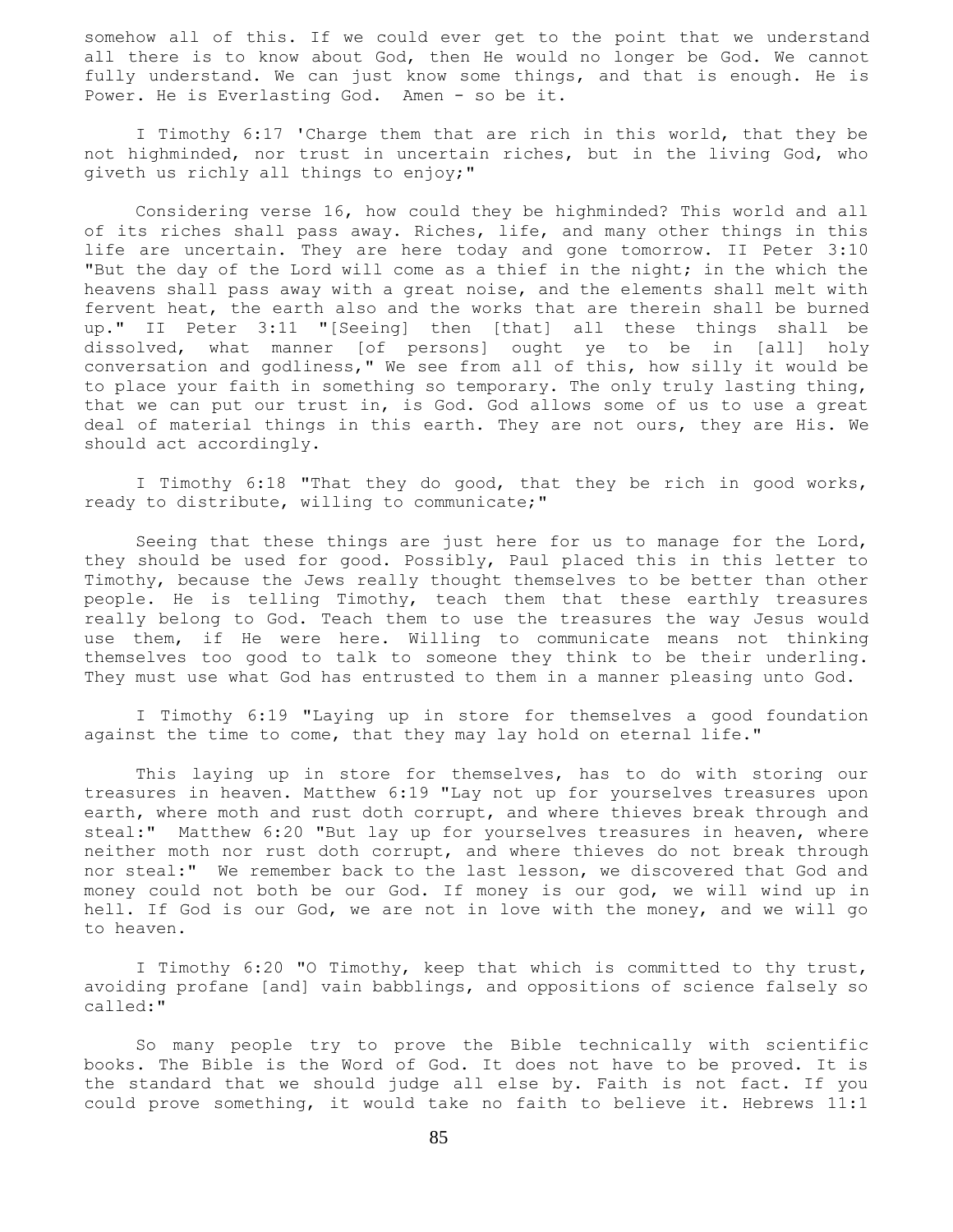"Now faith is the substance of things hoped for, the evidence of things not seen." Vain babblings are false doctrines that are brought for consideration. Paul tells Timothy, keep the Truth that you already have. You cannot improve the Truth.

 I Timothy 6:21 "Which some professing have erred concerning the faith. Grace [be] with thee. Amen."

 It appears that some had listened to the vain babblings, and believed them. This would be a terrible error on anyone's part. Paul prays that the unmerited favour of God {grace} will be Timothy's.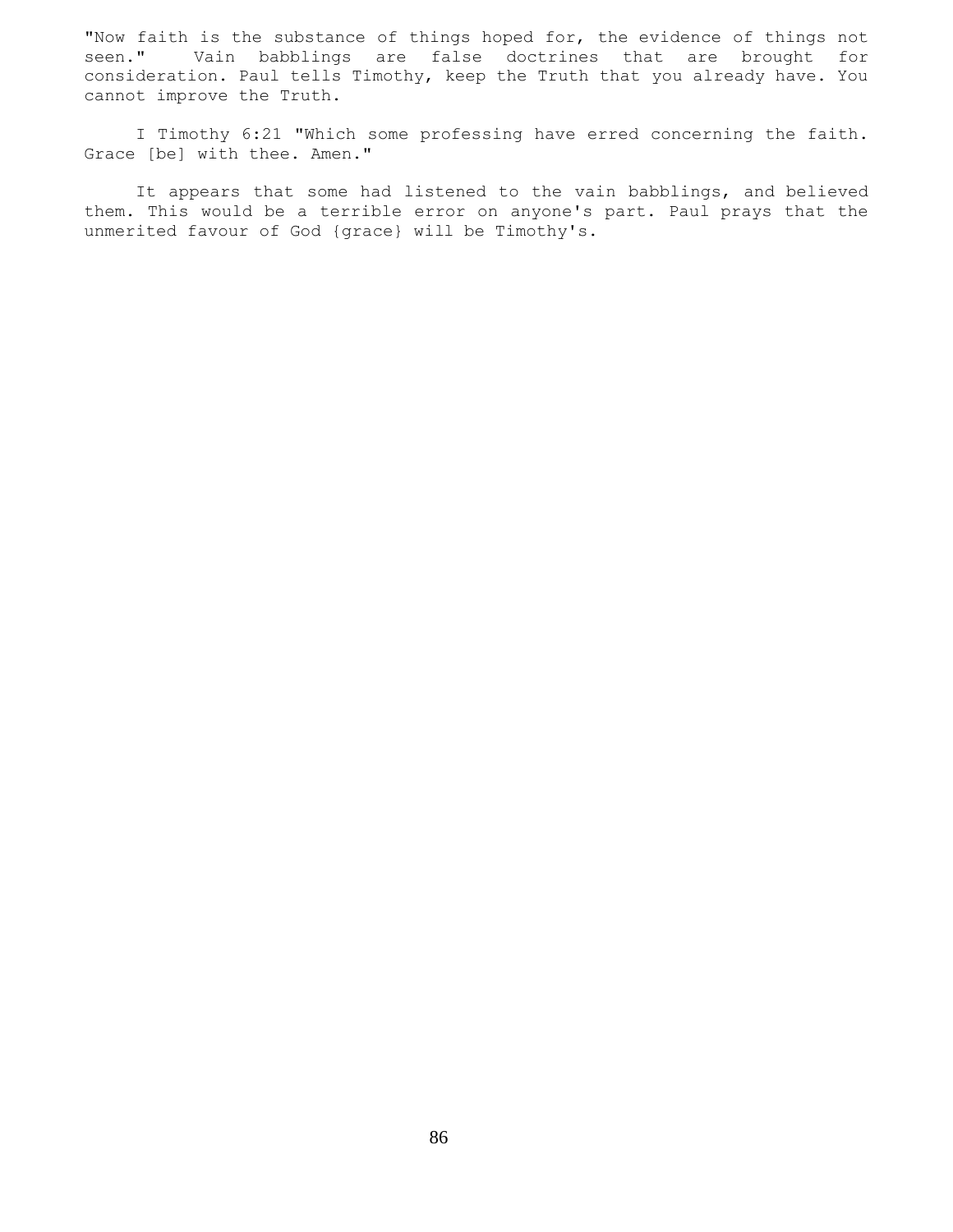| 1. | Why did the author feel it important to repeat verse 10 from the       |
|----|------------------------------------------------------------------------|
|    | last lesson?                                                           |
| 2. | The ________ of ________ is the root of all evil.                      |
| 3. | It is not the fact that you have money that is evil, it is your        |
|    | toward the money,                                                      |
| 4. | How much money would you sell your soul for?                           |
| 5. | What did Paul say, in verse 11, to follow when you fled the            |
|    | temptation of riches?                                                  |
| 6. | What separates someone as a man of God?                                |
| 7. | To be a "righteous" man means what?                                    |
| 8. | What does "godliness" mean?                                            |
| 9. | Fight the good fight of ________.                                      |
|    |                                                                        |
|    | 11. In Romans chapter 8 verses 35 through 39, what can separate a true |
|    | Christian from God?                                                    |
|    | 12. Who quickeneth all things?                                         |
|    | 13. How does Paul express how truthful his statement is in verse 13?   |
|    | 14. How long is he to keep this commandment?                           |
|    | 15. Who will Jesus appear to at the end?                               |
|    | 16. Who is the blessed and only Potentate?                             |
|    | 17. What will Jesus be, when He returns to the earth?                  |
|    | 18. Quote Philippians chapter 2 verses 10 and 11.                      |
|    | 19. Jesus is the $\_\_$ .                                              |
|    | 20. He is the _____________ of all Light.                              |
|    | 21. What are the sun and moon?                                         |
|    | 22. What are some words that show His eternity?                        |
|    | 23. Quote Hebrews chapter 12 verse 29.                                 |
|    | 24. What are the rich in this world charged to be?                     |
|    | 25. Who are the rich, as well as the poor, to trust in?                |
|    | 26. Quote 2 Peter chapter 3 verses 10 AND 11.                          |
|    | 27. Quote 1 Timothy chapter 6 verse 18.                                |
|    | 28. What is willing to communicate telling Timothy?                    |
|    | 29. Where are they to lay up in store for the days to come?            |
|    | 30. Quote Matthew chapter 6 verses 19 and 20.                          |
|    | 31. What did Paul tell Timothy to avoid in verse 20?                   |
|    | 32. The Bible is the __________ that everything else should be judged  |
|    | by.                                                                    |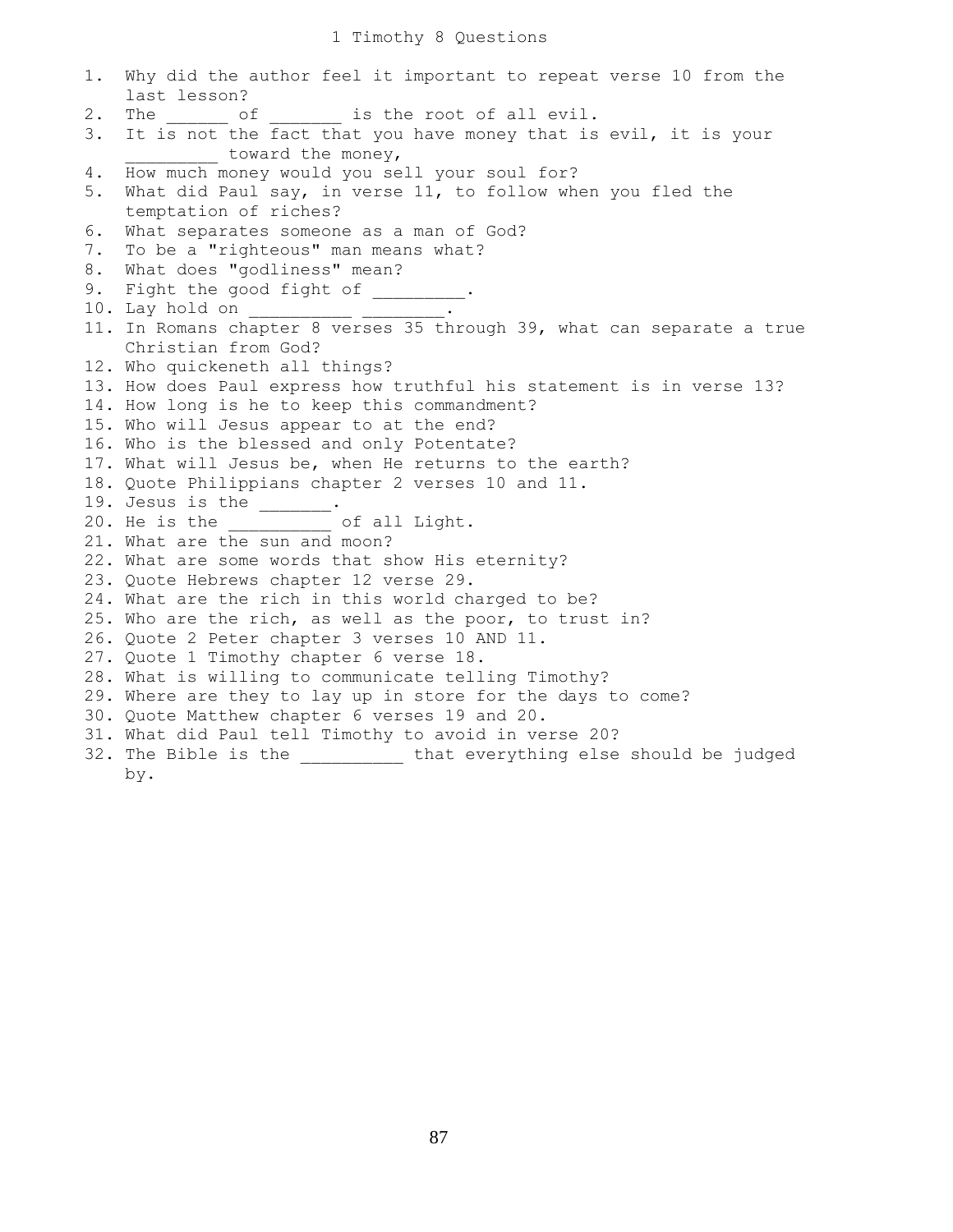This letter {epistle} was written to Timothy by Paul from Rome. It was written somewhere between 65 A.D. and 67 A.D. Some believe this letter to be written by Paul while he was waiting to be executed. It is obvious in this letter that Paul was no longer under house arrest, but was imprisoned. The letter was written from Rome. Some believe this to be the last thing Paul wrote.

 From the history books, we learn that Rome burned in 64 A.D. We, also, know it is a legend that Nero played a fiddle while Rome burned. It seems that Nero blamed the Christians for the burning of Rome, and to save his own neck, he killed many of them. It seems that the beheading of Paul was somehow connected to all of this. We know that at first Paul was not put in prison, but when this happened, he had been put in prison. The charges against the Christians, possibly, was what actually got Paul executed. All of this is from history, and not the Bible. It does, however, help us understand a little better the circumstances of the writing of this second letter to Timothy.

We will now begin the verse by verse study in II Timothy 1:1 "Paul, an apostle of Jesus Christ by the will of God, according to the promise of life which is in Christ Jesus,"

 Notice, Paul makes it very clear, that his calling to preach was of the will of God, and not his own will. The message that Paul had for everyone, everywhere was the promise of eternal life in Jesus Christ. Let us touch one more time on the name, Christ Jesus. Christ {Messiah} means, the Anointed One. Jesus means Jehovah Saviour. Christians alone, of all religions, have hope of the resurrection.

 II Timothy 1:2 "To Timothy, [my] dearly beloved son: Grace, mercy, [and] peace, from God the Father and Christ Jesus our Lord."

 Notice, the love that Paul shows Timothy, in the name that he calls him in the introduction of the letter. Timothy was not Paul's son in the flesh. He was Paul's son in the fact that Paul had trained him in the ministry. Even in this, we can see the devotion that Paul has for Timothy. Paul knows, if he is executed, that Timothy will carry on the work. Paul knew better than anyone else at this point, that the only real peace is in God the Father and the Lord Jesus Christ.

 II Timothy 1:3 "I thank God, whom I serve from [my] forefathers with pure conscience, that without ceasing I have remembrance of thee in my prayers night and day;"

 Paul is speaking of God the Father here, because his forefathers were Jews. Paul is explaining that his conscience is clear. Paul prayed for Timothy every day. No one knew better the hardships that faced those who lived for Jesus than Paul. This mention of his forefathers and his pure conscience is, also, to let Timothy know that he had not done anything wrong in the sight of God the Father, by worshipping Jesus.

 II Timothy 1:4 "Greatly desiring to see thee, being mindful of thy tears, that I may be filled with joy;"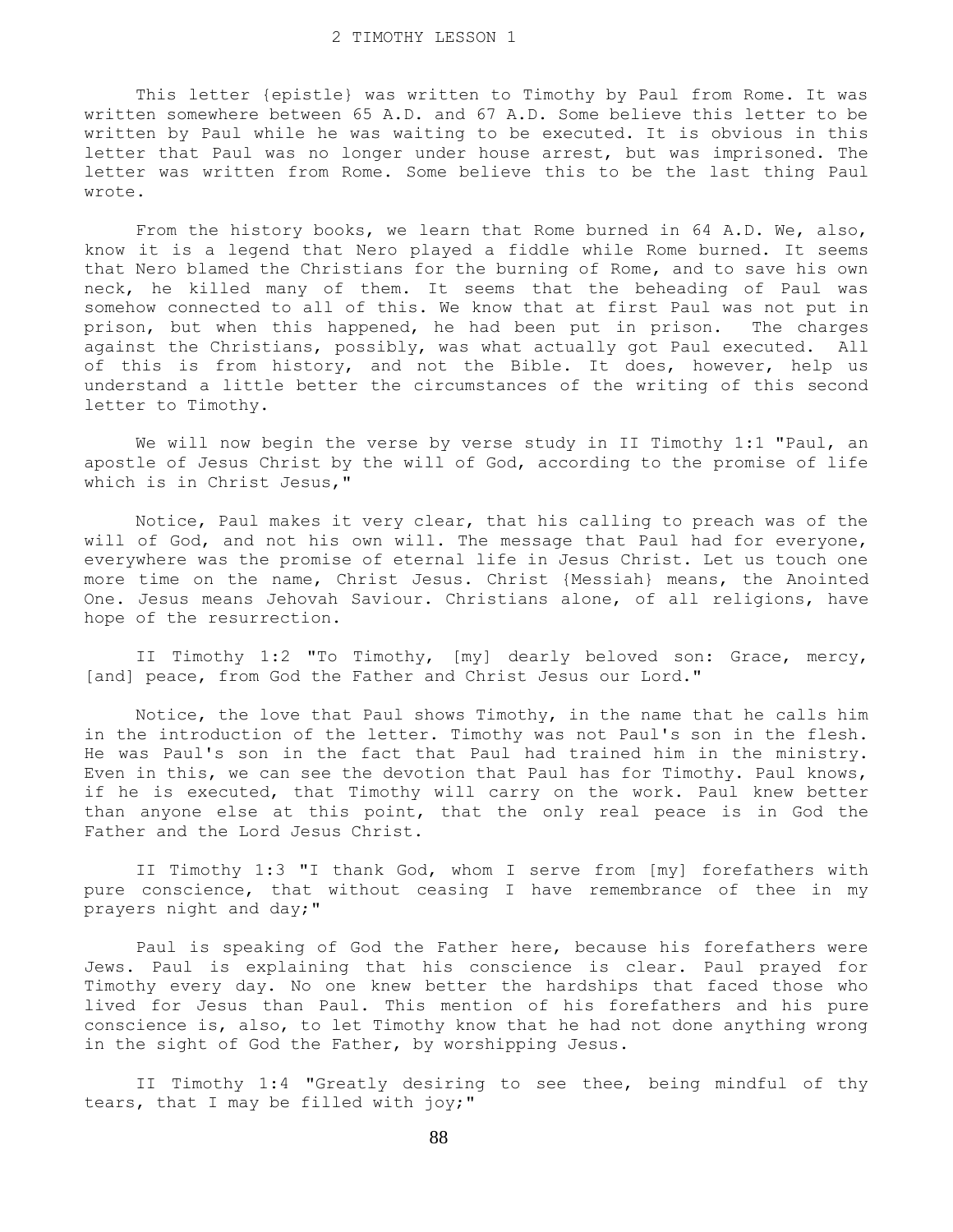Paul, facing death, wanted to see his beloved Timothy one more time. Any parent, facing death of the body, longs to see their children one more time. He knew that to see Timothy would bring him great joy. He, also, was concerned at the grief that Timothy would experience at his death. He thought, perhaps, if he could see him one more time, he could comfort Timothy. His prayers were partly that Timothy would not weaken in the faith, when he was executed.

 II Timothy 1:5 "When I call to remembrance the unfeigned faith that is in thee, which dwelt first in thy grandmother Lois, and thy mother Eunice; and I am persuaded that in thee also."

 Paul is reminding Timothy that his faith has never faltered. He knew the faith of Timothy's mother and grandmother had been strong, and that same faith had been instilled in Timothy. "Unfeigned" means sincere. Lois and Eunice were both Jews and Christians; Jews by birth and Christians by faith.

 II Timothy 1:6 "Wherefore I put thee in remembrance that thou stir up the gift of God, which is in thee by the putting on of my hands."

 It seems that Paul, himself, had annointed Timothy. The gift of God is one or more of the gifts of the Holy Spirit. Some of the gifts are miracles, healings, etc. Read the 12th chapter of 1 Corinthians to learn more about the gifts of the Spirit. We do not know for sure how many of these gifts of the Spirit Timothy had been anointed with. We do know he had some of the gifts. These gifts of the Spirit are received when the leaders of the church lay their hands on you, and you receive gifts from the Holy Spirit of God. Paul is telling Timothy, here, to use the gift that God has given him. The gifts grows with use.

 II Timothy 1:7 "For God hath not given us the spirit of fear; but of power, and of love, and of a sound mind."

 Paul is reminding Timothy to not let his death cause him to fear. Fear is the opposite of faith. The spirit of fear is from the enemy the devil. God has given him, and us, the power to overcome fear in our life. Great faith does away with fear. God's love for us is enough to keep us going. He had given Timothy, and will give all of us, a sound mind. Usually nerve problems come because of things we cannot decide in our life. When we are at peace with God and man, our mind is clear. In the book of Acts, we see that the Holy Ghost brings the power of God in our life.

 II Timothy 1:8 "Be not thou therefore ashamed of the testimony of our Lord, nor of me his prisoner: but be thou partaker of the afflictions of the gospel according to the power of God;"

 Timothy, was perhaps, a shy person, and Paul is telling him to be bold in the Lord. He asks Timothy to not be ashamed of the testimony of our Lord. The following is what Jesus had to say about this very thing. Mark 8:38 "Whosoever therefore shall be ashamed of me and of my words in this adulterous and sinful generation; of him also shall the Son of man be ashamed, when he cometh in the glory of his Father with the holy angels." Paul wanted Timothy to become bold in the Lord, even in the face of death. Paul was not promising Timothy that he would not suffer for Christ, but was telling Him to draw his strength to face the hardships from Jesus.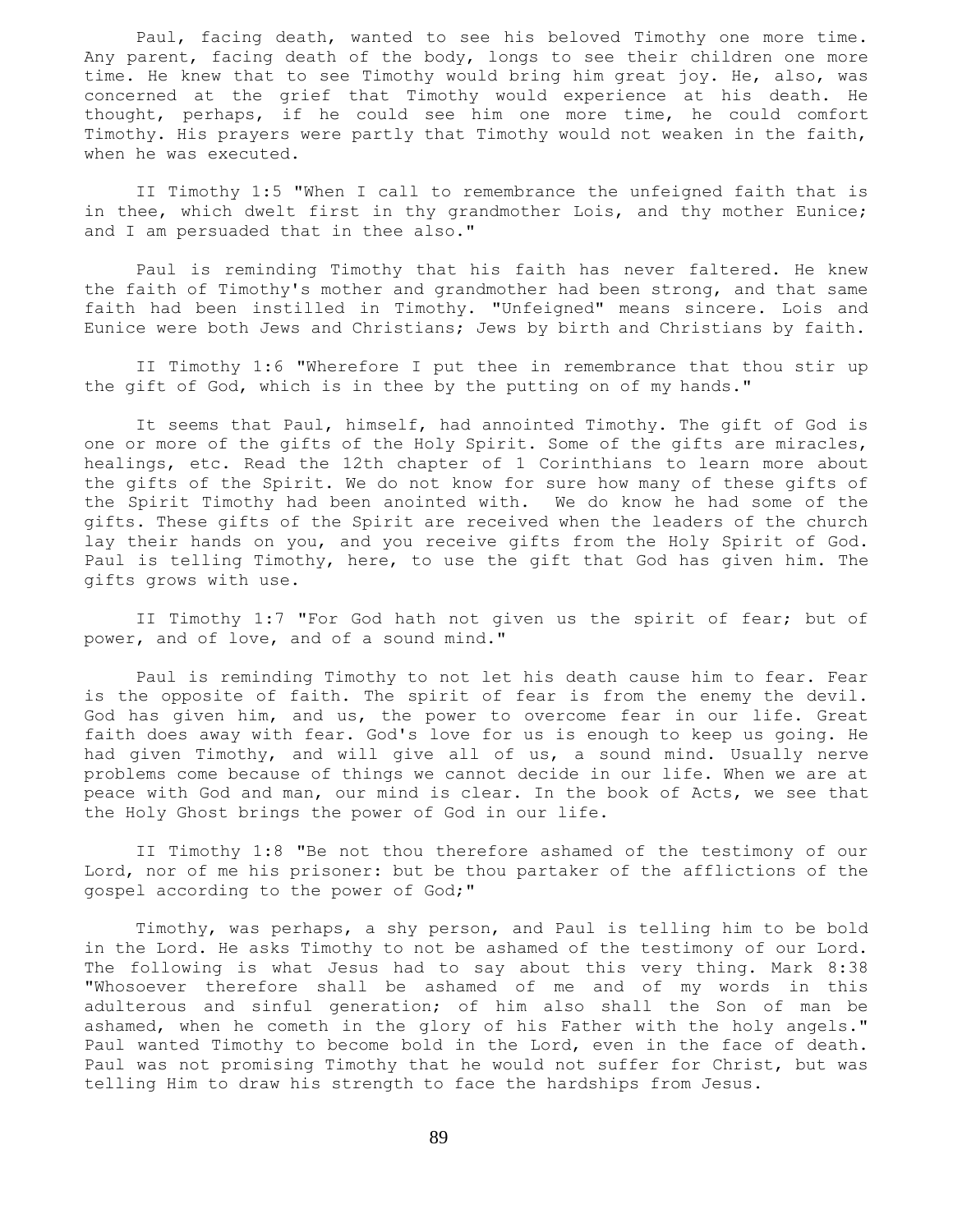II Timothy 1:9 "Who hath saved us, and called [us] with an holy calling, not according to our works, but according to his own purpose and grace, which was given us in Christ Jesus before the world began,"

 By grace are ye saved, not of works lest any man should boast. Jesus Christ gave His body on the cross that you and I might be saved. We are not saved, because we are worthy, but because He is worthy. It is the precious blood of the Lamb of God {Jesus Christ} that saved us. He traded us His righteousness for our sin. Jesus took our sin upon His body on the cross. He in turn clothed us in His righteousness. The plan of salvation was from the foundation of the world. We are saved to become sons of God. It was part of the plan for us to become sons of God.

 II Timothy 1:10 "But is now made manifest by the appearing of our Saviour Jesus Christ, who hath abolished death, and hath brought life and immortality to light through the gospel:"

 To "make manifest" is to make real. Jesus abolished sin {for the believer} on the cross. He abolished death, when He rose from the tomb. To those who will believe, He has given eternal life. It was the Light of Jesus that shone on Paul and caused him to believe. The good news of the gospel is that we have eternal life in Jesus Christ. Death and sin no longer rule in our life. When we accept Jesus as our Saviour, we receive forgiveness of sins and receive eternal life in Him.

 II Timothy 1:11 "Whereunto I am appointed a preacher, and an apostle, and a teacher of the Gentiles."

 Paul is speaking of three different things here. Preaching, in this sense, is to bring people to the knowledge of God and get them saved. Apostle, in the sense it is used here, would mean anointed with signs and wonders following. The Gentiles had never been taught in God's ways, as the Jews had. Paul was to teach them and bring them along in the ways of God. Jesus had specifically called Paul to minister to the Gentiles.

 II Timothy 1:12 "For the which cause I also suffer these things: nevertheless I am not ashamed: for I know whom I have believed, and am persuaded that he is able to keep that which I have committed unto him against that day."

 Jesus left no question about it when He called Paul. He told him he would suffer for the gospel. Acts 9:16 "For I will shew him how great things he must suffer for my name's sake." To suffer for Christ, brings great rewards in heaven. Romans 8:17 "And if children, then heirs; heirs of God, and jointheirs with Christ; if so be that we suffer with [him], that we may be also glorified together." Paul, never once, complained about the suffering. He felt that the job he was given was worth suffering for. Paul's suffering was because he was a preacher, apostle, and teacher of the Gentiles. His greatest persecution came from the Jews, who could not accept the Gentiles as equals. Paul was thoroughly convinced that God was able to protect him wherever he was, if that was part of God's plan. Paul was ready and willing to go and be with God, if that were his fate. Paul was not ashamed to be imprisoned, or even killed for the gospel. He knew God was with him.

90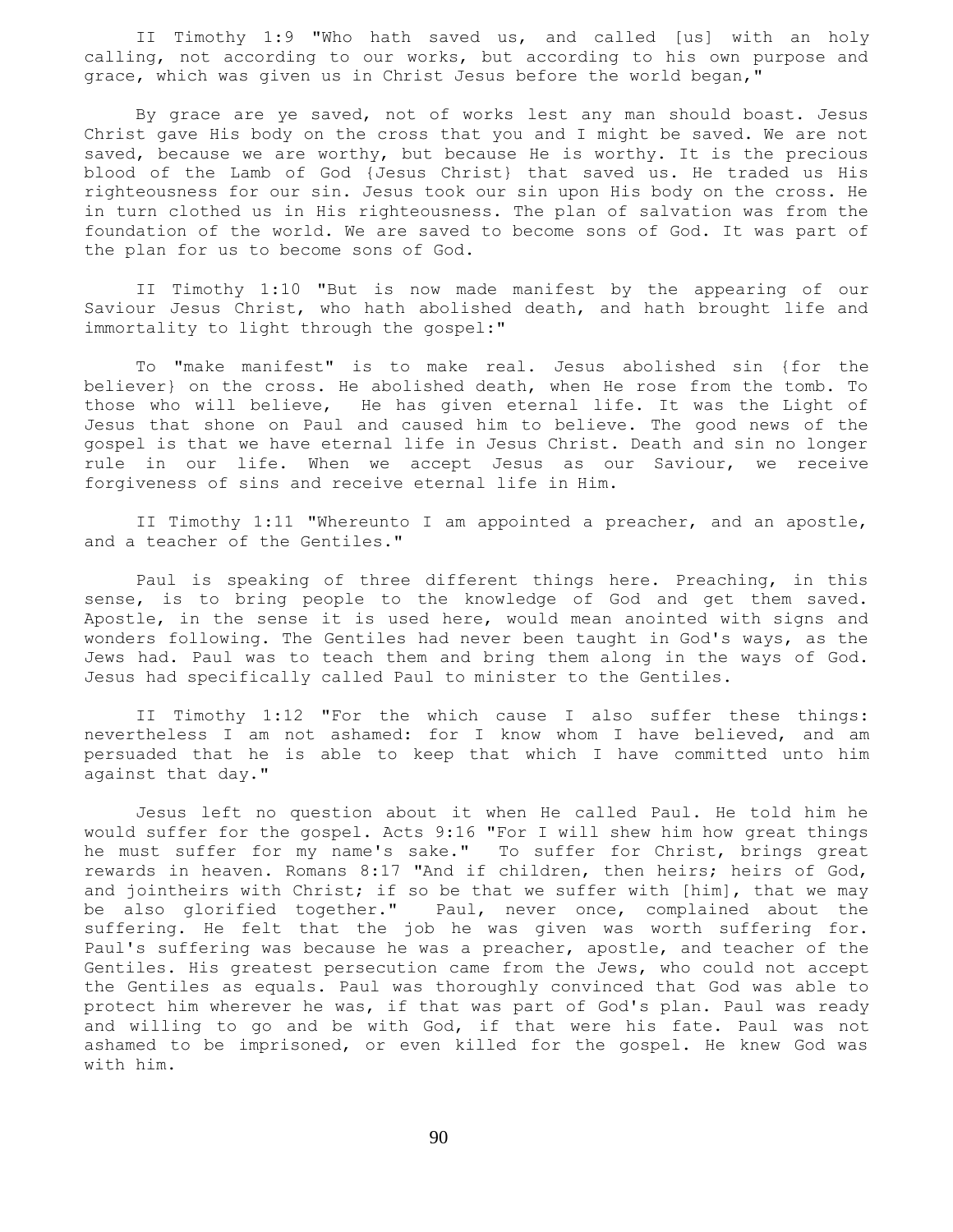II Timothy 1:13 "Hold fast the form of sound words, which thou hast heard of me, in faith and love which is in Christ Jesus."

 The main purpose of this chapter was to help Timothy stand strong in the time of Paul's death. Keep the faith and continue to love God more than you love your own life, was the message he wanted Timothy to remember. Do not be shaken by what happens, stay in the Word of God. This is like a father comforting a son at his death. Paul had made a pattern with his life that Timothy must follow. The sound words that Paul had brought set the pattern for the others to follow. Paul always expressed the importance of the Word. Place your faith and your love in Jesus.

 II Timothy 1:14 "That good thing which was committed unto thee keep by the Holy Ghost which dwelleth in us."

 In the last lesson, we discovered that the Truth was the good thing that had been committed to Timothy. The Holy Ghost leads us into all Truth. John 16:13 "Howbeit when he, the Spirit of truth, is come, he will guide you into all truth: for he shall not speak of himself; but whatsoever he shall hear, [that] shall he speak: and he will shew you things to come." The Holy Ghost is our Teacher and Guide.

 II Timothy 1:15 "This thou knowest, that all they which are in Asia be turned away from me; of whom are Phygellus and Hermogenes."

 This is speaking, probably, of those of Asia who were in Rome with Paul. They probably had not stood up for Paul fearing the loss of their life. Paul, of course, does not mean the churches of Asia. This has to be speaking of the Christians from Asia who had followed Paul. This letter to Timothy was actually going to Ephesus which was a city in Asia.

 II Timothy 1:16 "The Lord give mercy unto the house of Onesiphorus; for he oft refreshed me, and was not ashamed of my chain:"

 We see from this that not everyone had abandoned Paul. He had visited Paul while he had been in prison. Paul speaks a blessing on Onesiphorus' entire family for the comfort he gave him.

 II Timothy 1:17 "But, when he was in Rome, he sought me out very diligently, and found [me]."

 It seems he was a Christian from another area other than Rome. He had gone to the trouble to look up Paul and help him. The very diligently would make you believe, it was not easy to get in to see Paul.

 II Timothy 1:18 "The Lord grant unto him that he may find mercy of the Lord in that day: and in how many things he ministered unto me at Ephesus, thou knowest very well."

We see from this that he was from Ephesus which was in Asia. Perhaps, Paul mentioned him to show an exception. Paul is saying, that God will reward him in the day of the Lord. This man had come a very long way, and searched Paul out to help him in his time of need. God would not overlook this. He would be mightily blessed in the life to come. He would receive a prophet's reward.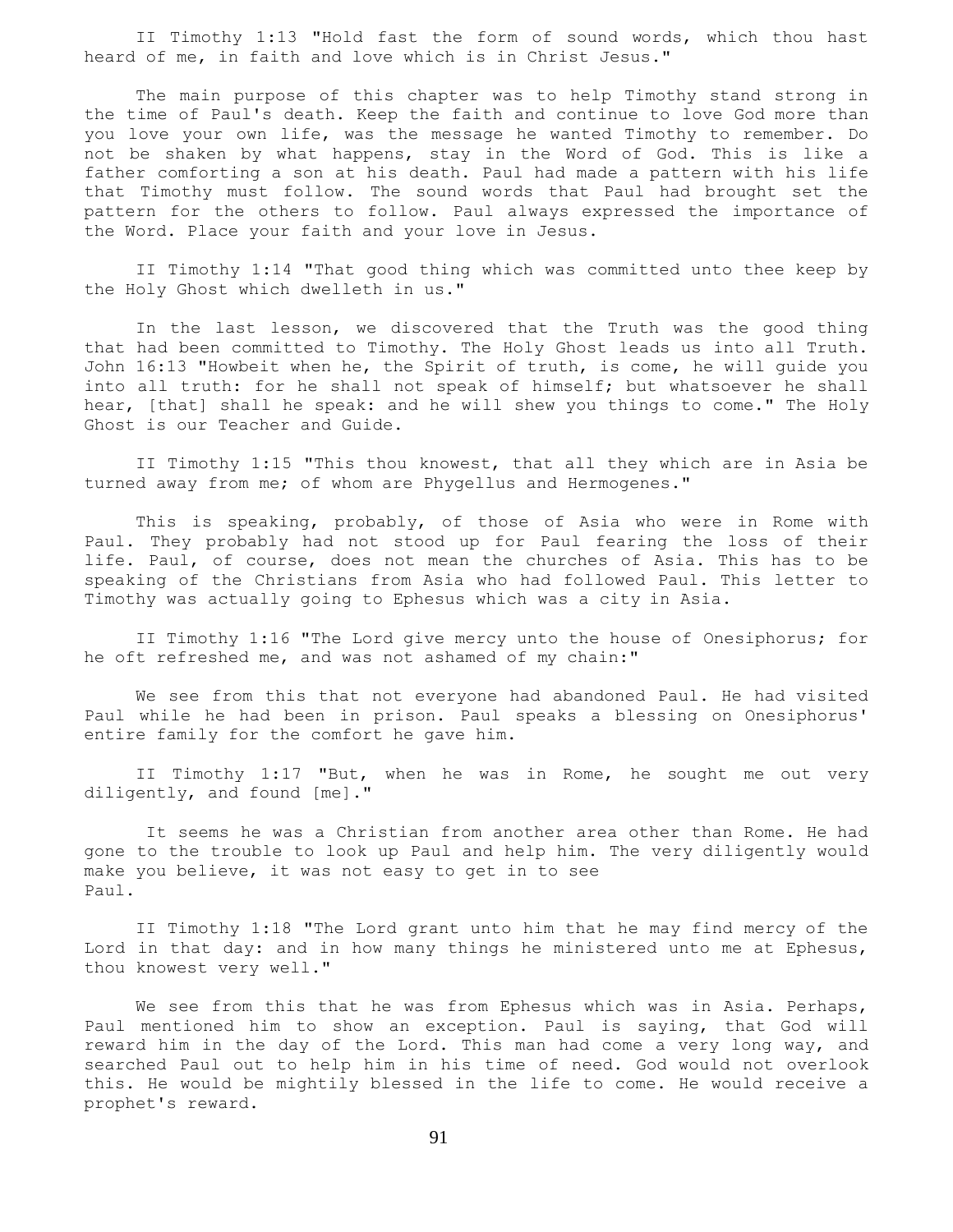2 Timothy 1 Questions

1. What is another name letter is called? 2. Who wrote this letter to Timothy. 3. Where was he, when he wrote it? 4. Approximately when was it written? 5. When do the history books tell us that Rome burned? 6. Who do the fables say fiddled while Rome burned? 7. What terrible outcome for the Christians occurred, because of Rome burning? 8. How does history say Paul was killed? 9. What does Paul call himself in verse 1? 10. What endearing relation does Paul call Timothy in verse two? 11. Was he really Paul's son? 12. What reassurance does Paul have that the work will go on, if he is executed? 13. Where is the only peace any of us can find? 14. Why does Paul mention his forefathers in verse 3? 15. How often did Paul pray for Timothy? 16. What did Paul desire Timothy to do? 17. Paul told Timothy, he was mindful of 18. What two women made Paul confident of Timothy's strength in the faith? 19. What does "unfeigned" mean? 20. Paul wanted Timothy to stir up what within him? 21. Who had annointed Timothy? 22. What chapter of the Bible tells us of the gifts of the Spirit? 23. How are the gifts of the Spirit received? 24. God hath not given us the spirit of fear, but of \_\_\_\_\_\_, and of  $\overline{\phantom{a}}$ , and of a 25. What does away with fear? 26. What two things did Paul tell Timothy not to be ashamed of? 27. Why was Paul telling him to be bold? 28. Quote Mark chapter 8 verse 38. 29. God has called us, not because of our works, but because of what? 30. What does to "make manifest" mean? 31. What did Jesus abolish for the believer? 32. What 3 things did Paul say, he was appointed to be? 33. Quote 2 Timothy chapter 1 verse 12. 34. What does Romans chapter 8 verse 17 tell us about suffering with Christ? 35. Who did Paul's greatest persecution come from? 36. What was the main purpose of this chapter? 37. What was the good thing which was committed unto him? 38. Who turned against Paul in time of trouble? 39. Who stood by him and refreshed him? 40. Where was Ephesus located?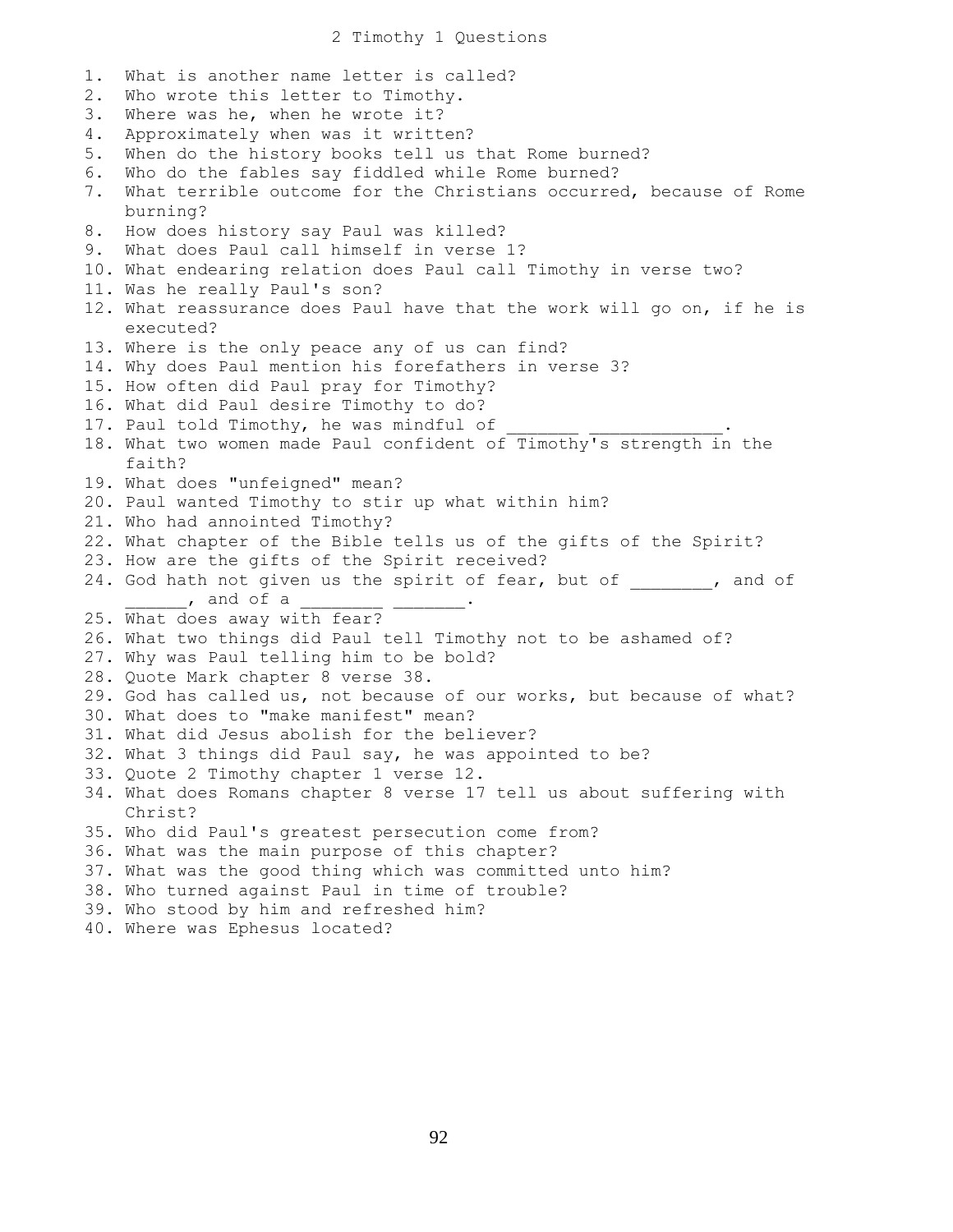We will begin in II Timothy 2:1 "Thou therefore, my son, be strong in the grace that is in Christ Jesus."

 This is the same Scripture as the following one, just worded a little differently. Ephesians 6:10 "Finally, my brethren, be strong in the Lord, and in the power of his might." It is not in our strength that we do anything, it is in the strength of the Lord. In our weakness, He is strong.

 II Timothy 2:2 "And the things that thou hast heard of me among many witnesses, the same commit thou to faithful men, who shall be able to teach others also."

 It seems, to me, that Paul is more concerned about the work being carried on after his death, than he is of dying. He is, also, very concerned that they do not teach another gospel, than the gospel that he had taught. Paul knows that Timothy will bring what he has taught him. He is telling Timothy to seek out later ministers that had begun under his ministry, and encourage them to teach the pure gospel that he had brought. Paul was afraid that many of the doctrines would be affected too badly by the customs of the people who they were ministering to. Paul felt that his converts would follow his teachings better, when they were teaching others.

 II Timothy 2:3 "Thou therefore endure hardness, as a good soldier of Jesus Christ."

 There is a battle going on between the flesh and the Spirit, and it has been going on ever since Paul spoke this and before. Every person who ministers in any capacity, is a soldier in God's army. We are in this war to the death. Paul knew this, as he faced death. Since Paul was martyred, there have been many believers who have given their lives for the gospel's sake. This war is real. We are told, in the  $6<sup>th</sup>$  chapter of Ephesians to put on the whole armour of God in this battle. The war is real. We must be willing to face any hardship in the name of Jesus. Jesus is our Commander and Chief. We march at His orders. Paul speaks with full knowledge of this war that rages. He faced many hardships in his ministry, and is warning Timothy to be prepared.

 II Timothy 2:4 "No man that warreth entangleth himself with the affairs of [this] life; that he may please him who hath chosen him to be a soldier."

 Paul is explaining to Timothy the necessity of having nothing else on his mind while he is a soldier of the gospel. He cannot divide his attention with other things of the world and win the battle. Soldiers must concentrate on one thing, and that is winning the war. This means that his thoughts cannot be divided with a job, or any other affair at hand. A good soldier must be well trained. He must keep his weapon {Bible} with him at all times. He must watch his powder {Word of God} and not let it get wet. It greatly concerns me that many ministers today are using watered down versions of the Word of God. Any version of the Bible that leaves out the blood, or that indicates in any way that Jesus was not God in the flesh, is dangerous. That would be getting our powder wet. The power of our weapon is the Word of God within its covers. The two edged Sword is the Bible, Old and New Testament. When over 30,000 Israelites were with Gideon to fight, God had Gideon send

93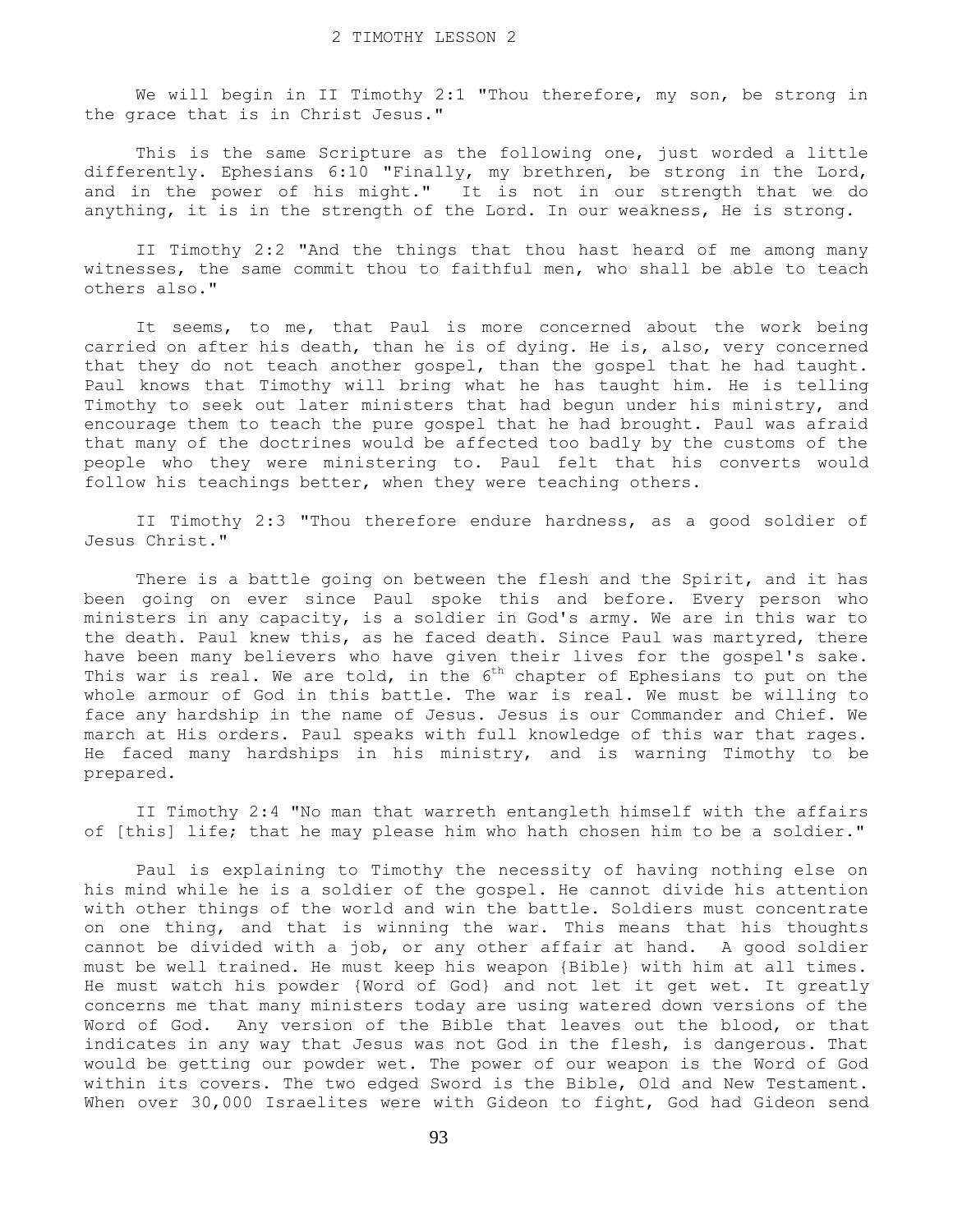all of them home but 300. This 300 did not even lay their weapon down to drink. It is important for a soldier of the Lord's to keep his Bible with him all the time. Only one out of 100 pleased the Commander and Chief. They were all Israelites {symbolic of believers}. Are you the 1 in 100 who will take up the battle for our Lord Jesus Christ?

 II Timothy 2:5 "And if a man also strive for masteries, [yet] is he not crowned, except he strive lawfully."

 Paul is saying, whatever you do, do it within the law. Do not take shortcuts. Fight the good fight within the law. Then when you win, you have done it honestly.

 II Timothy 2:6 "The husbandman that laboureth must be first partaker of the fruits."

 You cannot be a teacher of the Word of God, until you know the Word of God yourself. You can not win people to Christ, until you are a Christian yourself. You must know how to work, before your work is productive.

 II Timothy 2:7 "Consider what I say; and the Lord give thee understanding in all things."

 Paul wants Timothy to read between the lines and understand what he is really saying to him. Jesus spoke in parables and then told His disciples the meaning of the parables. Paul is saying, let the Holy Spirit within you open your understanding to what I have said. You have ears to hear. Understand in your inner man.

 II Timothy 2:8 "Remember that Jesus Christ of the seed of David was raised from the dead according to my gospel:"

 There are some things that are basic to Christianity. One of the things is to believe that Jesus Christ rose from the dead. Romans 10:9 "That if thou shalt confess with thy mouth the Lord Jesus, and shalt believe in thine heart that God hath raised him from the dead, thou shalt be saved." You see, believing that Jesus rose from the dead is basic to salvation. Paul throws in that Jesus fulfilled the law of the Jews {He was seed of David}. Mary was descended from David. "According to my gospel", just means that Paul preached and taught the resurrection of Jesus.

 II Timothy 2:9 "Wherein I suffer trouble, as an evil doer, [even] unto bonds; but the word of God is not bound."

 Preaching the gospel of Jesus Christ, and in it proclaiming the resurrection of Jesus, is what brought Paul to Rome in chains. His trouble with the Jews, which started his imprisonment, was because he told them they had rejected their Messiah. Some Jews do not believe in life after death, and that was another thing he had taught. They had him imprisoned, and he had appealed to Caesar in Rome.

 II Timothy 2:10 "Therefore I endure all things for the elect's sakes, that they may also obtain the salvation which is in Christ Jesus with eternal glory."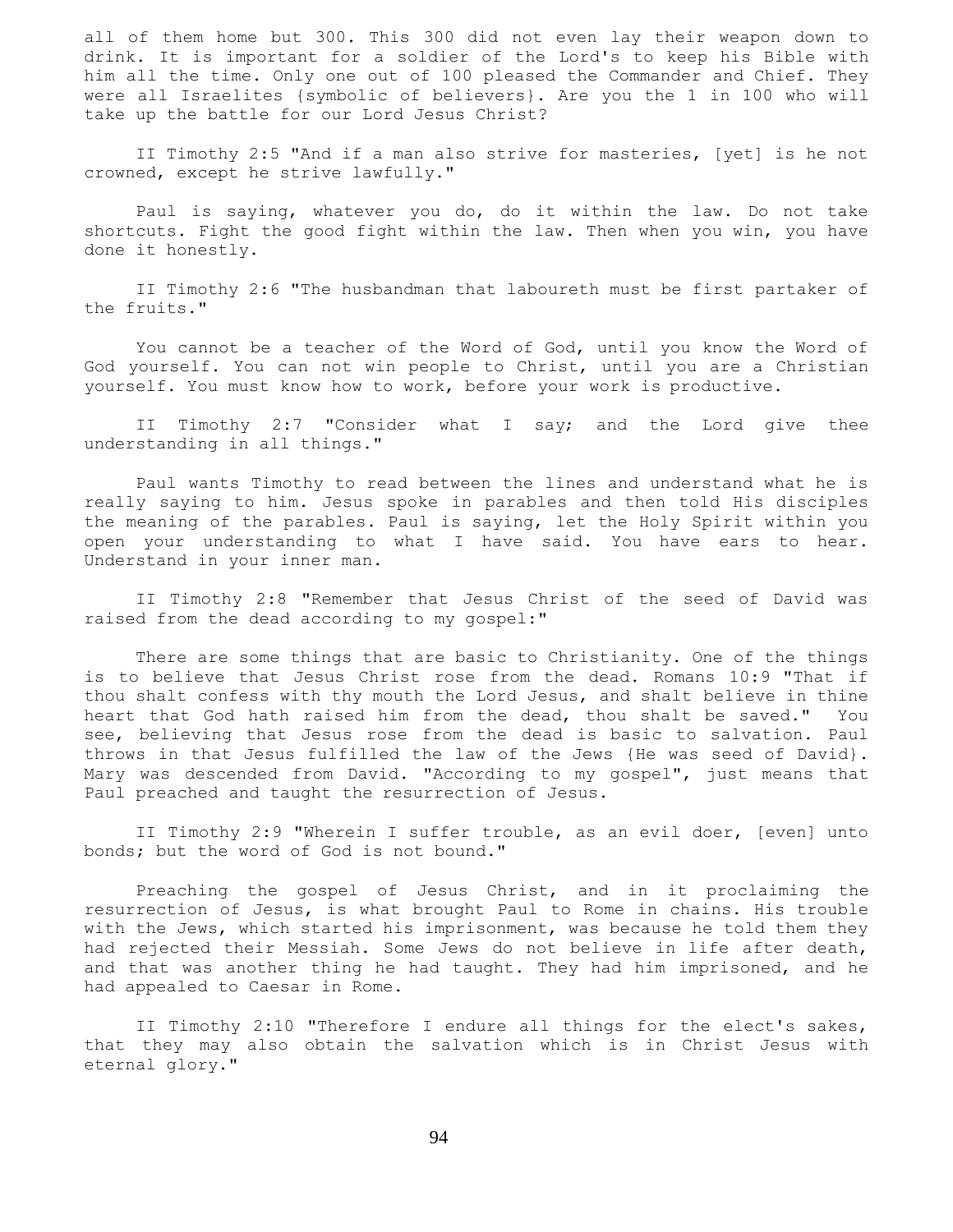Elect has to do with election or predestination. I do not believe we are chosen to be saved. I believe that all mankind who believes in Jesus Christ are chosen to be saved. This is an act of our own free will. I do believe that Almighty God foreknew who those who would believe were and wrote their names in the Lamb's book of life. The "elect", then, would be those who will choose to follow Jesus Christ as their Saviour. Paul endured these hardships, so that all who would believe would have that opportunity. Colossians 1:27 "To whom God would make known what [is] the riches of the glory of this mystery among the Gentiles; which is Christ in you, the hope of glory:" When we are born again, we no longer live this life, but Christ lives the life within us. Galatians 2:20 "I am crucified with Christ: nevertheless I live; yet not I, but Christ liveth in me: and the life which I now live in the flesh I live by the faith of the Son of God, who loved me, and gave himself for me."

 II Timothy 2:11 "[It is] a faithful saying: For if we be dead with [him], we shall also live with [him]:"

 In water baptism, we bury that old man of flesh in that watery grave and a new man of the spirit rises from that grave. The flesh represents sins of this life. We rise a new creature in Christ. Our sin died on the cross on the body of Jesus Christ. Our new nature is a spirit nature. Jesus is the quickening Spirit. Read the 15th chapter of 1 Corinthians beginning with the 40th verse to understand this better. Because He arose, we shall rise, also. To die with Him, is to put our affections on things in the heavens, and not on things of this sinful earth.

 II Timothy 2:12 "If we suffer, we shall also reign with [him]: if we deny [him], he also will deny us:"

 We read of this very thing in Mark 8:38 "Whosoever therefore shall be ashamed of me and of my words in this adulterous and sinful generation; of him also shall the Son of man be ashamed, when he cometh in the glory of his Father with the holy angels." Romans 8:17 "And if children, then heirs; heirs of God, and jointheirs with Christ; if so be that we suffer with [him], that we may be also glorified together." The following Scripture is in the very words of Jesus when He is saying what will happen to those who recognize Him and work for Him on the earth. Matthew 25:21 "His lord said unto him, Well done, [thou] good and faithful servant: thou hast been faithful over a few things, I will make thee ruler over many things: enter thou into the joy of thy lord."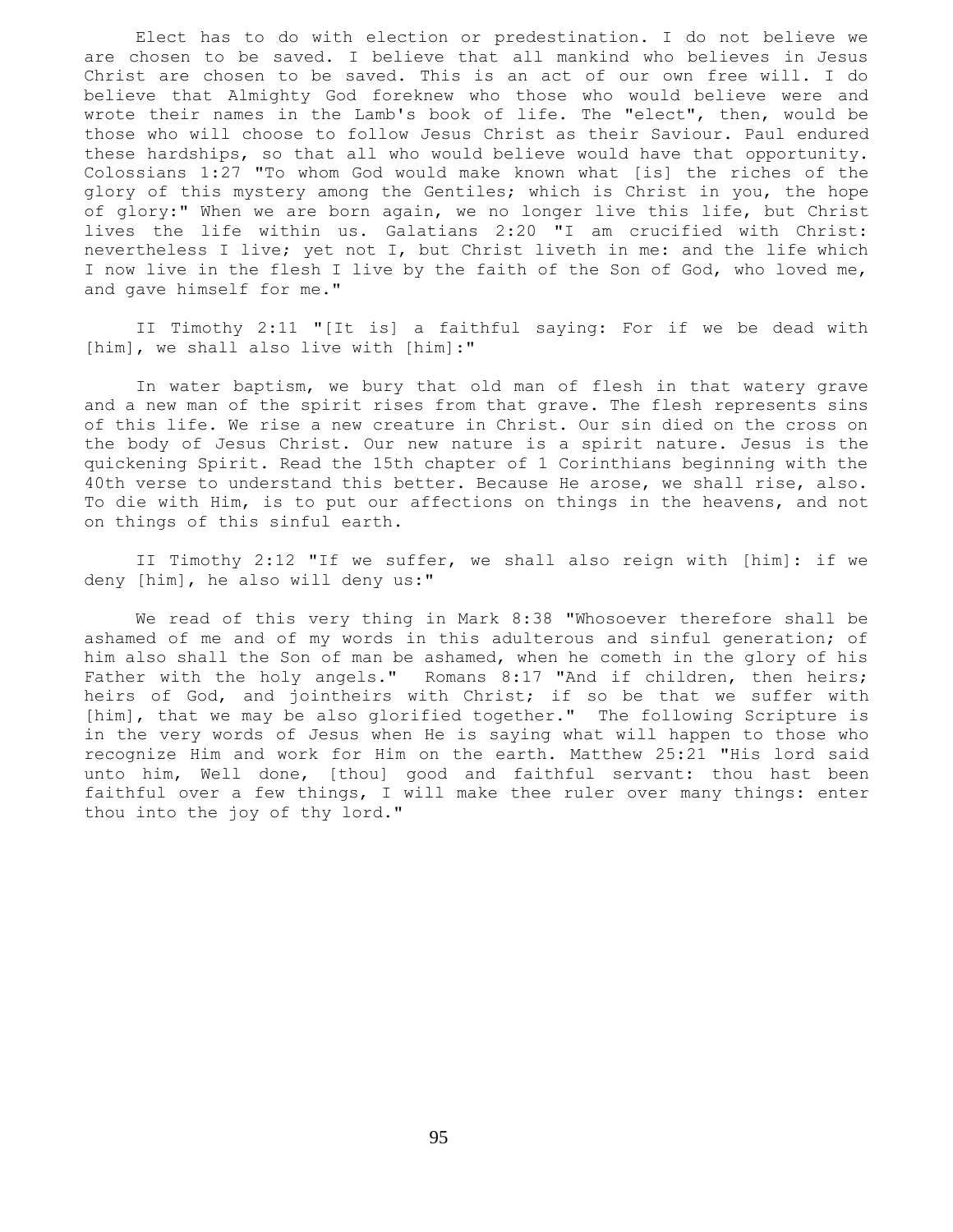2 Timothy 2 Questions

1. What does Paul call Timothy in verse 1? 2. What Scripture, from Ephesians, is saying the same thing? 3. Where does the strength of the believer come from? 4. What is Paul more concerned about than his death? 5. Who did Paul tell Timothy to commit his teachings to? 6. What was Paul afraid might happen to the gospel? 7. Paul told Timothy to endure hardness as whom? 8. What is the battle that is raging even today between? 9. This war is so real, that many will be 10. Where do we find what the whole armour of God is? 11. Who is our Commander and Chief? 12. No man that warreth entangleth himself with the  $\qquad \qquad$  of this life. 13. What should soldiers be concentrating on? 14. What is the Christian's weapon? 15. What is the powder? 16. How can you tell, if you are reading a watered down version of the Bible? 17. How many of the 30,000 Israelites, finally went to war with Gideon? 18. Why were these 300 chosen? 19. Are you in the 1 in 100 who will take up the battle for our Lord Jesus Christ? 20. Verse 5 says we must war 21. You can not be a teacher of the Word, until what? 22. What must you be, before you can win someone to Christ? 23. What is verse 7 really saying? 24. Who was Jesus Christ seed of in verse 8? 25. What are some of the things basic to Christianity? 26. What does "according to my gospel" mean? 27. What had brought Paul to Rome in chains? 28. Paul endured all things for the sake. 29. Who are "the elect"? 30. Quote Colossians chapter 1 verse 27. 31. Quote Galatians chapter 2 verse 20. 32. What should happen in water baptism? 33. Where can we read thoroughly about the resurrection of the dead? 34. If we suffer, we shall also \_\_\_\_\_\_\_\_ with Him. 35. Quote Matthew chapter 25 verse 21.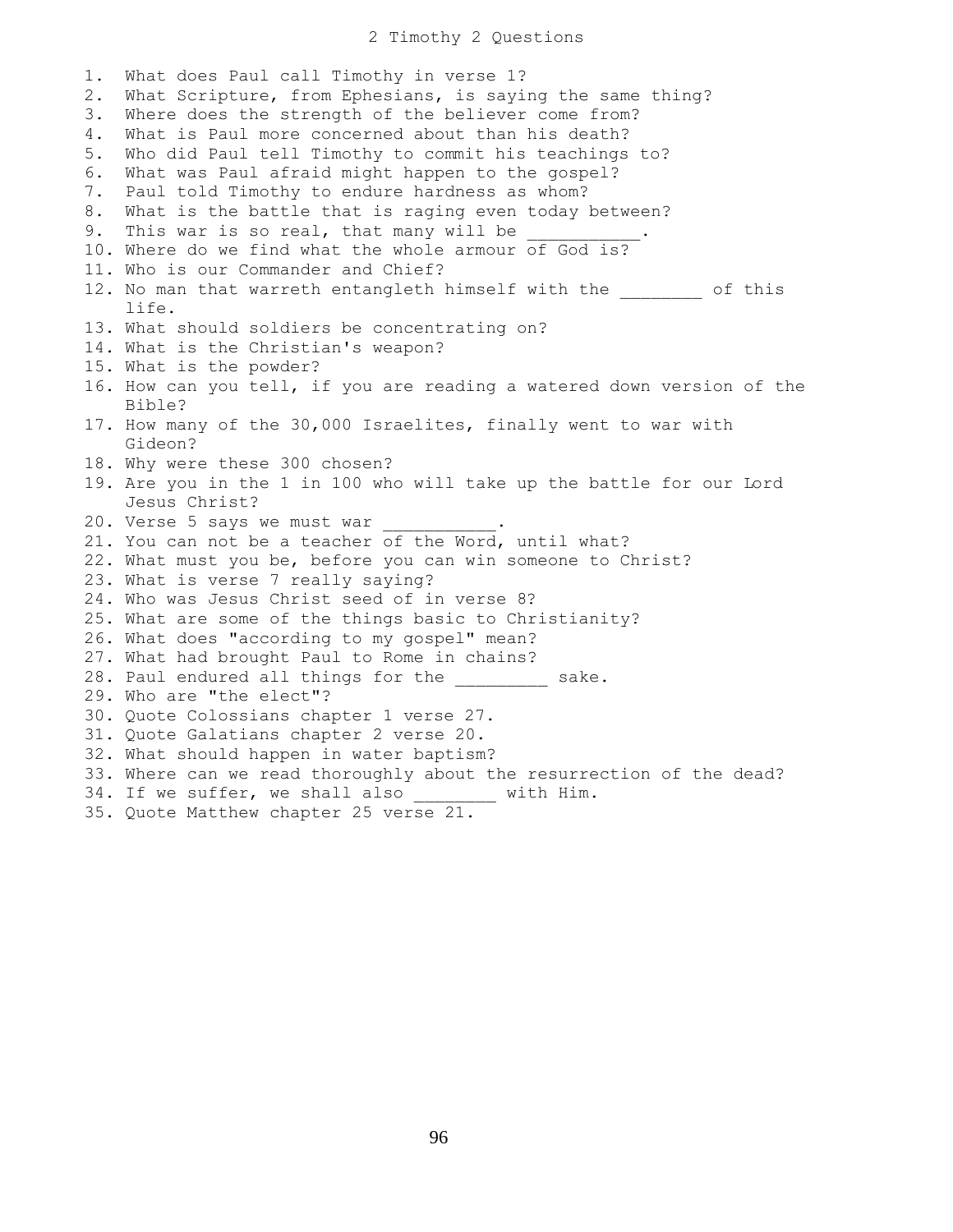In the previous lesson, Paul had instructed Timothy, and in turn all of us, how to fight the good fight for the gospel of Jesus Christ. We will now resume the lesson in II Timothy 2:13 "If we believe not, [yet] he abideth faithful: he cannot deny himself."

 Paul is saying here, if we choose not to believe, it does not make the gospel any the less the Truth. The gospel is Truth, whether we believe it, or not. Every Word that proceeds out of the mouth of God is True. He will keep every promise He has ever made, whether we benefit from it, or not. It is our choice to believe and receive the promises, or not believe and be rejected of Him.

 II Timothy 2:14 "Of these things put [them] in remembrance, charging [them] before the Lord that they strive not about words to no profit, [but] to the subverting of the hearers."

 Paul is saying here, do not get caught up in petty doctrinal differences. Arguments over doctrinal differences are of no use to anyone, except the devil. Arguments divide the people. Really there are so few absolute things that must be conformed to, to be a Christian. Of course, the main one is to believe that Jesus was God manifest in the flesh, that He died for our sins, and that He rose again. This is what I mean about basic. I can worship with those who believe these few things. We may not agree on whether a woman should preach, or not. We may not agree on the exact length a man's hair should be. We may not agree on the dress code of the church, but I can worship with them, if this is the only petty things we disagree on. This is what Paul is speaking of. Stay doctrinally sound on the important things and don't argue about the rest. You would think Christians of different denominations were not of the same family of God, when you hear them argue about these petty things.

 II Timothy 2:15 "Study to shew thyself approved unto God, a workman that needeth not to be ashamed, rightly dividing the word of truth."

 Just a handful of lessons on the Bible at any school is not enough to prepare you to minister. Paul told Timothy, stay in the Word of God. Continually study and learn more each day. The only way to rightly divide the Word of Truth, is to stay in the Bible studying every day, and let the Holy Spirit of God teach you the meaning of the Scriptures. Learning Words will not help you. Learning the meaning of those Words will make you strong in the Lord. Learn what each Scripture means to you as an individual. Let God speak to your heart in His Word.

 II Timothy 2:16 "But shun profane [and] vain babblings: for they will increase unto more ungodliness."

 Some people cannot discuss the Bible without winding up in an argument. Run away from that type of argument. Titus 3:9 " But avoid foolish questions, and genealogies, and contentions, and strivings about the law; for they are unprofitable and vain." This type of thing does not help anyone, and it definitely hurts the participants.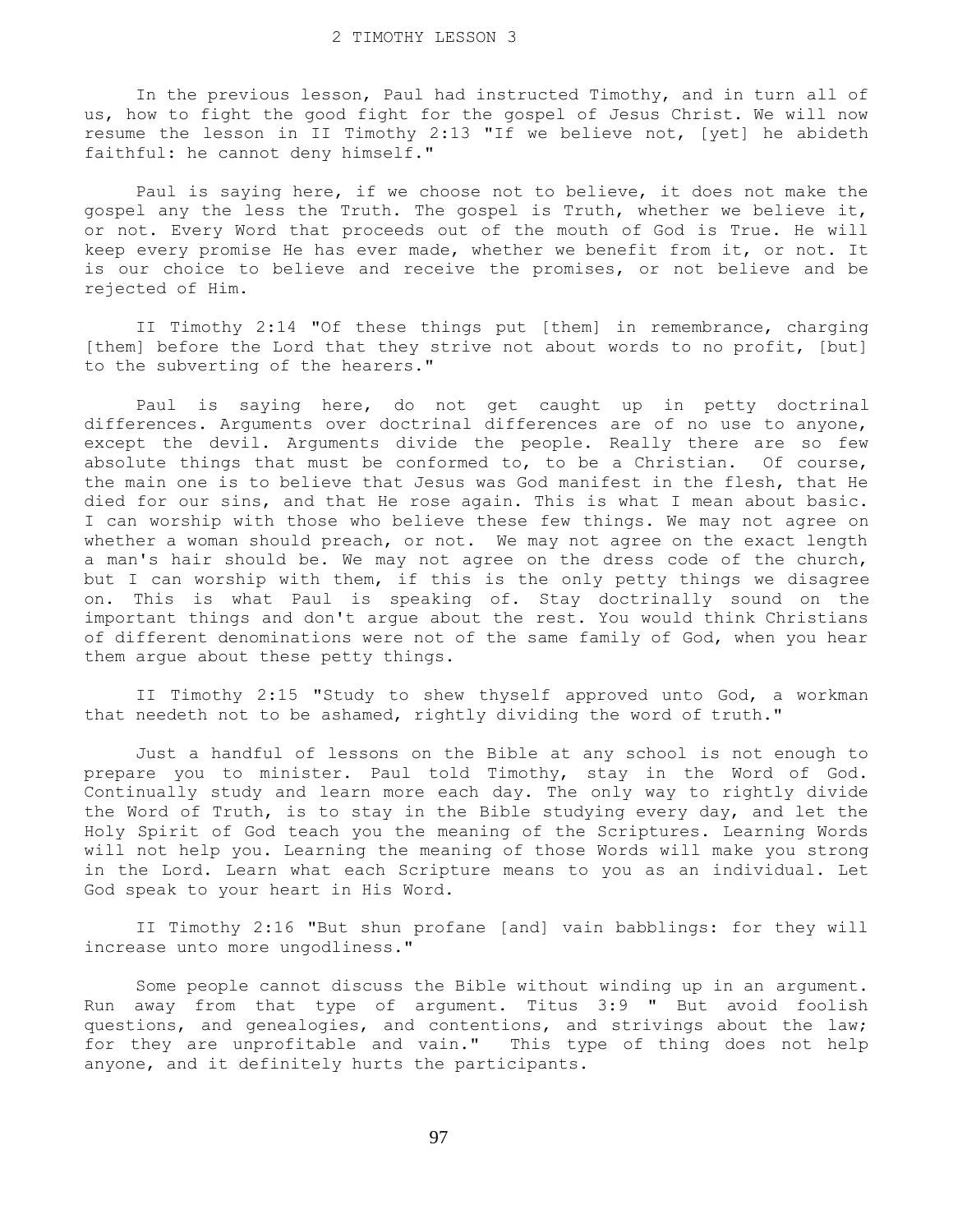II Timothy 2:17 "And their word will eat as doth a canker: of whom is Hymenaeus and Philetus;"

 "Canker", in this Scripture, means gangrene. The Word of God brings life. The word of man brings death. In this case, the death is a poison that spreads through the blood system. He is saying, that the false words that Hymenaeus and Philetus said were very destructive. These two were bringing heresy into the church {the body of Christ}.

 II Timothy 2:18 "Who concerning the truth have erred, saying that the resurrection is past already; and overthrow the faith of some."

 Now, we see what the error in the message they were bringing was. This reminds me so much of the people in our day, who say that the teachings in Revelation have already happened. I will just ask you one question pertaining to that. When was every human on the earth marked with a number in his right hand or in his forehead? You see how silly some of these things are. This, in my opinion, is caused by not studying the Scriptures thoroughly. The terrible thing is that some other people believed this lie.

 II Timothy 2:19 "Nevertheless the foundation of God standeth sure, having this seal, The Lord knoweth them that are his. And, Let every one that nameth the name of Christ depart from iniquity."

 The foundation that the church is built upon is the Rock {Jesus Christ}. Winds of false doctrine can come and go, but the church will not be moved from that foundation. We, Christians, are the church. When we plant our feet on that solid Rock, we are secure in Him. Our name is written in the Lamb's book of life. When you put your faith and trust in Jesus Christ, you will not fall. If you are a Christian, you are trying to become more Christ-like every day. The desire of our heart is to please Him. We have departed from iniquity, and we are travelling on the road that leads to heaven.

 II Timothy 2:20 "But in a great house there are not only vessels of gold and of silver, but also of wood and of earth; and some to honour, and some to dishonour."

 This probably is speaking of the different types of people who make up the church. Some of the people who profess Christianity do not have a very deep walk with God. In fact, some of them are like the wood spoken of here. Wood symbolizes the world. This means that they have not gotten the world out of their walk. The earth is the same thing, their Christianity will not hold water. The silver means redemption. I would say the vessel of silver has experienced redemption. They would know Jesus as Saviour. The vessel of Gold, would be the one who had made Christ Lord of his life, as well as Saviour. They would be letting Christ live in them. Gold symbolizes God. Those who have not given up their worldly ways would be vessels of dishonor. The silver and the gold would be vessels of honor. These vessels of dishonor are like the lukewarm Christian, who has not allowed God to remove the world from their lives.

 II Timothy 2:21 If a man therefore purge himself from these, he shall be a vessel unto honour, sanctified, and meet for the master's use, [and] prepared unto every good work.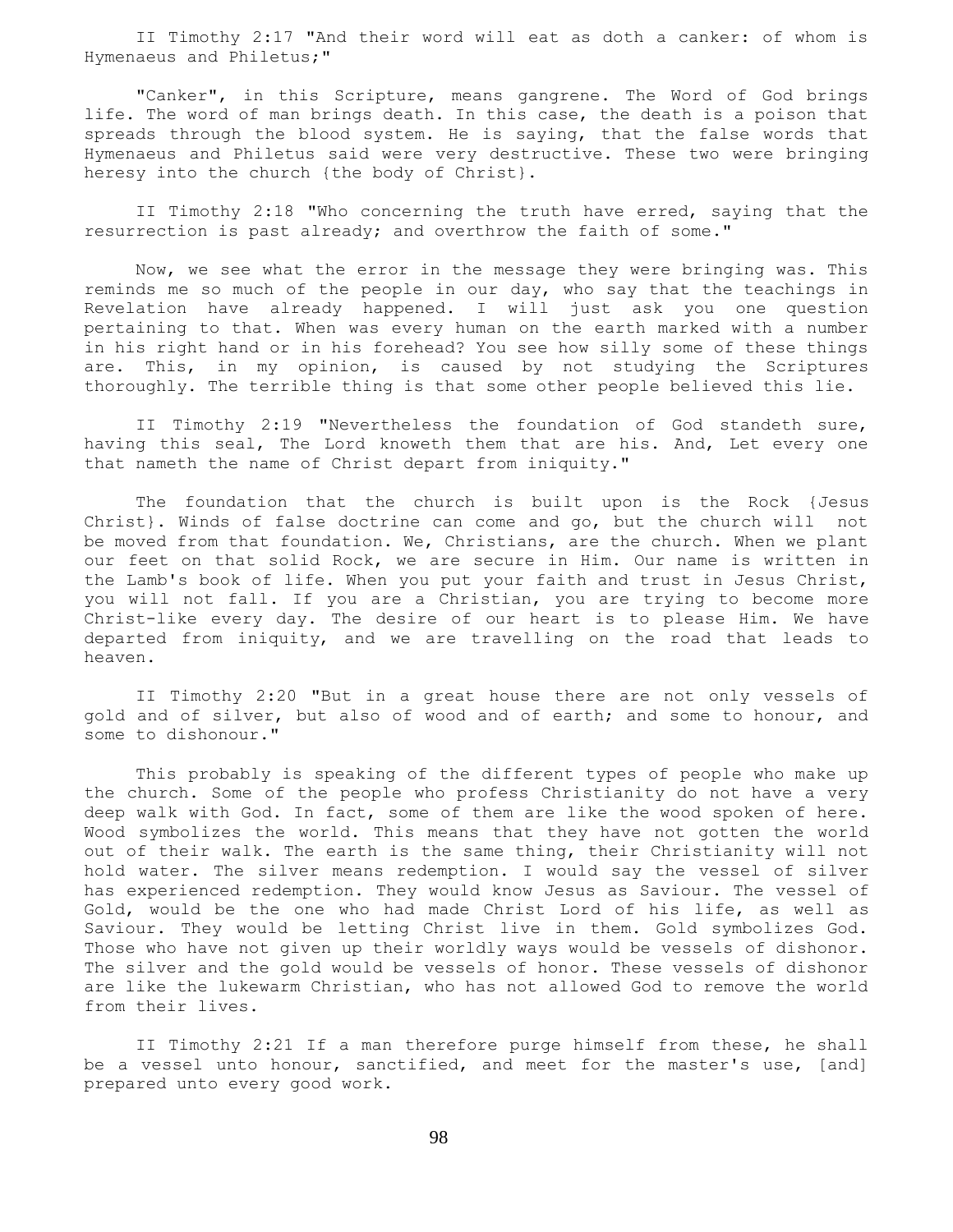This is speaking of what these earthly vessels of dishonor can do to become vessels of honor. Notice, that the individual must decide to get rid of this worldliness. Come to Jesus, and ask Him to burn out the worldliness, and leave a vessel of honor. Gold and silver just become more pure as the heat is applied to them. The wood will burn up as heat is applied. The trials {heat} just removes the worldliness. This is called, being tried in the fire. Fire purifies and makes holy. When God gets through refining us, we are holy in His sight. We are set aside for His purpose. Now, we can do good work that the Master has for us to do the way He would have us do it.

 II Timothy 2:22 "Flee also youthful lusts: but follow righteousness, faith, charity, peace, with them that call on the Lord out of a pure heart."

 We have spoken so much in these lessons about putting our flesh to death that our spirit might rule. The flesh and its lust are what cause us to sin. If we put our body under the control of our spirit, we will make the right decisions. Faith, charity, and peace are fruit of the Spirit. These are things that automatically come when we are in right standing with God.

 II Timothy 2:23 "But foolish and unlearned questions avoid, knowing that they do gender strifes."

 This is what I said earlier. Most misunderstandings of the Word of God come from people who have not truly studied the Word of God. The worst thing a person can do, is to pick one or two Scriptures out of the Bible and base what you believe on that. Another problem is to just read one writer in the Bible, and base what you believe on his writings. To avoid strife, do not discuss the Bible with people that do either of these things. They are not well rounded in the Scriptures. A person must study the entire Bible thoroughly to truly understand its meaning. The Holy Spirit must be your guide as you study the Word to open your understanding. You will never know all there is to know, but this will give you a working knowledge.

 II Timothy 2:24 "And the servant of the Lord must not strive; but be gentle unto all [men], apt to teach, patient,"

 The servant of the Lord is speaking of those who preach, or minister in some capacity. They should not engage in arguments that go nowhere. They should be of a gentle nature. They should be willing to teach when needed and be patient while others are learning.

 II Timothy 2:25 "In meekness instructing those that oppose themselves; if God peradventure will give them repentance to the acknowledging of the truth;"

 Those that oppose themselves are those who have not accepted Jesus as Saviour. They would be their own worst enemy. Some men have never been taught the Word of God. This, then, would be teaching someone who did not know the Word. To be able to get them to listen, it would be necessary to teach from meekness, not in a threatening manner. They would not listen to threats. I Corinthians 1:21 "For after that in the wisdom of God the world by wisdom knew not God, it pleased God by the foolishness of preaching to save them that believe." If your preaching or teaching could cause the people to believe, they would be saved. The main thing is stay with the Truth. It is the Truth that sets them free.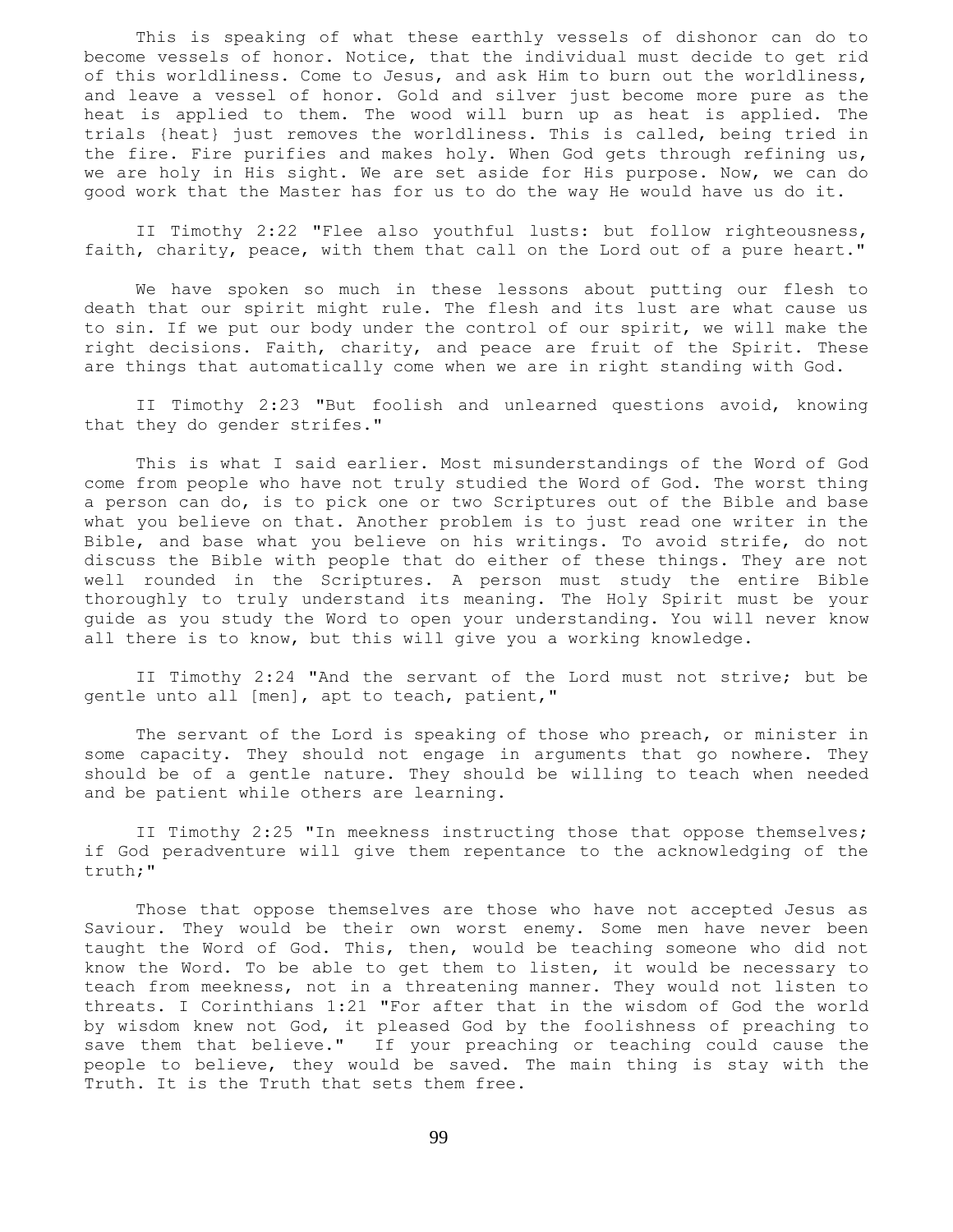II Timothy 2:26 "And [that] they may recover themselves out of the snare of the devil, who are taken captive by him at his will."

 It must be an act of the person's free will to believe and receive salvation. Until they believe, they are under the curse of sin and death. The devil has them snared. The Truth of the gospel will set them free. In Jesus, sin and death are defeated. Remember, it is an act of our own free will to get out of the snare of the devil by believing in the Lord Jesus Christ. Praise God! Jesus set us free.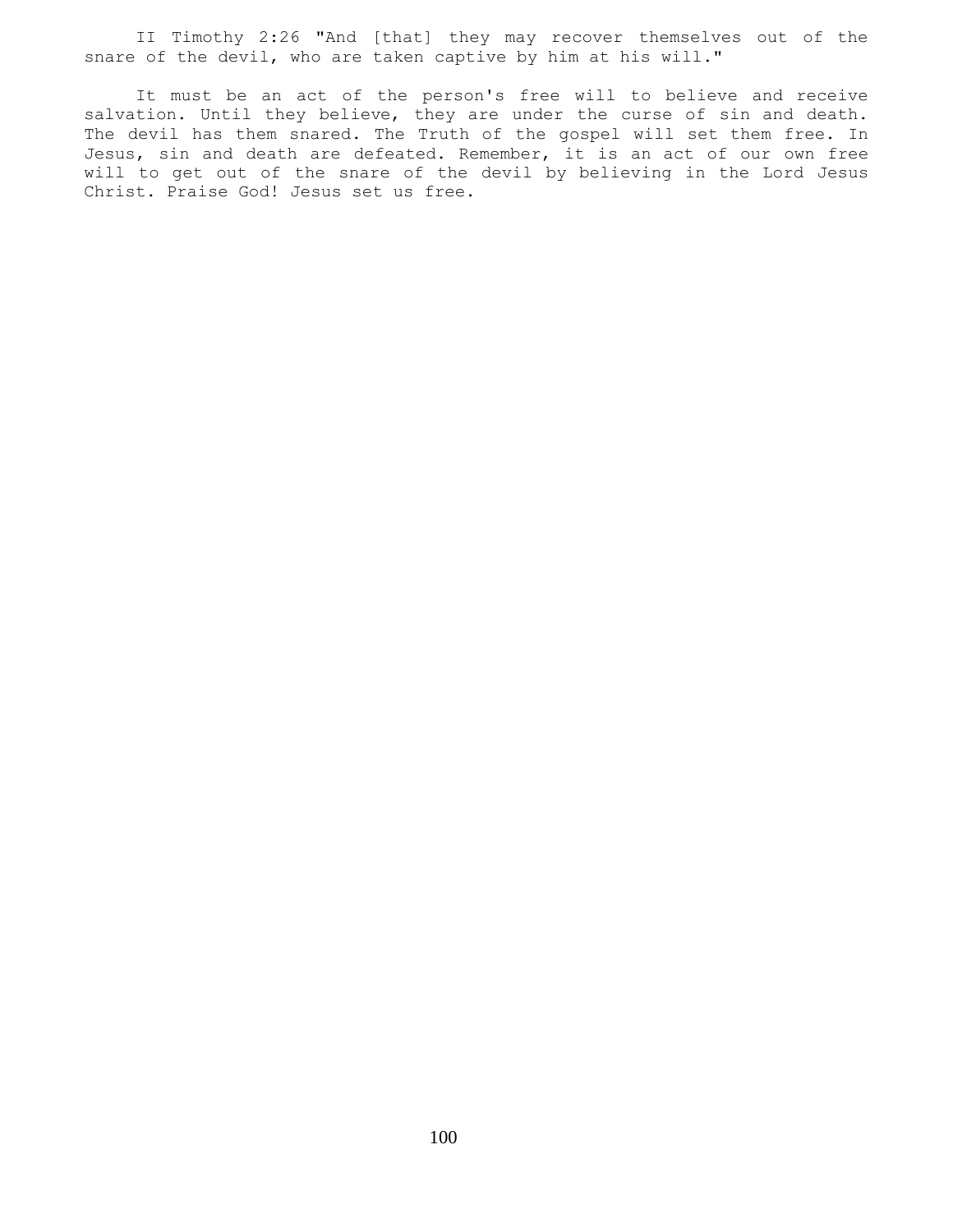2 Timothy 3 Questions 1. Quote 2 Timothy chapter 2 verse 13. 2. What is Paul really saying in this? 3. What was Paul wanting them to put in remembrance? 4. What good do arguments of doctrine do? 5. The author says she can worship with you, if you believe what basic things? 6. What are some of the foolish doctrinal differences that split churches and should not? 7. Study to show thyself and unto God. 8. A workman that needeth not to be 9. How are the only ways you can be qualified to rightly divide the Word of God? 10. Learning the Words of the Bible will not help you, what will help you? 11. Shun profane and vain 12. Quote Titus chapter 3 verse 9. 13. What does the word "canker" mean in verse 17? 14. Who are the body of Christ? 15. What false statement had Hymenaeus and Philetus made? 16. What does the author believe causes people to believe an untruth about the Word of God? 17. Let everyone that nameth the name of Christ depart from  $\ldots$ 18. Who is the Rock the church is built upon? 19. What is the seal the Christian has? 20. Quote 2 Timothy chapter 2 verse 20. 21. Which are the vessels of honor? 22. Which are the vessels of dishonor? 23. What do these vessels symbolize? 24. What does wood symbolize? 25. What does silver symbolize? 26. What does gold symbolize? 27. What are the vessels of dishonor like? 28. What should a person do to become a vessel of honor? 29. Flee youthful 30. What are some of the fruit of the Spirit that show up in your life when you flee youthful lust? 31. What kind of questions should we avoid? 32. What must the servant of the Lord be like? 33. What is meant by opposing themselves? 34. Quote 1 Corinthians chapter 1 verse 21. 35. That they may recover themselves out of the  $\qquad \qquad$  of the  $\qquad \qquad$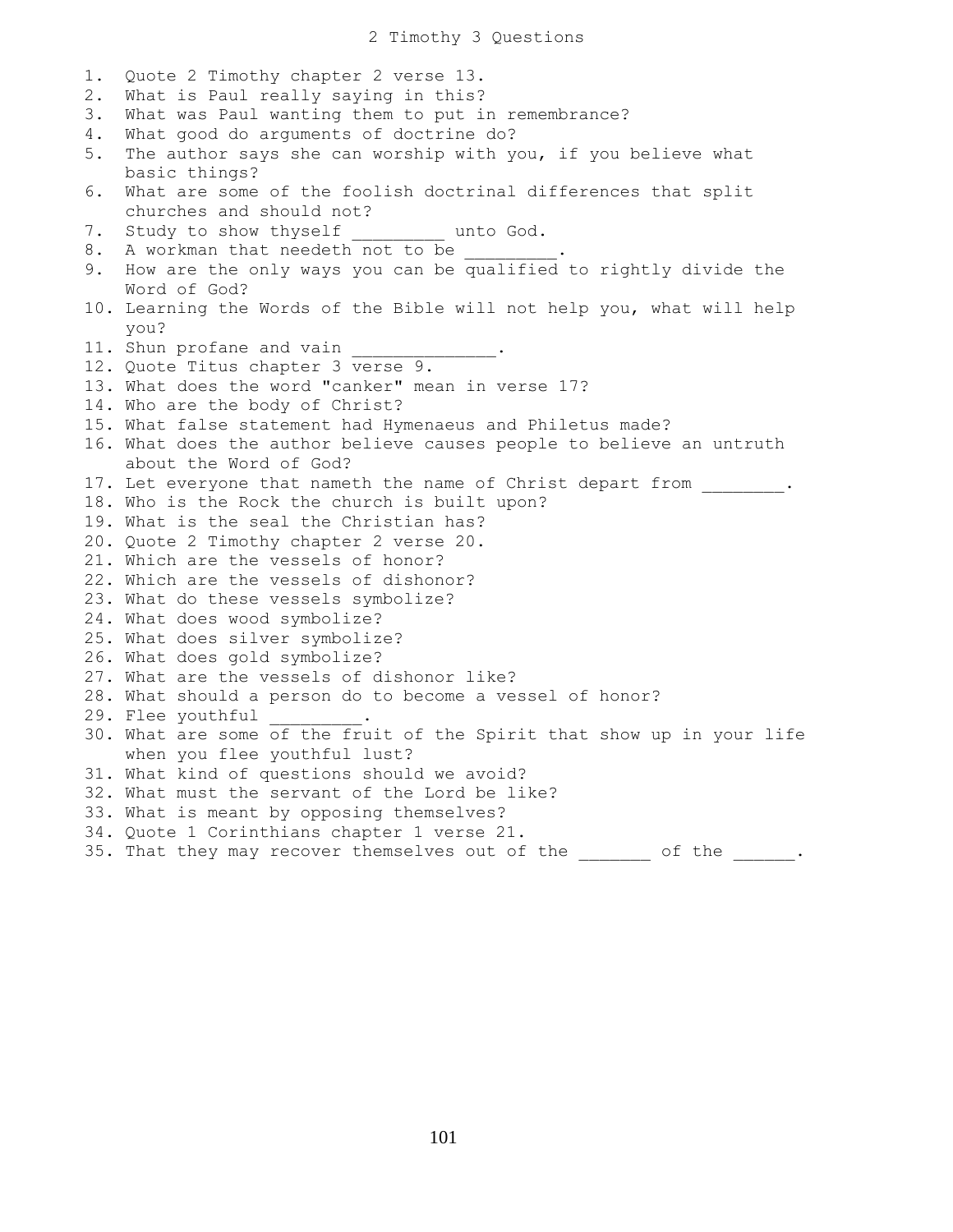We will begin this lesson in II Timothy 3:1 "This know also, that in the last days perilous times shall come."

 In previous lessons, Paul has been cautioning Timothy of false teaching that will come in the church. In this lesson, Paul speaks prophetically of the last days. This will be things that are happening primarily out of the church in society itself, but much of it taking place in the church, as well. Perilous times would be times of great uncertainty. Possibly, a better way to say this would be to say dangerous times. I believe if you will carefully investigate this with me, you will agree this is speaking of the very day we live in.

 II Timothy 3:2 "For men shall be lovers of their own selves, covetous, boasters, proud, blasphemers, disobedient to parents, unthankful, unholy,"

 There has never been a time when the statement "lovers of their own selves" was more true than in our society today. I believe that much of this can be blamed on Secular Humanism in the public schools. Children are taught that everything is relative to something else. They are not taught absolutes, especially of discipline. The Bible teaches absolutes. The child, that grows up believing himself to be the center of everything, finds it difficult to put God at the center of his life. They can easily fall into being lovers of their own selves. When you believe that you are the center of everything, then you believe that anything you want should be yours, even if it belongs to someone else. You can see that coveting is a form of loving yourself, as well. Bragging seems to be the rule of the day.

 Blasphemers are everywhere. The Television, movie houses, and video rentals all lean toward movies that are rated P.G., R., or X, which means they are full of cursing. Many times the name of God is included in the cursing, which would certainly be blaspheming. This is so prevalent that children and adults who watch these filthy movies do not even realize this blaspheming is going on. Their brains have been so conditioned to accept it that they are immune to it. They do not take thought that their brains are like a computer recording all of these bad words to be used later, when they least expect it.

There are so many divorces in our society today, that a child has to think a minute or two to remember just who is their parent. Many grandparents are raising their grandchildren, because the children are on drugs, or worse. Some few parents are trying to raise their children with respect for their parents, but they are thrown with children from problem homes in the schools to such an extent that many otherwise obedient children, become disobedient because of association.

 In this affluent society, children have been given so many things they did not earn, that they have the idea society owes them a living. They never have to wait to a special occasion to receive their wants, so they become unthankful.

 To say that we are unholy in our society today, is a gross understatement. Very few even know the meaning of the word. The 10 Commandments of the Bible are broken so often, that many do not even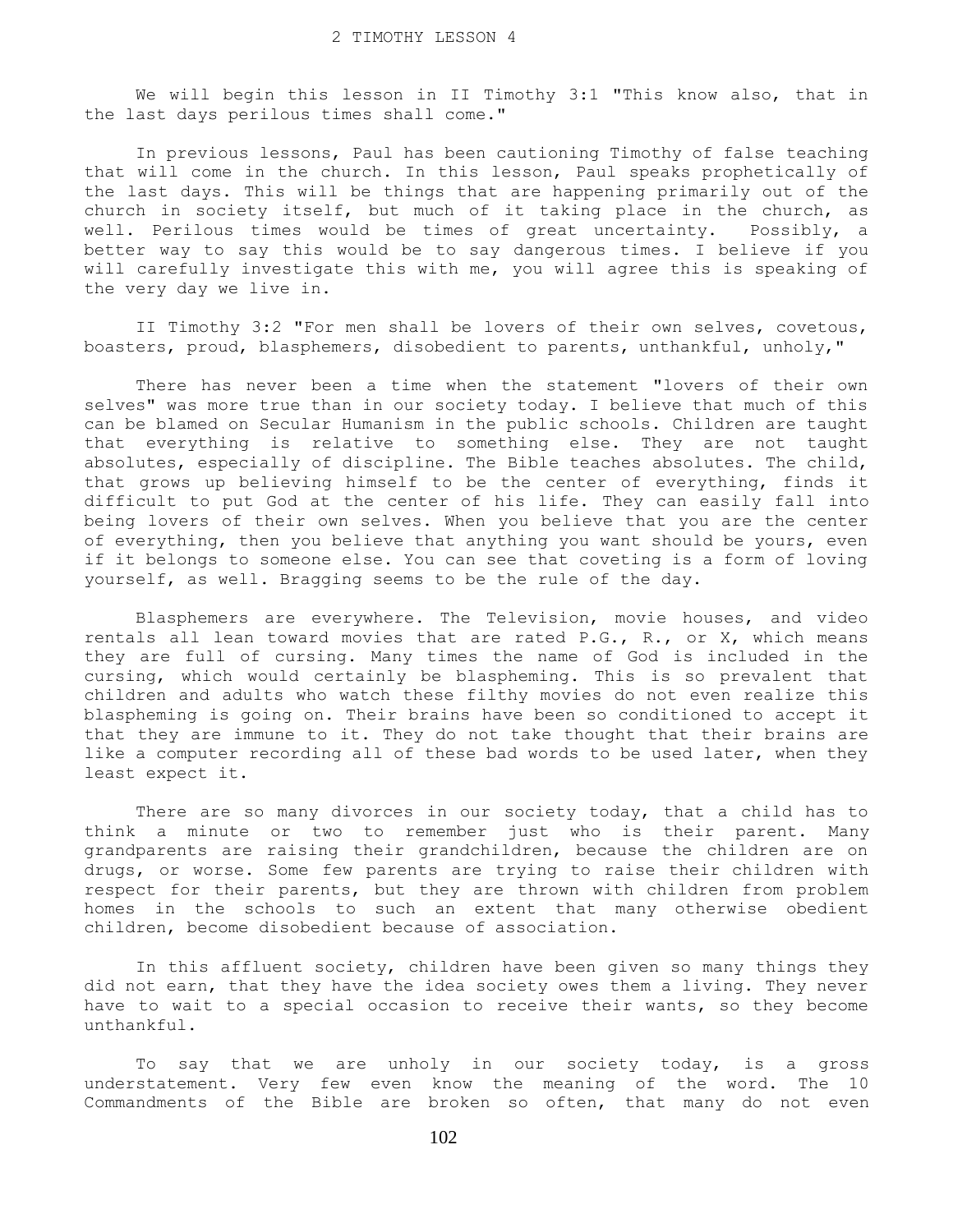remember what they are. God is holy. He said for us to be holy, because He is Holy. To be "holy" means to live above sin. In oursociety, there are few marriages, most people just live together. The Bible calls that adultery. Most everyone covets, because they want to keep up with the Jones'. I could go on and on. Homosexuals live together and call it an alternate life style. God calls it an abominable sin. We would have to look around us and say we are unholy as a society.

 II Timothy 3:3 "Without natural affection, trucebreakers, false accusers, incontinent, fierce, despisers of those that are good,"

 One of the disgraces of our society today, is how we throw our parents away when they get old. We push their care off on someone who does not even know them. Mothers are abandoning their children. Women are destroying their unborn children. This is without natural affection. When I was a child, a person would shake hands with you on a deal, and it was done. People did not sue each other over slight things. Now to insure that an agreement is legal, you must have an agreement written down and signed before witnesses. People will break a truce, if it will advantage them. We do not know our neighbors, so we accuse them of things we do not know to be true. Incontinent means without self-control. Our rehabilitation hospitals can vouch for that. It is of national concern how to get people off alcohol and drugs. This is a society gone mad. Fierce describes what is going on with the drive-by shootings. This society makes fun of those who try to live holy before the Lord. They call us "goody two-shoes". I believe the reason they despise those trying to live good, is because they show them how bad they are by comparison.

 II Timothy 3:4 "Traitors, heady, highminded, lovers of pleasures more than lovers of God;"

 True loyalty seems to be a thing of the past. For a few dollars, your best friend will do you in. The main one we are traitors to is ourself. "Heady" means falling forward. The Bible would call this unstable in all thy ways. Highminded means to inflate with self conceit. How many things in our life come before God? What excuses do we make for not worshipping in church? I can think of a few. How about golf, fishing, hunting, football, basketball, gardening, movies, etc. I could go on and on. Anything that you enjoy more than fellowshipping with God falls into this category, {even work}.

 II Timothy 3:5 "Having a form of godliness, but denying the power thereof: from such turn away."

 We may appear to be a Christian to the world, we may even profess to being a Christian. My question is, if you were on trial for being a Christian, could you be convicted by the evidence in your life? Would God declare you a Christian, by the condition of your heart, or would he say get away from me, I never knew you? Is the power of God working in you? God never changes. Do you believe that He is the same yesterday, today, and forever, or have you put limits on the power of God?

 II Timothy 3:6 "For of this sort are they which creep into houses, and lead captive silly women laden with sins, led away with divers lusts,"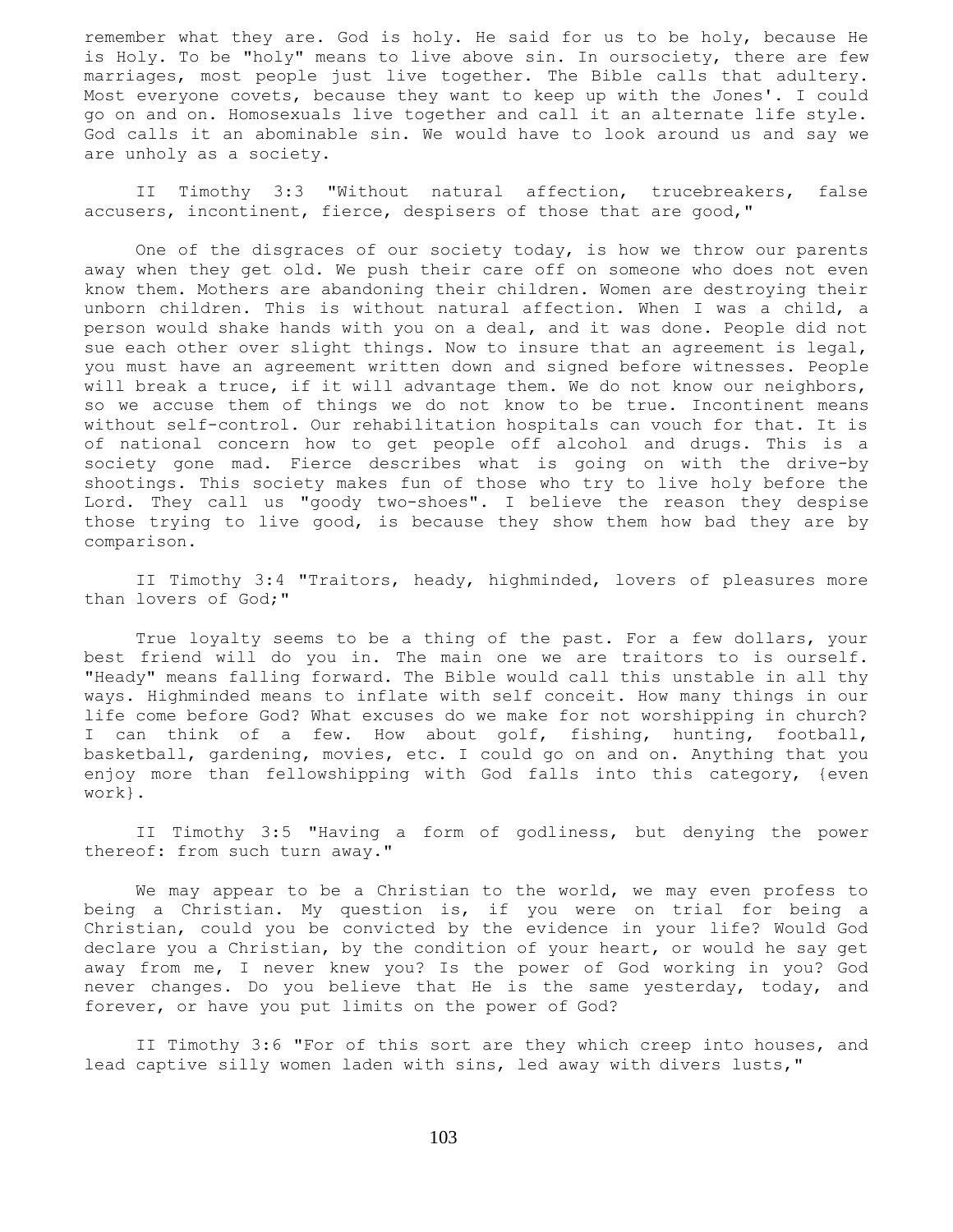This, to me, is speaking of someone who pretends to be of God convincing those {silly women} who are not grounded in the Word of God, to follow a false teaching. We see some religions today which are actually very sensual in nature. Could that be what this is talking about? Lust does not have to be just sex, it can be flesh desires for anything that is forbidden of God. The only way to be smart enough not to fall for something appealing to your flesh, is to know the Word of God and get your flesh under the control of the spirit. Do not listen to the lust of the flesh. Let the Spirit of God direct your decisions.

 II Timothy 3:7 "Ever learning, and never able to come to the knowledge of the truth."

 This statement, coupled with the statement above, makes you realize that this could be false doctrines that appeal to the flesh of mankind. The women are more vulnerable, because they have more time to listen to these false teachings. If the teaching appeals to your flesh, beware. It is probably not of God, if it appeals to the flesh. Some people are constantly looking for something new. They read every how-to book they can find and never read their Bible. The Bible has the answers to all of life's problems. Look there first. Then read your other books. The Bible is the Truth.

 Let me stop here, and ask you, have you not seen our society in this warning on the last days? It seems to me that each thing fits our society to a T. Next, I might ask, what are you going to do about it? We must stop and take stock of ourselves, and do what we can to change the world around us. Pray for God to become real in your life. Let Jesus be your Lord, as well as your Saviour. Before you get involved in anything, ask yourself is this sound by Bible standards? Read the guidebook to a happy, productive, holy life. It is as near as your hand, it is the Holy Bible.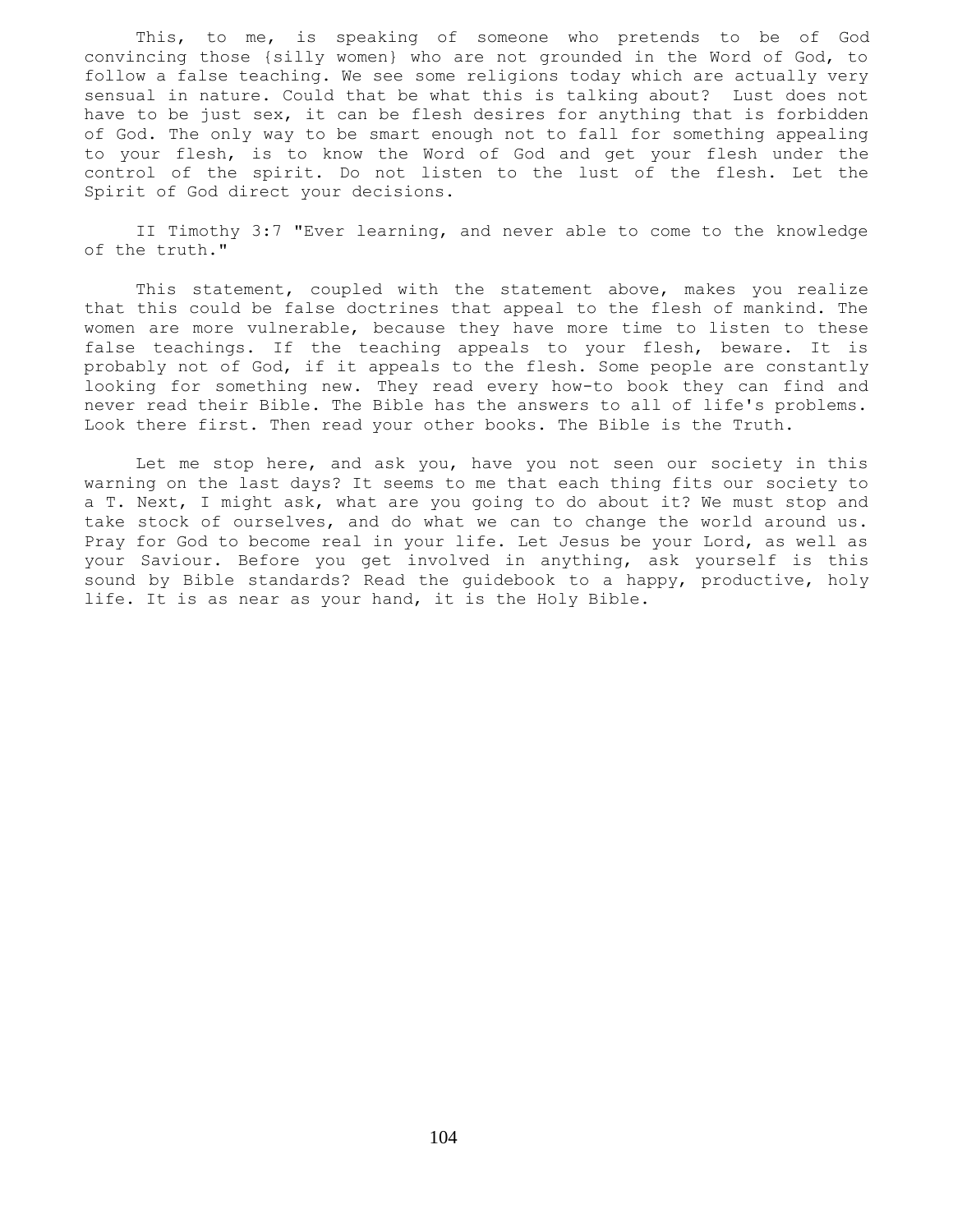1. What kind of times will there be in the last days 2. What does this mean? 3. Men shall be lovers of their 4. What does the author think is behind people being in love with themselves? 5. What is wrong with Secular Humanism? 6. How does loving yourself cause you to covet? 7. What is causing the blasphemy of our day? 8. What is our brain really? 9. Why are children being disobedient to parents? 10. What is wrong with being an affluent society? 11. What does "holy" mean? 12. What does the Bible call living together without benefit of marriage? 13. What does the Bible call the homosexual lifestyle? 14. What is one of the disgraces of our society? 15. Describe "without natural affection". 16. What is a trucebreaker? 17. What does "incontinent" mean? 18. Give some examples of the incontinent. 19. What could drive-by shootings be called? 20. What are the people called who are trying to live for God? 21. What does "heady" mean? 22. What excuses do you make to God for not fellowshipping with Him? 23. If you were on trial for being a Christian, could you be convicted by the evidence in your life? 24. Who are being led away in verse 6? 25. Who are leading them away? 26. If the message is appealing to your flesh, what should that tell you?

27. Have you seen our society in this lesson today?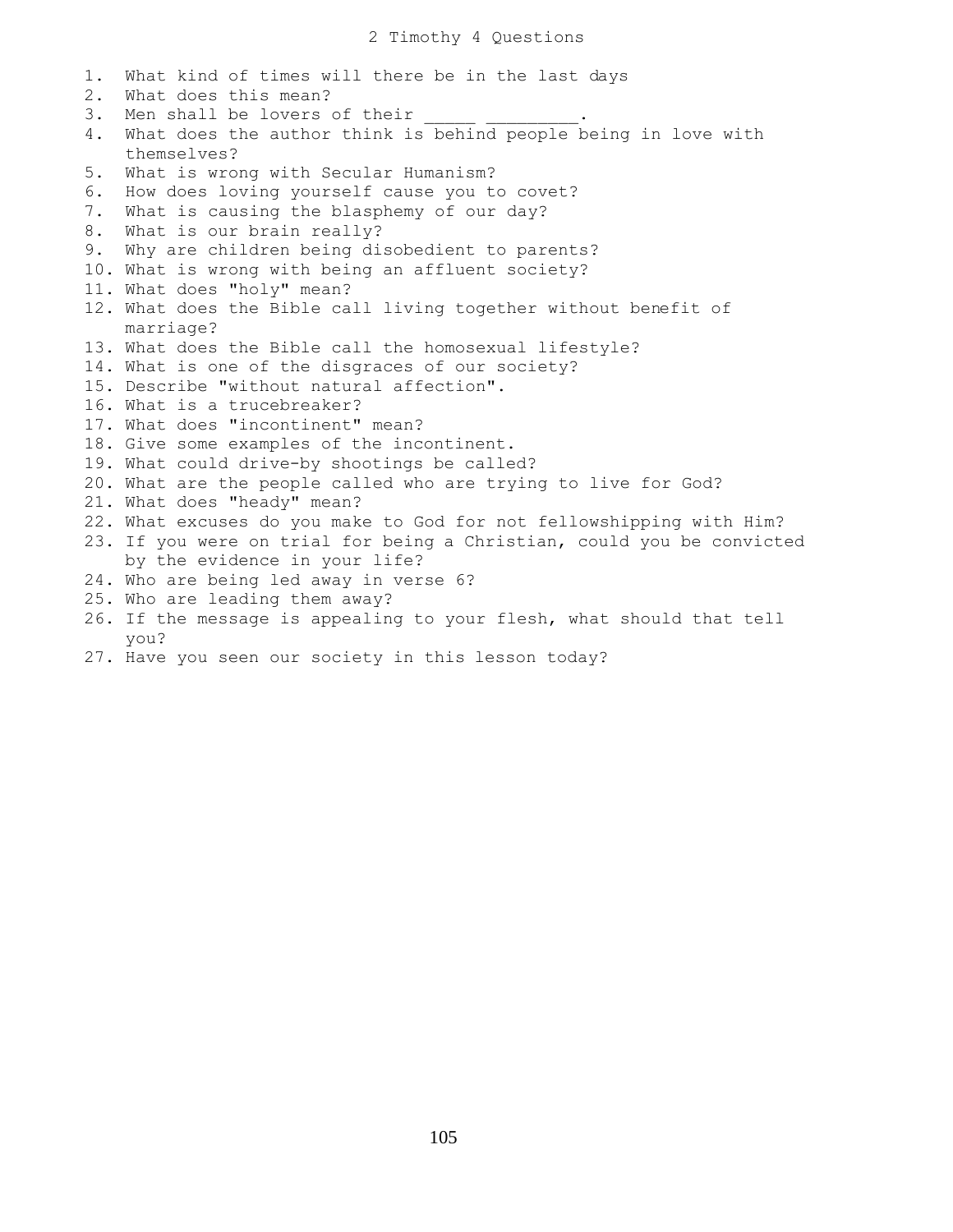We will begin this lesson in II Timothy 3:8 "Now as Jannes and Jambres withstood Moses, so do these also resist the truth: men of corrupt minds, reprobate concerning the faith."

 The Bible does not tell us exactly who this Jannes and Jambres are. The history books say that they were the magicians who withstood Moses. Even though they withstood, as the 10 plagues on Egypt progressed, we see the magicians proclaiming to Pharaoh that Moses' God was God, and they could not fight against Him. There will be a time when every knee will bow and every tongue confess that Jesus Christ is Lord. In the last lesson, we were speaking of conditions on the earth in the last days. Now, this is saying, those same people will resist the Truth {Jesus}. In the end, they will be like the magicians who realize and believe. "Reprobate" means reject. These are those who have refused to believe in Jesus, then. Those who have corrupt or evil minds are not looking for the Truth. This is not speaking of an ordinary sinner. This is someone who has opposed God in every way. These would be sinners who have gone almost too far.

 II Timothy 3:9 "But they shall proceed no further: for their folly shall be manifest unto all [men], as theirs also was."

 We know that it did not take God and Moses very long to discredit the magicians, and it will not be hidden forever the evil of these with a reprobate mind either. Truth always wins out. When the Light of God shines on these deeds of these evil ones, it will be apparent to everyone their error. False doctrines, in a church, may flourish for awhile, but when the Truth comes, it reveals the error of the false doctrine.

 II Timothy 3:10 "But thou hast fully known my doctrine, manner of life, purpose, faith, longsuffering, charity, patience,"

 Paul is saying here, that he has not hidden what he believes from anyone. The way Paul had conducted his life spoke for him, as well as the words he spoke. It was no secret to anyone that Paul had totally dedicated himself to the service of the Lord. He had fought hard, even in Jerusalem, for what he believed the doctrine of the church to be. He had conducted his life in a manner of self sacrifice. He had endured stonings and many other hardships to bring the message of the gospel to the unsaved world. He said himself, that he would be all things to all people, that by all means he might save some. His purpose was to bring as many as possible to the saving knowledge of Jesus Christ. His faith had been undaunted by the hardships. He suffered long with the stripes, beatings, shipwreck, and the utter hate of his fellow Jews. He did not ask anyone to support him in the ministry. Most of his ministry, he was a tentmaker, so he would not be a burden to others. Those that did help him, was of their own free will, like the church at Philippi. His patience was demonstrated when he waited for years to even be tried for things he was not guilty of.

 II Timothy 3:11 "Persecutions, afflictions, which came unto me at Antioch, at Iconium, at Lystra; what persecutions I endured: but out of [them] all the Lord delivered me."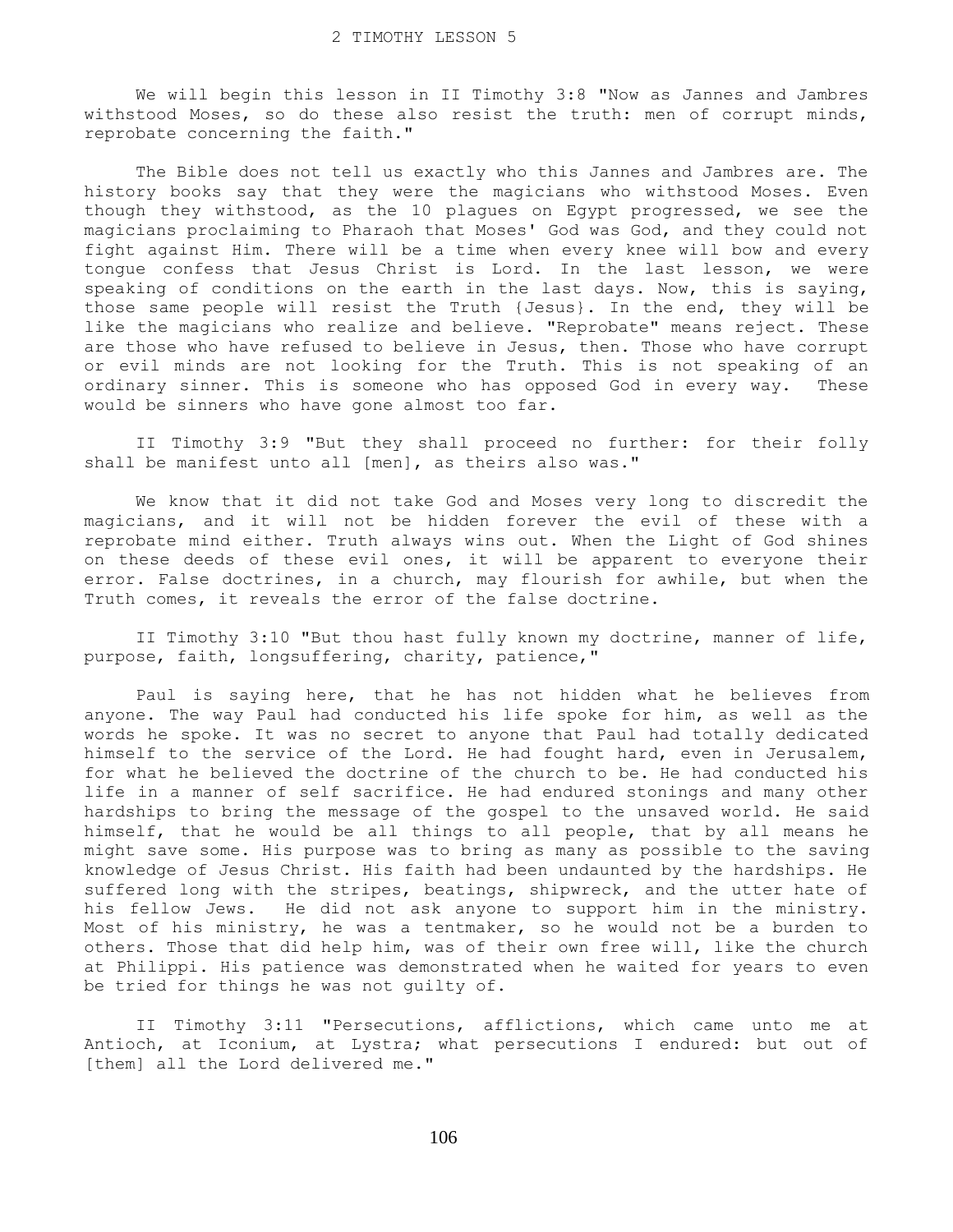The Jews persecuted him the most of any. The Lord was with him in every circumstance. None of the places mentioned here that he suffered were unto the death. That persecution would be reserved for Rome. Paul, not only endured these persecutions, but thought himself honored to endure them for the sake of the gospel of Jesus Christ.

 II Timothy 3:12 "Yea, and all that will live godly in Christ Jesus shall suffer persecution."

 This was true in Paul's time, and is also true today. Jesus had told Paul that he would suffer for the gospel's sake. Throughout the Old Testament and the New Testament, we find persecutions abound for those servants of God. Paul is saying, that he is not alone in the persecution. It comes to all who serve God.

 II Timothy 3:13 "But evil men and seducers shall wax worse and worse, deceiving, and being deceived."

 This false doctrine had already started then, and the church was just a few years old. The only thing that would break this deadly chain of getting worse and worse, would be to come in direct contact with the Truth. A false doctrine does not get better as it is told. It comes from Satan in the first place, and gets worse and worse every time it is told. When a person is evil, his conscience gets where it is not working. Each sin gets a little worse until he is totally consumed with sin.

 II Timothy 3:14 "But continue thou in the things which thou hast learned and hast been assured of, knowing of whom thou hast learned [them];"

 Paul is saying, do not let your head be turned by all of these false doctrines. Stay with the good news of the gospel that was first presented to you. Apply the things you have learned more and more. Grow in the grace that God has provided for you. Paul reminds Timothy here, that not only are the things he learned true, but Paul was truthful, as well. He is saying to Timothy, you know I teach the truth. Paul knows, also, that Timothy's mother and grandmother had taught Timothy the Scriptures all of his life. He needed to rely on the truths he had learned through them.

 II Timothy 3:15 "And that from a child thou hast known the holy scriptures, which are able to make thee wise unto salvation through faith which is in Christ Jesus."

 All of the books of men pale by comparison to the Holy Word of God. It seems that even when he was a child, his mother and grandmother had taught him of Jesus. It was part of his very fiber. They had taught him that salvation is in none other than the Lord Jesus Christ. He had accepted Jesus for himself when he came to the age of accountability. Paul is saying to Timothy, do not let these teachings fade from your memory. Keep them ever before you. They were good enough to save you, they are, also, good enough to live by. Salvation is by faith in Jesus Christ, and that alone. We remember, here, that Timothy was preaching where the Judaizers were trying to put him back under the law. Paul reminds him of what saved him.

 II Timothy 3:16 "All scripture [is] given by inspiration of God, and [is] profitable for doctrine, for reproof, for correction, for instruction in righteousness:"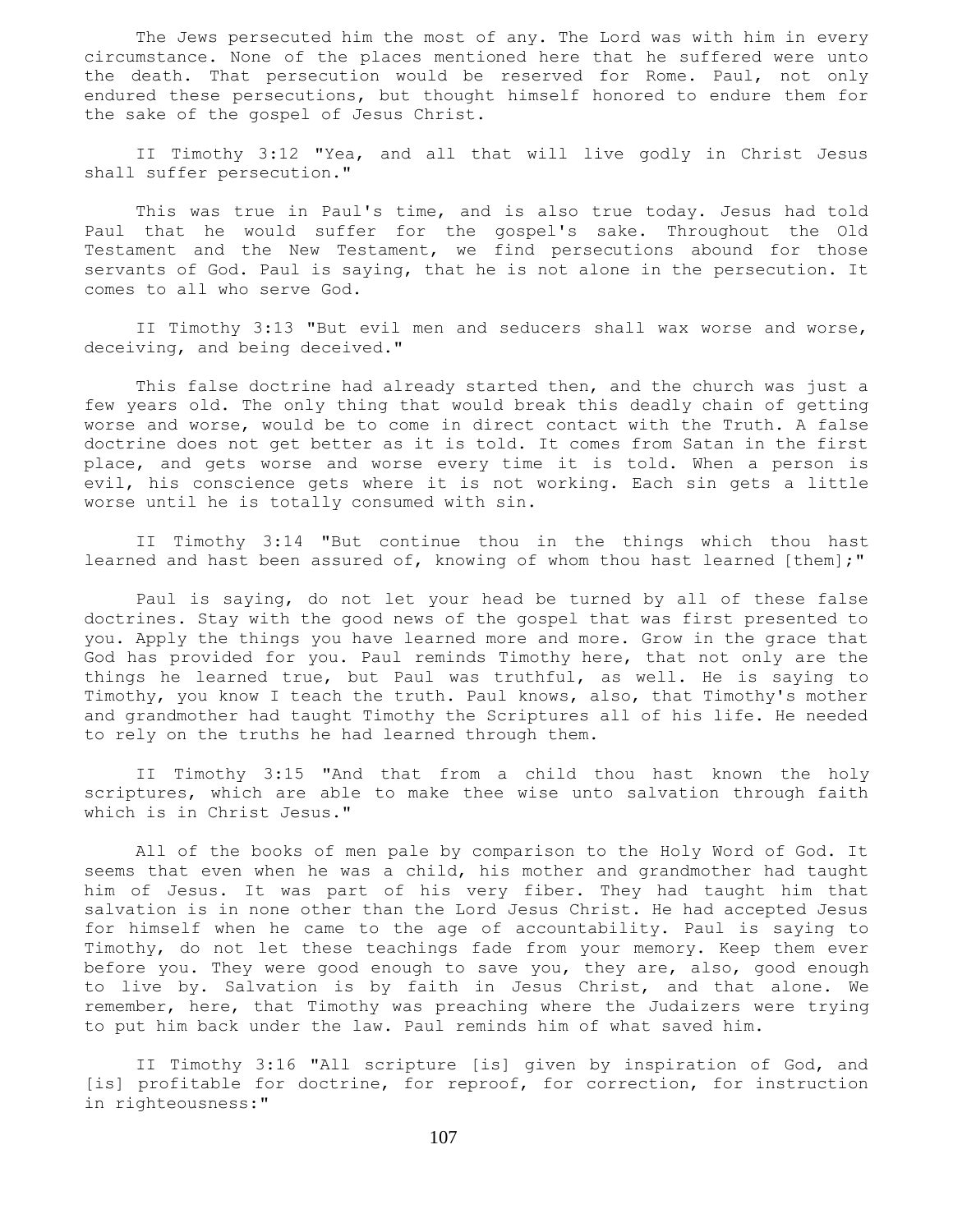My own opinion of the Bible, Word of God, or Scriptures, whichever you decide to call them, is that they are like looking into the face of Jesus Christ, who is the Word of God. The word "inspired" means God breathed. I prefer to say that God is the author of the Bible and people like Paul are the penman. II Peter 1:21 "For the prophecy came not in old time by the will of man: but holy men of God spake [as they were] moved by the Holy Ghost." God has always brought messages to His people through the mouth, or pen, of men. I like to think of the Bible as God's instruction to man for living victorious lives. You might think of it as a road map which guides us at every intersection of life. If we stick with the guide, it will keep us from taking the wrong turn. If the Bible says something, there is a reason. We may not understand the reason at the time, but if it says it, it has a purpose. We can learn from other's experiences in the Bible. I Corinthians 10:11 "Now all these things happened unto them for ensamples: and they are written for our admonition, upon whom the ends of the world are come." If it were not for the Scriptures, we would not know how to be righteous. Righteousness is received, not earned. We are clothed in the righteousness of Christ.

 II Timothy 3:17 "That the man of God may be perfect, thoroughly furnished unto all good works."

 The word that was translated man in the verse above is not someone of the male gender, but a human being, man or woman. Acts 9:36 "Now there was at Joppa a certain disciple named Tabitha, which by interpretation is called Dorcas: this woman was full of good works and almsdeeds which she did." Ephesians 2:10 "For we are his workmanship, created in Christ Jesus unto good works, which God hath before ordained that we should walk in them." I Timothy 6:11 "But thou, O man of God, flee these things; and follow after righteousness, godliness, faith, love, patience, meekness." Whoever you are, if you are called to work for God, you must set an example for others in the way you live. The most important thing in working for God, is the fact that you turn your will over to the Father. You must let the Holy Spirit teach you the Truth of the Word of God, that you might bring the Truth to others. Learn all you can about the Word of God, share with others what you know.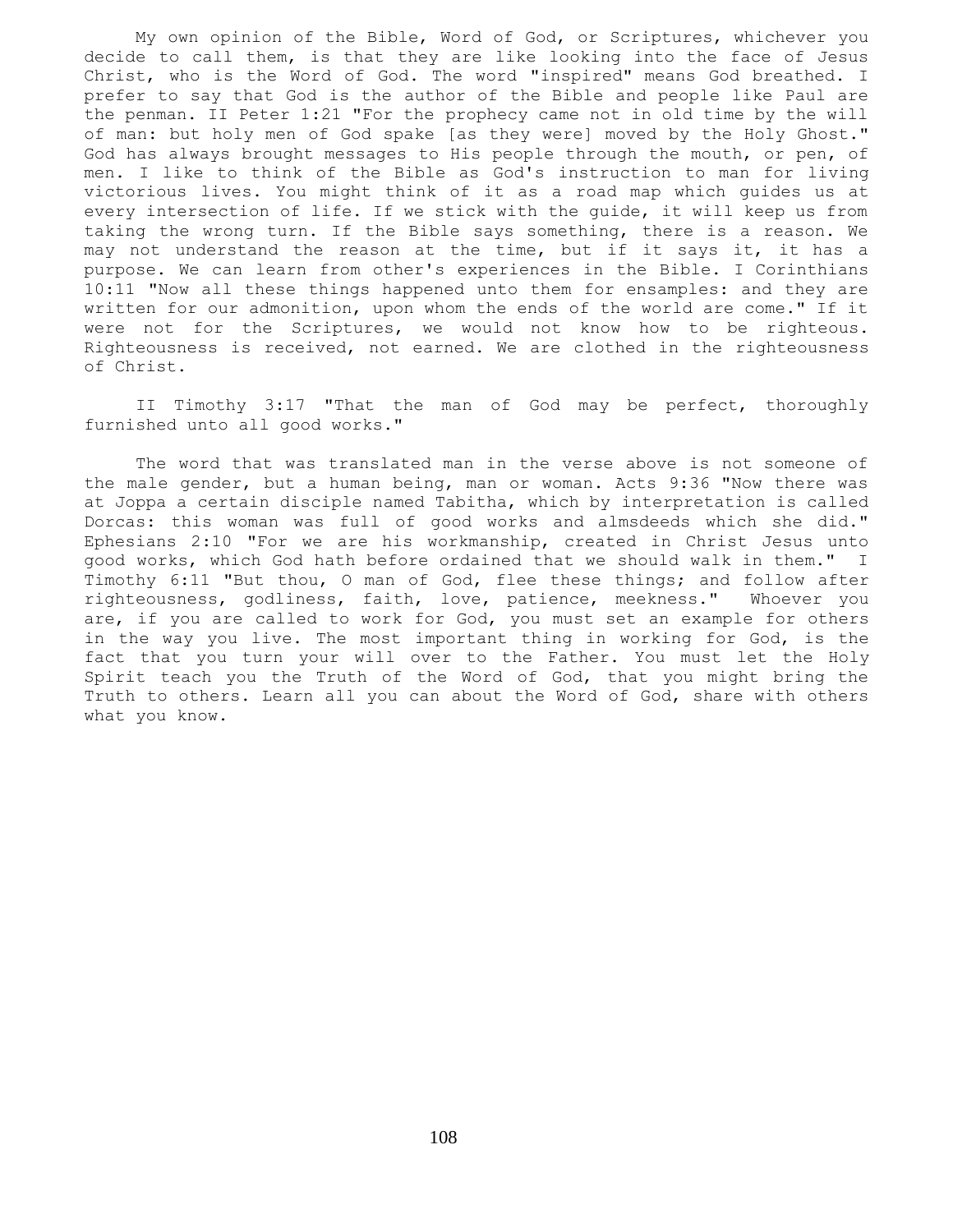1. Who were Jannes and Jambres, probably? 2. What were they? 3. Did they change their minds? 4. How many plagues did God send on Egypt? 5. Who is the Truth? 6. What does "reprobate" here, mean? 7. Their folly shall be known to all 8. What reveals the error of these reprobates? 9. What did Paul say, that Timothy knew about him in verse 10? 10. What kind of hardships had Paul faced? 11. What had Paul dedicated himself to? 12. Why was Paul all things to all people? 13. How had Paul made his living while he preached? 14. What church helped Paul? 15. Who persecuted Paul the most? 16. Name some of the places where Paul was persecuted? 17. Where did Paul die, reportedly? 18. What attitude did Paul have about the persecutions? 19. Quote 2 Timothy chapter 3 verse 12. 20. Evil men and seducers shall wax \_\_\_\_\_\_\_\_ and \_\_\_\_\_\_\_. 21. What did Paul tell Timothy to continue in? 22. Who, besides Paul, had taught Timothy the Scriptures? 23. How long had Timothy known the Scriptures. 24. The Holy Scriptures will make you wise unto \_\_\_\_\_\_\_\_. 25. Where was Timothy teaching? 26. All Scripture is given by \_\_\_\_\_\_\_\_\_ of God. 27. It is profitable for \_\_\_\_\_\_\_\_\_, for \_\_\_\_\_\_\_, for \_\_\_\_\_\_\_\_, for **\_\_\_\_\_\_** in righteousness. 28. What is the authors opinion of the Bible? 29. What does "inspired" mean? 30. Quote 2 Timothy chapter 3 verse 17.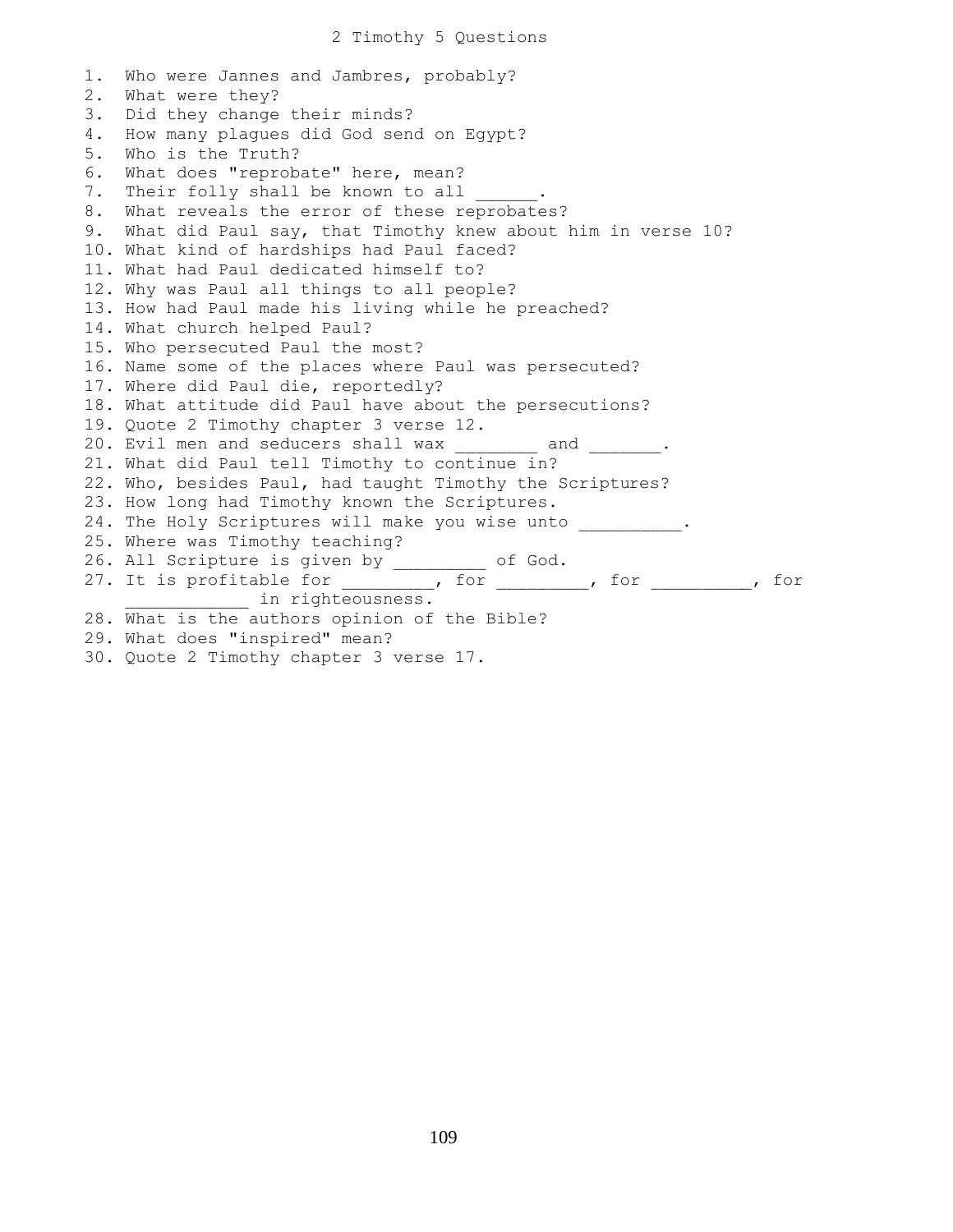We will begin this lesson in II Timothy 4:1 "I charge [thee] therefore before God, and the Lord Jesus Christ, who shall judge the quick and the dead at his appearing and his kingdom;"

 The "quick", in the verse above, are speaking of those who will be alive at the coming of the Lord. These are those who will be changed in the twinkling of an eye. The word "therefore" connects this chapter to the preceding chapter. In the light of all the signs of the last days in the last chapter, this is what you are to do. Paul says, God and the Lord Jesus Christ are my witness that I am guiding you correctly. At His appearing means when Jesus appears in the sky to call His children out of the great tribulation of this earth. Notice, His kingdom is separate. That is when he sets up "His kingdom" reign on this earth. This is the 1000 year millennium reign of Jesus Christ upon the earth. Jesus is the Judge of the world. We are judged His, or not His. The sheep {Christians} belong to Jesus. The rest belong to Satan.

 II Timothy 4:2 "Preach the word; be instant in season, out of season; reprove, rebuke, exhort with all longsuffering and doctrine."

 I really like the fact that Paul does not just say preach. He says preach the Word. The Word of God {Bible} is the power of the message. "Being instant in season and out of season" is just saying stay ready all the time. Preach whenever and wherever you have the opportunity. "Reprove" and "rebuke" mean to tell a fault. When you see a brother in error, tell him. Matthew 18:15 "Moreover if thy brother shall trespass against thee, go and tell him his fault between thee and him alone: if he shall hear thee, thou hast gained thy brother." "Exhort" can mean to pray, comfort, or draw near. This is just saying not to get weary in preaching to those who are afar off. Preach to them, pray for them, in love, tell them of their errors, then preach to them again. Do not give up, until they draw nigh unto God. Give them the Truth, and do not get weary in giving the Truth. Have patience with them and they will hear and receive.

 II Timothy 4:3 "For the time will come when they will not endure sound doctrine; but after their own lusts shall they heap to themselves teachers, having itching ears;"

 We are experiencing this in the church world today. Sound doctrine teaches sacrifice of self. Sound doctrine teaches walking each day in the salvation Christ has provided for you. Sound doctrine teaches living a holy separated life to God. Sound doctrine is the Word of God. There is a great falling away in the church today, not only in the physical sense, but in the spiritual sense, as well. Many go to church, but want to hear a message of nothing but God's love. They would tell us not to speak against adultery or homosexual activity, because we will hurt some of the member's feelings. They would have us preach things pleasant to the flesh of man. The sermon that appeals to the flesh of mankind, is preaching to itching ears. I would say the time Paul was speaking of in the verse above is here. Not many want to hear about the blood of Jesus. Not many want to know that Jesus is Judge, as well as Saviour. Not many want to hear that we must take up our cross daily and follow Him. Most want to hear, that when they become a Christian, all of their problems will be gone. Most would like to hear, that when they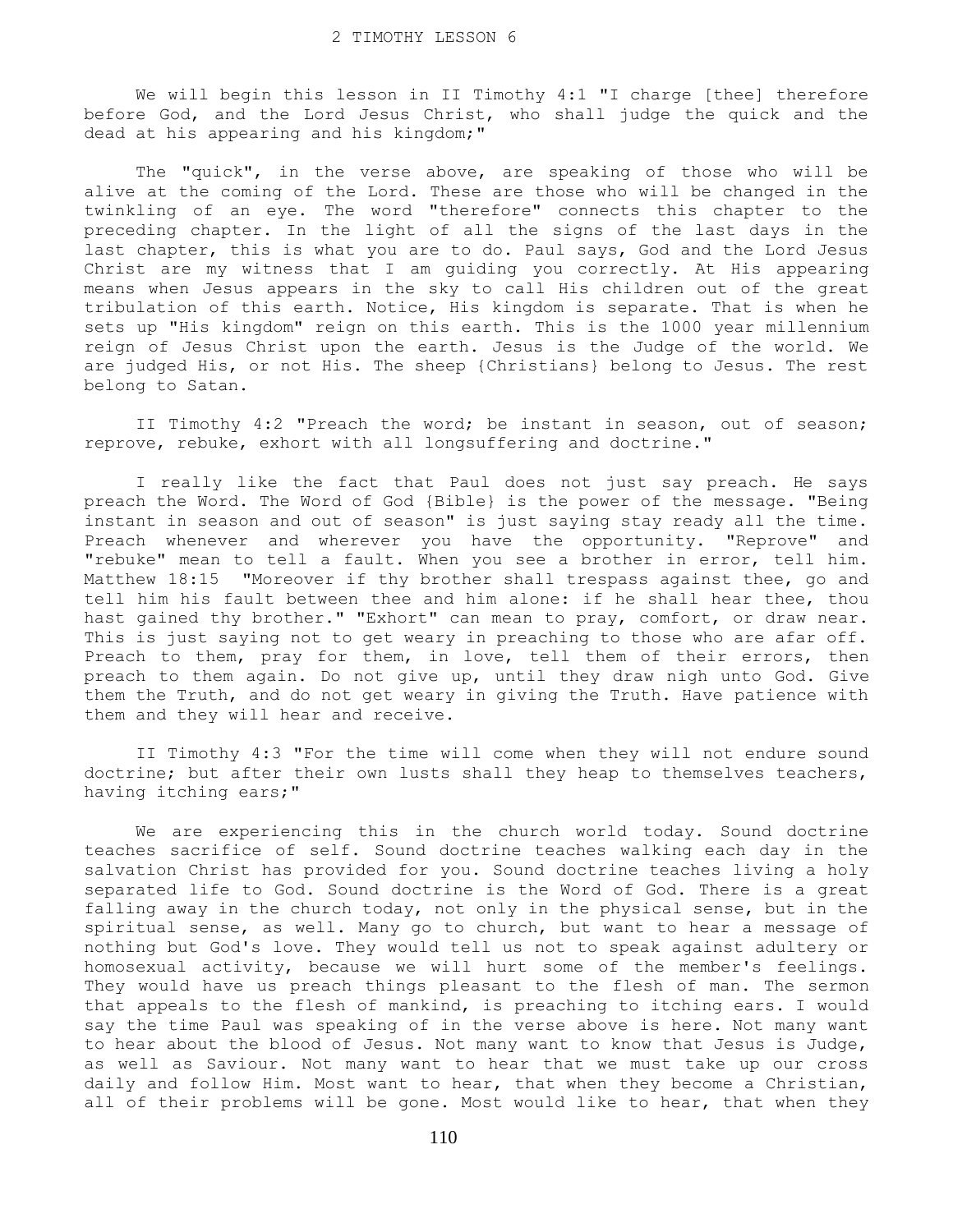come to God, they will never be sick again. They want to believe that their money problems are over. The sad thing is that we are not equipping our people to face hardship. John 16:33 "These things I have spoken unto you, that in me ye might have peace. In the world ye shall have tribulation: but be of good cheer; I have overcome the world."

 II Timothy 4:4 "And they shall turn away [their] ears from the truth, and shall be turned unto fables."

 The truth of the matter is, many will turn from the Truth to a good time religion which pleases their flesh. "Fables" are speaking of doctrines that are not Truth. Titus 1:14 "Not giving heed to Jewish fables, and commandments of men, that turn from the truth." II Peter 1:16 "For we have not followed cunningly devised fables, when we made known unto you the power and coming of our Lord Jesus Christ, but were eyewitnesses of his majesty." We all need to devote more time to the study of God's Word {Bible}. The Word will straighten out our, thinking and we will not be so easily swayed with messages that Paul would classify as fables.

 II Timothy 4:5 "But watch thou in all things, endure afflictions, do the work of an evangelist, make full proof of thy ministry."

 The work of the evangelist is to save the lost. This watching in all things means to stay grounded in the Word and be moderate. Paul warns Timothy again, that there are afflictions associated with serving God. The full proof is telling Timothy to not waver in his ministry. He must be fully persuaded, and, also, give this message without wavering from the Truth.

 II Timothy 4:6 "For I am now ready to be offered, and the time of my departure is at hand."

 Paul has probably been sentenced to die, when he wrote these words. He wanted Timothy to know that he was ready to die for the gospel. He probably was actually looking forward to being with his Lord and being out of this life of hardship.

 II Timothy 4:7 "I have fought a good fight, I have finished [my] course, I have kept the faith:"

 This is a gross understatement. Many men would have given up long ago. Paul's faith never wavered, regardless of the hardship he was facing. He had ministered to the very end. God has a job for each of us to do in this life. Paul is saying, he has done what the Lord Jesus called him to do. He believes in Jesus Christ as Saviour and Lord just as strongly at the end, as he did when he first met him on the road to Damascus.

 II Timothy 4:8 "Henceforth there is laid up for me a crown of righteousness, which the Lord, the righteous judge, shall give me at that day: and not to me only, but unto all them also that love his appearing."

 Now that his work on this earth is done, he is looking forward to standing before the Lord Jesus and hear Him say, well done, thy good and faithful servant. The crown of righteousness is speaking of us being in right standing before God, because the Lord Jesus has clothed us in His righteousness. There will be a crown awaiting those who believe. I Peter 5:4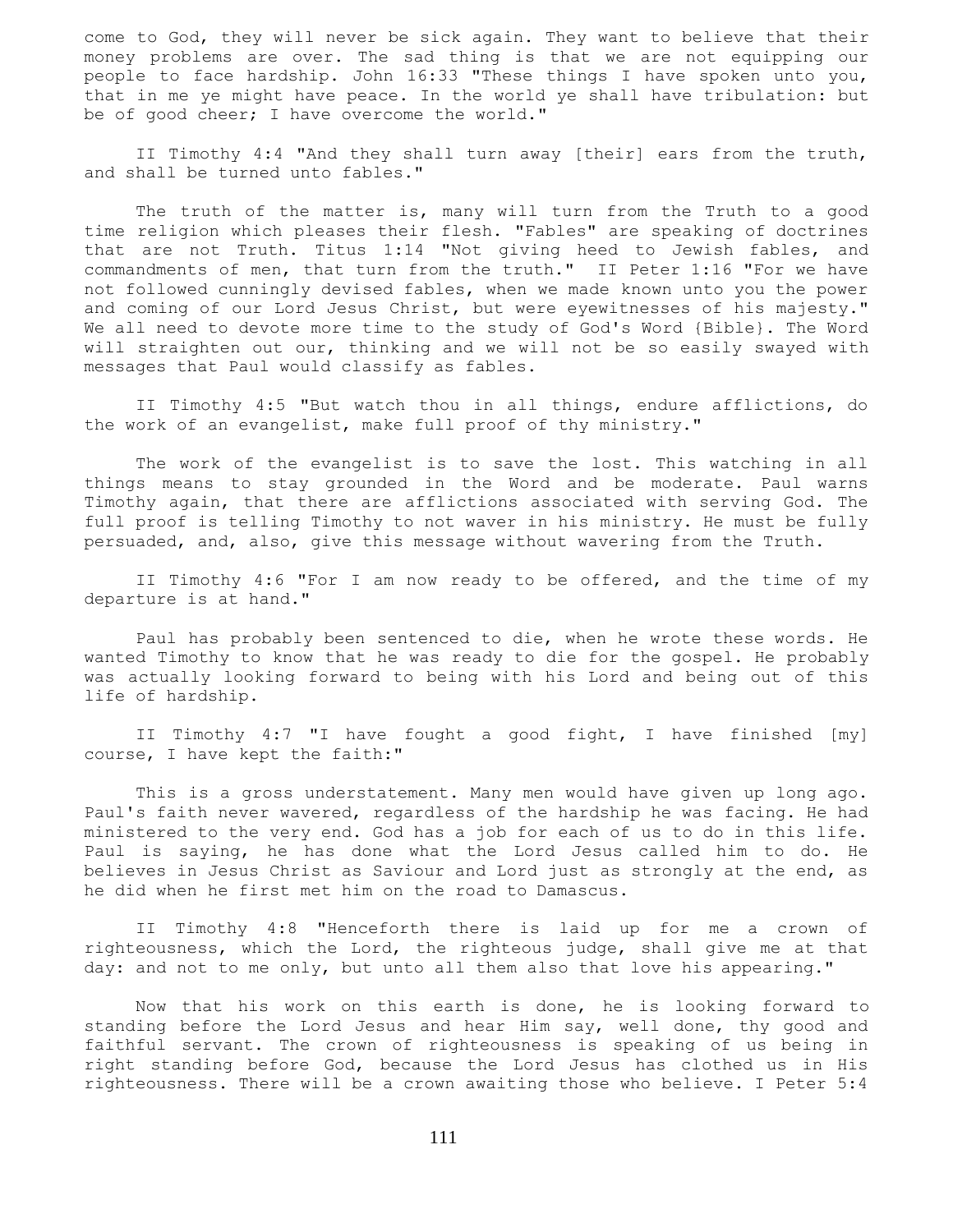"And when the chief Shepherd shall appear, ye shall receive a crown of glory that fadeth not away."

II Timothy 4:9 "Do thy diligence to come shortly unto me:"

 Paul still wants to see Timothy one more time, before he departs this earth.

 II Timothy 4:10 "For Demas hath forsaken me, having loved this present world, and is departed unto Thessalonica; Crescens to Galatia, Titus unto Dalmatia."

 In great time of stress, those weak in the faith will leave. It seems from this statement, that Demas feared for his own life and left the work he had been doing with Paul. We must remember that Nero was having many of the Christians killed at this time. I do not believe that Titus or Crescens left for fear. Titus was probably sent to Dalmatia by Paul to minister. Little is known of Crescens.

 II Timothy 4:11 "Only Luke is with me. Take Mark, and bring him with thee: for he is profitable to me for the ministry."

 Luke {the physician} had been faithful to God and to helping Paul. He had been with Paul on many of his journeys and, also, here in Rome. Luke, in the book of Acts, used "we" many times when speaking of Paul. Mark had settled his differences with Paul and had apparently been ministering with Timothy. We know that Paul had accepted him back in the work, because he said he would be useful to him here.

II Timothy 4:12 "And Tychicus have I sent to Ephesus."

 It seems all of these men had been ministering under the direction of Paul. It seems Tychicus had gone to Ephesus when Paul could not be there himself.

 II Timothy 4:13 "The cloke that I left at Troas with Carpus, when thou comest, bring [with thee], and the books, [but] especially the parchments."

 Paul, being in prison, possibly needed the cloke for warmth. It seems that Paul had left these things, before he came back to Rome. It would be pure speculation to try to decide what these important parchments were.

 II Timothy 4:14 "Alexander the coppersmith did me much evil: the Lord reward him according to his works:"

 Paul was letting the Lord take vengeance on Alexander. Paul was truly following the Scripture. Vengeance is mine, saith the Lord.

 II Timothy 4:15 "Of whom be thou ware also; for he hath greatly withstood our words."

 It appears this Alexander was an enemy of the gospel. This is just a warning to Timothy to be aware of his evil.

 II Timothy 4:16 "At my first answer no man stood with me, but all [men] forsook me: [I pray God] that it may not be laid to their charge."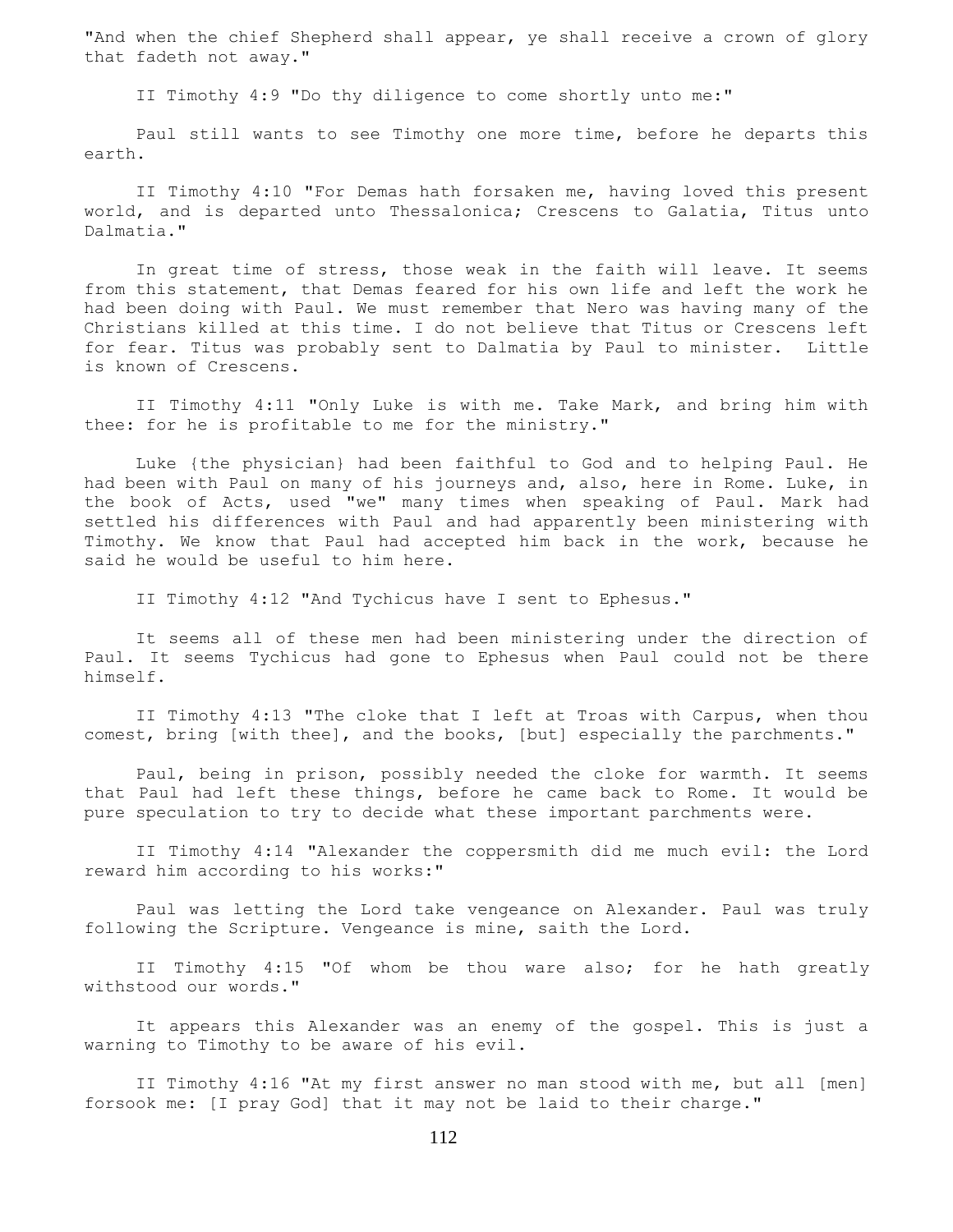Fear does strange things to very strong men. We learned about that when Peter denied Jesus. It seemed when Paul was accused, that no one stood up for him. Paul is saying, he did not hold that against them and hoped God would not charge them sorely for their fear, as well.

 II Timothy 4:17 "Notwithstanding the Lord stood with me, and strengthened me; that by me the preaching might be fully known, and [that] all the Gentiles might hear: and I was delivered out of the mouth of the lion."

When we have Jesus, we are never completely alone. The world may abandon us, but He will never leave us, or forsake us. Paul knew the presence of the Lord was with him. Philippians 4:13 "I can do all things through Christ which strengtheneth me." The Spirit of the living God within Paul strengthened him. Paul knew that his preaching had brought salvation to the Gentile. He was not sorry he had served the Lord. He had been delivered over and over from the power of Satan. That old devil walks through the earth seeking for those he can devour. He could not devour Paul.

 II Timothy 4:18 "And the Lord shall deliver me from every evil work, and will preserve [me] unto his heavenly kingdom: to whom [be] glory for ever and ever. Amen."

 Paul is not speaking of being saved from physical death here. He is saying, that God will be with him and not let him fall. He is looking forward to his heavenly rewards. He knows he will live in the kingdom of God. When he begins to think of the wonders of heaven, he burst out into praise. To God be the glory forever and ever.

 II Timothy 4:19 "Salute Prisca and Aquila, and the household of Onesiphorus."

 Priscilla is intended by Prisca here. Priscilla and Aquilla had been faithful to the Lord's work. Paul had lived with them when they were all tentmakers together. Undoubtedly, Onesiphorus had been martyred here. His household indicates that he is no longer alive.

 II Timothy 4:20 "Erastus abode at Corinth: but Trophimus have I left at Miletum sick."

 Paul is telling Timothy where all of the fellow workers are, as if Timothy will be overseeing them after Paul's death. Notice, that the ministers of the Word, even in that day, were sometimes sick in their bodies.

 II Timothy 4:21 "Do thy diligence to come before winter. Eubulus greeteth thee, and Pudens, and Linus, and Claudia, and all the brethren."

 Paul undoubtedly was unaware of when the execution would take place. Winter storms would make it difficult to travel to Rome. Paul had experienced that on his first trip to Rome. These mentioned here, were Christians in Rome. They could have been, also, workers in the church there, since they are mentioned separate from the brethren.

 II Timothy 4:22 "The Lord Jesus Christ [be] with thy spirit. Grace [be] with you. Amen."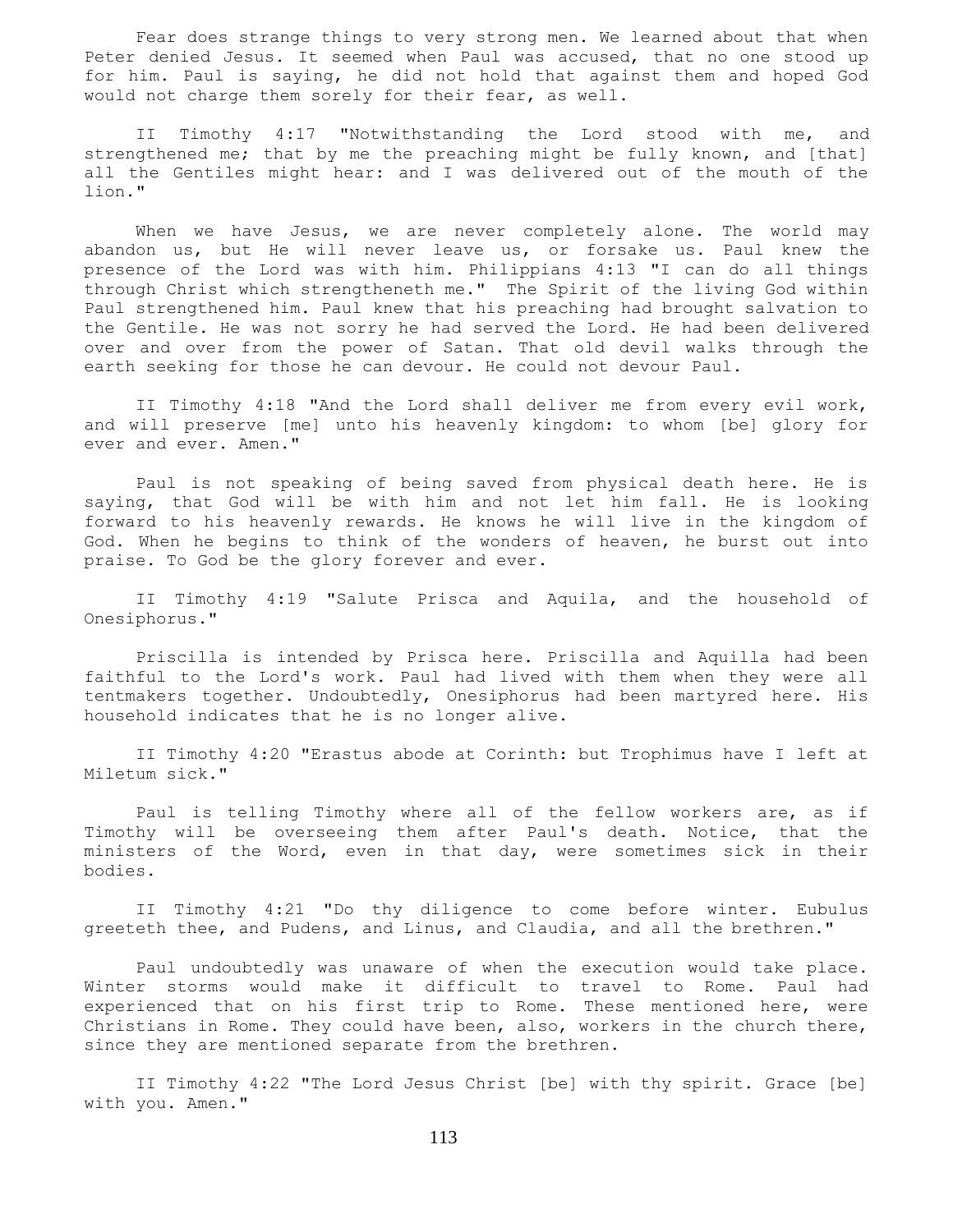Even in the final words of this letter, we can see the love that Paul had for Timothy. Paul did not want Timothy to get down in his spirit. His prayer was for the strength for Timothy. Amen - so be it.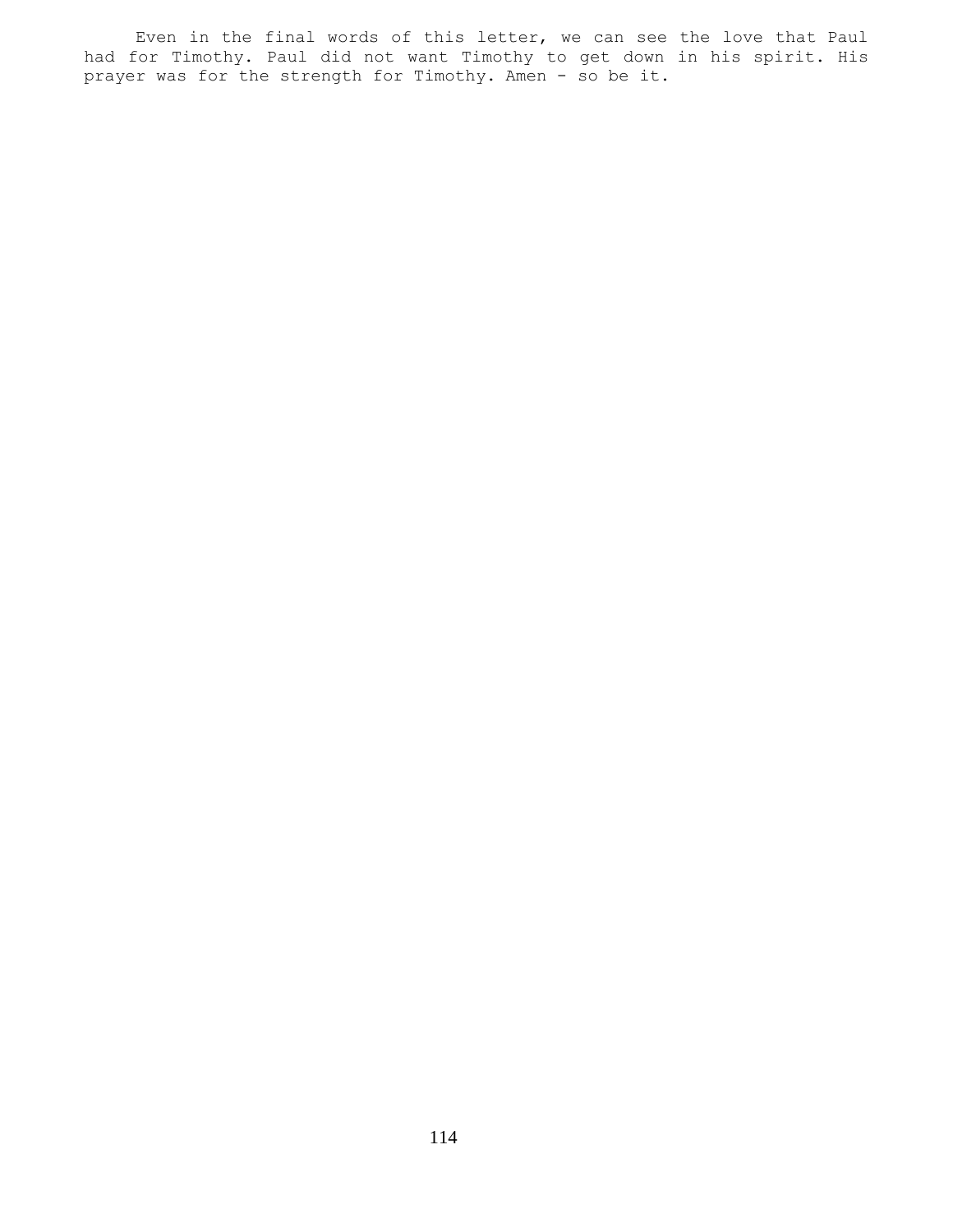```
1. Who shall judge the quick and the dead?
2. When shall they be judged?
3. Who are the "quick"?
4. What does the word "therefore" show us about this Scripture?
5. What is "His kingdom"?
6. What did he tell Timothy to preach?
7. What other things did Paul tell Timothy to do pertaining to the
    ministry?
8. What is meant by "being instant in season and out of season" ?
9. Quote Matthew chapter 18 verse 15.
10. The time will come when they will not endure ____________________.
11. They will heap to themselves teachers, having _________ _______.
12. What are some of the things sound doctrine teaches?
13. What is the message most church goers want to hear?
14. What are some of the things people tell you not to preach about,
     so you will not offend the members of the church?
15. The sermon of itching ears appeals to the \qquad \qquad of \qquad \, .16. What are some of the things not many want to hear?
17. What do most church-goers want to hear?
18. Quote John chapter 16 verse 33.
19. They shall turn away their ears from the
20. What is it saying when it says "fables"?
21. In verse 5, Paul tells Timothy to the work of an -.
22. Quote 2 Timothy chapter 4 verse 7.
23. What is laid up for Paul in heaven?
24. What is Jesus called in verse 8?
25. Why did Demas forsake Paul?
26. Only ______ is with me.
27. Who was the coppersmith that had done much evil to Paul?
28. Who stood with Paul?
29. Quote Philippians chapter 4 verse 13.
30. Who is Prisca in verse 19?
```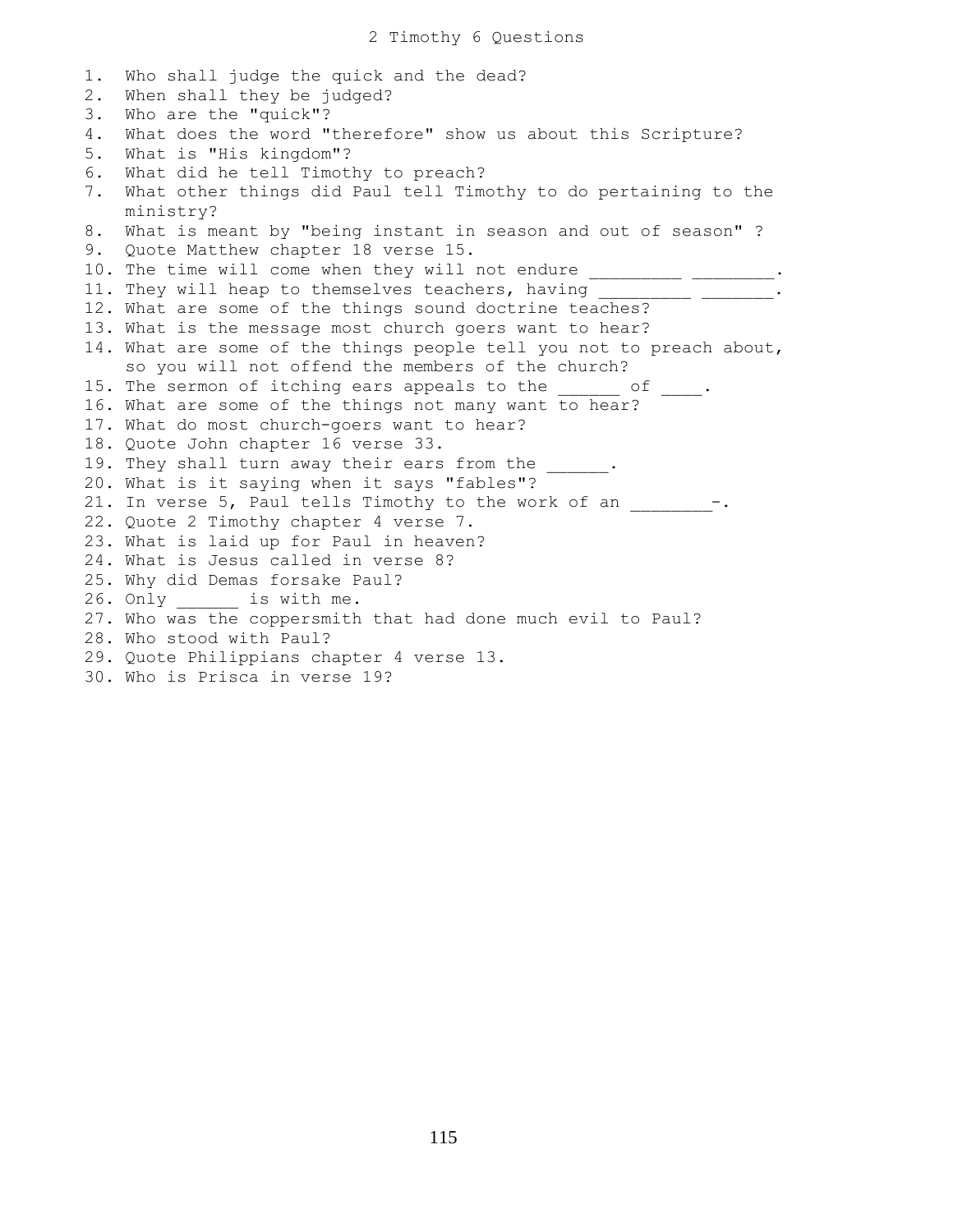Paul wrote this letter to Titus about the year 63 A.D. Titus was a Gentile who had been saved under Paul's ministry. It seemed that Paul was very fond of Titus, as he was of Timothy. He thought of Titus as his son in the ministry, because Paul had taught Titus. Titus had gone on several journeys with Paul and even went to Rome with Paul.

 Titus went to Jerusalem with Paul, and the Jewish Christians there wanted to circumcise Titus. Paul would not allow them to do this, because it would cause all of the Gentile Christians to be of less importance to God.

When there was trouble with a church and Paul could not go himself, he would send Titus. The very next best thing to being there himself, would be to send Titus, because Titus had been trained by Paul, and it was if Paul were ministering.

 This, like the book of Timothy, is a personal letter that Paul sent Titus to help him in his ministry.

 Titus 1:1 "Paul, a servant of God, and an apostle of Jesus Christ, according to the faith of God's elect, and the acknowledging of the truth which is after godliness;"

 We have discussed before that the word "apostle" could be ambassador. An ambassador does not bring his own message, but the message of the person he is representing. We can see from that one word, that Paul is bringing to the Gentile world the message of Jesus Christ. Paul, as much as anyone, was a servant of God. He had dedicated his life to the service of the Lord. The purpose of the message Paul was bringing, was to stir up faith in Jesus Christ in those elected of God to receive the Truth. Of course, God elected all mankind who will, to receive the Word of God. The Word of God teaches godliness.

 Titus 1:2 "In hope of eternal life, which God, that cannot lie, promised before the world began;"

 The hope of every Christian is the resurrection to eternal life in Jesus. The plan of salvation was from before the world began. II Timothy 1:9 "Who hath saved us, and called [us] with an holy calling, not according to our works, but according to his own purpose and grace, which was given us in Christ Jesus before the world began," This does not remove the free will of each individual to decide to be saved and follow Jesus. God's foreknowledge allowed Him to know who would be saved. That is how he knew and wrote the names in the book. This plan was not just the Father's, but God the Word's, and the Holy Spirit's, from the beginning. The Word of God was to take on the form of flesh, become Jesus, and save His people. He was the one to save us, since He was our Creator. Hebrews 6:18 "That by two immutable things, in which [it was] impossible for God to lie, we might have a strong consolation, who have fled for refuge to lay hold upon the hope set before us:"

 Titus 1:3 "But hath in due times manifested his word through preaching, which is committed unto me according to the commandment of God our Saviour;"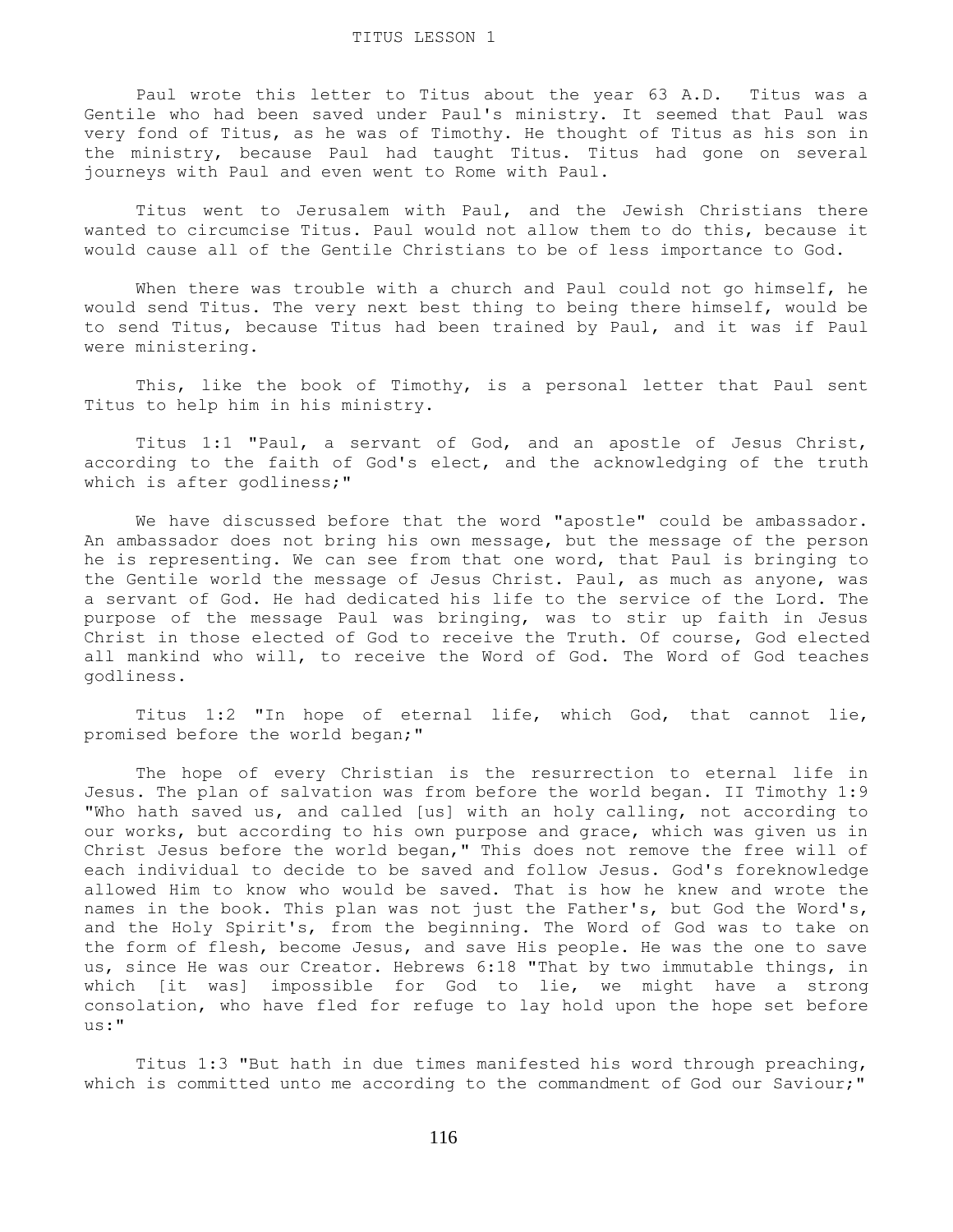"Manifested" means made real. Then we see that God chose to make His Word real by preaching. We are told over and over in the Scriptures, preach the Word. Paul was a mouth piece for God. That is exactly what Paul was called to do, when he met Jesus on the road to Damascus. I Corinthians 1:18 "For the preaching of the cross is to them that perish foolishness; but unto us which are saved it is the power of God." I Corinthians 1:21 "For after that in the wisdom of God the world by wisdom knew not God, it pleased God by the foolishness of preaching to save them that believe." "God our Saviour" is of course speaking of Jesus Christ.

 Titus 1:4 "To Titus, [mine] own son after the common faith: Grace, mercy, [and] peace, from God the Father and the Lord Jesus Christ our Saviour."

 Titus had been saved by Paul's preaching, and that is why Paul speaks of him as his son in this Scripture. Some believe that Titus was saved about 14 years after Paul was saved on the road to Damascus. This, possibly, happened at Antioch. Paul was not married and had no natural sons. This blessing that he speaks on Titus is from Paul, and Jesus, and the Father. He adds Saviour to Jesus showing that He is what brings us not only salvation, but grace, mercy and peace.

 Titus 1:5 'For this cause left I thee in Crete, that thou shouldest set in order the things that are wanting, and ordain elders in every city, as I had appointed thee:"

 Paul had every confidence in Titus. He knew Titus would do everything the way he would do it, if he were there. It seems that Paul had left Titus the task of establishing the churches in this area. Paul had so much faith in Titus, that he left it up to Titus to choose someone in each church to be the elder. An "elder" is the spiritual advisor of the church. It is the job of the elder to make sure that the church is kept spiritually sound in its doctrine. We will see in the next few verses, that Paul gave Titus some guidelines to use in choosing these leaders.

 Titus 1:6 "If any be blameless, the husband of one wife, having faithful children not accused of riot or unruly."

 Blameless means that there is nothing he has done that the anyone in the community will blame him for. He does not even give the appearance of evil. His marriage is solid, he is not jumping from one wife to the other. His children are Christians, as well as he is. The children are not a problem to the community, as well.

 Titus 1:7 "For a bishop must be blameless, as the steward of God; not selfwilled, not soon angry, not given to wine, no striker, not given to filthy lucre;"

 The bishop is like the superintendent of the church, it means in general charge of the church. We might even call him chairman of the board today. It appears to me, the description of this person is showing a man who is completely sold out to the Lord. He is Christ-like. He is an easy going person who loves other people. He has his will under control at all times, because he does not take drugs or alcohol. He is not greedy for wealth.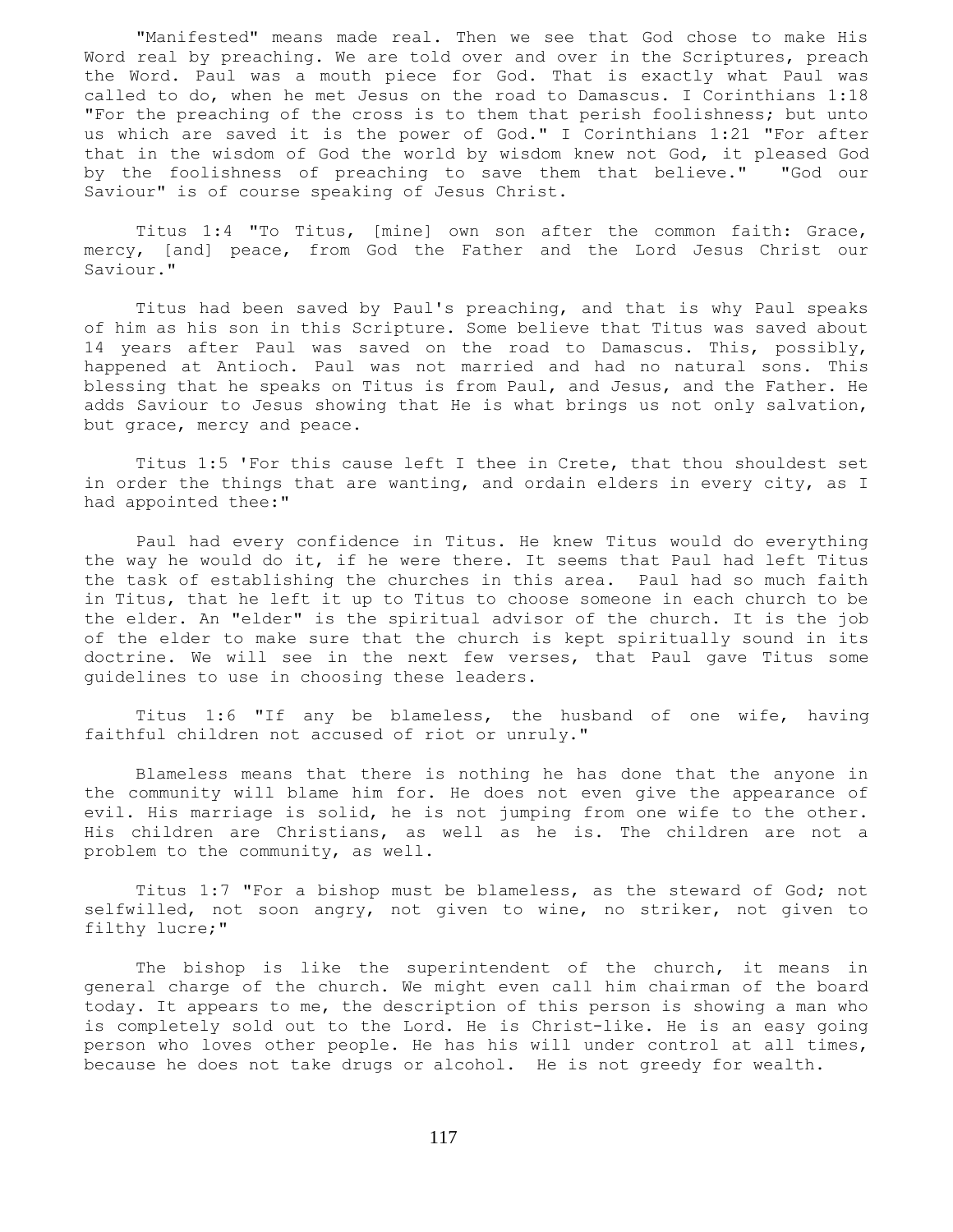Titus 1:8 "But a lover of hospitality, a lover of good men, sober, just, holy, temperate;"

 Most men who truly love other people are hospitable. This describes a man who loves good, whether in man or in the good things of life. Sober is the reverse of riotous. This man is not living in sin. He is living in Jesus who has overcome sin, thus holy. Temperate means master of one's self. This is a perfect description of someone who has his flesh under the control of his spirit.

 Titus 1:9 "Holding fast the faithful word as he hath been taught, that he may be able by sound doctrine both to exhort and to convince the gainsayers."

 The power of Christianity is in the Word of God {Jesus}. The faithful Word would be the true Word of God. Holding fast, would mean that he had stored the Word of God down deep in his heart. The only way to be an effective soul winner, is to have the Word of God totally imbedded into your own heart to the extent that when you open your mouth, the Word of God comes forth. "Gainsayers", are disputers. The Truth will convince the worst of the disputers, if it is brought forth faithfully long enough.

 Titus 1:10 "For there are many unruly and vain talkers and deceivers, specially they of the circumcision:"

 The problem with these people is that they had not left their Jewish teaching behind, when they came to Christ. Law and grace are like oil and water, they can not mix. The circumcision leaves no doubt that they are speaking of the Jews. The Jewish converts were the most difficult for Paul to get to conform to the teachings of Christianity.

 Titus 1:11 "Whose mouths must be stopped, who subvert whole houses, teaching things which they ought not, for filthy lucre's sake."

 "Filthy lucre" is dirty money. At the time this was written many people sold all their worldly belongings and had things common. Perhaps, this is speaking of wanting to be in control of the wealth that was generated from those sales. They were bringing another message other than what Paul had brought, and were even getting whole families to break away to their false teaching. Most of this had to do, however, with conforming to the Jew's customs.

 Titus 1:12 "One of themselves, [even] a prophet of their own, said, The Cretians [are] alway liars, evil beasts, slow bellies."

 They did not have a very high opinion of the members of the church. The Jews had always thought themselves better than the Gentiles, and it seemed they were bringing in a distinction here. It seems the Cretians had a reputation of being liars. "Evil beasts" means they were a cruel, brutal people. The "slow bellies" mean that they were gluttons.

 Titus 1:13 "This witness is true. Wherefore rebuke them sharply, that they may be sound in the faith;"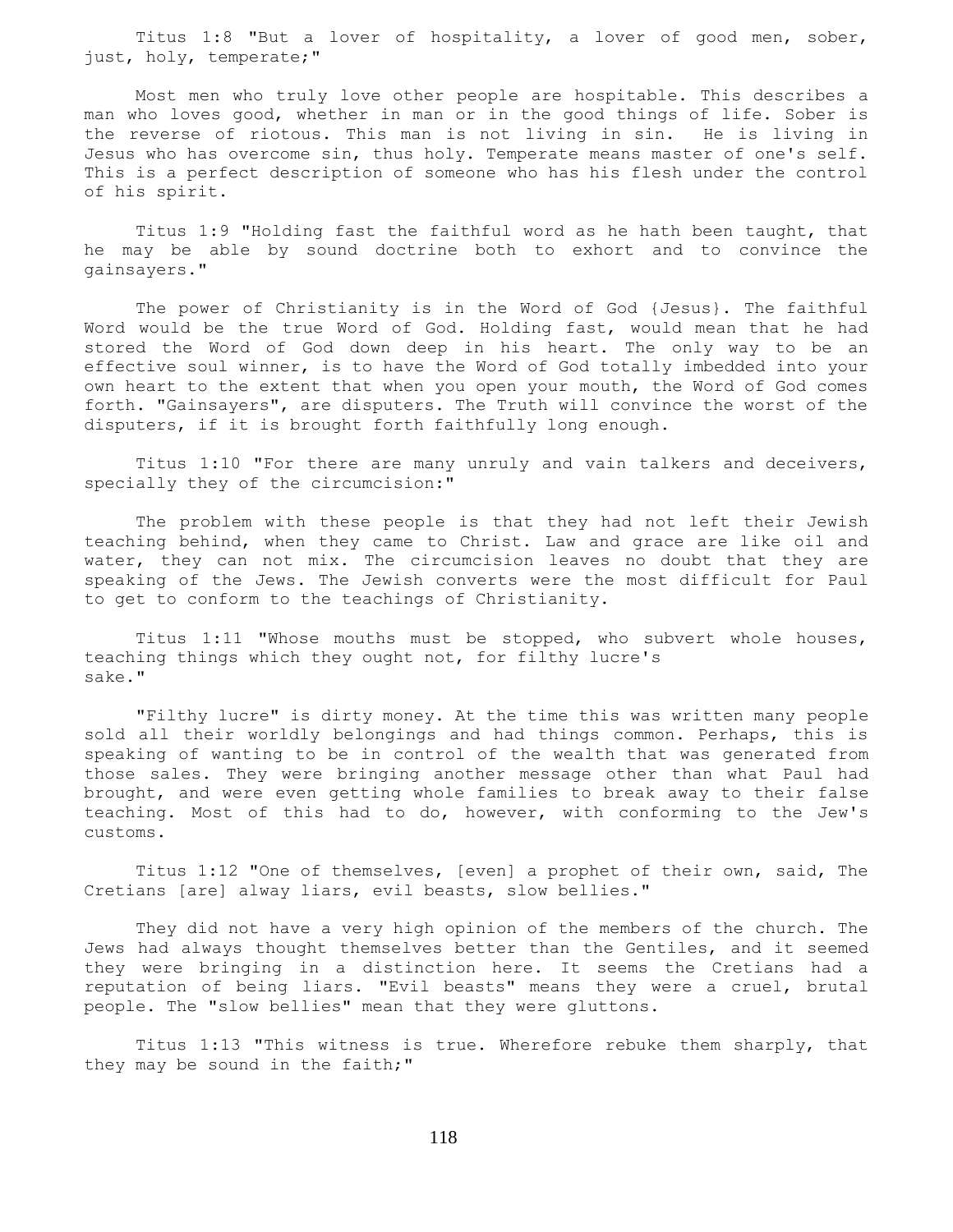Paul is saying, the accusations are true, but when they become a Christian, they must change. Titus must tell them of the new birth in Christ. They must bury that lying, brutal, glutton, and become a new creature in Christ. Titus has a hard job ahead, breaking customs of many years. They must totally change. They must be solidly planted in the faith in Jesus Christ. There must be such a change that the whole world can see.

 Titus 1:14 "Not giving heed to Jewish fables, and commandments of men, that turn from the truth."

 The worst thing a person can do, is to listen to something, thinking it will not hurt them. You retain some of the things you intend not to believe. It is best not to listen at all. We discussed that the Jewish fables, spoken of here, are the things like circumcision. The continuing to sacrifice after Jesus made the one sacrifice for all time for everyone, is like saying His sacrifice was not sufficient. I believe God allowed the temple in Jerusalem to be destroyed in 70 A.D. to stop the people from continuing to sacrifice. The laws, commandments, and regulations were all fulfilled in Jesus Christ. It is almost blasphemy to continue with that, because it defames Jesus.

 Titus 1:15 "Unto the pure all things [are] pure: but unto them that are defiled and unbelieving [is] nothing pure; but even their mind and conscience is defiled."

 Jesus [the Supreme Sacrifice] made all Christians free from sin. He abolished sin in our lives. Mark 7:15 "There is nothing from without a man, that entering into him can defile him: but the things which come out of him, those are they that defile the man." The Jews were caught up in formality of religion. They washed thoroughly before they ate, as if it were a practice of religion. The things you think are dirty are dirty. Romans 14:17 "For the kingdom of God is not meat and drink; but righteousness, and peace, and joy in the Holy Ghost." It is the precious blood of Jesus Christ that clears the conscience of man. We can not do enough in ourself to be right with God. We must depend entirely on the shed blood of Jesus making us right in God's sight.

 Titus 1:16 "They profess that they know God; but in works they deny [him], being abominable, and disobedient, and unto every good work reprobate."

 You can say all day long that you are a Christian, but I will not believe you until I see Christ living in you. We see in the following Scripture a Truth about this very thing. I Peter 4:2 "That he no longer should live the rest of [his] time in the flesh to the lusts of men, but to the will of God." Not everyone who says he is a Christian is a Christian. The life we live shows the world, if we are truly living for Christ, or not. If we are practicing sin, we are of our father the devil. If we are living the Christian life with signs following, we are of our heavenly Father. Galatians 2:20 "I am crucified with Christ: nevertheless I live; yet not I, but Christ liveth in me: and the life which I now live in the flesh I live by the faith of the Son of God, who loved me, and gave himself for me."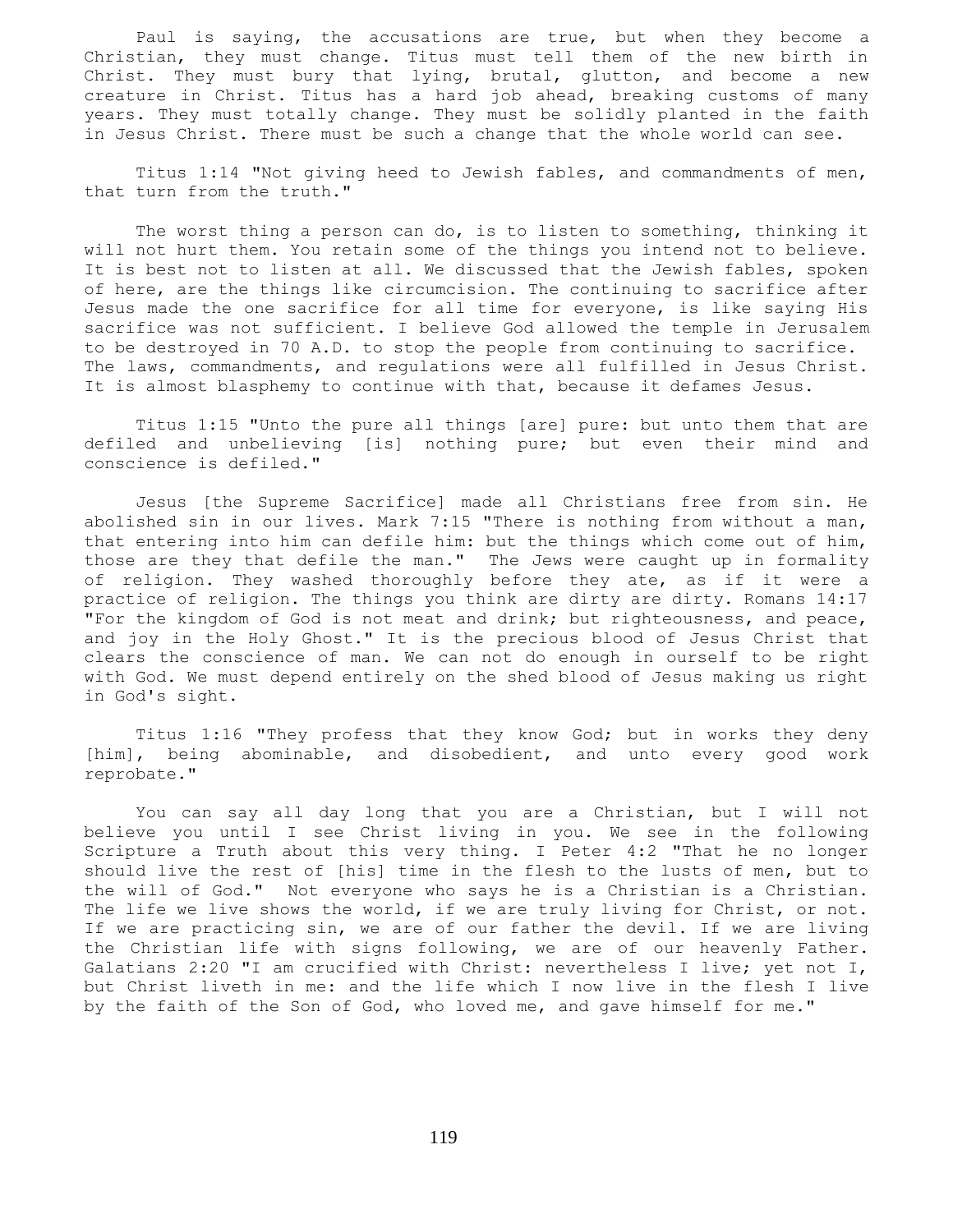## Titus 1 Questions

1. When was the letter to Titus written {approximately}? 2. What was Paul's connection to the man Titus? 3. Why did Paul think of Titus as his son? 4. Was Titus ever in Rome with Paul? 5. What did the Jewish Christians in Jerusalem want to do to Titus, which Paul said no to? 6. Why did Paul send Titus to the troubled churches he could not go to himself? 7. Why did Paul write this letter to Titus? 8. What does Paul call himself in verse 1? 9. What is another thing "apostle" could be? 10. What does this word show us about Paul? 11. What is the hope of every Christian? 12. What had Paul dedicated his life to? 13. When had God promised eternal life? 14. Quote 2 Timothy chapter 1 verse 9. 15. How had He manifested His Word? 16. What does "manifested" mean? 17. Quote 1 Corinthians chapter 1 verse 18. 18. It pleased God that by the foolishness of to save them that believe. 19. What was the blessing Paul spoke on Titus. 20. When was it believed that Titus was saved? 21. Where had Paul left Titus to work? 22. Why had he left him there? 23. Who was to decide who to ordain? 24. What is an "elder"? 25. What were some of the qualifications Titus was to judge by? 26. What are some of the qualifications of a bishop. 27. What was meant by faithful Word? 28. Who are "gainsayers"? 29. What one word, in verse 10, leaves no doubt this is speaking of Jews? 30. What does verse 11 say, is the reason they were doing this? 31. What is "filthy lucre"? 32. What reputation did the Cretians have? 33. What did Paul tell Titus to do about this? 34. In verse 14, Paul warned to not give heed to what? 35. Why does the author believe the temple in Jerusalem was destroyed in 70 A.D.? 36. Unto the pure all things are 37. Who was the Supreme Sacrifice? 38. What clears the conscience of mankind? 39. Quote 1 Peter chapter 4 verse 2. 40. Memorize and quote Galatians chapter 2 verse 20.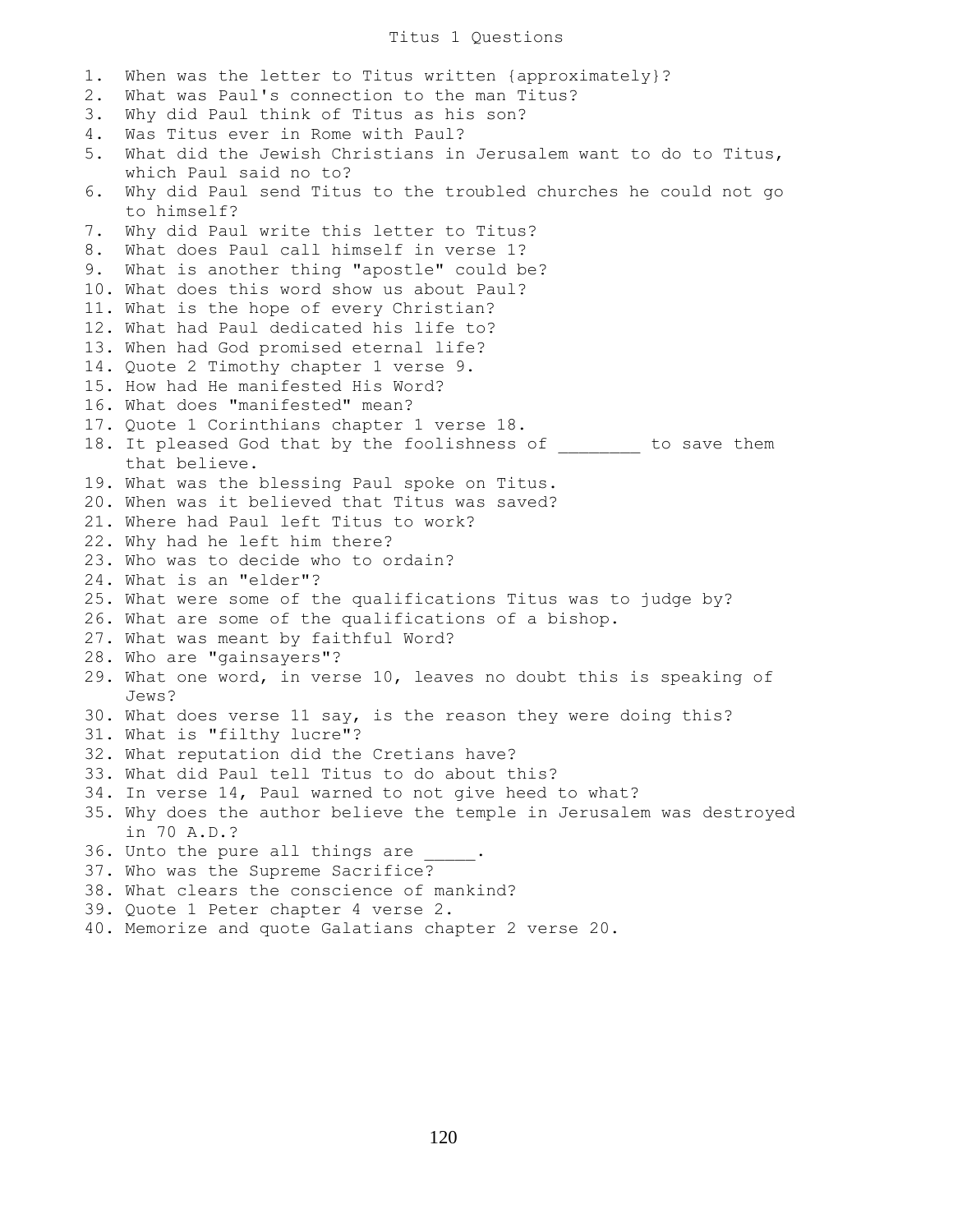We will begin this lesson in Titus 2:1 "But speak thou the things which become sound doctrine:"

 It is easy to see from this, that Paul is writing this letter to Titus to help him in deciding how to establish a doctrine for the churches he is starting. Speak, here, means Titus is to speak to the people as if he were Paul and establish the church on the doctrine Paul has written to him.

 Titus 2:2 "That the aged men be sober, grave, temperate, sound in faith, in charity, in patience."

 This has jumped from the leaders of the church to the conduct of the members. It is very similar to that of the leaders. Faith, hope, and charity are mentioned many times as being a part of the Christian's character and attitude. This is not a passive mention of this in this verse. The verb "be" shows that the person who is to be these things have a choice in this matter. Older Christian men should have all of these characteristics.

 Titus 2:3 "The aged women likewise, that [they be] in behaviour as becometh holiness, not false accusers, not given to much wine, teachers of good things;"

We see, in this, that the older women are to be an example of holiness in the church, at home and in the community. The teachers of good things can mean not only the Word of God, but could, also, teach by the type of holy upright life that they live before others. They should not be heavy drinkers. There is something special about the relationship the mother, or grandmother, has with her family. The standards she sets in her own life, usually become the standards of the whole family. This is the reason it is so important for her to live a holy life. Many prominent men in God's work were taught by their mothers. Timothy is a good Biblical example.

 Titus 2:4 "That they may teach the young women to be sober, to love their husbands, to love their children,"

 Man builds a house, and woman makes the home. Man is the head of the house, but the mother is the heart. Someone said once that she was the neck that turns the head. I would not say that, but the woman seems to set the atmosphere for a happy, or a troubled, home. Generally speaking it is the mother who insists on prayers at meals and regular attendance in church for the family. If you did not love your husband, you would be not loving yourself, since you two are one. Women and men have their own special roles in the family. We would be much happier, if we would make Jesus Christ the center of our marriage, and then let Him direct us to our own special role in the family. It is a natural thing for a woman to love her husband and her children. Teach all of your family how to love by loving them first.

 Titus 2:5 "[To be] discreet, chaste, keepers at home, good, obedient to their own husbands, that the word of God be not blasphemed."

 Whatever lifestyle we have, if we are Christians, we must be discreet {self-controlled}. Jesus is coming back for a chaste virgin to be His bride. This is speaking of the church of the Lord Jesus Christ {both male and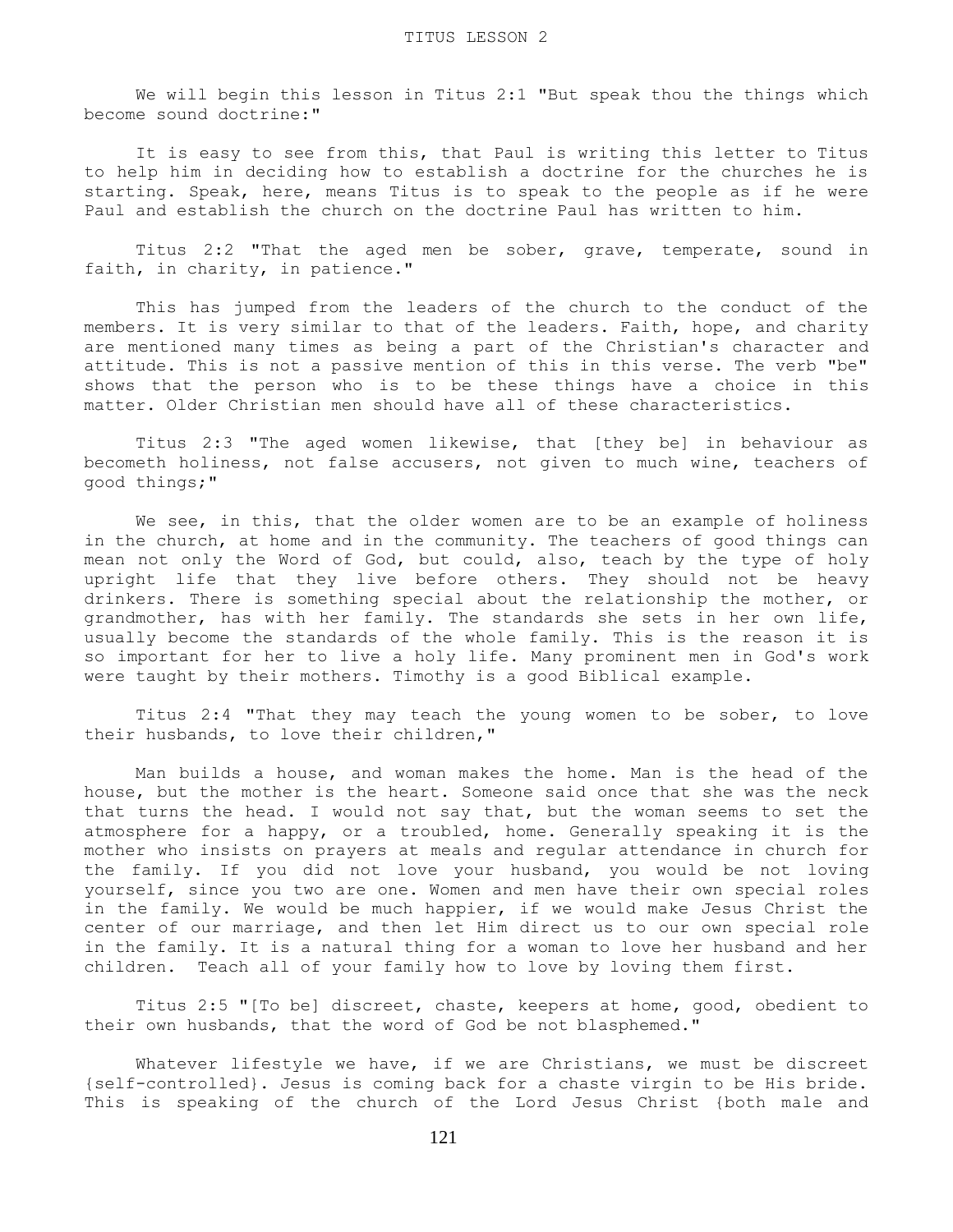female}. A woman is the one who makes the home from the house the husband has provided. The 31st. chapter of Proverbs, beginning with the 10th verse, describes the woman who is the wife more precious than rubies. It speaks of women working outside of the home when it is necessary to help her husband. A woman and a man who are married must decide what are the particular needs of their own family and how to best attain that goal. We are one, so the decision to work out or not to work out should be of mutual agreement. Women should have great respect for their own husbands, and do whatever she can to please him, as long as it is morally right to do what he wishes. She is to be his helpmeet in the truest sense of the word. Any Christian, male or female, who does not live the things they have been taught of God, in a sense blasphemes God, because it is as if he is saying God's Word is untrue.

Titus 2:6 "Young men likewise exhort to be sober minded."

 Titus 2:7 "In all things shewing thyself a pattern of good works: in doctrine [shewing] uncorruptness, gravity, sincerity,"

 Temptations, or lusts of the flesh, are greater for young men than for old men. This is probably why Paul separated them out for instructions. Paul is stressing to Titus, the importance of a strong belief in the teachings of God which will guide them into living a life that is a pattern for others to live by. The energy of the young man is great at this point, but his work must reveal his belief in God. His walk must match up with the faith he professes. Good works show the world that you are living for God. The young man must stay faithful to God to not be influenced with the sin of the world. Paul says for Titus to get the young men involved in the work. Let their works match their doctrines, keep them busy doing good things.

 Titus 2:8 "Sound speech, that cannot be condemned; that he that is of the contrary part may be ashamed, having no evil thing to say of you."

 The speech of the man reveals what is in his heart. Pure words come from a pure heart, and there is no condemnation for that. The doctrine of him must be sound, and his speech must reveal the doctrine.Those who use bad language are ashamed around those who use clean wholesome language.

 Titus 2:9 "[Exhort] servants to be obedient unto their own masters, [and] to please [them] well in all [things]; not answering again;"

 In our modern times we would be speaking of those laborers who are working for the boss. Even the fact that you do your job well without complaining, is a witness to the Christ that lives in you. When you work for anyone, you should do it as unto the Lord, and then it will be done right with no complaining. The fact that you don't complain will witness to your boss. Who knows, you might be the servant that wins the boss to the Lord.

 Titus 2:10 "Not purloining, but shewing all good fidelity; that they may adorn the doctrine of God our Saviour in all things."

 "Purloining" has to do with embezzling, or holding back. This is speaking of someone who is not honest with his boss. This would be like taking the tools that belong to the boss home and just not bringing them back. That would be a very bad witness. You can even embezzle from your boss without taking anything material. The fact that you do not work a full 8 hours for an 8 hour work day, is stealing from him. That is his time. He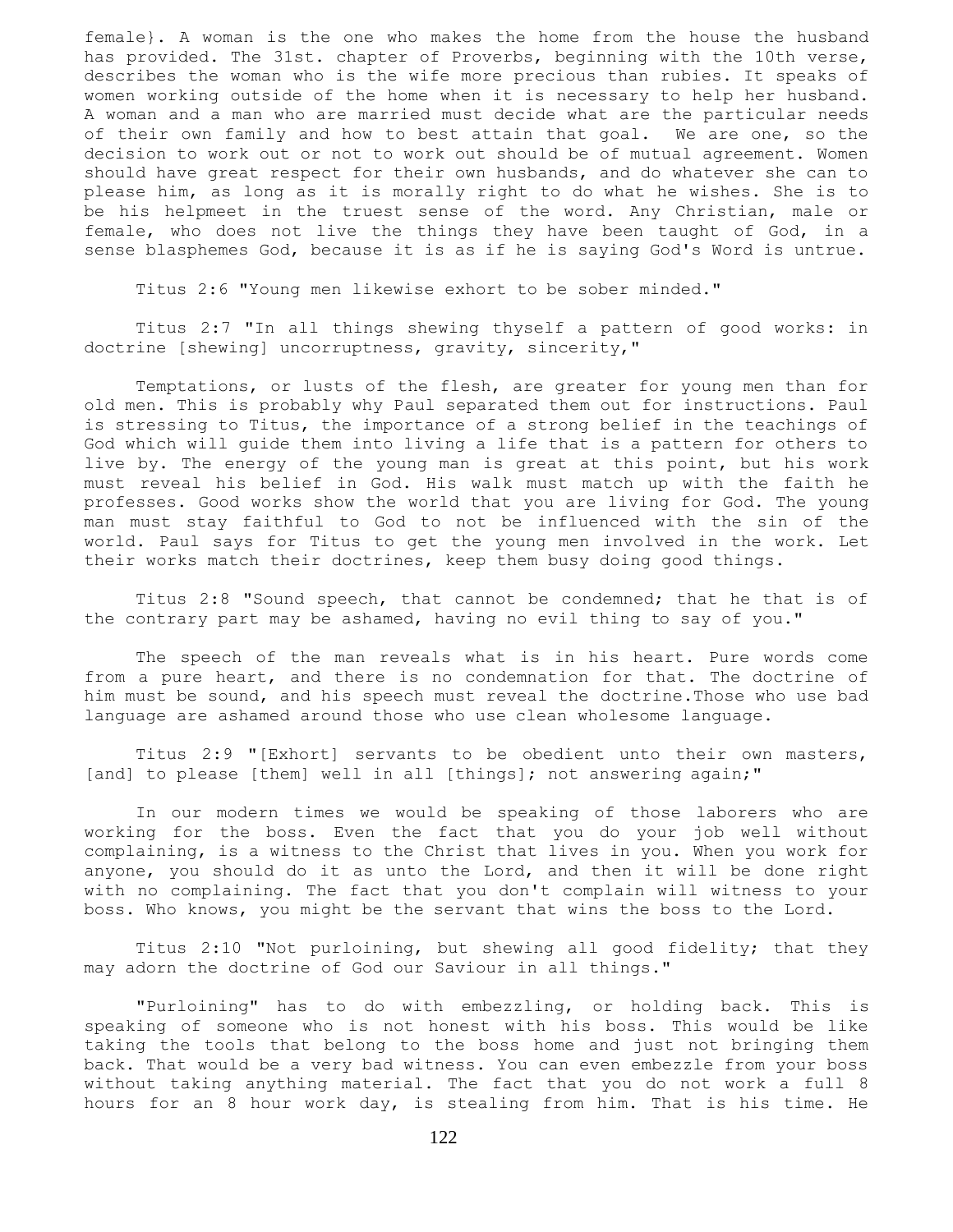bought it when he hired you. Give a full day's work for a full day's pay, and you will be witnessing for Christ in the doing. "Adorn" means to put on. Notice, if you are a good employee, you may cause your boss to put on the doctrine of God our Saviour. You may be the reason he is saved.

 Titus 2:11 "For the grace of God that bringeth salvation hath appeared to all men,"

 By grace are ye saved. We do not work to get salvation. We may, however, work because we have it. Salvation by grace is offered to all mankind. It comes before us sometime in our life. We accept it, or reject it.

 Titus 2:12 "Teaching us that, denying ungodliness and worldly lusts, we should live soberly, righteously, and godly, in this present world;"

 The leader of the church must teach the congregation the proper way to conduct holy lives. It is the decision of each individual to live the good life. The teacher can tell us what is right, but it is up to us to act upon that teaching. I have said this over and over, but to remain a Christian in the truest sense, we must crucify the flesh and the lust of the flesh, and allow the spirit to rule. The flesh of man is the enemy of his spirit. There is a battle taking place continually. The spirit must win the will of man for him to be a true Christian. It is spoken of as death of the flesh and life in the spirit. Galatians 5:16 "[This] I say then, Walk in the Spirit, and ye shall not fulfil the lust of the flesh."

 Titus 2:13 "Looking for that blessed hope, and the glorious appearing of the great God and our Saviour Jesus Christ;"

 The blessed hope is of the resurrection to eternal life. This could be, also, speaking of the looking forward to the coming of Christ. He is coming for those who are looking for Him. The "appearing of the Lord Jesus" will be when He comes to take His children home. You can read a great deal about this in 1 Thessalonians chapter 4.

 Titus 2:14 "Who gave himself for us, that he might redeem us from all iniquity, and purify unto himself a peculiar people, zealous of good works."

 The word "redeem" means to release by payment of a ransom. We see that the ransom paid was the precious blood of our Lord and Saviour Jesus Christ. He gave Himself {became our substitute} on the cross of Calvary. Sin, or iniquity, died on the cross. Jesus took our sin upon His body, and sin died on the cross. He purified us with His precious blood. He clothed us with His righteousness. The peculiar people, Christians, became the property of the Lord Jesus He bought us with His blood. He paid the price for us to be adopted into the family of God. The signs that follow God's people are good works. We are fruit bearers. We produce other members for God's family through our testimony and our good works. It is not an obligation to do good works, but a privilege.

 Titus 2:15 "These things speak, and exhort, and rebuke with all authority. Let no man despise thee."

 Paul is expressing to Titus the warning to not let anyone discourage him, by questioning his authority. Paul , in a sense, is saying, preach the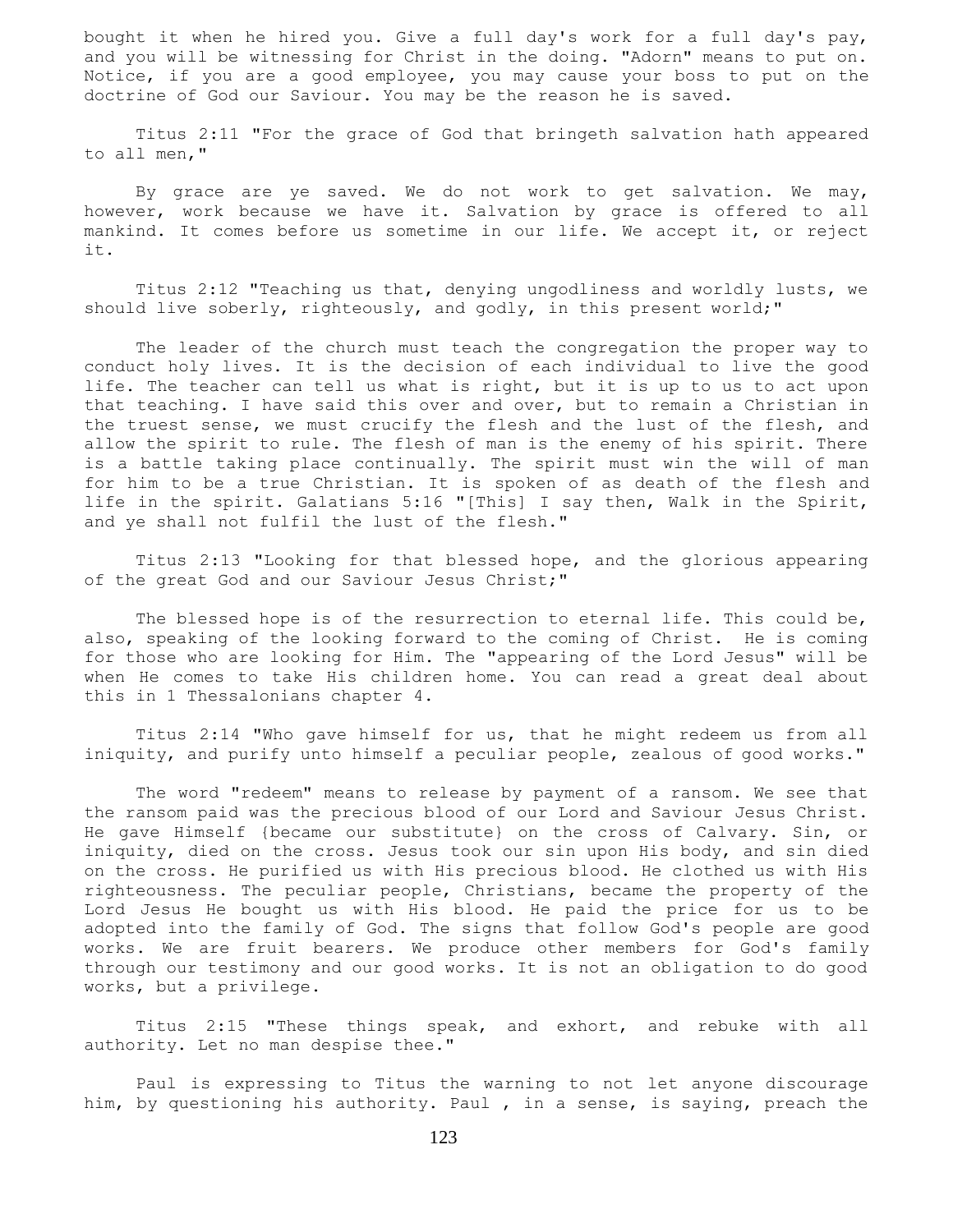gospel in all Truth, and they will have to respect you. Titus must live what he preaches to win the respect of the hearers.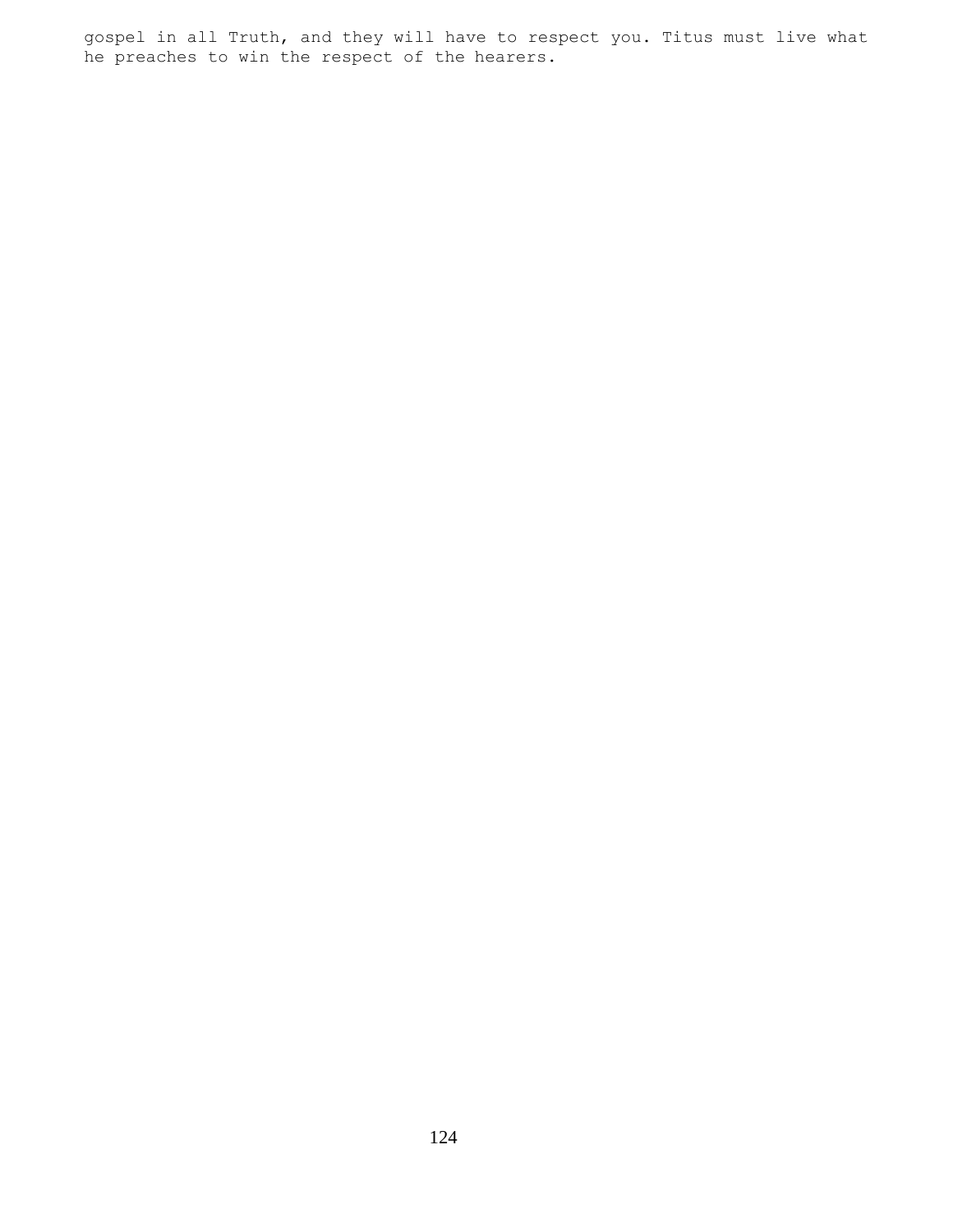## Titus 2 Questions

| 1. |                                                                                                                                                                                                                                                                                                                                                                                                              |
|----|--------------------------------------------------------------------------------------------------------------------------------------------------------------------------------------------------------------------------------------------------------------------------------------------------------------------------------------------------------------------------------------------------------------|
| 2. | Speak thou the things which become $\frac{1}{\sqrt{1-\frac{1}{n}}}\cdot\frac{1}{\sqrt{1-\frac{1}{n}}}\cdot\frac{1}{\sqrt{1-\frac{1}{n}}}\cdot\frac{1}{\sqrt{1-\frac{1}{n}}}\cdot\frac{1}{\sqrt{1-\frac{1}{n}}}\cdot\frac{1}{\sqrt{1-\frac{1}{n}}}\cdot\frac{1}{\sqrt{1-\frac{1}{n}}}\cdot\frac{1}{\sqrt{1-\frac{1}{n}}}\cdot\frac{1}{\sqrt{1-\frac{1}{n}}}\cdot\frac{1}{\sqrt{1-\frac{1}{n}}}\cdot\frac{1}{$ |
|    | __________, and in ______________                                                                                                                                                                                                                                                                                                                                                                            |
| 3. | Is this speaking of the leaders of the church, or whom?                                                                                                                                                                                                                                                                                                                                                      |
| 4. | What 3 things are spoken of many times as being The Christian's                                                                                                                                                                                                                                                                                                                                              |
|    | character and attitude?                                                                                                                                                                                                                                                                                                                                                                                      |
| 5. | What are the aged women to be like?                                                                                                                                                                                                                                                                                                                                                                          |
| 6. | What two ways could she teach?                                                                                                                                                                                                                                                                                                                                                                               |
| 7. | Who usually set the standards for the family?                                                                                                                                                                                                                                                                                                                                                                |
| 8. | What 3 things are the older women to teach the younger women?                                                                                                                                                                                                                                                                                                                                                |
| 9. | Man builds a (a) y and woman makes the same set of the set of the set of the set of the set of the set of the s                                                                                                                                                                                                                                                                                              |
|    | 10. Man is the head, but woman is the ______.                                                                                                                                                                                                                                                                                                                                                                |
|    | 11. What is the best way to teach your family how to love?                                                                                                                                                                                                                                                                                                                                                   |
|    | 12. What chapter of Proverbs describes a wife who is more precious                                                                                                                                                                                                                                                                                                                                           |
|    | than rubies?                                                                                                                                                                                                                                                                                                                                                                                                 |
|    | 13. Who must decide what each family should do?                                                                                                                                                                                                                                                                                                                                                              |
|    | 14. Who really blasphemes God?                                                                                                                                                                                                                                                                                                                                                                               |
|    | 15. Describe what the young men should be like.                                                                                                                                                                                                                                                                                                                                                              |
|    | 16. Paul tells Titus to get the young men involved in .                                                                                                                                                                                                                                                                                                                                                      |
|    | 17. What does the speech of a man reveal?                                                                                                                                                                                                                                                                                                                                                                    |
|    | 18. Those who use bad language are ___________ around those who do                                                                                                                                                                                                                                                                                                                                           |
|    | not.                                                                                                                                                                                                                                                                                                                                                                                                         |
|    | 19. Verse 9 is speaking of servants, who could we relate that to in                                                                                                                                                                                                                                                                                                                                          |
|    | our society?                                                                                                                                                                                                                                                                                                                                                                                                 |
|    | 20. What is "purloining"?                                                                                                                                                                                                                                                                                                                                                                                    |
|    | 21. What would it mean to "adorn" the doctrine of God?                                                                                                                                                                                                                                                                                                                                                       |
|    | 22. What brings salvation to mankind?                                                                                                                                                                                                                                                                                                                                                                        |
|    | 23. Whose decision is it to live holy?                                                                                                                                                                                                                                                                                                                                                                       |
|    | 24. To remain a Christian in the truest sense, we must do what?                                                                                                                                                                                                                                                                                                                                              |
|    | 25. Quote Galatians chapter 5 verse 16.                                                                                                                                                                                                                                                                                                                                                                      |
|    | 26. What is the blessed hope?                                                                                                                                                                                                                                                                                                                                                                                |
|    | 27. When is the glorious "appearing of the great God and our Saviour                                                                                                                                                                                                                                                                                                                                         |
|    | Jesus Christ"?                                                                                                                                                                                                                                                                                                                                                                                               |
|    | 28. What does "redeem" mean?                                                                                                                                                                                                                                                                                                                                                                                 |
|    | 29. What was the ransom that was paid?                                                                                                                                                                                                                                                                                                                                                                       |
|    | 30. He gave Himself {became our _____________}.                                                                                                                                                                                                                                                                                                                                                              |
|    | 31. He clothed us with His ___________                                                                                                                                                                                                                                                                                                                                                                       |
|    | 32. What is Paul expressing to Titus in verse 15?                                                                                                                                                                                                                                                                                                                                                            |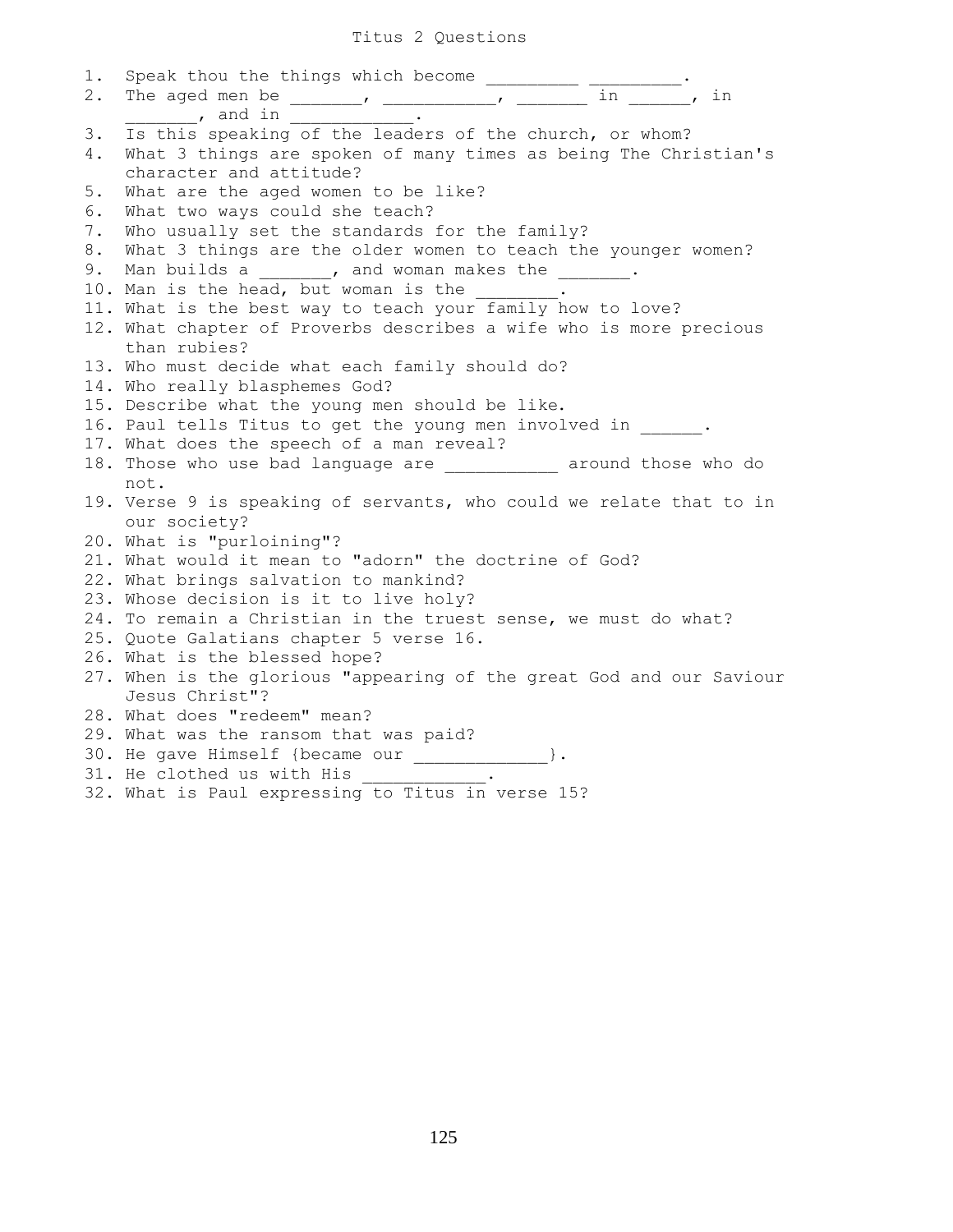We will begin this lesson in Titus 3:1 "Put them in mind to be subject to principalities and powers, to obey magistrates, to be ready to every good work,"

 We have discussed before how God makes a person to be king, or president, or in fact, governors, or lesser offices, for His purpose. To go against the ruling government, would be saying that you cannot trust God's judgement. The way to go up against them, is at the voting stand. The only time we should go against the government is, if what they ask you to do is against your belief in God. It is best to keep the laws of the land and live peaceable lives.

 Titus 3:2 "To speak evil of no man, to be no brawlers, [but] gentle, shewing all meekness unto all men."

 We should not even speak evil against our enemy. We are not to create trouble for ourselves, or anyone else. We are to be peacemakers. The meekness, above, is really speaking of being humble. The worldly man has a tendency to talk about others, thinking it will make him look better, but Christians should do the opposite and build others up.

 Titus 3:3 "For we ourselves also were sometimes foolish, disobedient, deceived, serving divers lusts and pleasures, living in malice and envy, hateful, [and] hating one another."

This is a perfect description of all of us, before we came to Jesus. This is the way of the world, or the way of the flesh. Selfish, unsaved people do all of the things above, because they are listening to the lust of their flesh. Until we receive the pattern of the perfect love of Jesus, we do not know how to love. I love the answer Jesus gave when the disciples asked Him what were the most important commandments. The following is the answer He gave them. Mark 12:30 "And thou shalt love the Lord thy God with all thy heart, and with all thy soul, and with all thy mind, and with all thy strength: this [is] the first commandment." Mark 12:31 "And the second [is] like, [namely] this, Thou shalt love thy neighbour as thyself. There is none other commandment greater than these." Hate is of the world, love is of God.

 Titus 3:4 "But after that the kindness and love of God our Saviour toward man appeared,"

 A companion Scripture to this is John 3:16 "For God so loved the world, that he gave his only begotten Son, that whosoever believeth in him should not perish, but have everlasting life." While we were yet in sin, Christ gave Himself to save us. I Timothy 4:10 "For therefore we both labour and suffer reproach, because we trust in the living God, who is the Saviour of all men, specially of those that believe." The kindness and love of God our Saviour toward men, is caught up in one word, grace. "Grace" is unmerited favour from God to man. Ephesians 2:4 "But God, who is rich in mercy, for his great love wherewith he loved us," Ephesians 2:5 "Even when we were dead in sins, hath quickened us together with Christ, (by grace ye are saved;)"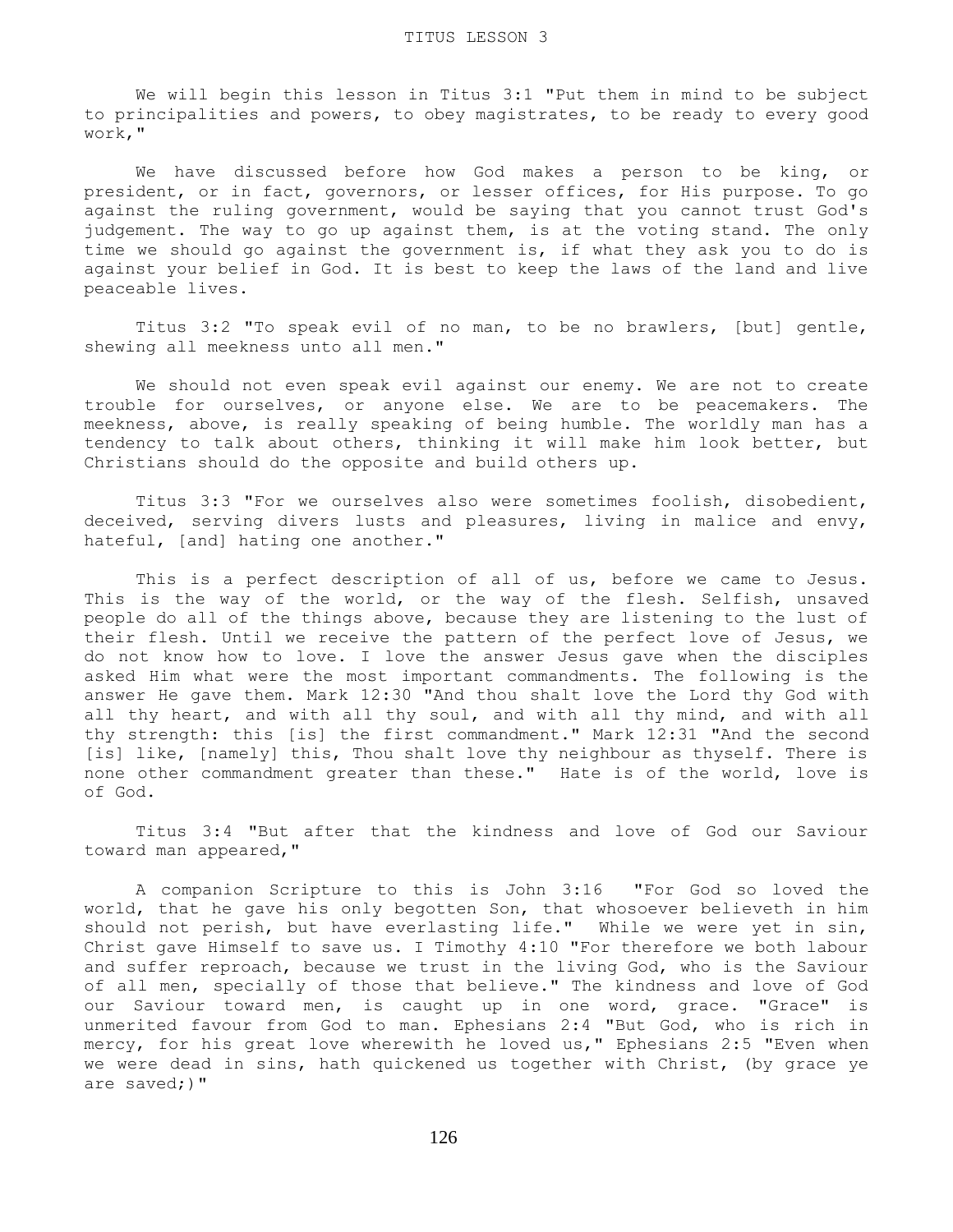Titus 3:5 "Not by works of righteousness which we have done, but according to his mercy he saved us, by the washing of regeneration, and renewing of the Holy Ghost;"

 Our own righteousness is but filthy rags. We could work forever and the work would not make us righteous. We are righteous in God's sight, because we are dressed in white robes washed in the blood of the Lamb of God. We have been clothed in the righteousness of Christ. We are acceptable to God, because Jesus made us acceptable, not by any work we do. Revelation 7:13 "And one of the elders answered, saying unto me, What are these which are arrayed in white robes? and whence came they?" Revelation 7:14 "And I said unto him, Sir, thou knowest. And he said to me, These are they which came out of great tribulation, and have washed their robes, and made them white in the blood of the Lamb." Another type of washing that this could mean, is the washing of regeneration mentioned in the following Scripture. Ephesians 5:26 "That he might sanctify and cleanse it with the washing of water by the word," This could be at water baptism, and the renewing of the Holy Ghost could be at the baptism of fire of the Holy Ghost.

 Titus 3:6 "Which he shed on us abundantly through Jesus Christ our Saviour;"

 We, Christians, are born again in Jesus Christ. We die to the flesh, and are quickened in our spirit by the Lord Jesus Christ. We know that Jesus promised the Comforter would come. The Comforter did come. He is the Holy Ghost. He empowers us in our spirit to minister.

 Titus 3:7 "That being justified by his grace, we should be made heirs according to the hope of eternal life."

 Because He shed His grace on us, We are justified {just as if we had never sinned}. Galatians 3:29 "And if ye [be] Christ's, then are ye Abraham's seed, and heirs according to the promise." I Peter 3:7 "Likewise, ye husbands, dwell with [them] according to knowledge, giving honour unto the wife, as unto the weaker vessel, and as being heirs together of the grace of life; that your prayers be not hindered." All who are justified by Jesus will inherit life eternal and be sons of God. I John 3:1 "Behold, what manner of love the Father hath bestowed upon us, that we should be called the sons of God: therefore the world knoweth us not, because it knew him not."

 Titus 3:8 "[This is] a faithful saying, and these things I will that thou affirm constantly, that they which have believed in God might be careful to maintain good works. These things are good and profitable unto men."

This is just simply saying, we must walk in the salvation we have received of God. Paul is telling Titus to keep reminding his people to be working, until Jesus comes. This is not only profitable to God but to man, as well.

 Titus 3:9 "But avoid foolish questions, and genealogies, and contentions, and strivings about the law; for they are unprofitable and vain."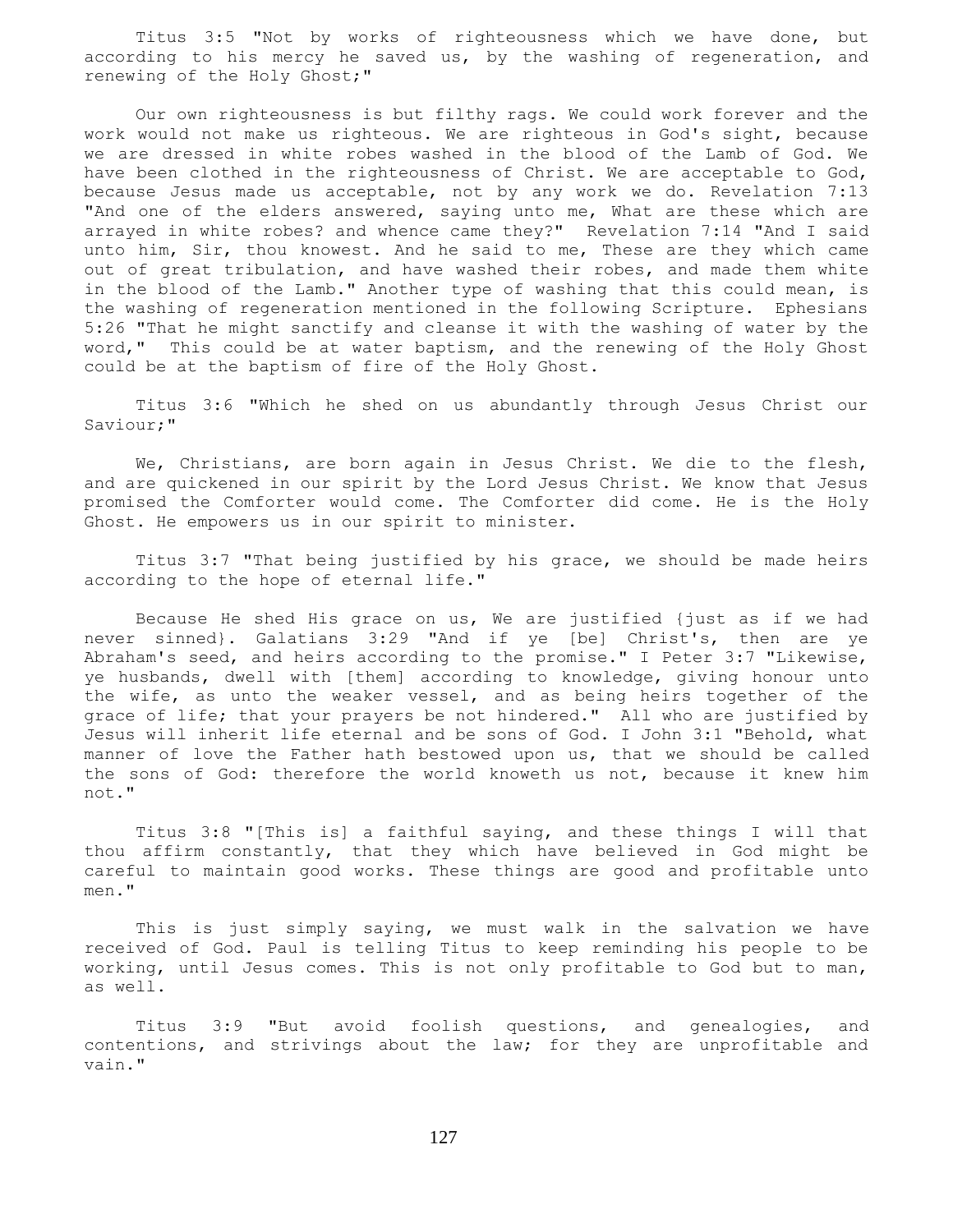It seemed the Jewish Christians kept bringing up questions about keeping the law of Moses. Paul tells Titus not to even get into a discussion with them on these matters. It would just cause confusion and strife. They would not accomplish anything, except they would divide the people. Jesus warned over and over about studying genealogies. This is as if one class of people are better than the other. Look what John the Baptist had to say about genealogies in the next verse. Matthew 3:9 "And think not to say within yourselves, We have Abraham to [our] father: for I say unto you, that God is able of these stones to raise up children unto Abraham."

 Titus 3:10 "A man that is an heretick after the first and second admonition reject;"

 A "heretic" is someone who does not accept the teachings of the church and decides to make up his own doctrine. "Admonition" means rebuke, or warning. This means, then, if you have warned him more than once, then reject him.

 Titus 3:11 "Knowing that he that is such is subverted, and sinneth, being condemned of himself."

 The word translated "subverted" could have meant perverted. It seems this person has gone so far that it is not probable he will change. Since he will not repent and change, he has condemned himself.

 Titus 3:12 "When I shall send Artemas unto thee, or Tychicus, be diligent to come unto me to Nicopolis: for I have determined there to winter."

 It seems after Titus finished setting up the church at Crete, Paul wanted him to return to him. Paul would send Artemus to this church at Crete and Tychicus to Ephesus to minister in the church. It seems Paul was concerned that they might not get the proper message in their sermons, so he sent someone he had trained. This Nicopolis would have been on the way to Rome.

 Titus 3:13 "Bring Zenas the lawyer and Apollos on their journey diligently, that nothing be wanting unto them."

 Apollos was well known, he is the same Apollos that Priscilla and Aquilla had ministered to. Paul might need a lawyer when he got to Rome, but I hardly doubt that is why this is mentioned here.

 Titus 3:14 "And let ours also learn to maintain good works for necessary uses, that they be not unfruitful."

 Ours, here, is speaking of the members of the church at Crete. The good works spoken of, probably, is speaking of taking up an offering for the travelers. They should be willing to help the missionaries who came by their church. The main reason a person should give, besides the necessity, is what it will do for their own feelings knowing they have been of help in the ministry. They can participate in the missionary endeavor, even though they do not go on the trip. The workers, who do make the trip, are just one part of the work that it takes to get them there. This way they could feel a part of the work, too.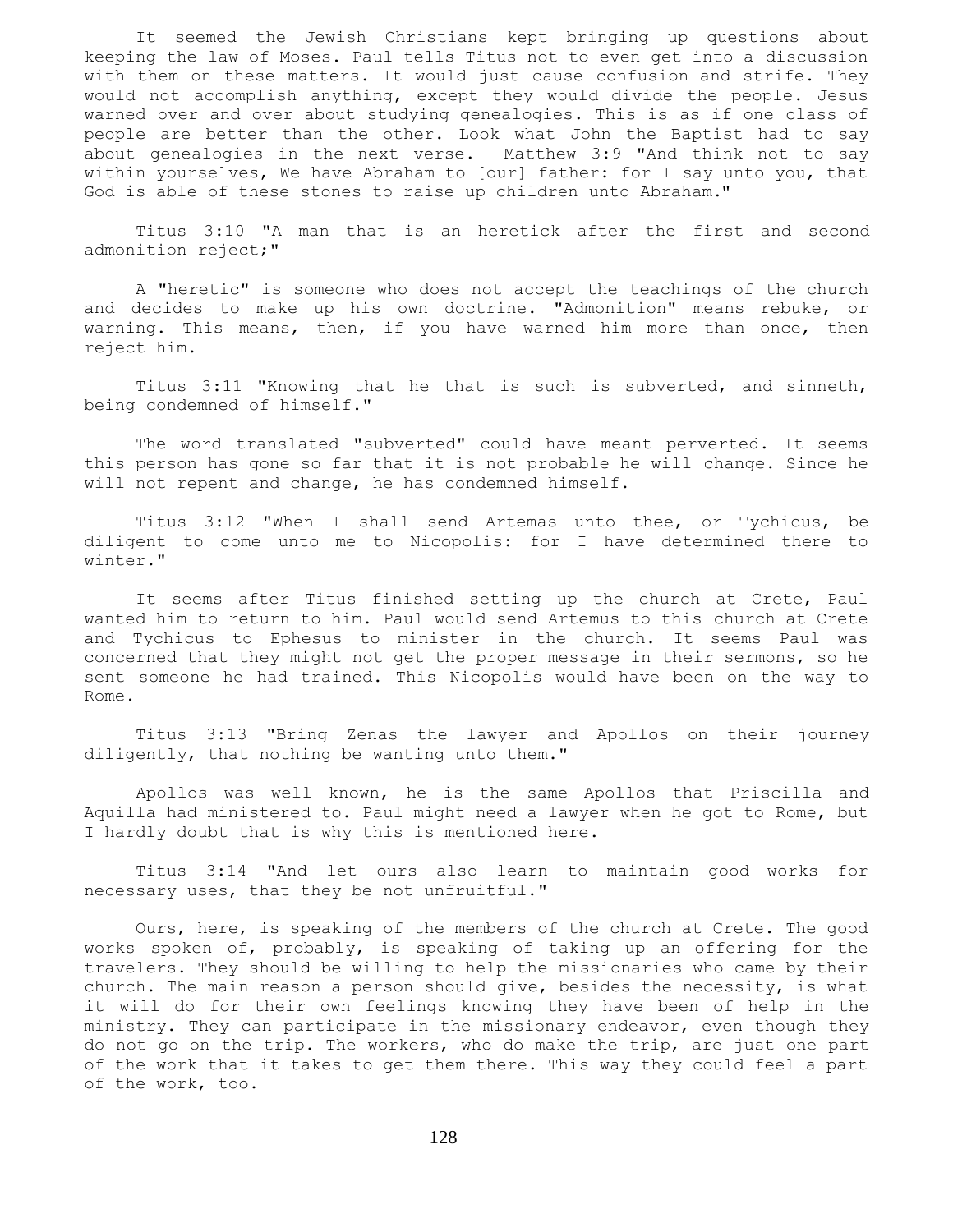Titus 3:15 "All that are with me salute thee. Greet them that love us in the faith. Grace [be] with you all. Amen."

 This is a typical salutation from Paul. He includes all who are with him. Paul knows and feels the love of the people in the churches he had so much to do with. He knows their love stems from the fact that directly, or indirectly, he had brought them the message of faith in Jesus Christ.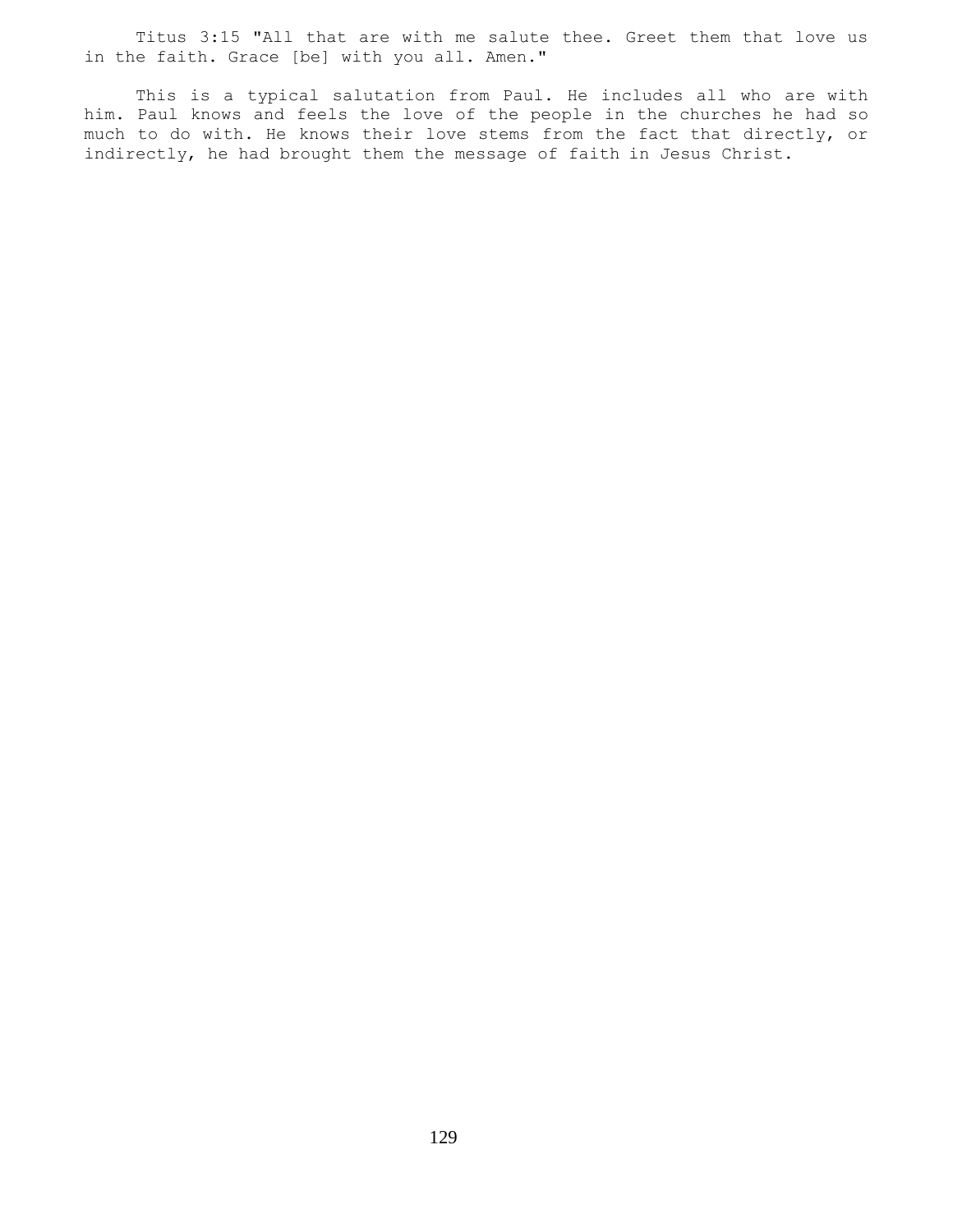1. Put them in mind to be subject to and 2. Why does a certain person become an office holder? 3. How can you go against the office holder, and still be within God's teaching? 4. When is the only time you should not obey the ruler? 5. Speak evil of no \_\_\_\_. 6. Christians are to be 7. What does verse 3 say, we were before we were saved? 8. Why do people commit sin? 9. Quote Mark chapter 12 verses 30 and 31. 10. What is a companion Scripture to Titus chapter 3 verse 4? 11. Quote 1 Timothy chapter 4 verse 10. 12. What is one word that describes God's love and kindness? 13. Quote Ephesians chapter 2 verses 4 and 5. 14. He saved us not by our works of righteousness, but according to what? 15. What makes us righteous in God's sight? 16. Why do the Christians have on white robes in heaven? 17. Quote Ephesians chapter 5 verse 26. 18. What did He shed on us abundantly through Jesus Christ? 19. We are justified by His 20. What does "justified" mean? 21. What does 1 Peter chapter 3 verse 7 tell us about husbands and wives? 22. Quote 1 John chapter 3 verse 1. 23. Christians should maintain good 24. What did Paul tell them to avoid? 25. What question did the Jewish Christians keep bringing up? 26. What did John the Baptist have to say about genealogies? 27. What is a "heretic"? 28. "Admonition" means what? 29. What is another word for "subverted"? 30. Who did Paul send to relieve Titus at Crete?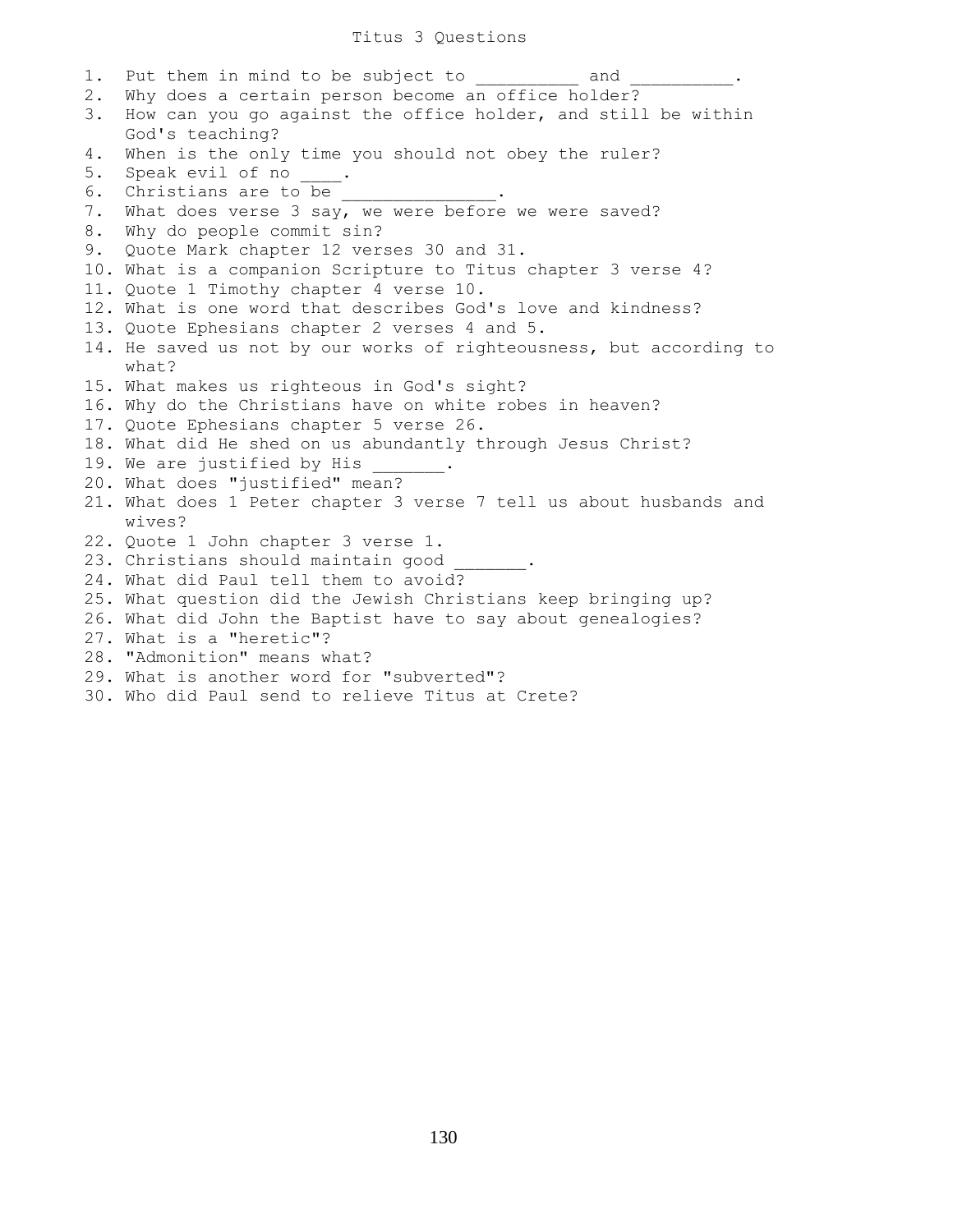The letter from Paul to Philemon was of a very personal nature. The letter was probably written while Paul was in Rome.

We know from this letter, that Philemon was probably a man who had some wealth. At least he had a nice home, and it was believed it was large enough that the church had been held in his home.

 Philemon had obviously been saved under Paul's ministry. He felt that he was indebted to Paul. It appears that Onesimus had been Philemon's servant and had run away.

 We will now begin in Philemon 1:1 "Paul, a prisoner of Jesus Christ, and Timothy [our] brother, unto Philemon our dearly beloved, and fellowlabourer,"

 Philemon was a Greek Christian. He was thought to be from Colosse. Paul calls himself, prisoner of Jesus, perhaps to remind Philemon that he is a prisoner of Jesus, as well. He is about to make a plea for a servant of Philemon's. We are all a prisoner of someone. Perhaps, this is the point Paul is making in the opening of this very personal letter to his friend. Paul calls him fellowlabourer, which means that Philemon is a minister, as well.

 Philemon 1:2 "And to [our] beloved Apphia, and Archippus our fellowsoldier, and to the church in thy house:"

 This verse leaves no doubt that the church was meeting in Philemon's house. Apphia was either Philemon's wife, or sister, who was living in the house with Philemon. Archippus denotes service of some kind. Perhaps, the soldiering was in the warfare that all Christians are involved in. We are soldiers of the cross. This would mean, then, that Archippus was someone who was a Christian, and possibly, was associated with the church there.

 Philemon 1:3 "Grace to you, and peace, from God our Father and the Lord Jesus Christ."

 This is a typical greeting from Paul. Grace, mercy, and peace are all gifts from God to the believer.

 Philemon 1:4 "I thank my God, making mention of thee always in my prayers,"

 Paul prayed for the people who were saved under his ministry, and for the churches he had started regularly.

 Philemon 1:5 "Hearing of thy love and faith, which thou hast toward the Lord Jesus, and toward all saints;"

 Philemon was spoken of highly by the other believers. It seems that he was a very unselfish man, in the fact that the church met in his home. When you love the believers, you are loving the Lord. Inasmuch as you have done it to the least of these, you have done it unto me, was His statement.

131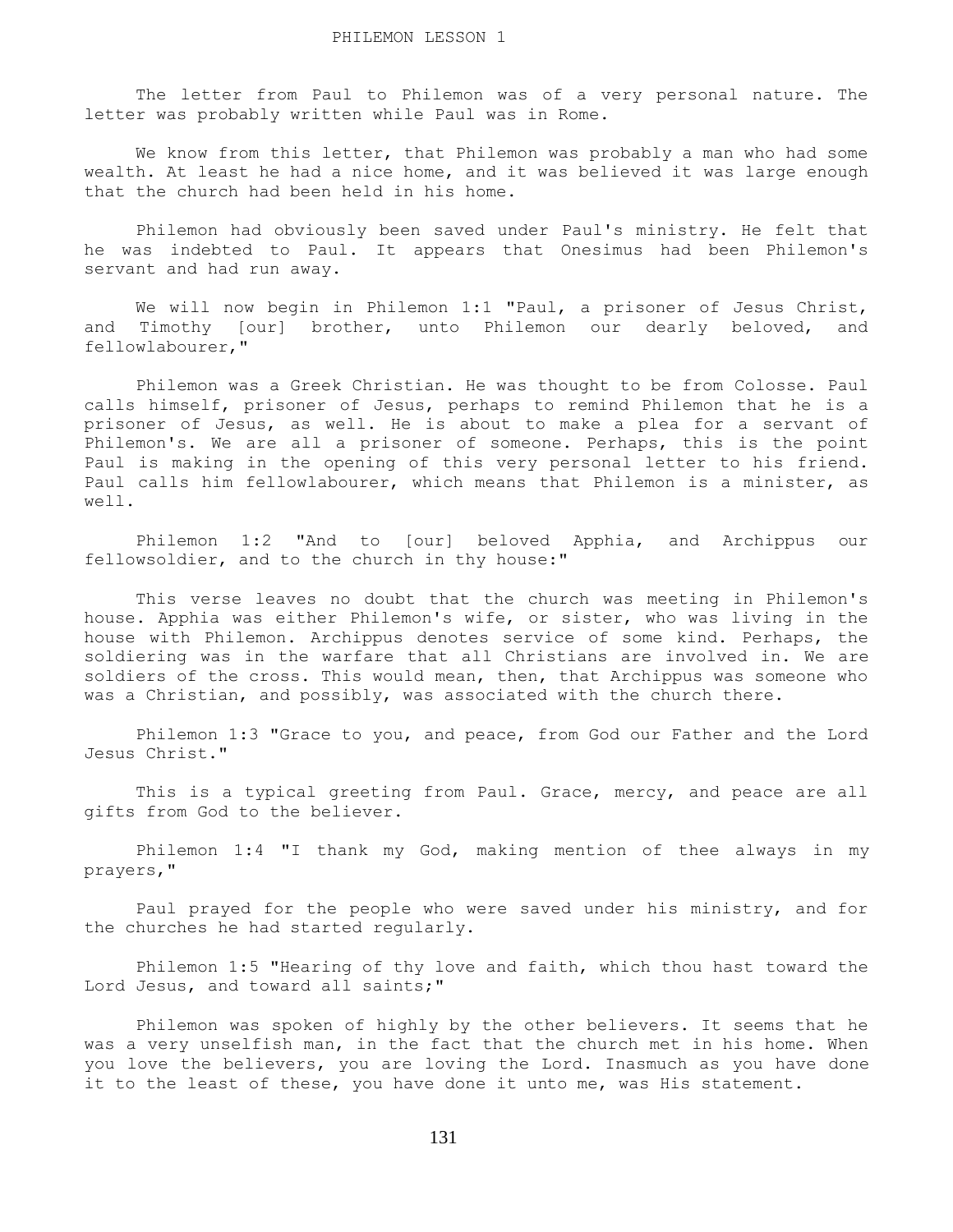Philemon 1:6 "That the communication of thy faith may become effectual by the acknowledging of every good thing which is in you in Christ Jesus."

 If I understand this correctly, this is the world looking toward Philemon and seeing Christ Jesus in the things Philemon does. Matthew 5:16 "Let your light so shine before men, that they may see your good works, and glorify your Father which is in heaven." It appears the life Philemon lived, was communicating to the world the love that Philemon had for Christ Jesus. It, also, means that Philemon was not taking the credit for the good things he did, but was giving the Lord Jesus all of the credit for his life.

 Philemon 1:7 "For we have great joy and consolation in thy love, because the bowels of the saints are refreshed by thee, brother."

 It seems that Philemon was a wealthy man, and had used that wealth to help the other workers for Christ. Paul is filled with joy, when he hears of the nice things Philemon is doing for the other saints who are in need. It seems he is a very generous man when it comes to other's needs. Paul speaks to Philemon as a brother. You remember, he spoke of Titus and Timothy as his sons. Philemon could have been older, or he could have been more mature.

 Philemon 1:8 "Wherefore, though I might be much bold in Christ to enjoin thee that which is convenient,"

 He is saying, knowing that you are a caring man, then I will ask you boldly as an apostle of Christ to do something that is not the usual thing to do.

 Philemon 1:9 "Yet for love's sake I rather beseech [thee], being such an one as Paul the aged, and now also a prisoner of Jesus Christ."

 Paul reminds him that he loves him, and that he is speaking to him from prison himself. Paul is feeling old at this point. He loves both men and feels that he can be a peacemaker. Paul has suffered much for the gospel and Philemon had great respect for him.

 Philemon 1:10 "I beseech thee for my son Onesimus, whom I have begotten in my bonds:"

 Onesimus was not Paul's son in the flesh. It seems that Onesimus had been saved while Paul was in prison. This Onesimus, of course, was the servant, or slave, belonging to Philemon. He had run away, and we know that Philemon has to be a little disturbed by that. Philemon would probably not have listened to this from anyone else, but Paul.

 Philemon 1:11 "Which in time past was to thee unprofitable, but now profitable to thee and to me:"

 Notice, that Paul was not taking sides with Onesimus. In fact, he says what Onesimus did was wrong. Onesimus had become a Christian since he left Philemon's house. Paul wants Philemon to realize the value of a soul won to Christ.

 Philemon 1:12 "Whom I have sent again: thou therefore receive him, that is, mine own bowels:"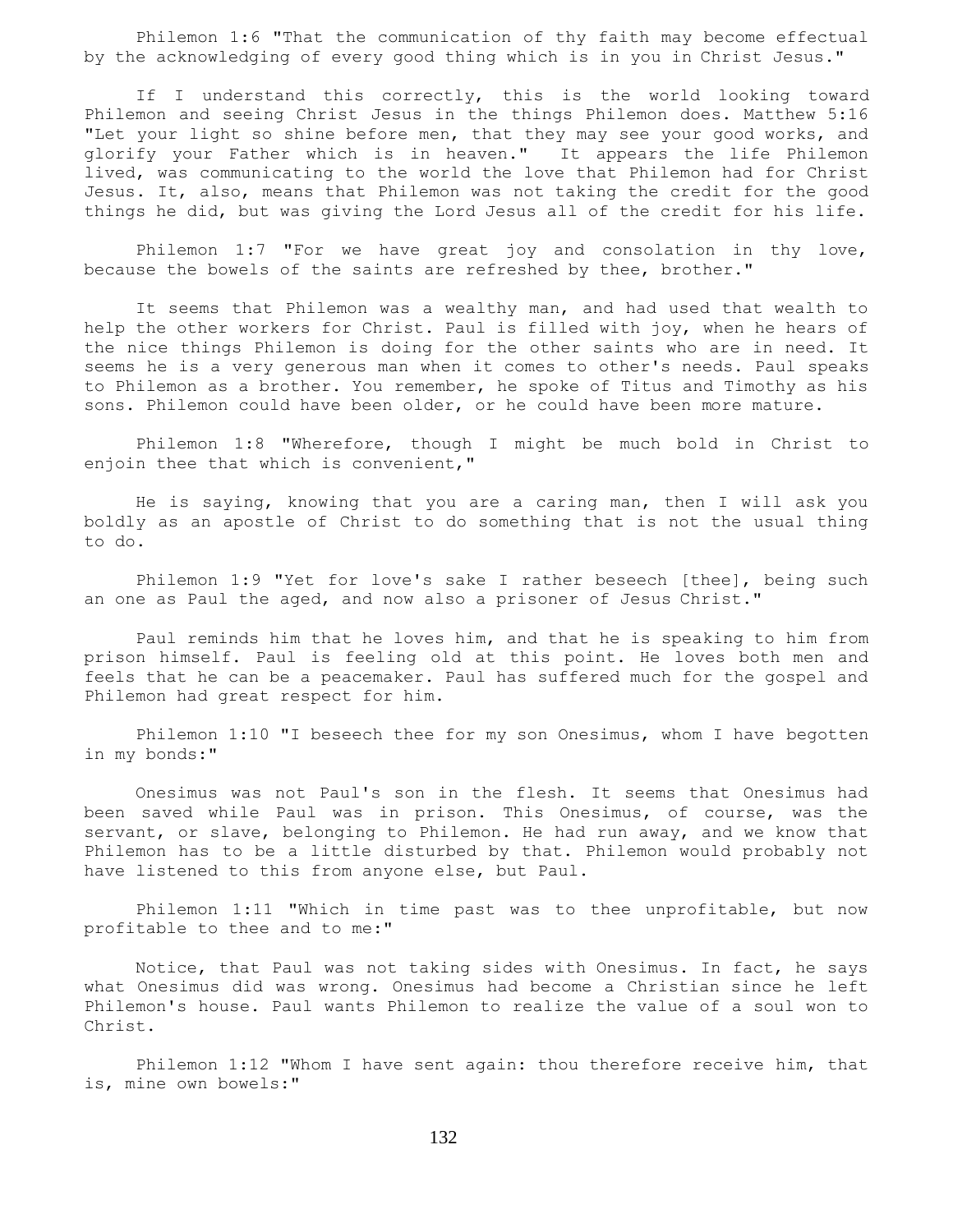Paul is going to send Onesimus back to Philemon, but not in bonds. He is sending him back as a brother in Christ. Paul reminds Philemon, again, that Onesimus has been saved.

 Philemon 1:13 "Whom I would have retained with me, that in thy stead he might have ministered unto me in the bonds of the gospel:"

 Paul was saying to Philemon, that he could not be with him so, Onesimus could have stayed and ministered to Paul in the place of Philemon.

Philemon 1:14 "But without thy mind would I do nothing; that thy benefit should not be as it were of necessity, but willingly."

 Paul sent him back to Philemon to give him the opportunity to decide the fate of Onesimus himself. If Onesimus came back to minister to Paul, it would be at the blessings of Philemon.

 Philemon 1:15 "For perhaps he therefore departed for a season, that thou shouldest receive him for ever;"

 Paul is saying, that perhaps, it was God's will for Onesimus to leave. He had been unsaved when he left and now was a believer. Now he would be Philemon's Christian brother forever.

 Philemon 1:16 "Not now as a servant, but above a servant, a brother beloved, specially to me, but how much more unto thee, both in the flesh, and in the Lord?"

 Perhaps, Onesimus had left with anger in his heart toward Philemon. Now the forgiveness from Onesimus to Philemon would be obvious. He would not have been willing to go back, if there had not been a change in Onesimus. Paul asks Philemon to receive Onesimus back not as a servant, but as a Christian brother. It seems he was very dear to Paul.

 Philemon 1:17 "If thou count me therefore a partner, receive him as myself."

 Paul is really asking a favor of Philemon here. Paul is saying, if you love me, think of him as my friend, instead of your servant.

 Philemon 1:18 "If he hath wronged thee, or oweth [thee] ought, put that on mine account;"

 Paul does not go into the offence that Onesimus had committed. Since he was like a slave to Philemon, just the fact that he ran off would have been a loss to Philemon. It appears, however, that he had possibly stolen something. We must remember that Onesimus was not a Christian when this happened. Whatever the offence was, Paul says to put it to his account.

 Philemon 1:19 "I Paul have written [it] with mine own hand, I will repay [it]: albeit I do not say to thee how thou owest unto me even thine own self besides."

 Paul reminds Philemon that he would have died and gone to hell, if Paul had not ministered to him. He, in that sense, owes his life to Paul. This is a little sharp to say, but we do not know the details.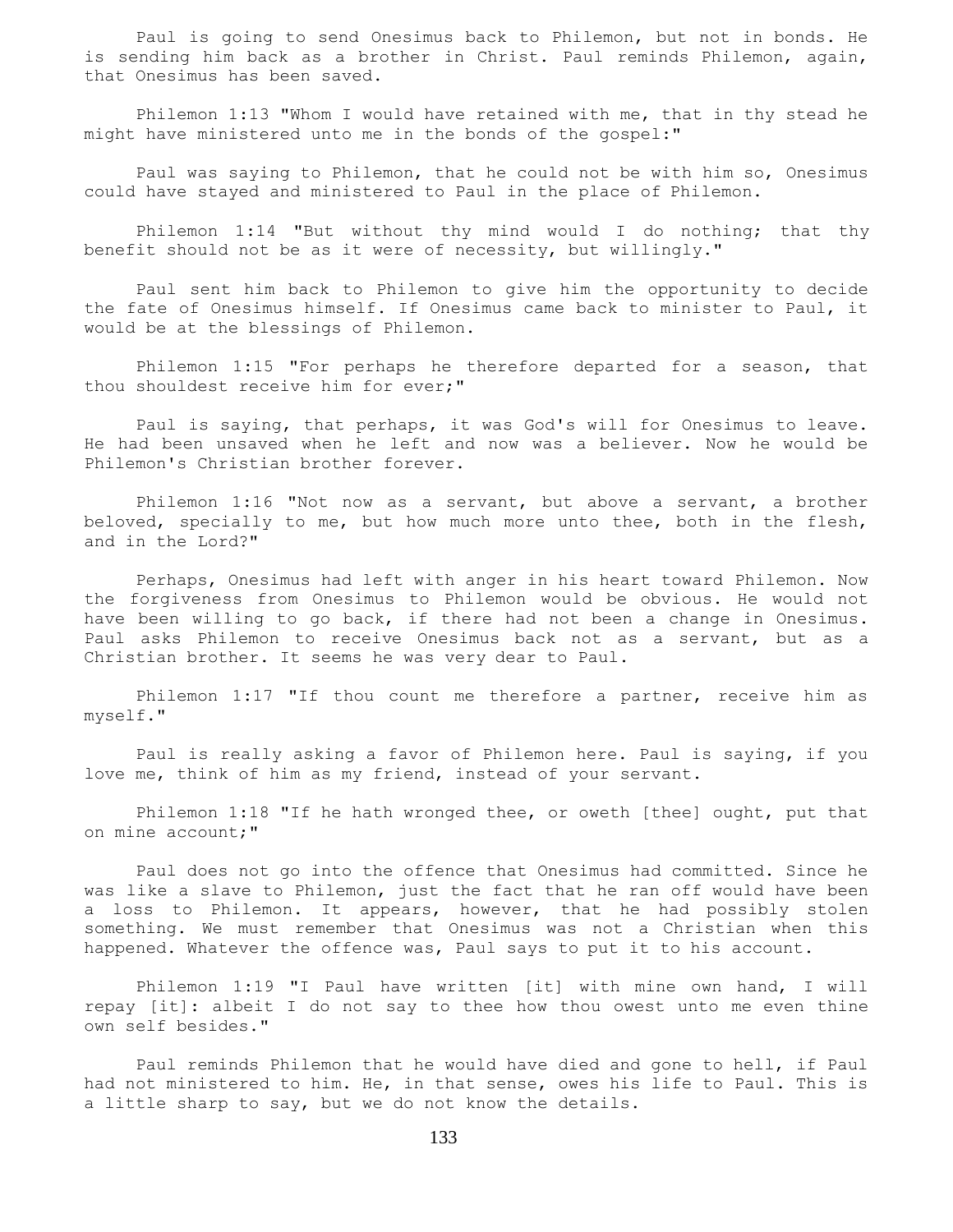Philemon 1:20 "Yea, brother, let me have joy of thee in the Lord: refresh my bowels in the Lord."

 Paul, in so many words, is saying don't disappoint me. I would be very happy, if you forgive Onesimus.

Philemon 1:21 "Having confidence in thy obedience I wrote unto thee, knowing that thou wilt also do more than I say."

 Paul is mentioning the fact of his authority over Philemon in this sentence. He is sure that Philemon will do just as he says, because of Paul's authority over the Christians.

 Philemon 1:22 "But withal prepare me also a lodging: for I trust that through your prayers I shall be given unto you."

 Paul stays in Philemon's house, when he is in the area it seems. Paul has confidence that he will return there to minister. Paul wants to come back here, and prays that he will be able to.

 Philemon 1:23 "There salute thee Epaphras, my fellowprisoner in Christ Jesus;"

 Epaphrus was mentioned in the book of Collosians. It seems that Paul was in prison with him. Nero was jailing as many Christians as he could locate.

Philemon 1:24 "Marcus, Aristarchus, Demas, Lucas, my fellowlabourers."

 Marcus was the same person as Mark who had abandoned Paul at one time. Aristarchus had travelled to Rome with Paul. Demas was spoken of by Paul in another letter as having left the faith. Lucas, has to be Luke the Physician who stayed with Paul in Rome.

 Philemon 1:25 "The grace of our Lord Jesus Christ [be] with your spirit. Amen."

 Grace means a great deal in this letter, since that is what Paul is asking Philemon to have for Onesimus.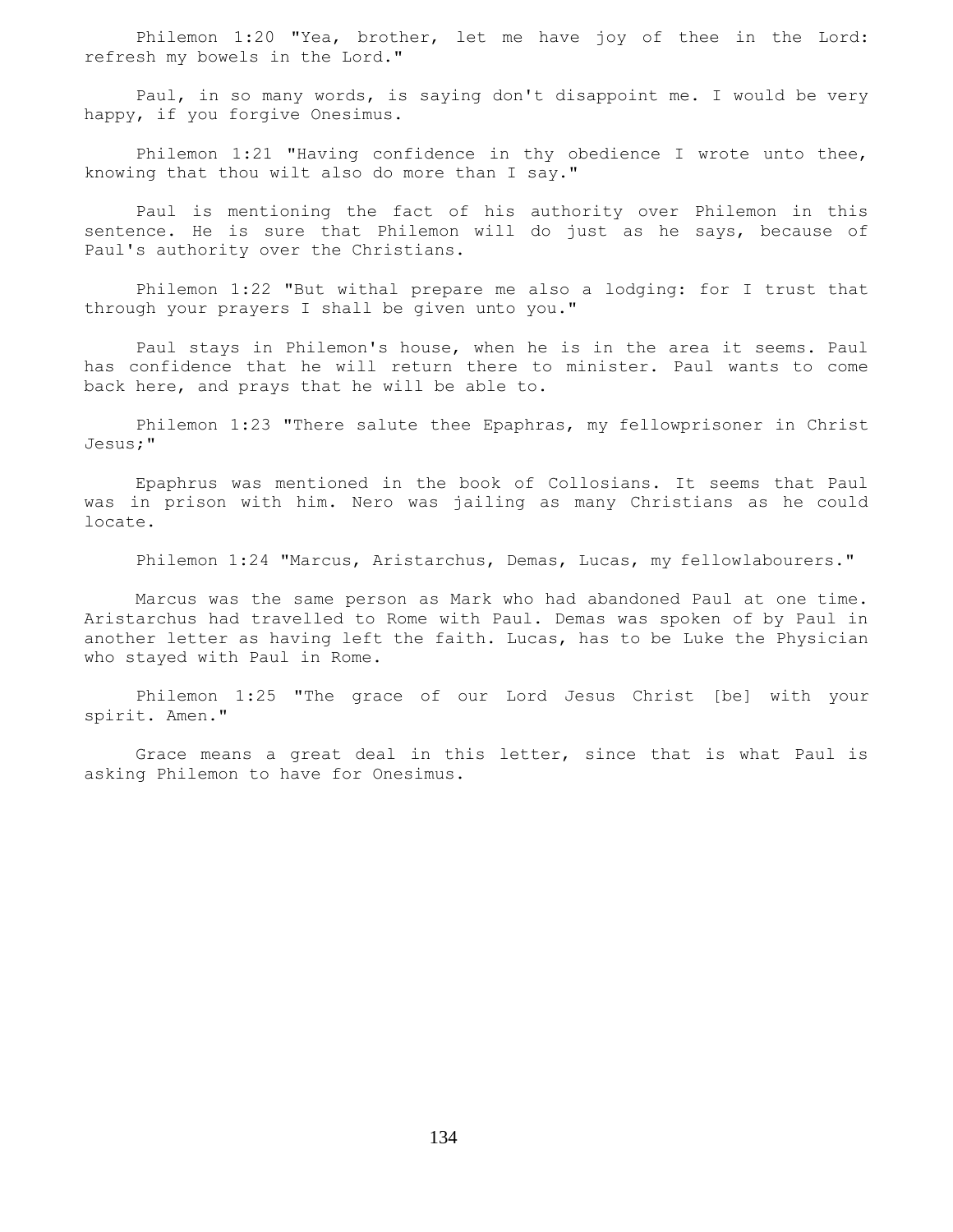## Philemon 1 Questions

1. What kind of letter did Paul write to Philemon? 2. Where was Paul when he wrote the letter? 3. Where was the church held? 4. What was the servant of Philemon's name? 5. What did Paul call himself in verse 1? 6. What nationality was Philemon? 7. What did Paul call Philemon? 8. What point is Paul making, when he called himself prisoner? 9. How do we know they had church in Philemon's house? 10. Who was Apphia? 11. What was the blessing Paul spoke? 12. What good things had Paul heard about Philemon? 13. Quote Matthew chapter 5 verse 16. 14. Who did Philemon give all the credit to? 15. What was Philemon using his wealth for? 16. Why did Paul speak of Philemon as brother, and Timothy and Titus as son, when they were all saved by Paul's preaching? 17. Why does Paul mention his age here? 18. Why did Paul call Onesimus his son? 19. When had Onesimus been saved? 20. Was Paul taking Onesimus' side? 21. Why did Paul not keep Onesimus with him to minister to him? 22. What did Paul say was probably God's will? 23. Would Onesimus still be Philemon's servant? 24. Paul asked Philemon to receive him as whom? 25. In verse 19, Paul reminds Philemon of what? 26. What, in verse 21, shows Paul's authority? 27. Where will Paul stay in this area? 28. Who was Paul's fellowprisoner? 29. Who were named as Paul's fellowlabourers?